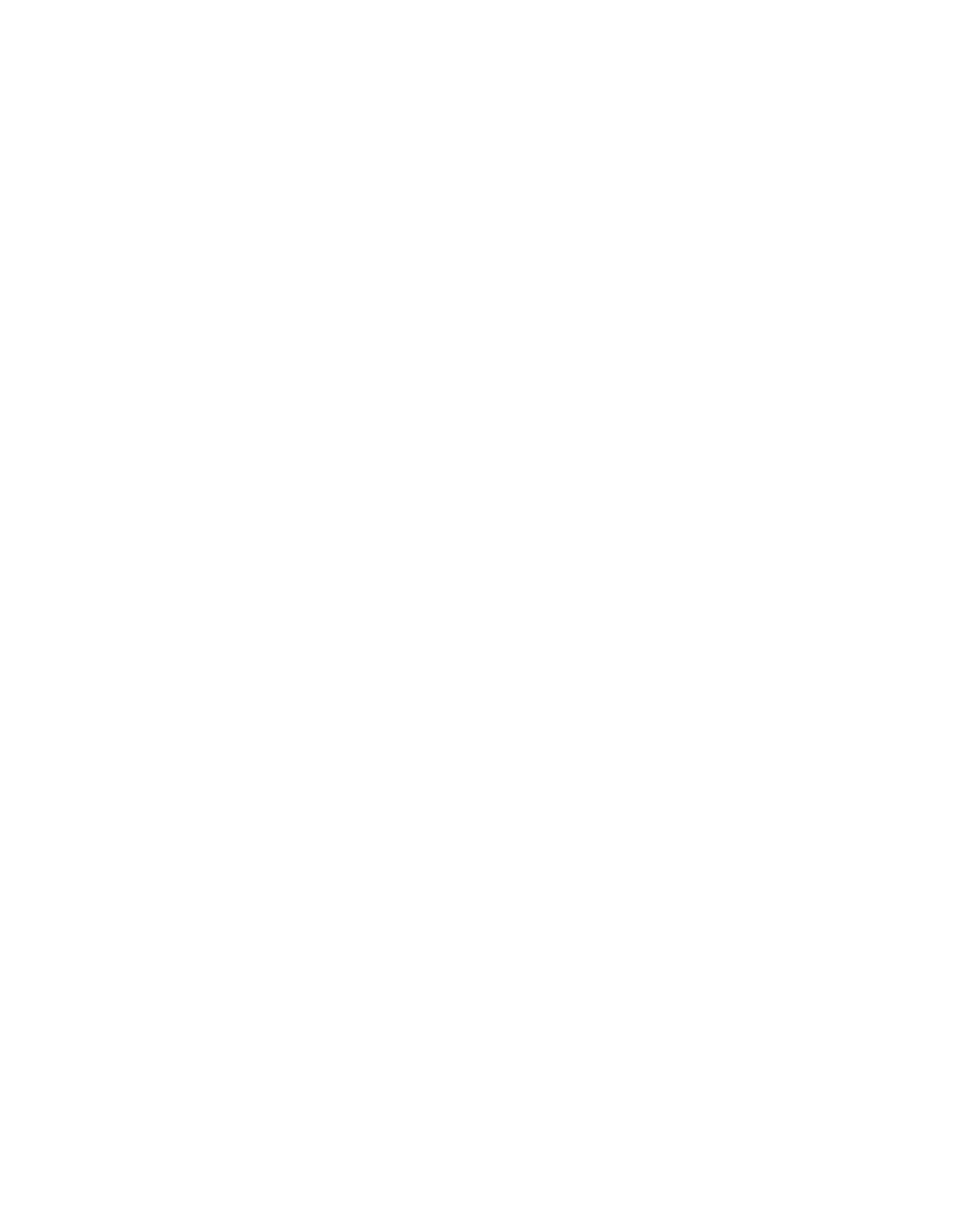## **UNIVERSITY OF MISSOURI SYSTEM**

# **OPERATING BUDGET**

**FISCAL YEAR 2012**

**October 2011** 

**Office of Planning and Budget 118 University Hall Columbia, Missouri 65211 Telephone (573) 882-3400**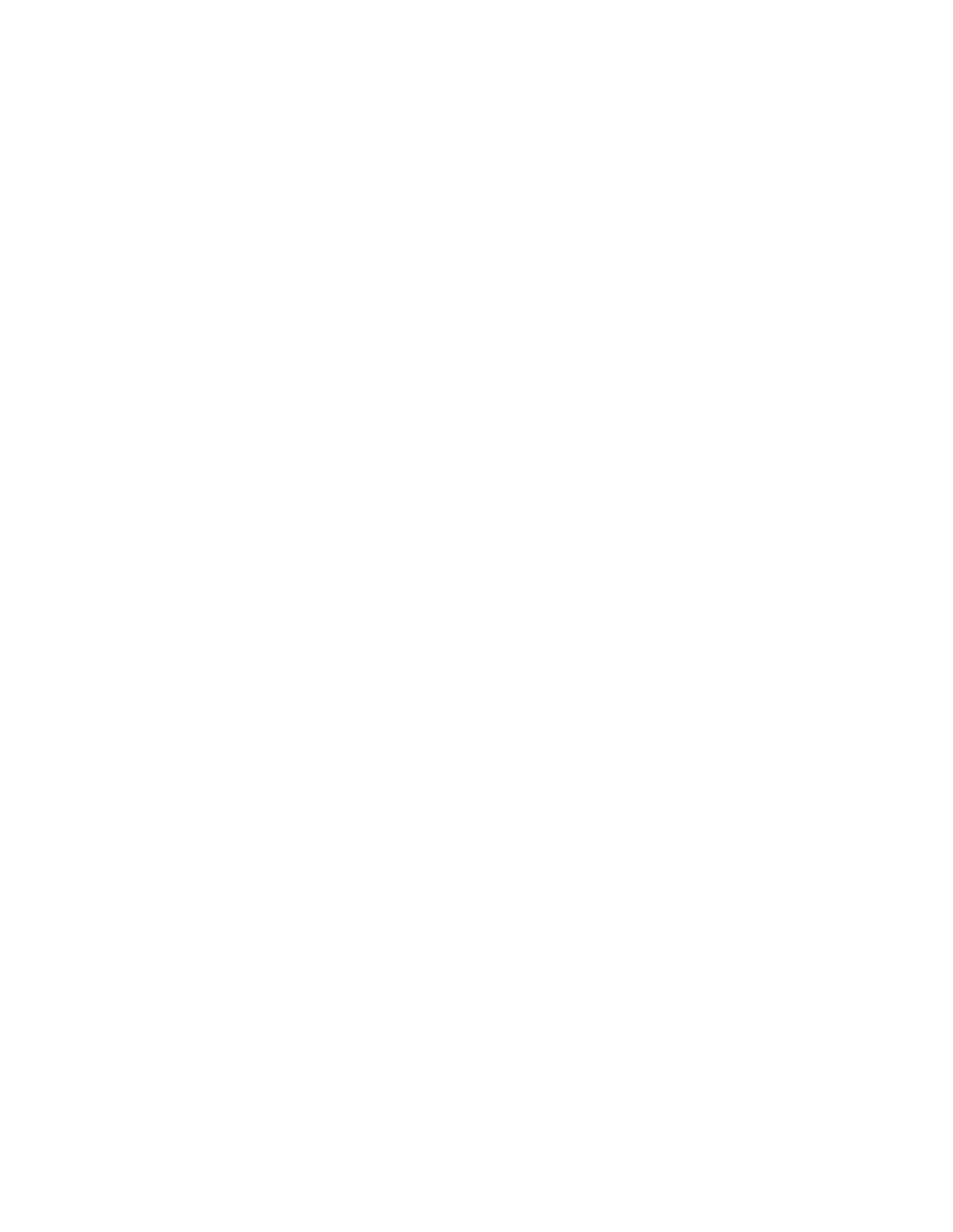## TABLE OF CONTENTS

|  | <b>PAGE</b> |
|--|-------------|
|--|-------------|

|                                                                                                             | $\mathbf{1}$   |
|-------------------------------------------------------------------------------------------------------------|----------------|
|                                                                                                             | 3              |
|                                                                                                             | $\overline{4}$ |
| Current Funds Budget by Type of Fund                                                                        |                |
|                                                                                                             | 12             |
|                                                                                                             |                |
|                                                                                                             |                |
|                                                                                                             | 15             |
|                                                                                                             | 16             |
|                                                                                                             | 17             |
|                                                                                                             | 18             |
|                                                                                                             | 19             |
|                                                                                                             | 20             |
|                                                                                                             |                |
|                                                                                                             | 21             |
|                                                                                                             | 26             |
| <b>Appendix</b><br>Operations Fund Expenditure Budget by Administrative Division by Major Object of Expense | 29             |
|                                                                                                             | 30             |
|                                                                                                             |                |
|                                                                                                             |                |
|                                                                                                             | 33             |
|                                                                                                             |                |
|                                                                                                             | 35             |
| Operations Fund Expenditure Budget by Program by Major Object of Expense                                    |                |
|                                                                                                             | 36             |
|                                                                                                             | 37             |
|                                                                                                             | 38             |
|                                                                                                             | 39             |
|                                                                                                             |                |
|                                                                                                             | 40             |
|                                                                                                             | 41             |
|                                                                                                             | 42             |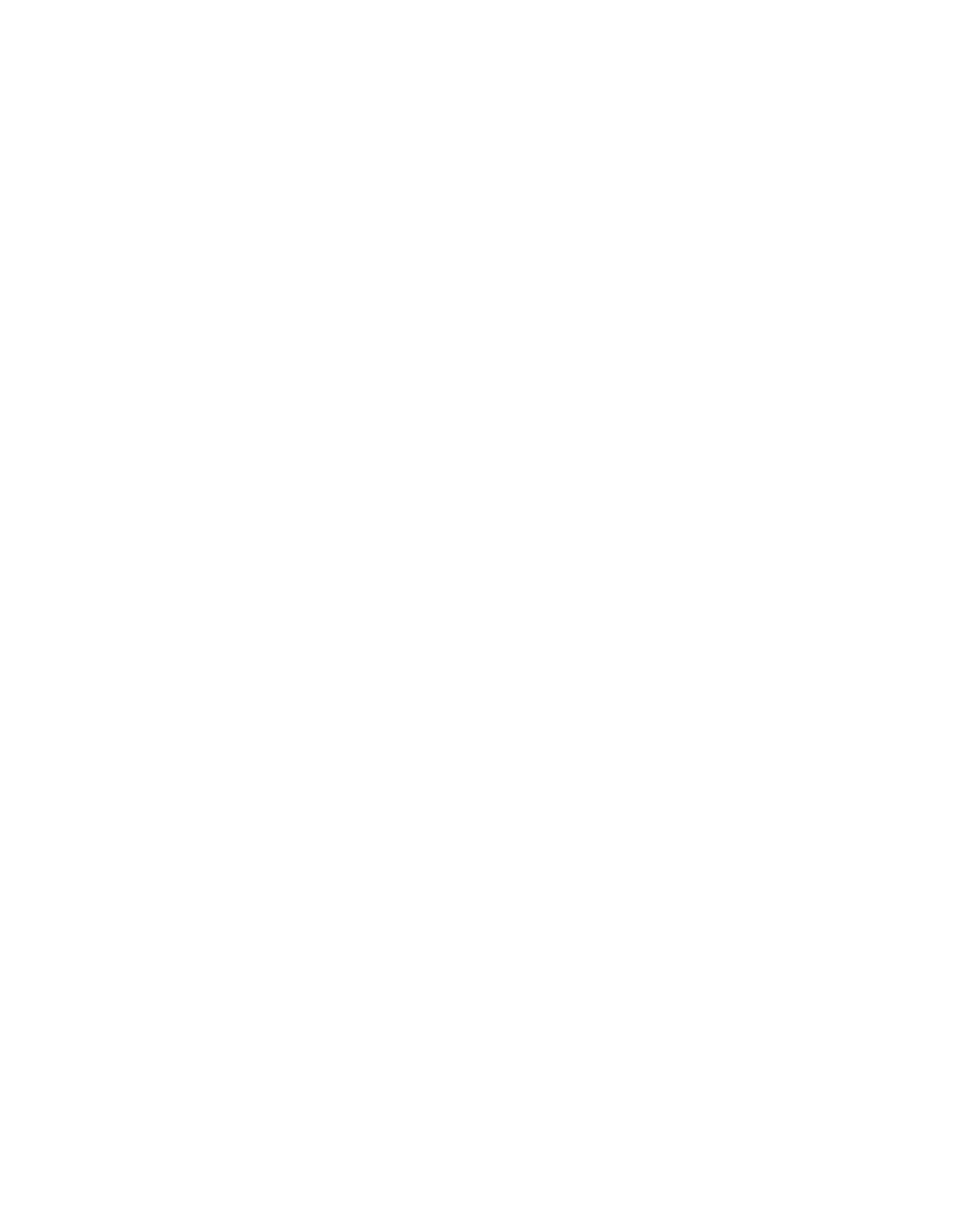## **FY2012 University of Missouri All Funds Budget Summary**

The Board of Curators approved a FY2012 all funds original budget with revenue of approximately \$2.7 billion dollars. This budget included \$2,624.8 million for current funds and a combined total for loan, endowment and plant funds of \$101.8 million. The table below shows the total budget by major source of revenue and object of expense.

|                                         |                      | Estimated Loan           |                        |                        |
|-----------------------------------------|----------------------|--------------------------|------------------------|------------------------|
|                                         | <b>Total Current</b> | & Endowment              | <b>Estimated Plant</b> |                        |
| FY2012 Original Budget                  | <b>Funds</b>         | <b>Funds</b>             | <b>Funds</b>           | <b>Total All Funds</b> |
| <b>REVENUES</b>                         |                      |                          |                        |                        |
| <b>Net Student Fees</b>                 | \$469,435,437        |                          |                        | \$469,435,437          |
| <b>State Appropriations</b>             | 396,524,220          |                          | \$1,000,000            | $\ast$<br>397,524,220  |
| <b>Grants and Contracts</b>             | 366,423,000          |                          |                        | 366,423,000            |
| Gift Income                             | 42,987,820           | \$30,231,000             | 13,499,000             | 86,717,820             |
| Endowment and Investment Income         | 80,884,471           | 47,947,000               | 7,400,000              | 136,231,471 **         |
| Sales & Services-Educ Act/Auxiliaries   | 1,205,676,983        |                          |                        | 1,205,676,983          |
| Miscellaneous Income                    | 62,849,736           | 929,000                  | 805,000                | 64,583,736             |
| <b>TOTAL REVENUES</b>                   | \$2,624,781,668      | \$79,107,000             | \$22,704,000           | \$2,726,592,668        |
| <b>EXPENDITURES &amp; TRANSFERS</b>     |                      |                          |                        |                        |
| Salaries and Wages                      | \$1,321,568,911      |                          |                        | \$1,321,568,911        |
| <b>Employee Benefits</b>                | 358,870,263          |                          |                        | 358,870,263            |
| Compensation                            | \$1,680,439,174      |                          |                        | \$1,680,439,174        |
| Other Operating Expense                 | \$719,655,715        | \$1,675,000              | \$24,000,000           | 745,330,715            |
| Capital Expenditures                    | 51,945,758           |                          | (51, 945, 758)         |                        |
| <b>Interest Expense</b>                 |                      |                          | 57,807,000             | 57,807,000             |
| Depreciation                            |                      |                          | 170,000,000            | 170,000,000            |
| <b>TOTAL EXPENDITURES</b>               | \$2,452,040,647      | \$1,675,000              | \$199,861,242          | \$2,653,576,889        |
| <b>Mandatory Transfers</b>              | \$80,887,968         |                          | $(\$80,887,968)$       |                        |
| Non-Mandatory Transfers                 | 107,691,021          | $\overline{\phantom{0}}$ | (107, 691, 021)        |                        |
| <b>TOTAL TRANSFERS</b>                  | \$188,578,989        |                          | (\$188,578,989)        |                        |
| <b>TOTAL EXPENDITURES AND TRANSFERS</b> | \$2,640,619,636      | \$1,675,000              | \$11,282,253           | \$2,653,576,889        |
| <b>Change in Net Assets</b>             | (\$15,837,968)       | \$77,432,000             | \$11,421,747           | \$73,015,779 **        |

\* Capital appropriations budget was based on anticipated receipts for current capital appropriation projects.

\*\* The estimated change in net assets for FY2012 all funds budget is driven by anticipated changes in the market.

The total budget is made up of several component budgets; current funds, loan funds, endowment funds, and plant funds. The loan fund activity is a revolving fund and the loan terms are driven by the terms of loan resources. Endowment fund revenues are driven by the Board's asset allocation policy and market performance, and expenses are driven by the payout policy. The resources that cover plant fund expenditures are budgeted in other funds and are transferred into the plant fund as expenses are incurred, with the exception of major capital projects, which the Board approves individually by project. The loan fund, endowment fund, and plant funds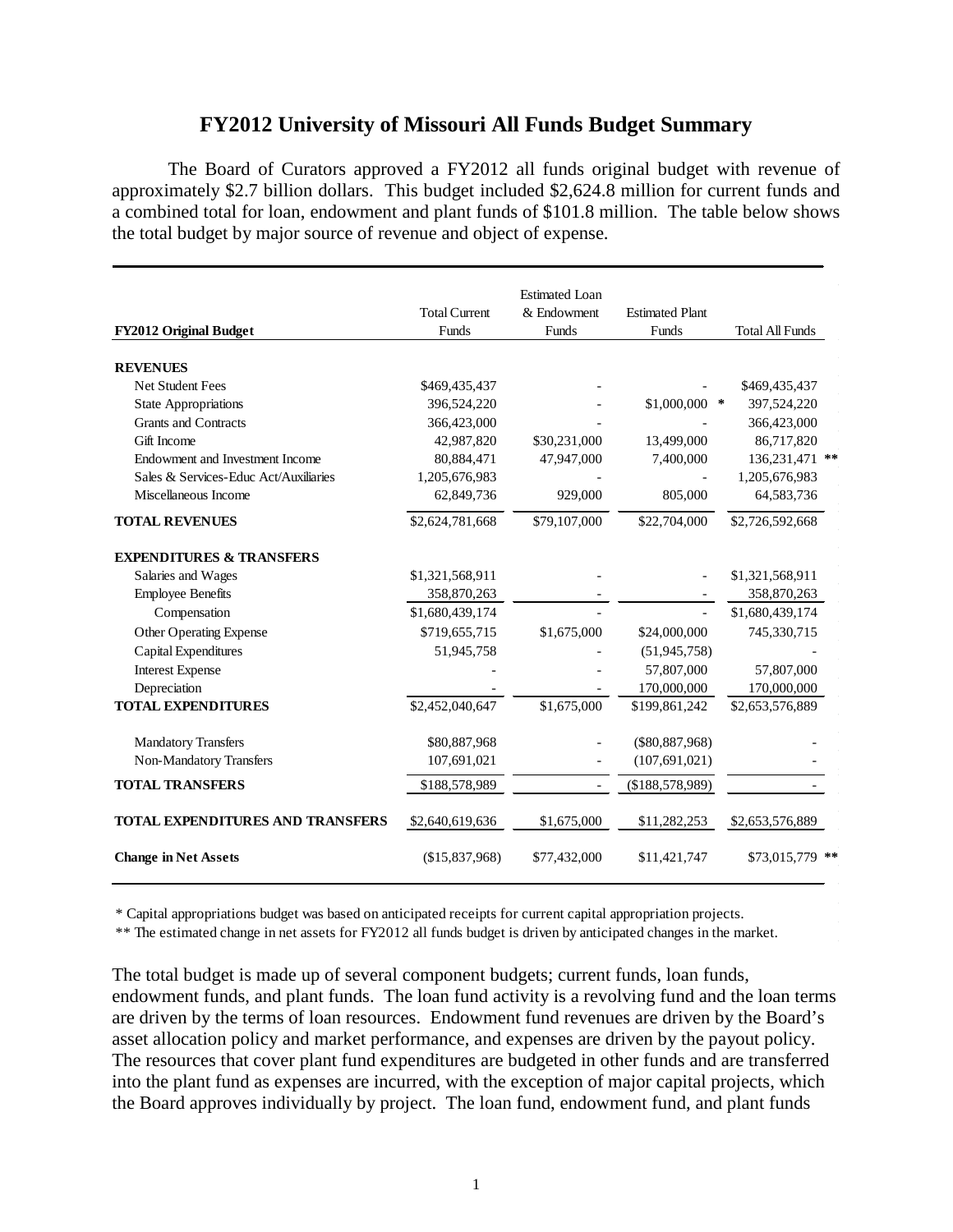combine to make up 4% of the all funds budget. Current funds make up the remaining 96% of the budget and are described in detail in the following sections of this document.



## **FY2012 University of Missouri All Funds Budget**

## **Loan, Endowment & Plant Funds:**

For this analysis, loan, endowment, and plant funds have been combined due to their relative magnitude. Loan funds are used to record activity of funds available for loans to students. Endowment and similar funds include all gifts, bequests, and other funds directed to be used to support a University program in perpetuity. Ninety percent of the endowment fund is restricted for use by donors and most of the remaining ten percent has been designated by the Board or administration for special use. The plant fund group is used to record acquisition and replacement of assets, to pay off debt and to record the net investment in assets (equity) from both current expenditures and reserves for renewal and replacement.

Projected revenues for this group of funds are anticipated to be \$101.8 million and are comprised of:

- \$1.0 million in state appropriations receipts for capital projects during FY2012
- \$43.7 million in gift income for loans, endowments and capital projects
- \$55.3 million in endowment and investment income
- \$1.8 million in other income

## **Current Funds Budget:**

When the plant, loan, and endowment funds are removed from the University's total budget, the current funds, what we term operating funds, remain. Detailed descriptions of the current funds budget are provided in the following section.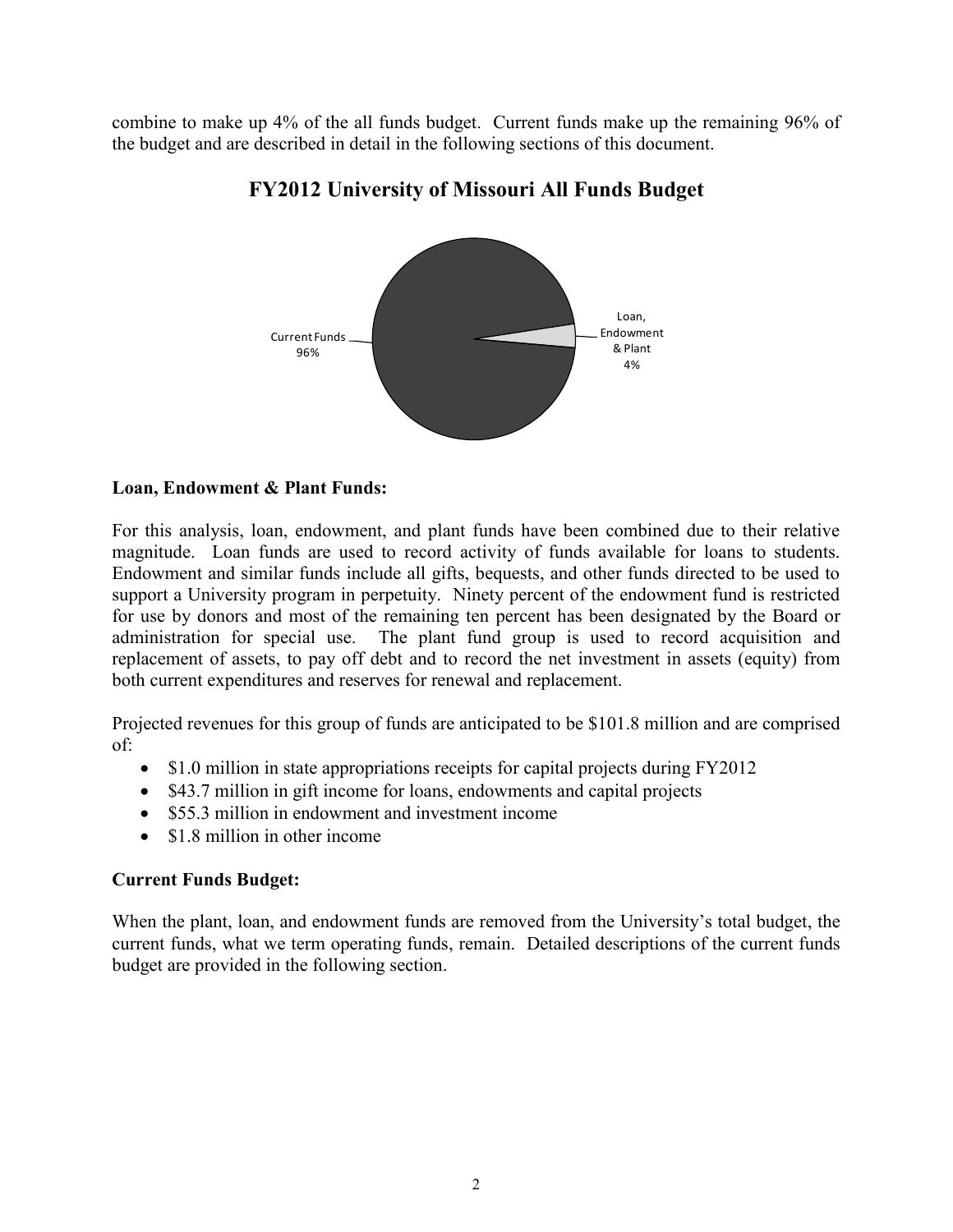## **University of Missouri System FY2012 Operating Budget**

## **Introduction and Overview**

## **Introduction**

The University of Missouri System Operating Budget Book presents information on total sources and uses of the University's current funds. Sources of funds include estimated beginning balances and anticipated revenues. Uses of funds include expenditures, transfers, and planned ending balances. Current funds include resources of the University that are expendable for any purpose directly related to the primary missions of the University, i.e., instruction, research, and public service, as well as related support services. Current funds can be divided into restricted and unrestricted funds. Restricted funds are those that are restricted in use by the donor or supporting agency.

## **Context for Budget Planning**

Budget planning and development for fiscal year 2012 was guided by the policy decisions and planning parameters of the Board of Curators and by the program decision items approved in the FY2012 Appropriations Request for Operations. Net tuition and fee revenues included in these budgets are based on tuition and required fee rates approved by the Board in January. The increase in net fee revenues included in the budget is driven by enrollment changes related to student mix, enrollment growth, and financial aid as well as an increase in fee rates. Expenditure assumptions for planning included the following:

- The salary and wage principles presented to the Board at the June 2011 meeting, include a merit salary pool equal to 2% of the campus's salary and wage base.
- Non-FICA benefit costs are funded by a flat rate charged against benefit eligible salaries. The increased benefit costs for the medical plan will be funded by an increase in the flat benefit rate assessment equal to 1.5% of benefit eligible salaries. The campus assessment will increase from 22.72% of eligible salaries to 24.22% of eligible salaries plus applicable FICA charges. The Hospital benefit rate increased as well to 26.50%. For each dollar increase in salary, non-FICA benefits equal to the flat rate plus appropriate FICA will be required.
- Given economic conditions, the President has asked the general officers to take whatever actions are necessary to balance the budget in FY2012. The cost control efforts begun in FY2010, which included a hiring freeze as well as ongoing travel and other expense reductions, will continue. Those actions that resulted in permanent budget changes are reflected in the FY2012 budget.

The budgets reported in this document are based on the original detail budgets for the University as entered into the PeopleSoft general ledger financial system as of June 30, 2011.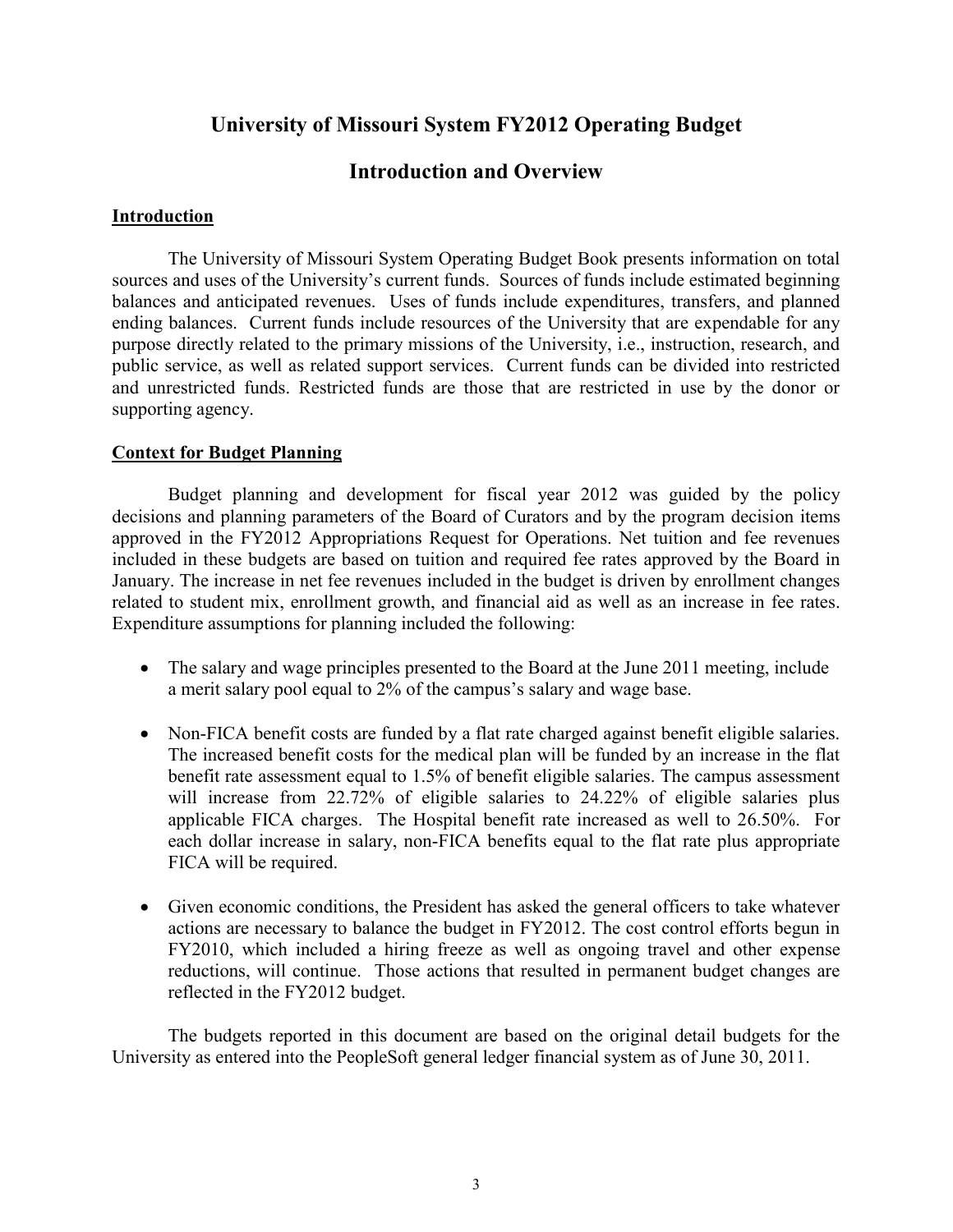## **Withholding of State Appropriations**

State appropriations for the University of Missouri are subject to a 3.0% withholding by the State of Missouri. The University's FY2012 budget was developed and entered into the University's financial system based on the assumption that state appropriation revenues would equal 97.0% of state funds appropriated to the University. For the operations fund, there was a decline in recurring state appropriations of 5.68%, plus additional withholdings and spending restrictions announced by the Governor resulting in a total decline in state appropriations of 8.1% for FY2012. Other changes in state appropriations are:

- New \$2.0 million appropriation for School of Pharmacy.
- Reduction for health care and other programs.
- Operating appropriation for University Hospital & Clinics and Ellis Fischel was eliminated under an agreement with the state to increase funding through Medicaid reimbursements. This results in a reduction in state appropriation of \$8.0 million.
- Additional spending restrictions for MOREnet bringing state appropriations for the program to zero.

Total state appropriations are budgeted to decline by \$55.1 million when compared to the FY2011 original budget. The total reduction in state appropriations is described below.

- \$33.4 million reduction in state appropriations for operations,
- \$1.9 million new appropriation for School of Pharmacy (net of withholding),
- \$8.2 million reduction in University Hospital & Clinics and Ellis Fischel eliminated under an agreement with the state to increase funding through Medicaid reimbursements,
- \$8.4 million decline in restricted state appropriations driven by cuts in MOREnet and the Missouri Kidney Program, and
- \$7.0 million reduction in the plant fund due to a decline in anticipated receipts from prior years' state capital appropriations.

## **FY2012 Current Funds Budget Summary**

Current funds as shown in the chart on the following page can be divided into restricted and unrestricted funds. Restricted funds are those that are restricted in use by a third party such as the donor or supporting agency. For fiscal year 2012, the University of Missouri's current funds budget totals approximately \$2.6 billion. Of the total current funds budget, 88.4% is unrestricted and 11.6% is restricted. The current funds budget is made up of the University's operations fund, as well as the operating budgets for the Hospitals, auxiliary enterprises, continuing education, service operations, self-insurance funds, and restricted funds.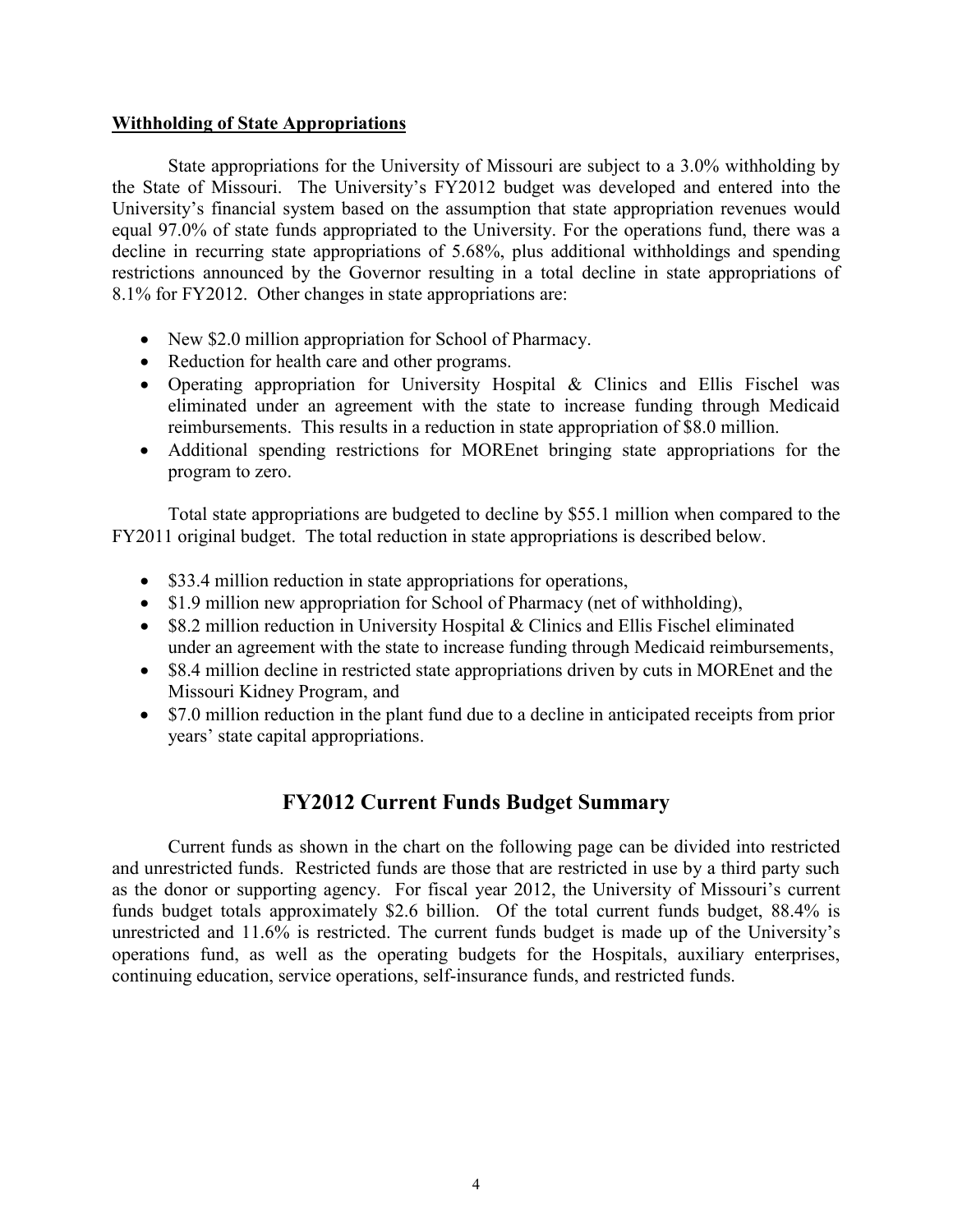

#### **Current Funds Revenue Budget**

The largest piece of the current funds budget is the operations fund. The operations fund is where the majority of the University's instructional and public service activities are budgeted and accounted for. The operations fund comprises approximately 40.6% of the institution's current funds budget. This is the part of the institution's budget that is funded primarily by tuition and fees and state appropriations for operations.

The next largest component is the University Hospitals and Clinics, which contributes 26.3% of the current funds budget. The third largest component is auxiliary enterprises, which contributes 19.2% of the current funds budget. Other enterprise like operations, which includes service operations, continuing education, and self insurance make up 2.3% of the current funds budget. Auxiliary enterprises are self-supporting activities whose services are provided primarily to individuals in the University community such as students, faculty, and staff, and may incidentally offer services to the public. Examples include residential life, bookstores, parking, and intercollegiate athletics. Service operations provide a specific type of service to departments or other organizational units within the University rather than to individuals. These activities are supported by internal charges to the using department. Examples include campus computing, mail operations, printing services, telephone services, and science instrument shops. Continuing education includes distance education and other off campus credit and non-credit courses as well as on campus continuing education programs. The self-insurance funds include medical benefits, dental benefits, educators' legal liability, medical malpractice, auto and general liability, long-term disability, and workers' compensation.

Restricted funds are comprised of grant and contract activities, as well as activities funded by endowment distributions, gifts, and restricted state appropriations. The restricted grants and contracts budget is developed at a campus level and represents an estimate of the fiscal year activity of the more than 5,000 individual grants and projects that are budgeted and managed on a project by project basis.

The total FY2012 current funds budget includes an estimated beginning balance of \$1.1 billion and anticipated revenues of \$2.6 billion, for a total source of funds of \$3.7 billion. Planned expenditures of \$2.5 billion and transfers of \$188.6 million combine for a total planned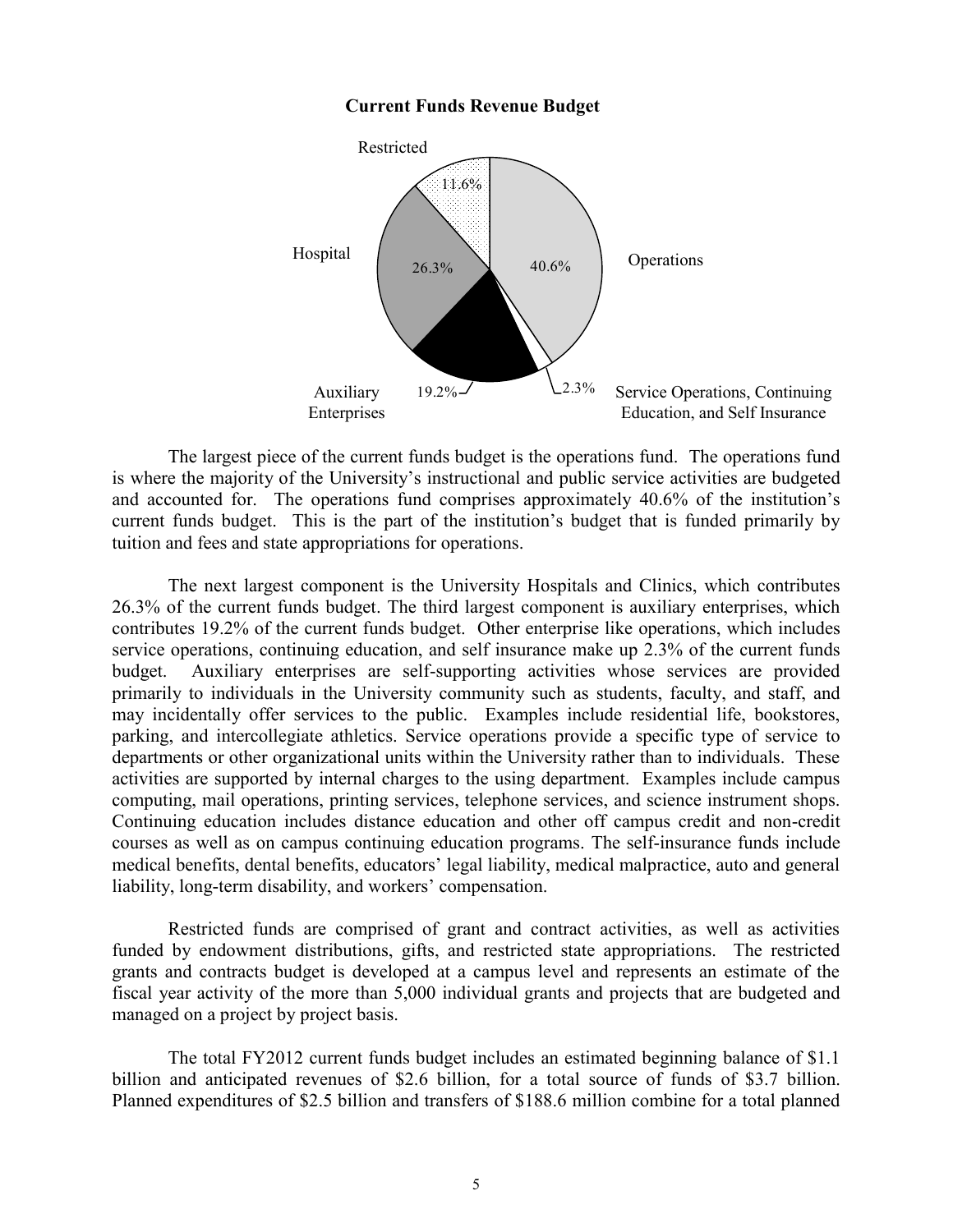use of funds of approximately \$2.6 billion. The FY2012 current funds budget includes a planned decrease in ending balance of \$15.9 million.

The distribution of the total current funds revenue budgets by major type of fund is shown in Table 1, for each campus, UM Extension, the Hospitals, and UM system units.

|                                    |         | <b>UM</b><br><b>UM</b><br><b>System</b><br>U-wide |          |             |         |             |         |                  |                        |  |
|------------------------------------|---------|---------------------------------------------------|----------|-------------|---------|-------------|---------|------------------|------------------------|--|
|                                    | MU      | <b>Extension</b>                                  | Hospital | <b>UMKC</b> | MO S&T  | <b>UMSL</b> | Admin.  | <b>Resources</b> | System<br><b>Total</b> |  |
| Operations                         | 45.1%   | 67.2%                                             | $0.0\%$  | 71.3%       | 65.3%   | 72.4%       | 57.7%   | 84 1%            | 40.6%                  |  |
| Continuing Education               | 1.9%    | $0.0\%$                                           | $0.0\%$  | 3.3%        | 3.9%    | 4.5%        | $0.0\%$ | $0.0\%$          | 1.8%                   |  |
| Service Operations                 | 0.5%    | 0.5%                                              | $0.0\%$  | $0.1\%$     | $0.2\%$ | 0.2%        | 1.5%    | $0.0\%$          | $0.3\%$                |  |
| Self Insurance Funds               | $0.0\%$ | $0.0\%$                                           | $0.0\%$  | $0.0\%$     | $0.0\%$ | $0.0\%$     | $0.0\%$ | 92 3%            | $0.2\%$                |  |
| <b>Auxiliary Enterprises</b>       | 36.8%   | $0.0\%$                                           | $0.0\%$  | 10.6%       | 9.8%    | 10.1%       | 32.4%   | $0.0\%$          | 19.2%                  |  |
| Hospital Operations                | $0.0\%$ | $0.0\%$                                           | 99.7%    | $0.0\%$     | $0.0\%$ | $0.0\%$     | $0.0\%$ | $0.0\%$          | 26.3%                  |  |
| <b>Total Unrestricted</b>          | 84.3%   | 67.7%                                             | 99.7%    | 85.3%       | 79.2%   | 87.2%       | 91.6%   | $176.4\%$ *      | 88.4%                  |  |
| Restricted Expendable Gifts,       |         |                                                   |          |             |         |             |         |                  |                        |  |
| Endowments, & State Appropriations | 2.6%    | 1.0%                                              | 0.3%     | 4.9%        | 2.8%    | 4.4%        | 1.2%    | $-76.4\%$ *      | $2.2\%$                |  |
| Grants and Contracts               | 13.1%   | 31.3%                                             | $0.0\%$  | 9.8%        | 18.0%   | 8.4%        | 7.2%    | $0.0\%$          | $9.4\%$                |  |
| <b>Total Restricted</b>            | 15.7%   | 32.3%                                             | 0.3%     | 14.7%       | 20.8%   | 12.8%       | 8.4%    | $-76.4%$         | 11.6%                  |  |
| <b>Total Current Funds</b>         | 100.0%  | 100.0%                                            | 100.0%   | 100.0%      | 100.0%  | 100.0%      | 100.0%  | 100.0%           | 100.0%                 |  |

**Table 1. Percentage Distribution of FY2012 Current Funds Revenue Budgets by Type of Fund, by Campus**

Note: University of Missouri Extension is a cooperative effort administered by the University of Missouri - MU

\* Anomaly created by the Endowed Chairs distribution match.

#### **Revenues**

 The total FY2012 current funds revenue budget at approximately \$2.6 billion is 4.0% higher than the FY2011 original budget. The increase in current funds revenue is driven by an increase in net fees driven by enrollment changes related to student mix, enrollment growth, and financial aid combined with approved rate increases in tuition, supplemental course fees and other required fees. The chart below on the left shows the current funds revenue budget by source of funds. The chart on the right shows the further distribution of the sales and services budget by type.

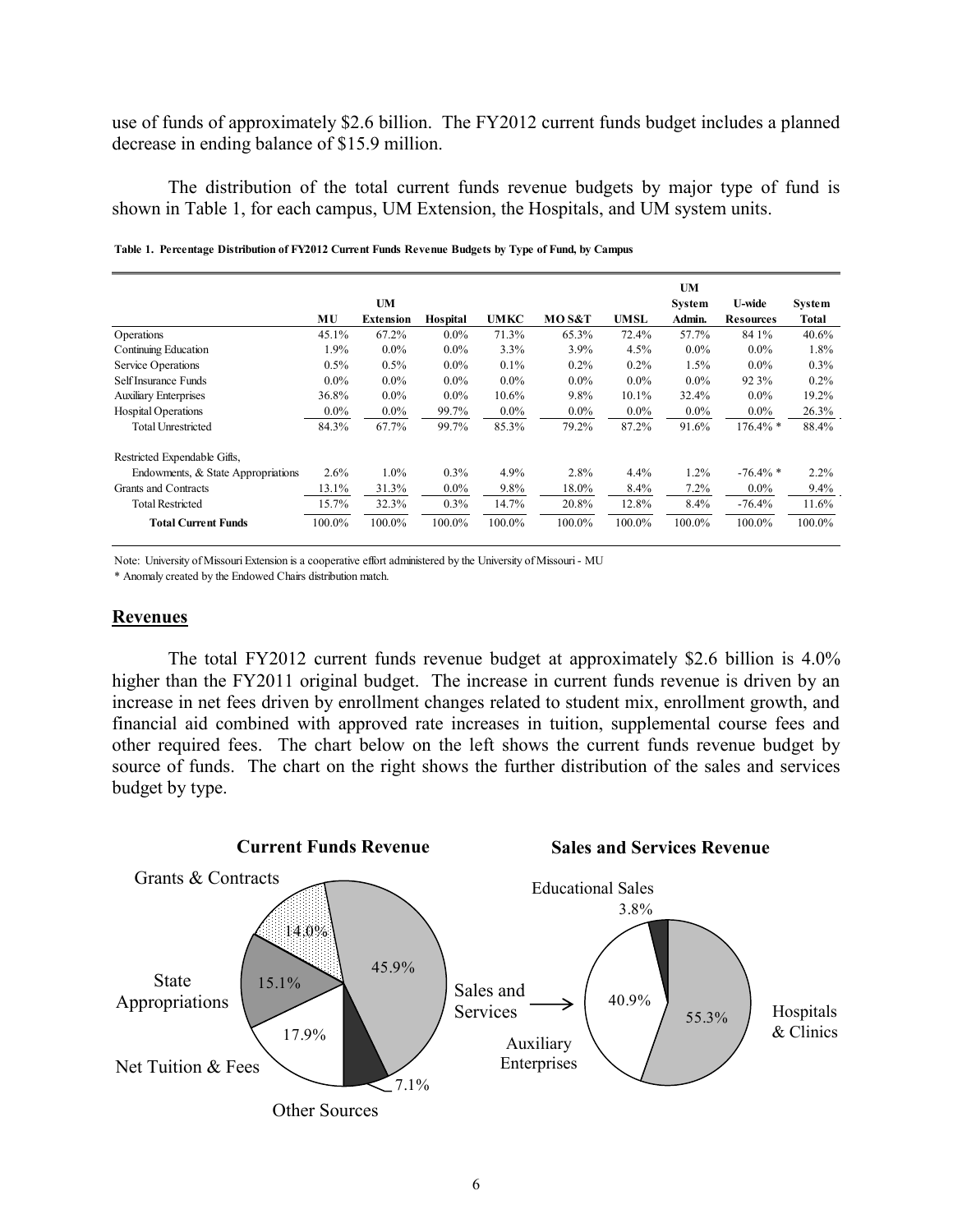Sales and services are the largest contributor of current funds revenues at 45.9%. Sales and services are comprised of three types of activities: Hospitals & Clinics, other auxiliary enterprises, and educational activities. The chart on the right shows the distribution of sales and services revenues (including patient revenues) for each of these three types of activities.

Sales and services of Hospitals & Clinics, totaling \$667.1 million, make up 55.3% of the sales and services budget for current funds revenues. These are funds primarily derived from the combined clinical operations of MU Hospitals & Clinics, Ellis Fischel Cancer Center, Columbia Regional Hospital, Missouri Psychiatric Center and the Missouri Rehabilitation Center. Not included in this category, are funds generated from the University Physicians' clinical operations, which are part of the MU Medical School's physicians' practice plan.

Sales and services of auxiliary enterprises totaling \$493.0 million, or 40.9% of the current funds sales and services budget, include revenues from essentially self-supporting activities that provide services and sales primarily to students, faculty, staff and patients. These include housing and dining halls, intercollegiate athletics, bookstores, parking operations, student unions, recreational facilities, the television station, University Physicians clinics, veterinary medicine clinics, and other miscellaneous activities.

Sales and services of educational activities, totaling \$45.5 million or 3.8%, include the operations of the dental and optometry clinics, as well as activities related to the UMKC medical residency program, Agricultural Experiment Station, Cooperative Extension, and other activities.

Gross tuition and fee revenues total \$711.3 million. Tuition and fees of \$664.9 million are recorded in the operations fund, another \$46.2 million are in continuing education and \$0.2 million are recorded in the restricted grants and contracts. Scholarship allowances, or financial aid, reduce revenue from student fees to \$469.4 million or 17.9% of total net revenue, making it the second largest contributor of total net revenue.

State appropriations, at \$396.5 million, comprise the third largest source of net current funds revenues at 15.1%. State appropriations include \$383.6 million in the operations fund for the general mission of the University, and \$10.0 million for Missouri Rehabilitation Center (MRC), part of MU Healthcare. Restricted appropriations for the Missouri Kidney Program, Missouri Telehealth Network, and Spinal Cord Injury Research total approximately \$2.9 million.

Federal, state, and other grants and contracts combine for total projected revenues of \$366.4 million, or 14.0% of the total current funds revenue budget. These revenues are an estimate of the funds that will be received during FY2012 and are restricted in nature.

Other revenue sources include federal appropriations (primarily for the Agricultural Experiment Station and Cooperative Extension), investment income, gifts and endowment income (primarily for student aid and chairs/professorships), recovery of facilities and administrative costs (recovery of F&A), which are generated from externally funded grants and contracts, and miscellaneous income.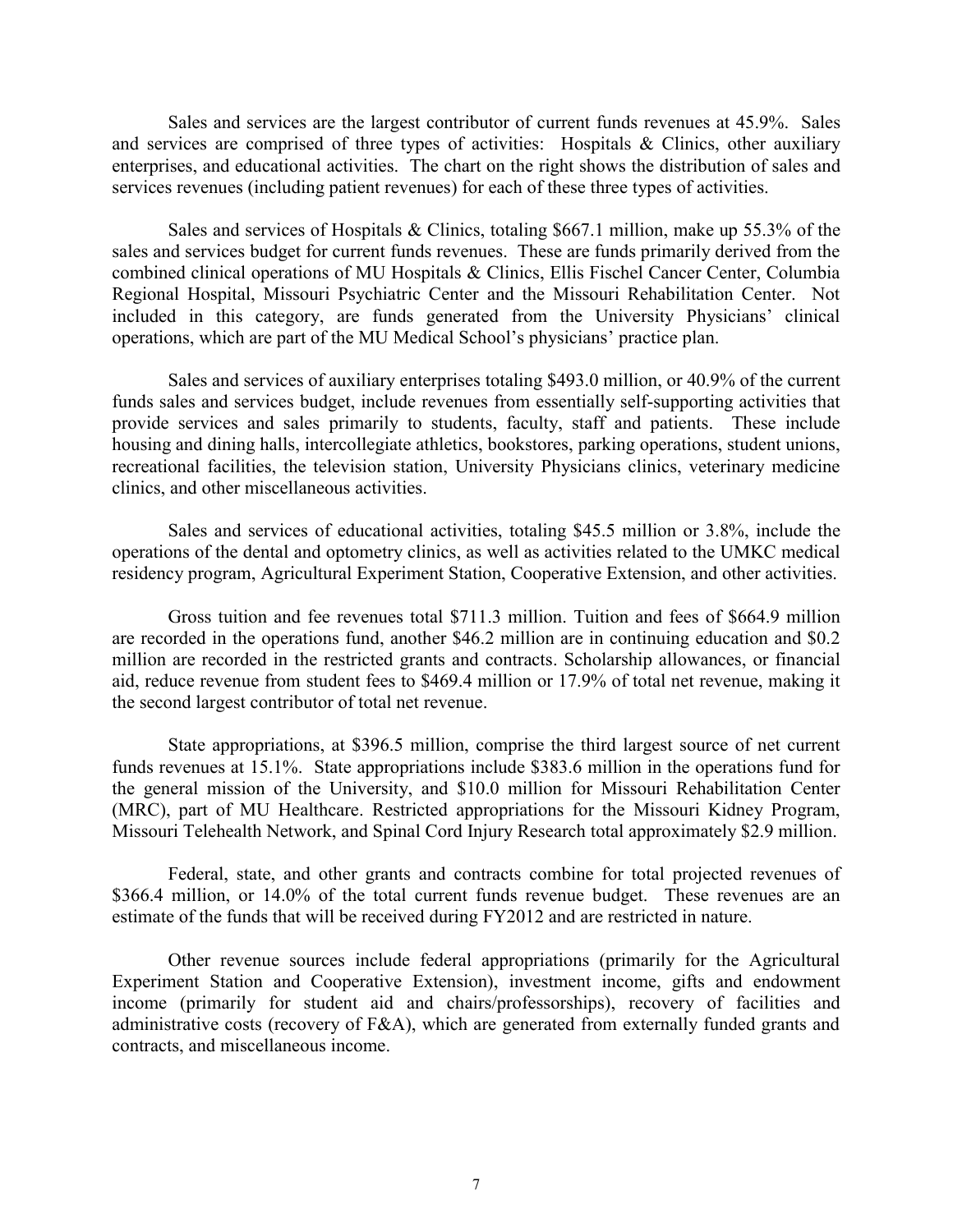Table 2 shows the percentage distribution of current funds revenues by major revenue source for each campus, UM Extension, the Hospitals, and the system administrative units. Tuition and fees net of financial aid is the largest source of revenue for the Kansas City, Missouri S&T, and St. Louis campuses. State appropriations is the largest contributor for UM Extension and U-wide Resources. Sales & services of educational activities and auxiliary enterprises is the largest source of revenue for the Columbia campus, Hospitals (Patient Services), and UM System Administration. State appropriations are the second largest source of funds for Kansas City, Missouri S&T, and St. Louis campuses. Net tuition and fees are the second largest source for MU. State grants, which include federal flow through grants and contracts, are the second largest source for UM Extension. Endowment and investment income is the second largest source for Hospital, UM System Administration, and U-wide Resources.

|  |  | Table 2. Percentage Distribution of FY2012 Current Funds Revenue Budgets by Major Source, by Campus |  |  |  |  |  |  |  |  |  |  |
|--|--|-----------------------------------------------------------------------------------------------------|--|--|--|--|--|--|--|--|--|--|
|--|--|-----------------------------------------------------------------------------------------------------|--|--|--|--|--|--|--|--|--|--|

|                                     |             | <b>UM</b>            |                            |                      |                 |               | <b>UM</b><br><b>System</b> | <b>U-wide</b>                | <b>System</b>         |
|-------------------------------------|-------------|----------------------|----------------------------|----------------------|-----------------|---------------|----------------------------|------------------------------|-----------------------|
| Net Tuition and Fees                | MU<br>21.7% | Extension<br>$-0.2%$ | <b>Hospital</b><br>$0.0\%$ | <b>UMKC</b><br>32.9% | MO S&T<br>29.7% | UMSL<br>36.3% | Admin.<br>$0.0\%$          | <b>Resources</b><br>$-0.6\%$ | <b>Total</b><br>17.9% |
| <b>Federal Appropriations</b>       | $0.5\%$     | 19.4%                | $0.0\%$                    | $0.0\%$              | $0.0\%$         | $0.0\%$       | $0.0\%$                    | $0.0\%$                      | $0.6\%$               |
| <b>State Appropriations</b>         | 15.0%       | 46.1%                | 1.4%                       | 23.3%                | 25.8%           | 27.5%         | 23.1%                      | 85.0%                        | 15.1%                 |
| Federal Grants & Contracts          | 10.6%       | 7.3%                 | $0.0\%$                    | 7.9%                 | 13.7%           | $6.9\%$       | 1.8%                       | $0.0\%$                      | 7.1%                  |
| <b>Federal Pell Grants</b>          | $2.2\%$     | $0.0\%$              | $0.0\%$                    | $4.0\%$              | 3.7%            | $7.0\%$       | $0.0\%$                    | $0.0\%$                      | $2.2\%$               |
| <b>State Grants</b>                 | 2.3%        | 20.2%                | $0.0\%$                    | 1.7%                 | 1.5%            | 1.5%          | 5.6%                       | $0.0\%$                      | 1.9%                  |
| Other Grants & Contracts            | 3.8%        | 3.7%                 | $0.0\%$                    | 2.6%                 | 8.6%            | 2.7%          | $0.0\%$                    | $0.0\%$                      | 2.8%                  |
| Gift Income                         | $2.0\%$     | 0.1%                 | $0.3\%$                    | 2.2%                 | 2.1%            | $4.0\%$       | 0.2%                       | $0.0\%$                      | 1.6%                  |
| Recovery of F&A                     | $0.0\%$     | $0.0\%$              | $0.0\%$                    | $0.0\%$              | $0.0\%$         | $0.0\%$       | $0.0\%$                    | $0.0\%$                      | $0.0\%$               |
| Endowment and Investment Income     | 2.7%        | 0.2%                 | 2.1%                       | 2.8%                 | 3.6%            | 1.8%          | 24.4%                      | 15.6%                        | 3.1%                  |
| Sales & Services-Educ, Act./Aux.    | 37.3%       | 0.4%                 | 96.2%                      | 19.4%                | $10.1\%$        | 10.8%         | 32.3%                      | $0.0\%$                      | 45.9%                 |
| Miscellaneous Income                | 1.9%        | 2.8%                 | $0.0\%$                    | 3.2%                 | 1.2%            | 1.5%          | 12.6%                      | $0.0\%$                      | 1.8%                  |
| <b>Total Current Funds Revenues</b> | 100.0%      | 100.0%               | 100.0%                     | 100.0%               | 100.0%          | 100.0%        | 100.0%                     | 100.0%                       | 100.0%                |

Note: University of Missouri Extension is a cooperative effort administered by the University of Missouri - MU

#### **Expenditures**

 Compensation expenditures of \$1.7 billion account for 63.6% of current funds expenditures and transfers in FY2012. Salary expenditures total \$1.3 billion and employee benefits expense is anticipated to be \$0.4 billion. Expense and equipment and capital expenditures of \$771.6 million contribute 29.2% of current funds expenditures and transfers. Mandatory transfers of \$80.9 million account for 3.1% of the budget and are primarily for debt service. Non-Mandatory transfers of \$107.7 million make up the remaining 4.1% of the current funds budget. They are comprised of \$54.4 million to fund the hospital's capital plan; \$16.8 million in the auxiliary operations and \$19.8 million from service operations primarily for maintenance, repair, and replacement of facilities and capital equipment; \$10.7 million from the operations fund primarily to the plant fund for investment in the purchase, maintenance, repair, and replacement of facilities and capital equipment including information technology, energy management/utilities, and research parks. The balance of approximately \$6.0 million is from restricted funds.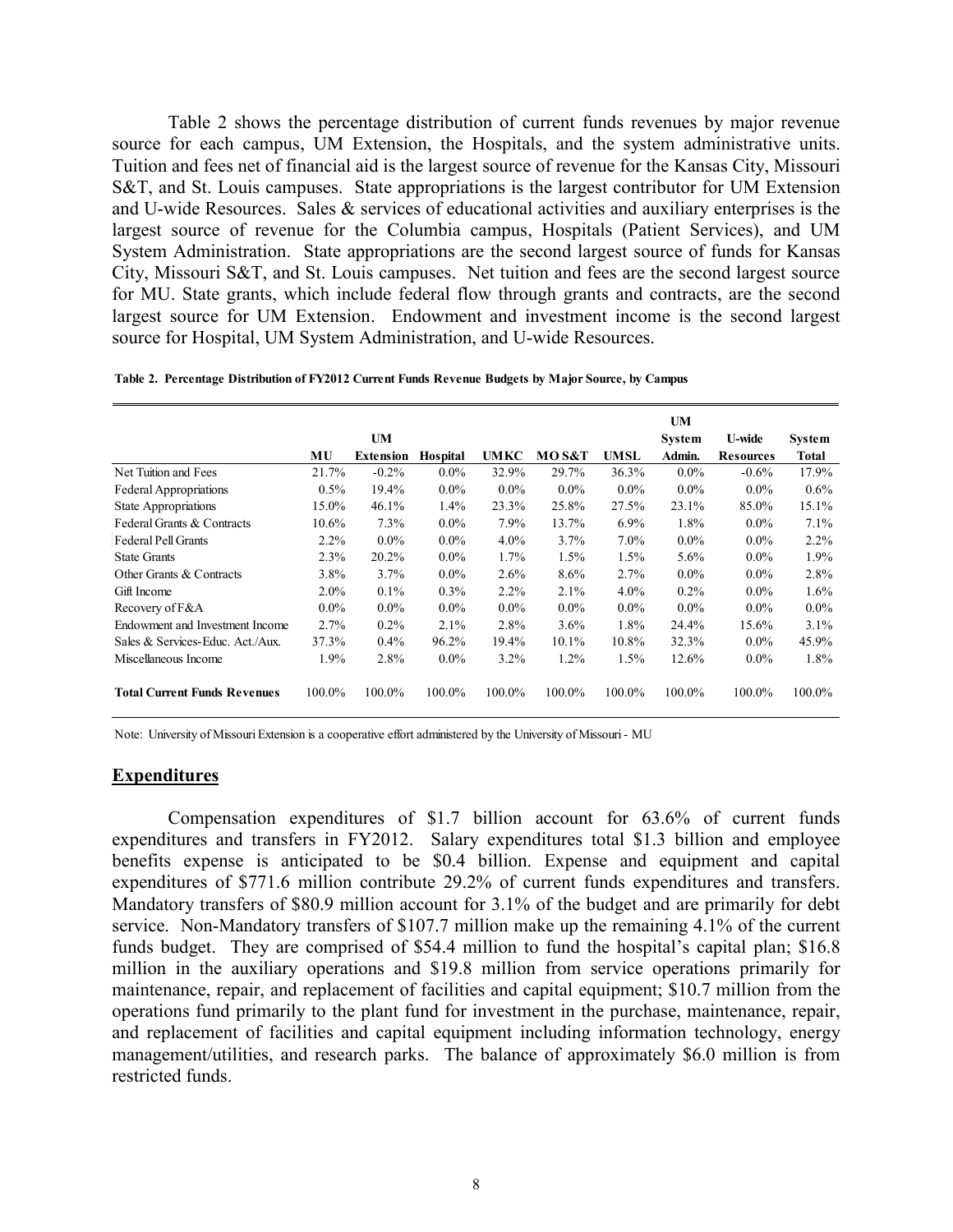### **Current Funds Expenditures and Transfers Budget**



Table 3 shows the percentage distribution of the FY2012 current funds expenditure budget by object of expense for each campus, UM Extension, the Hospitals, and the system units.

|                                |        | UM                        |          |         |         |             | <b>UM</b>               | <b>U-wide</b>    |                               |
|--------------------------------|--------|---------------------------|----------|---------|---------|-------------|-------------------------|------------------|-------------------------------|
|                                | МU     | <b>Extension Hospital</b> |          | UMKC    | MO S&T  | <b>UMSL</b> | <b>System</b><br>Admin. | <b>Resources</b> | <b>System</b><br><b>Total</b> |
| Salaries & Wages               | 56.2%  | 64.7%                     | 35.5%    | 56.0%   | 52.2%   | 53.5%       | 48.7%                   | $5.7\%$          | 50.0%                         |
| <b>Employee Benefits</b>       | 13.9%  | 18.8%                     | 10.9%    | 14.9%   | 14.0%   | 15.0%       | 15.1%                   | 45.4%            | 13.6%                         |
| <b>Total Compensation</b>      | 70.1%  | 83.5%                     | 46.4%    | 70.9%   | 66.2%   | 68.5%       | 63.8%                   | 51.1%            | 63.6%                         |
| Expense and Equipment          | 20.0%  | 17.7%                     | $42.2\%$ | 21.6%   | 23.5%   | 22.1%       | 49.3%                   | 43.7%            | 27.2%                         |
| Capital Expenditures           | 2.1%   | $0.3\%$                   | $0.0\%$  | 3.9%    | $6.2\%$ | 2.6%        | $0.0\%$                 | $0.0\%$          | $2.0\%$                       |
| Total Expense and Equipment    | 22.1%  | 18.0%                     | 42.2%    | 25.5%   | 29.7%   | 24.7%       | 49.3%                   | 43.7%            | 29.2%                         |
| <b>Total Expenditures</b>      | 92.2%  | 101.5%                    | 88.6%    | 96.4%   | 95.9%   | 93.2%       | 113.1%                  | 94.8%            | 92.8%                         |
| Transfers                      | 7.8%   | $-1.5\%$                  | $11.4\%$ | $3.6\%$ | $4.1\%$ | $6.8\%$     | $-13.1\%$               | $5.2\%$          | $7.2\%$                       |
| Total Expenditures & Transfers | 100.0% | 100.0%                    | 100.0%   | 100.0%  | 100.0%  | 100.0%      | 100.0%                  | 100.0%           | 100.0%                        |

**Table 3. Percentage Distribution of FY2012 Current Funds Expenditure Budgets by Object of Expense, by Campus**

Note: University of Missouri Extension is a cooperative effort administered by the University of Missouri - MU

 Compensation is the largest expense category at the University comprising 64% of all expenditures and transfers. This ranges from a high of 84% for UM Extension to a low of 46% for the hospitals. Compensation expense for the main campuses range from 71% to 66%.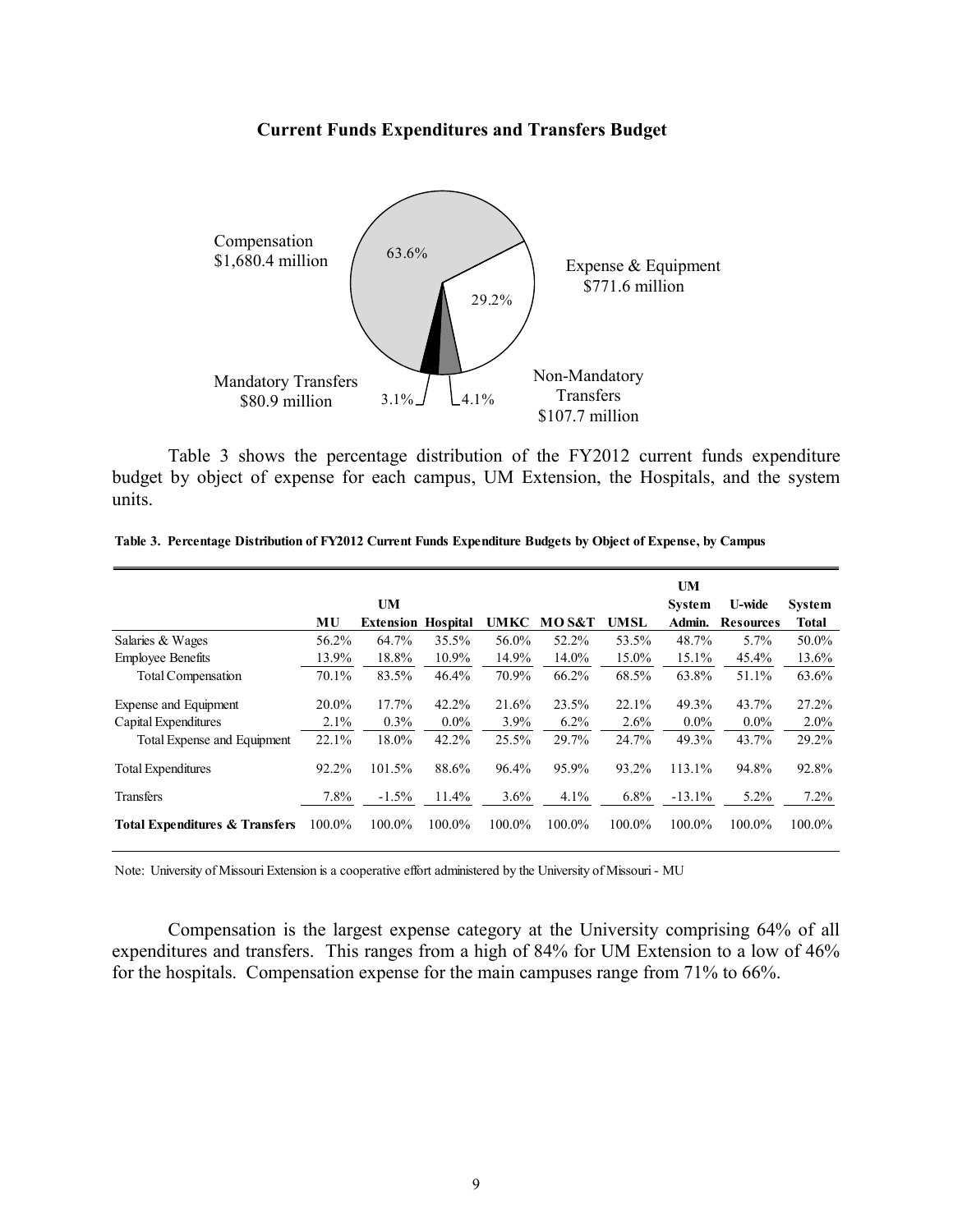## **Expenditure Budget by Program**

Primary program activities of instruction, research, and public service make up 47.3% of current funds expenditures at the University of Missouri. Hospitals account for 25.1% of the expenditure budget. Auxiliary enterprises make up 8.2% of the expenditure budget and the remaining 19.4% of budgeted expenditures are spent for support services, scholarships, and operation and maintenance of the physical plant.



Table 4 shows the percentage distribution of the University's current funds expenditure budget by major program classification for each campus, UM Extension, the Hospitals, and UM system units.

| Table 4. Percentage Distribution of FY2012 Current Funds Expenditure Budgets by Program Classification, by Campus |  |  |  |  |  |
|-------------------------------------------------------------------------------------------------------------------|--|--|--|--|--|
|-------------------------------------------------------------------------------------------------------------------|--|--|--|--|--|

|                                |         | UM                        |         |             |         |         | UM<br>System | <b>U-wide</b>    | <b>System</b> |
|--------------------------------|---------|---------------------------|---------|-------------|---------|---------|--------------|------------------|---------------|
|                                | MU      | <b>Extension Hospital</b> |         | <b>UMKC</b> | MO S&T  | UMSL    | Admin.       | <b>Resources</b> | Total         |
| Instruction                    | 41.4%   | $0.1\%$                   | $0.0\%$ | 53.5%       | 46.4%   | 44.4%   | $1.4\%$      | $0.0\%$          | 30.8%         |
| Research                       | 16.2%   | $0.2\%$                   | $0.0\%$ | 6.5%        | 17.2%   | $5.6\%$ | 1.1%         | $0.0\%$          | $9.2\%$       |
| <b>Public Service</b>          | $5.7\%$ | 99.7%                     | $0.0\%$ | 5.5%        | 2.4%    | 8.1%    | 36.7%        | $0.0\%$          | 7.3%          |
| Academic Support               | $9.2\%$ | $0.0\%$                   | $0.0\%$ | 9.8%        | 3.9%    | 13.7%   | 8.8%         | $0.0\%$          | 6.7%          |
| <b>Student Services</b>        | $3.8\%$ | $0.0\%$                   | $0.0\%$ | 4.3%        | $7.7\%$ | $5.1\%$ | $2.9\%$      | $0.0\%$          | $3.2\%$       |
| <b>Institutional Support</b>   | 2.7%    | $0.0\%$                   | $0.0\%$ | 8.1%        | 5.7%    | 8.8%    | 47.9%        | $100\%$          | 5.1%          |
| Operation & Maintenance        | $5.6\%$ | $0.0\%$                   | $0.0\%$ | $6.3\%$     | 10.2%   | 7.1%    | $1.2\%$      | $0.0\%$          | 4.4%          |
| Scholarships & Fellowships     | 0.1%    | $0.0\%$                   | $0.0\%$ | $0.3\%$     | $0.2\%$ | $0.0\%$ | $0.0\%$      | $0.0\%$          | $0.1\%$       |
| <b>Auxiliaries Enterprises</b> | 15.3%   | $0.0\%$                   | $0.0\%$ | 5.7%        | $6.3\%$ | $7.2\%$ | $0.0\%$      | $0.0\%$          | 8.1%          |
| Hospitals                      | $0.0\%$ | $0.0\%$                   | 100.0%  | $0.0\%$     | $0.0\%$ | $0.0\%$ | $0.0\%$      | $0.0\%$          | $25.1\%$      |
| <b>Total Expenditures</b>      | 100.0%  | 100.0%                    | 100.0%  | 100.0%      | 100.0%  | 100.0%  | 100.0%       | 100.0%           | 100.0%        |

Note 1: University of Missouri Extension is a cooperative effort administered by the University of Missouri - MU Note 2: The majority of student aid is treated as a reduction of revenue rather than as a scholarship expense.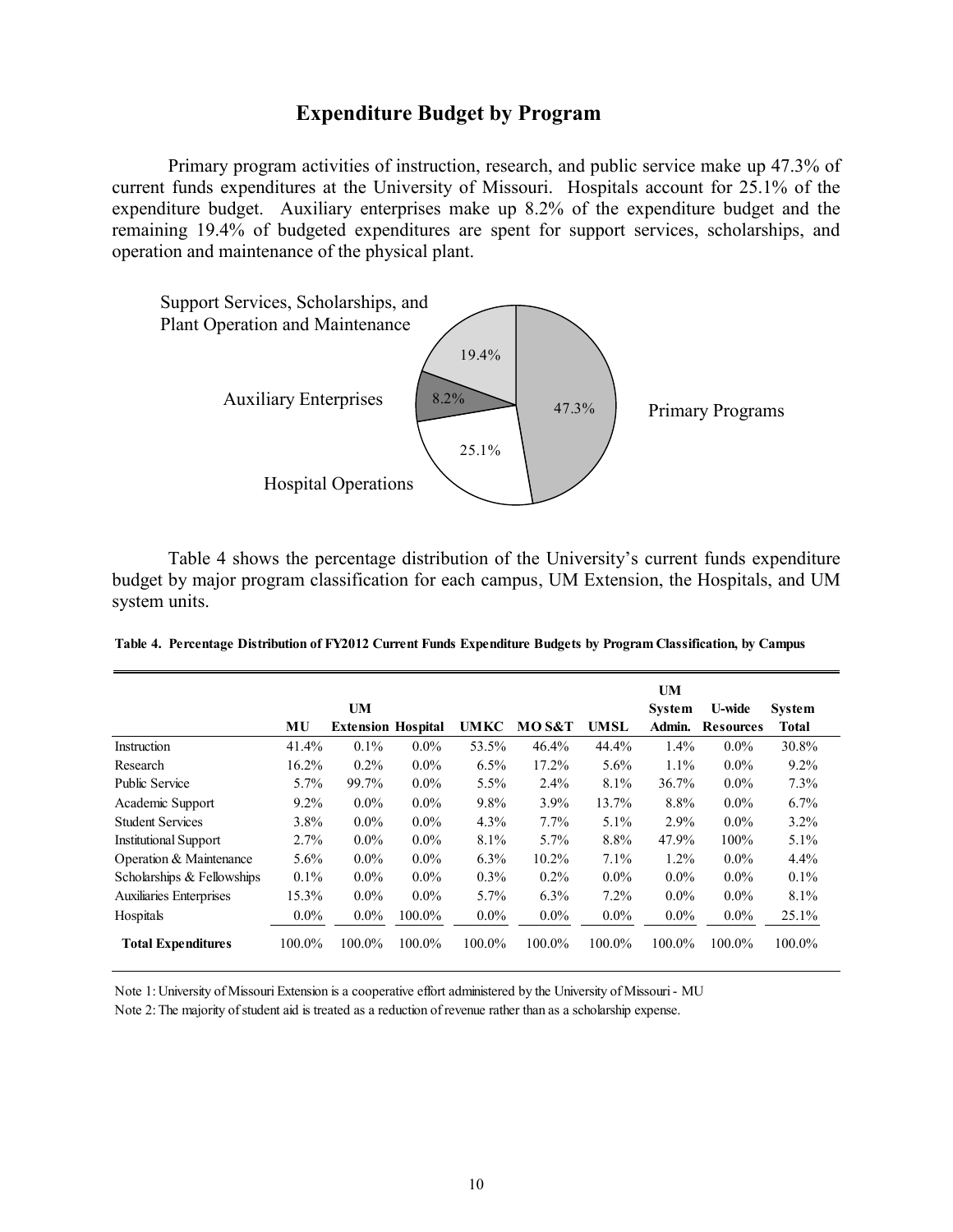Table 5 on the following page presents the FY2012 University of Missouri consolidated current funds revenue budget by major revenue source, and the expenditures and transfers budget by object of expense and by major program classification, for the following fund groupings:

- Operations
- Service Operations, Continuing Education and Self Insurance
- Auxiliary Enterprises
- Hospital Operations
- Restricted Expendable Gifts, Endowments, and State Appropriations
- Restricted Grants and Contracts (fiscal year estimate of project budgeted funds)

Tables 6 through 13 provide the same information for each campus, as well as for the Hospitals, University of Missouri Extension, University of Missouri System Administration, and University-wide Resources.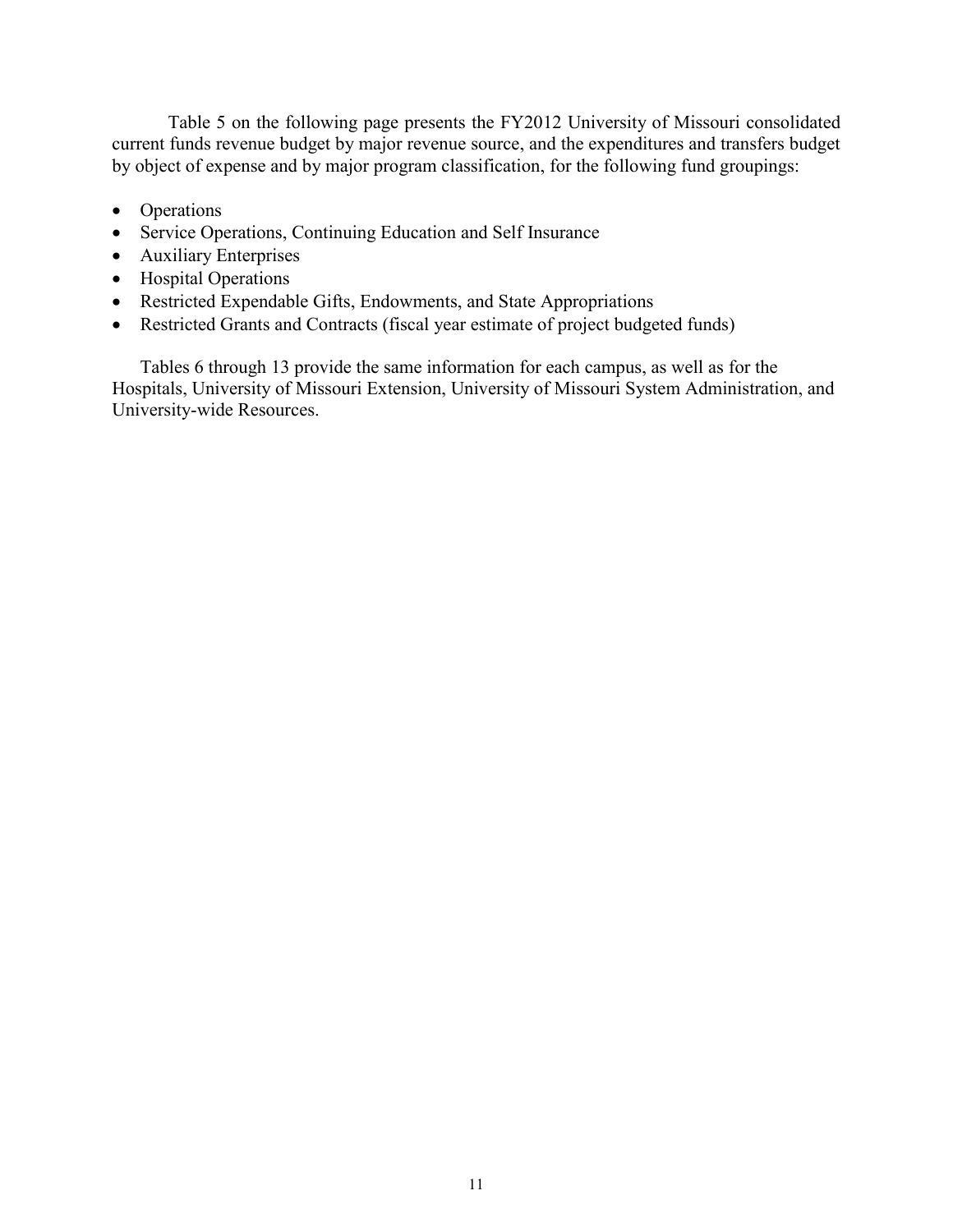#### **Table 5. FY2012 Current Funds Budget by Type of Funds, University of Missouri - Consolidated**

|                                                     | Operations      | Service<br>Operations,<br>Continuing<br>Education and<br>Self Insurance | Auxiliary<br>Enterprises | Hospital<br>Operations | <b>Total</b><br><b>Unrestricted</b> | Restricted<br>Expendable Gifts,<br>Endowments,<br>and State<br>Appropriations | Restricted<br>Grants and<br>Contracts | <b>Total</b><br><b>Restricted</b> | Total<br>Current<br><b>Funds</b> |
|-----------------------------------------------------|-----------------|-------------------------------------------------------------------------|--------------------------|------------------------|-------------------------------------|-------------------------------------------------------------------------------|---------------------------------------|-----------------------------------|----------------------------------|
|                                                     |                 |                                                                         |                          |                        |                                     |                                                                               |                                       |                                   |                                  |
| <b>BEGINNING BALANCE</b><br><b>REVENUES</b>         | \$400,300,000   | \$143,420,000                                                           | \$66,299,000             | \$353,700,000          | \$963,719,000                       | \$130,104,000                                                                 | \$9,000,000                           | \$139,104,000                     | \$1,102,823,000                  |
| Tuition and Fees                                    | \$664,952,264   | \$46,191,455                                                            | $\sim$                   |                        | \$711,143,719                       | $\overline{a}$                                                                | \$200,000                             | \$200,000                         | \$711,343,719                    |
| Less: Scholarship Allowances                        | (149, 216, 979) | (1,961,216)                                                             |                          |                        | (151, 178, 195)                     | (\$21,430,086)                                                                | (69,300,000)                          | (90, 730, 086)                    | (241, 908, 282)                  |
| Net Student Fees                                    | \$515,735,285   | \$44,230,239                                                            |                          |                        | \$559,965,524                       | (\$21,430,086)                                                                | $(\$69,100,000)$                      | $(\$90,530,086)$                  | \$469,435,437                    |
| <b>Federal Appropriations</b>                       | 16,572,476      |                                                                         |                          |                        | 16,572,476                          |                                                                               |                                       |                                   | 16,572,476                       |
| <b>State Appropriations</b>                         | 383,628,846     |                                                                         |                          | \$10,027,734           | 393,656,580                         | 2,867,640                                                                     |                                       | 2,867,640                         | 396,524,220                      |
| Federal Grants and Contracts                        |                 |                                                                         |                          |                        |                                     |                                                                               | 185,723,000                           | 185,723,000                       | 185,723,000                      |
| <b>Federal Pell Grants</b>                          |                 |                                                                         |                          |                        |                                     |                                                                               | 57,450,000                            | 57,450,000                        | 57,450,000                       |
| <b>State Grants and Contracts</b>                   |                 |                                                                         |                          |                        |                                     |                                                                               | 51,000,000                            | 51,000,000                        | 51,000,000                       |
| Other Grants and Contracts                          |                 |                                                                         |                          |                        |                                     |                                                                               | 72,250,000                            | 72,250,000                        | 72,250,000                       |
| Gift Income                                         | 1,547,557       | 1,500                                                                   | 8,811,200                |                        | 10,360,257                          | 32,627,563                                                                    |                                       | 32,627,563                        | 42,987,820                       |
| Recovery of F&A                                     | 52,950,000      |                                                                         |                          |                        | 52,950,000                          |                                                                               | (52,950,000)                          | (52,950,000)                      |                                  |
| Endowment and Investment Income                     | 22,208,182      | 6,117,079                                                               | 930,543                  | 14,608,226             | 43,864,030                          | 37,020,441                                                                    |                                       | 37,020,441                        | 80,884,471                       |
| Sales & Services-Educ Act/Auxiliaries               | 42,521,682      | 2,968,291                                                               | 493,005,016              | 666,992,680            | 1,205,487,670                       | 189,313                                                                       |                                       | 189,313                           | 1,205,676,983                    |
| Miscellaneous Income                                | 30,991,672      | 7,473,889                                                               |                          |                        | 38,465,560                          | 4,827,700                                                                     | 2,984,000                             | 7,811,700                         | 46,277,260                       |
| <b>TOTAL REVENUES</b>                               | \$1,066,155,700 | \$60,790,997                                                            | \$502,746,759            | \$691,628,640          | \$2,321,322,097                     | \$56,102,571                                                                  | \$247,357,000                         | \$303,459,571                     | \$2,624,781,668                  |
| <b>EXPENDITURES &amp; TRANSFERS</b>                 |                 |                                                                         |                          |                        |                                     |                                                                               |                                       |                                   |                                  |
| Salaries and Wages                                  | \$655,013,117   | \$50,496,845                                                            | \$221,722,094            | \$246,186,605          | \$1,173,418,661                     | \$23,351,250                                                                  | \$124,799,000                         | \$148,150,250                     | \$1,321,568,911                  |
| <b>Employee Benefits</b>                            | 183,958,601     | 14,430,950                                                              | 50,637,289               | 75,613,492             | 324,640,332                         | 6,009,932                                                                     | 28,220,000                            | 34,229,932                        | 358,870,263                      |
| <b>Total Compensation</b>                           | \$838,971,718   | \$64,927,795                                                            | \$272,359,383            | \$321,800,097          | \$1,498,058,992                     | \$29,361,182                                                                  | \$153,019,000                         | \$182,380,182                     | \$1,680,439,174                  |
| Expense and Equipment                               |                 |                                                                         |                          |                        |                                     |                                                                               |                                       |                                   |                                  |
| Other Operating Expense                             | \$224,465,613   | \$79,885,119                                                            | \$197,651,399            | \$304,113,685          | \$806,115,817                       | \$29,890,488                                                                  | \$83,489,000                          | \$113,379,488                     | \$919,495,304                    |
| Capital Expenditures                                | 35,894,204      | 2,386,517                                                               | 3,113,361                |                        | 41,394,082                          | 3,901,676                                                                     | 6,650,000                             | 10,551,676                        | 51,945,758                       |
| <b>Internal Sales</b>                               | (30,590,931)    | (139, 816, 873)                                                         | (20, 886, 657)           | (11,400,844)           | (202, 695, 305)                     | (253, 320)                                                                    | $\sim$                                | (253, 320)                        | (202, 948, 625)                  |
| Self Insurance Benefits                             | (1,000,000)     | 4,109,036                                                               |                          |                        | 3,109,036                           |                                                                               |                                       |                                   | 3,109,036                        |
| Net Expense and Equipment Expenditures              | \$228,768,886   | $(\$53,436,200)$                                                        | \$179,878,102            | \$292,712,841          | \$647,923,629                       | \$33,538,844                                                                  | \$90,139,000                          | \$123,677,844                     | \$771,601,473                    |
| <b>TOTAL EXPENDITURES</b>                           | \$1,067,740,604 | \$11,491,594                                                            | \$452,237,485            | \$614,512,938          | \$2,145,982,622                     | \$62,900,025                                                                  | \$243,158,000                         | \$306,058,025                     | \$2,452,040,647                  |
| <b>Internal Transfers</b>                           | (10,761,606)    | 13,839,648                                                              | (3,251,077)              | 3,140,000              | 2,966,965                           | (3,800,122)                                                                   | 833,157                               | (2,966,965)                       |                                  |
| <b>Mandatory Transfers</b>                          | 7,701,135       | 9,985,053                                                               | 43,692,778               | 19,616,323             | 80,995,288                          | (107, 320)                                                                    |                                       | (107, 320)                        | 80,887,968                       |
| Non-Mandatory Transfers                             | 10,693,390      | 19,836,974                                                              | 16,806,506               | 54,359,379             | 101,696,249                         | 3,194,772                                                                     | 2,800,000                             | 5,994,772                         | 107,691,021                      |
| TOTAL EXPENDITURES AND TRANSFERS                    | \$1,075,373,523 | \$55,153,269                                                            | \$509,485,692            | \$691,628,640          | \$2,331,641,124                     | \$62,187,355                                                                  | \$246,791,157                         | \$308,978,512                     | \$2,640,619,636                  |
| <b>ENDING BALANCE</b>                               | \$391,082,177   | \$149,057,729                                                           | \$59,560,067             | \$353,700,000          | \$953,399,973                       | \$124,019,216                                                                 | \$9,565,843                           | \$133,585,059                     | \$1,086,985,032                  |
| <b>Expenditures by Program Classification</b>       |                 |                                                                         |                          |                        |                                     |                                                                               |                                       |                                   |                                  |
| Instruction                                         | \$533,875,726   | \$23,538,901                                                            | \$147,233,517            |                        | \$704,648,144                       | \$33,515,452                                                                  | \$16,831,000                          | \$50,346,452                      | \$754,994,596                    |
| Research                                            | 55,715,245      | 144,350                                                                 | 7,513,738                |                        | 63,373,334                          | 5,433,088                                                                     | 157,426,000                           | 162,859,088                       | 226, 232, 422                    |
| <b>Public Service</b>                               | 53,107,843      | 2,518,770                                                               | 41,915,164               |                        | 97,541,777                          | 12,924,754                                                                    | 68,901,000                            | 81,825,754                        | 179,367,531                      |
| Academic Support                                    | 131,149,335     | 2.983.862                                                               | 20.657.946               |                        | 154,791,143                         | 5.037.003                                                                     |                                       | 5.037.003                         | 159,828,146                      |
| <b>Student Services</b>                             | 62,810,673      | (53, 932)                                                               | 13,191,211               |                        | 75,947,952                          | 1,624,830                                                                     | $\overline{a}$                        | 1,624,830                         | 77,572,782                       |
| <b>Institutional Support</b>                        | 123,577,253     | (18,012,549)                                                            | 22,577,484               |                        | 128, 142, 188                       | 1,646,693                                                                     |                                       | 1,646,693                         | 129,788,880                      |
| Operation & Maintenance of Plant                    | 107,414,625     | 372,192                                                                 |                          |                        | 107,786,817                         | 429,425                                                                       |                                       | 429,425                           | 108,216,242                      |
| Scholarships & Fellowships                          | 89,904          |                                                                         |                          |                        | 89,904                              | 1,876,966                                                                     |                                       | 1,876,966                         | 1,966,870                        |
| Auxiliaries                                         |                 |                                                                         | 199,148,424              |                        | 199,148,424                         |                                                                               |                                       |                                   | 199,148,424                      |
| Hospitals                                           |                 |                                                                         |                          | \$614,512,938          | 614,512,938                         | 411,815                                                                       |                                       | 411,815                           | 614,924,753                      |
| <b>Total Expenditures by Program Classification</b> | \$1,067,740,604 | \$11,491,594                                                            | \$452,237,485            | \$614,512,938          | \$2,145,982,622                     | \$62,900,025                                                                  | \$243,158,000                         | \$306,058,025                     | \$2,452,040,647                  |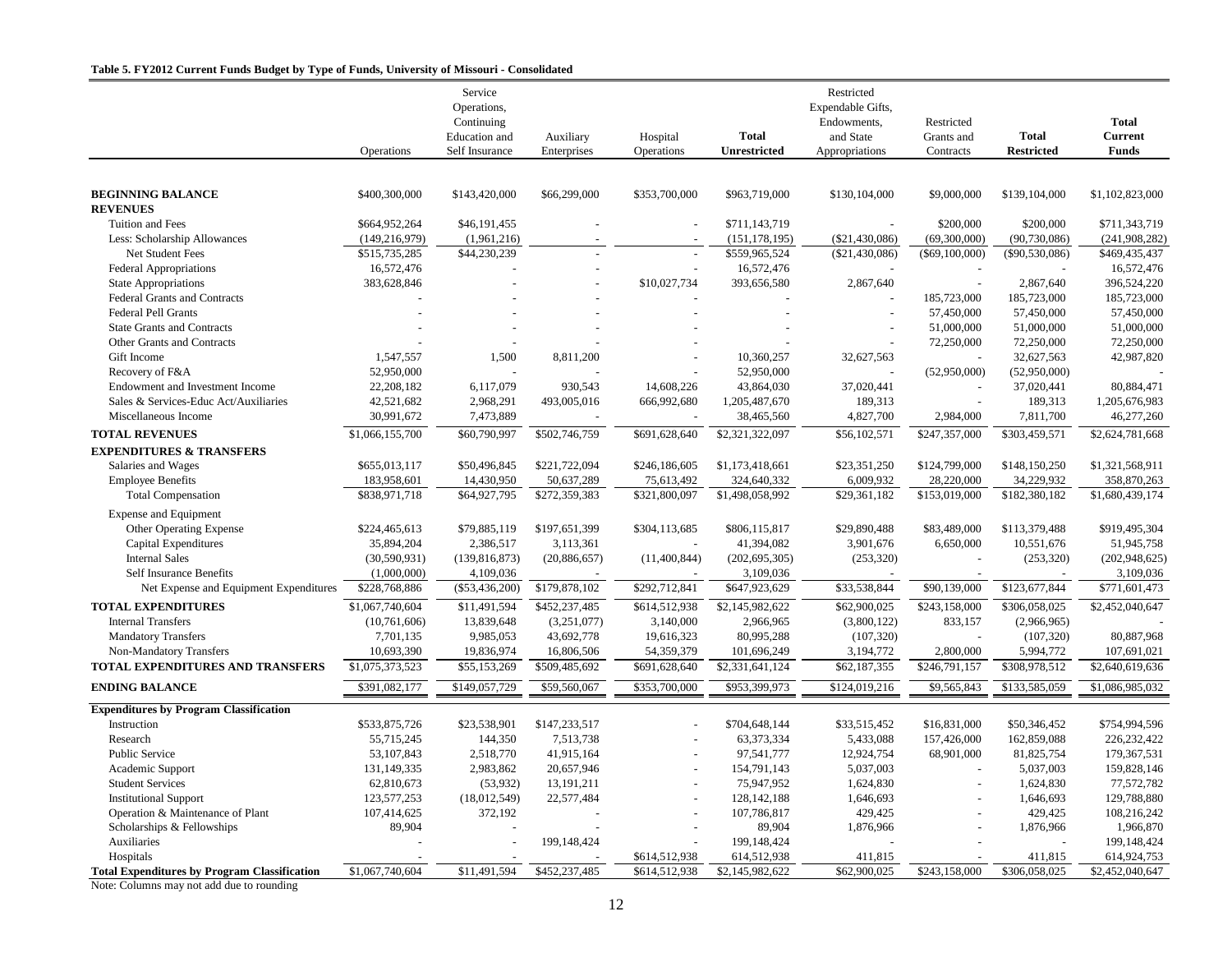#### **Table 6. FY2012 Current Funds Budget by Type of Funds, University of Missouri - Columbia (MU)**

|                                                      |                                | Service                             |                                 |                |                                  | Restricted        |                |                   |                                  |
|------------------------------------------------------|--------------------------------|-------------------------------------|---------------------------------|----------------|----------------------------------|-------------------|----------------|-------------------|----------------------------------|
|                                                      |                                | Operations,                         |                                 |                |                                  | Expendable Gifts, |                |                   |                                  |
|                                                      |                                | Continuing                          |                                 |                |                                  | Endowments,       | Restricted     |                   |                                  |
|                                                      |                                | Education and                       | Auxiliary                       | Hospital       | <b>Total</b>                     | and State         | Grants and     | <b>Total</b>      | <b>Total</b>                     |
|                                                      | Operations                     | Self Insurance                      | Enterprises                     | Operations     | Unrestricted                     | Appropriations    | Contracts      | <b>Restricted</b> | <b>Current Funds</b>             |
| <b>BEGINNING BALANCE</b>                             | \$194,400,000                  | \$13,900,000                        | \$43,200,000                    | $\omega$       | \$251,500,000                    | \$62,800,000      | \$4,700,000    | \$67,500,000      | \$319,000,000                    |
| <b>REVENUES</b>                                      |                                |                                     |                                 |                |                                  |                   |                |                   |                                  |
| Tuition and Fees                                     | \$343,998,511                  | \$20,515,911                        |                                 |                | \$364,514,422                    |                   | \$200,000      | \$200,000         | \$364,714,422                    |
| Less: Scholarship Allowances                         | (80, 896, 923)                 | (131, 416)                          |                                 |                | (81,028,339)                     | (\$12,732,946)    | (29,000,000)   | (41, 732, 946)    | (122, 761, 286)                  |
| Net Student Fees                                     | \$263,101,588                  | \$20,384,495                        |                                 | $\mathbb{Z}$   | \$283,486,083                    | (\$12,732,946)    | (\$28,800,000) | (\$41,532,946)    | \$241,953,136                    |
| Federal Appropriations                               | 5,999,785                      |                                     |                                 |                | 5,999,785                        |                   |                |                   | 5,999,785                        |
| <b>State Appropriations</b>                          | 165,725,115                    |                                     |                                 |                | 165,725,115                      | 1,892,640         | $\overline{a}$ | 1,892,640         | 167,617,755                      |
| Federal Grants and Contracts                         |                                |                                     |                                 |                |                                  |                   | 118,292,000    | 118,292,000       | 118,292,000                      |
| <b>Federal Pell Grants</b>                           |                                |                                     |                                 |                |                                  |                   | 24,650,000     | 24,650,000        | 24,650,000                       |
| <b>State Grants and Contracts</b>                    |                                |                                     |                                 |                |                                  |                   | 25,200,000     | 25,200,000        | 25,200,000                       |
| Other Grants and Contracts                           |                                |                                     |                                 |                |                                  |                   | 42,000,000     | 42,000,000        | 42,000,000                       |
| Gift Income                                          |                                |                                     | \$8,581,000                     |                | 8,581,000                        | 13,645,605        |                | 13,645,605        | 22,226,605                       |
| Recovery of F&A                                      | 36,500,000                     |                                     |                                 |                | 36,500,000                       |                   | (36,500,000)   | (36,500,000)      |                                  |
| Endowment and Investment Income                      | 3,866,397                      |                                     | 871,543                         | ÷,             | 4,737,940                        | 25,578,143        |                | 25,578,143        | 30,316,083                       |
| Sales & Services-Educ Act/Auxiliaries                | 12,566,902                     | 2,079,994                           | 401,291,460                     |                | 415,938,357                      |                   |                | $\overline{a}$    | 415,938,357                      |
| Miscellaneous Income                                 | 15,730,097                     | 3,839,694                           |                                 |                | 19,569,790                       | 70,601            | 1,980,000      | 2,050,601         | 21,620,391                       |
| <b>TOTAL REVENUES</b>                                | \$503.489.884                  | \$26,304,182                        | \$410,744,003                   |                | \$940,538,070                    | \$28,454,042      | \$146,822,000  | \$175,276,042     | \$1,115,814,112                  |
| <b>EXPENDITURES &amp; TRANSFERS</b>                  |                                |                                     |                                 |                |                                  |                   |                |                   |                                  |
| Salaries and Wages                                   | \$303,928,760                  | \$33,963,851                        | \$196,006,843                   |                | \$533,899,454                    | \$12,586,418      | \$76,500,000   | \$89,086,418      | \$622,985,872                    |
| <b>Employee Benefits</b>                             | 80,700,906                     | 10,015,251                          | 43,619,100                      |                | 134,335,257                      | 3,197,014         | 16,912,000     | 20,109,014        | 154,444,271                      |
| <b>Total Compensation</b>                            | \$384,629,666                  | \$43,979,102                        | \$239,625,943                   | $\overline{a}$ | \$668,234,710                    | \$15,783,432      | \$93,412,000   | \$109,195,432     | \$777,430,142                    |
|                                                      |                                |                                     |                                 |                |                                  |                   |                |                   |                                  |
| <b>Expense and Equipment</b>                         |                                |                                     |                                 |                |                                  |                   |                |                   | \$379,834,416                    |
| Other Operating Expense                              | \$106,202,324                  | \$59,855,615                        | \$151,565,235                   |                | \$317,623,174                    | \$12,601,242      | \$49,610,000   | \$62,211,242      | 22.853.941                       |
| <b>Capital Expenditures</b><br><b>Internal Sales</b> | 15,621,369                     | 2,029,927                           | 2,423,811                       | ÷.             | 20,075,107                       | 1,778,834         | 1,000,000      | 2,778,834         |                                  |
|                                                      | (24, 590, 536)<br>\$97,233,157 | (115, 422, 342)<br>$(\$53,536,799)$ | (17, 543, 338)<br>\$136,445,707 | $\sim$         | (157, 556, 216)<br>\$180,142,065 | \$14,380,076      | \$50,610,000   | \$64,990,076      | (157, 556, 216)<br>\$245,132,141 |
| Net Expense and Equipment Expenditures               |                                |                                     |                                 |                |                                  |                   |                |                   |                                  |
| <b>TOTAL EXPENDITURES</b>                            | \$481,862,823                  | (\$9,557,698)                       | \$376,071,650                   | $\blacksquare$ | \$848,376,776                    | \$30,163,508      | \$144,022,000  | \$174,185,508     | \$1,022,562,283                  |
| <b>Internal Transfers</b>                            | (1,732,601)                    | 4,112,452                           | 2,121,180                       | ÷,             | 4,501,031                        | 44,000            | 91,500         | 135,500           | 4,636,531                        |
| <b>Mandatory Transfers</b>                           | 3,996,941                      | 9,985,053                           | 28,261,524                      |                | 42,243,518                       |                   |                |                   | 42,243,518                       |
| Non-Mandatory Transfers                              | 4,269,748                      | 19,554,774                          | 12,527,532                      |                | 36,352,054                       | 384,837           | 2,800,000      | 3,184,837         | 39,536,891                       |
| <b>TOTAL EXPENDITURES AND TRANSFERS</b>              | \$488,396,911                  | \$24,094,581                        | \$418,981,886                   |                | \$931,473,378                    | \$30,592,345      | \$146,913,500  | \$177,505,845     | \$1,108,979,223                  |
| <b>ENDING BALANCE</b>                                | \$209,492,973                  | \$16,109,602                        | \$34,962,117                    | $\sim$         | \$260,564,691                    | \$60,661,698      | \$4,608,500    | \$65,270,198      | \$325,834,889                    |
|                                                      |                                |                                     |                                 |                |                                  |                   |                |                   |                                  |
| <b>Expenditures by Program Classification</b>        |                                |                                     |                                 |                |                                  |                   |                |                   |                                  |
| Instruction                                          | \$250,283,319                  | \$11,205,068                        | \$138,378,953                   |                | \$399,867,340                    | \$16,588,164      | \$7,374,000    | \$23,962,164      | \$423,829,504                    |
| Research                                             | 43,383,358                     | 9,100                               | 7,513,738                       |                | 50,906,197                       | 3,321,230         | 111,156,000    | 114,477,230       | 165,383,427                      |
| <b>Public Service</b>                                | 5,663,988                      | 1,688,753                           | 19,896,439                      |                | 27,249,180                       | 5,469,985         | 25,492,000     | 30,961,985        | 58.211.165                       |
| Academic Support                                     | 66,847,663                     | 2,417,862                           | 18,785,046                      | ÷,             | 88,050,571                       | 2,332,890         |                | 2,332,890         | 90,383,461                       |
| <b>Student Services</b>                              | 26,527,577                     | (53, 932)                           | 11,900,240                      | $\overline{a}$ | 38,373,885                       | 736,300           | $\overline{a}$ | 736,300           | 39,110,185                       |
| <b>Institutional Support</b>                         | 32,620,649                     | (25,014,643)                        | 22,569,084                      |                | 30,175,090                       | 749,082           |                | 749,082           | 30,924,172                       |
| Operation & Maintenance of Plant                     | 56,520,665                     | 190,094                             |                                 | ÷              | 56,710,759                       | 358,975           |                | 358,975           | 57,069,734                       |
| Scholarships & Fellowships                           | 15,604                         |                                     |                                 |                | 15,604                           | 606,881           | $\overline{a}$ | 606,881           | 622,485                          |
| Auxiliaries                                          |                                |                                     | 157,028,149                     |                | 157,028,149                      |                   |                |                   | 157,028,149                      |
| Hospitals                                            |                                |                                     |                                 |                |                                  |                   |                |                   |                                  |
| <b>Total Expenditures by Program Classification</b>  | \$481.862.823                  | (\$9,557,698)                       | \$376,071,650                   |                | \$848,376,776                    | \$30,163,508      | \$144,022,000  | \$174,185,508     | \$1,022,562,283                  |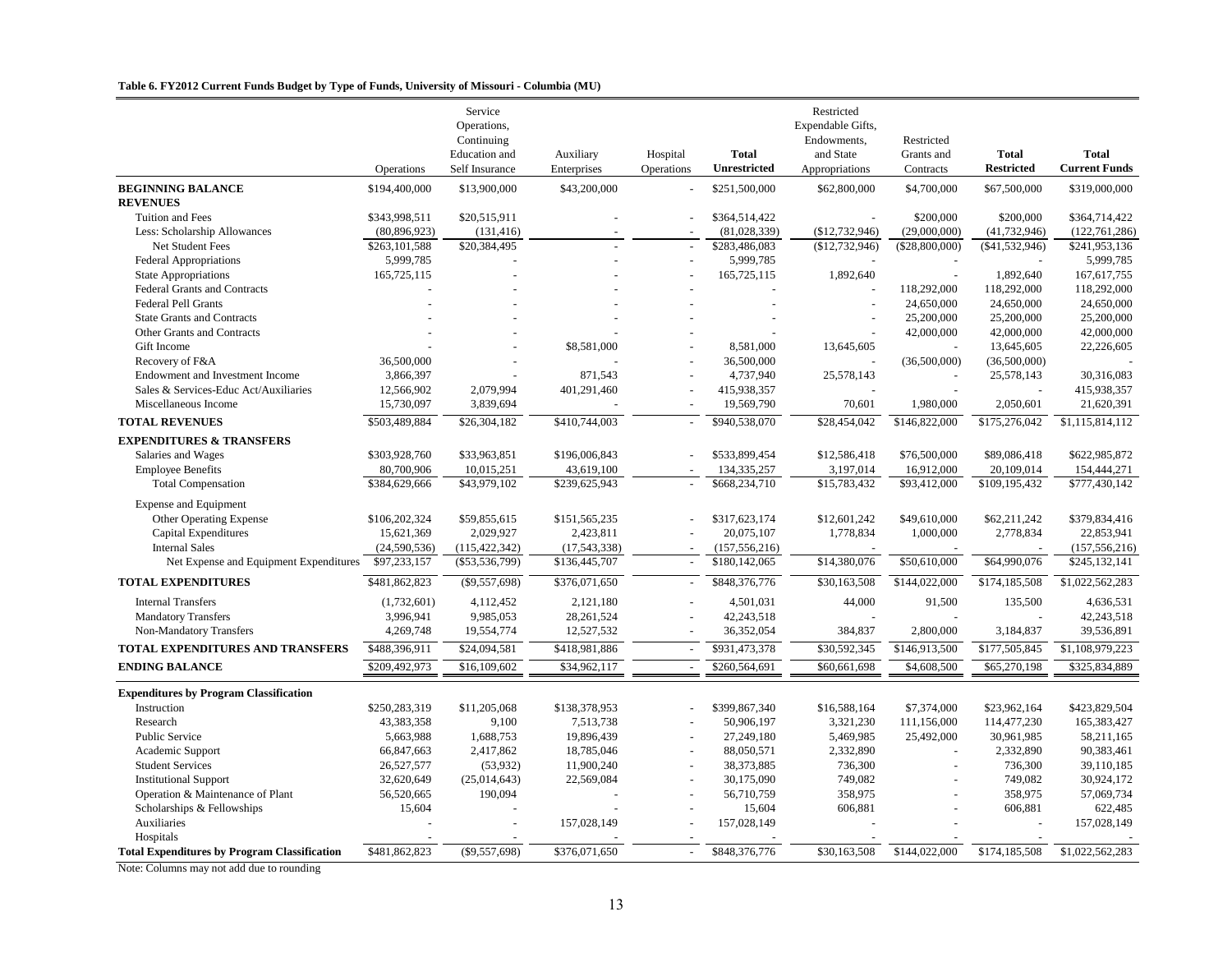#### **Table 7. FY2012 Current Funds Budget by Type of Funds, University of Missouri Extension**

|                                                                  | Operations   | Service<br>Operations,<br>Continuing<br>Education and<br>Self Insurance | Auxiliary<br>Enterprises | Hospital<br>Operations   | <b>Total</b><br><b>Unrestricted</b> | Restricted<br>Expendable Gifts,<br>Endowments,<br>and State<br>Appropriations | Restricted<br>Grants and<br>Contracts | <b>Total</b><br><b>Restricted</b> | <b>Total</b><br><b>Current</b><br><b>Funds</b> |
|------------------------------------------------------------------|--------------|-------------------------------------------------------------------------|--------------------------|--------------------------|-------------------------------------|-------------------------------------------------------------------------------|---------------------------------------|-----------------------------------|------------------------------------------------|
| <b>BEGINNING BALANCE</b>                                         | \$25,100,000 | \$420,000                                                               | (\$1,000)                |                          | \$25,519,000                        | \$1,300,000                                                                   | \$1,100,000                           | \$2,400,000                       | \$27,919,000                                   |
| <b>REVENUES</b>                                                  |              |                                                                         |                          |                          |                                     |                                                                               |                                       |                                   |                                                |
| Tuition and Fees                                                 |              |                                                                         |                          |                          |                                     |                                                                               |                                       |                                   |                                                |
| Less: Scholarship Allowances                                     | $(\$4,300)$  |                                                                         |                          |                          | $(\$4,300)$                         |                                                                               | $(\$100,000)$                         | (\$100,000)                       | (\$104,300)                                    |
| Net Student Fees                                                 | $(\$4,300)$  |                                                                         |                          |                          | (\$4,300)                           | $\overline{\phantom{a}}$                                                      | (\$100,000)                           | (\$100,000)                       | (\$104,300)                                    |
| <b>Federal Appropriations</b>                                    | 10,572,691   |                                                                         |                          |                          | 10,572,691                          |                                                                               |                                       | $\overline{\phantom{a}}$          | 10,572,691                                     |
| <b>State Appropriations</b>                                      | 24,780,224   |                                                                         |                          |                          | 24,780,224                          | \$350,000                                                                     |                                       | 350,000                           | 25,130,224                                     |
| <b>Federal Grants and Contracts</b>                              |              |                                                                         |                          |                          |                                     |                                                                               | 4,000,000                             | 4,000,000                         | 4,000,000                                      |
| <b>Federal Pell Grants</b>                                       |              |                                                                         |                          |                          |                                     |                                                                               |                                       |                                   |                                                |
| <b>State Grants and Contracts</b>                                |              |                                                                         |                          |                          |                                     | $\overline{\phantom{a}}$                                                      | 11,000,000                            | 11,000,000                        | 11,000,000                                     |
| Other Grants and Contracts                                       |              |                                                                         |                          |                          |                                     |                                                                               | 2,000,000                             | 2,000,000                         | 2,000,000                                      |
| Gift Income                                                      |              |                                                                         |                          |                          |                                     | 51,450                                                                        | $\overline{a}$                        | 51,450                            | 51,450                                         |
| Recovery of F&A                                                  |              |                                                                         |                          |                          |                                     |                                                                               |                                       |                                   |                                                |
| Endowment and Investment Income                                  | 1,000        |                                                                         |                          |                          | 1,000                               | 122,020                                                                       |                                       | 122,020                           | 123,020                                        |
| Sales & Services-Educ Act/Auxiliaries                            | 62,300       | \$180,000                                                               |                          |                          | 242,300                             |                                                                               |                                       |                                   | 242,300                                        |
| Miscellaneous Income                                             | 1,200,242    | 70,000                                                                  |                          |                          | 1,270,242                           | 100                                                                           | 200,000                               | 200,100                           | 1,470,342                                      |
| <b>TOTAL REVENUES</b>                                            | \$36,612,157 | $\overline{$}250,000$                                                   |                          |                          | \$36,862,157                        | \$523,570                                                                     | $\overline{$17,100,000}$              | \$17,623,570                      | \$54,485,727                                   |
| <b>EXPENDITURES &amp; TRANSFERS</b>                              |              |                                                                         |                          |                          |                                     |                                                                               |                                       |                                   |                                                |
| Salaries and Wages                                               | \$26,451,388 | \$258,000                                                               | \$36,850                 |                          | \$26,746,238                        | \$237,400                                                                     | \$9,282,000                           | \$9,519,400                       | \$36,265,638                                   |
| <b>Employee Benefits</b>                                         | 7,902,026    | 71,000                                                                  | 11,710                   |                          | 7,984,736                           | 77,600                                                                        | 2,473,000                             | 2,550,600                         | 10,535,336                                     |
| <b>Total Compensation</b>                                        | \$34,353,414 | \$329,000                                                               | \$48,560                 | $\overline{a}$           | \$34,730,974                        | \$315,000                                                                     | \$11,755,000                          | \$12,070,000                      | \$46,800,974                                   |
| <b>Expense and Equipment</b>                                     |              |                                                                         |                          |                          |                                     |                                                                               |                                       |                                   |                                                |
| Other Operating Expense                                          | \$4,909,414  | \$120,000                                                               |                          |                          | \$5,029,414                         | \$158,861                                                                     | \$5,000,000                           | \$5,158,861                       | \$10,188,275                                   |
| Capital Expenditures                                             | 1,075        | 10,000                                                                  |                          |                          | 11,075                              |                                                                               | 150,000                               | 150,000                           | 161,075                                        |
| <b>Internal Sales</b>                                            | (106, 895)   | (145,000)                                                               |                          |                          | (251, 895)                          |                                                                               |                                       |                                   | (251, 895)                                     |
| <b>Self Insurance Benefits</b>                                   |              |                                                                         |                          |                          |                                     |                                                                               |                                       |                                   |                                                |
| Net Expense and Equipment Expenditures                           | \$4,803,594  | (\$15,000)                                                              |                          | $\overline{a}$           | \$4,788,594                         | \$158,861                                                                     | \$5,150,000                           | \$5,308,861                       | \$10,097,455                                   |
| <b>TOTAL EXPENDITURES</b>                                        | \$39,157,008 | \$314,000                                                               | \$48,560                 |                          | \$39,519,568                        | \$473,861                                                                     | \$16,905,000                          | \$17,378,861                      | \$56,898,429                                   |
| <b>Internal Transfers</b>                                        | (935, 839)   |                                                                         | (66,000)                 |                          | (1,001,839)                         |                                                                               |                                       |                                   | (1,001,839)                                    |
| <b>Mandatory Transfers</b>                                       |              |                                                                         |                          |                          |                                     |                                                                               |                                       |                                   |                                                |
| Non-Mandatory Transfers                                          | 150,000      |                                                                         |                          |                          | 150,000                             |                                                                               |                                       |                                   | 150,000                                        |
| TOTAL EXPENDITURES AND TRANSFERS                                 | \$38,371,169 | \$314,000                                                               | (\$17,440)               |                          | \$38,667,729                        | \$473,861                                                                     | \$16,905,000                          | \$17,378,861                      | \$56,046,590                                   |
| <b>ENDING BALANCE</b>                                            | \$23,340,988 | \$356,000                                                               | \$16,440                 |                          | \$23,713,428                        | \$1,349,709                                                                   | \$1,295,000                           | \$2,644,709                       | \$26,358,137                                   |
|                                                                  |              |                                                                         |                          |                          |                                     |                                                                               |                                       |                                   |                                                |
| <b>Expenditures by Program Classification</b>                    |              |                                                                         |                          |                          |                                     |                                                                               |                                       |                                   |                                                |
| Instruction                                                      |              |                                                                         |                          |                          |                                     |                                                                               | \$38,000                              | \$38,000                          | \$38,000                                       |
| Research                                                         | \$20,200     |                                                                         |                          |                          | \$20,200                            |                                                                               | 104,000                               | 104,000                           | 124,200                                        |
| <b>Public Service</b>                                            | 39.136.808   | \$314,000                                                               | \$48,560                 |                          | 39,499,368                          | \$463,861                                                                     | 16,763,000                            | 17,226,861                        | 56,726,229                                     |
| Academic Support                                                 |              |                                                                         |                          |                          |                                     |                                                                               |                                       |                                   |                                                |
| <b>Student Services</b>                                          |              |                                                                         |                          |                          |                                     |                                                                               |                                       |                                   |                                                |
| <b>Institutional Support</b><br>Operation & Maintenance of Plant |              |                                                                         |                          |                          |                                     |                                                                               |                                       |                                   |                                                |
|                                                                  |              |                                                                         |                          |                          |                                     |                                                                               |                                       |                                   |                                                |
| Scholarships & Fellowships<br>Auxiliaries                        |              |                                                                         |                          |                          |                                     | 10,000                                                                        |                                       | 10,000                            | 10,000                                         |
| Hospitals                                                        |              |                                                                         |                          |                          |                                     |                                                                               |                                       |                                   |                                                |
| <b>Total Expenditures by Program Classification</b>              | \$39,157,008 | \$314,000                                                               | \$48,560                 | $\overline{\phantom{a}}$ | \$39,519,568                        | \$473,861                                                                     | \$16,905,000                          | \$17,378,861                      | \$56,898,429                                   |
|                                                                  |              |                                                                         |                          |                          |                                     |                                                                               |                                       |                                   |                                                |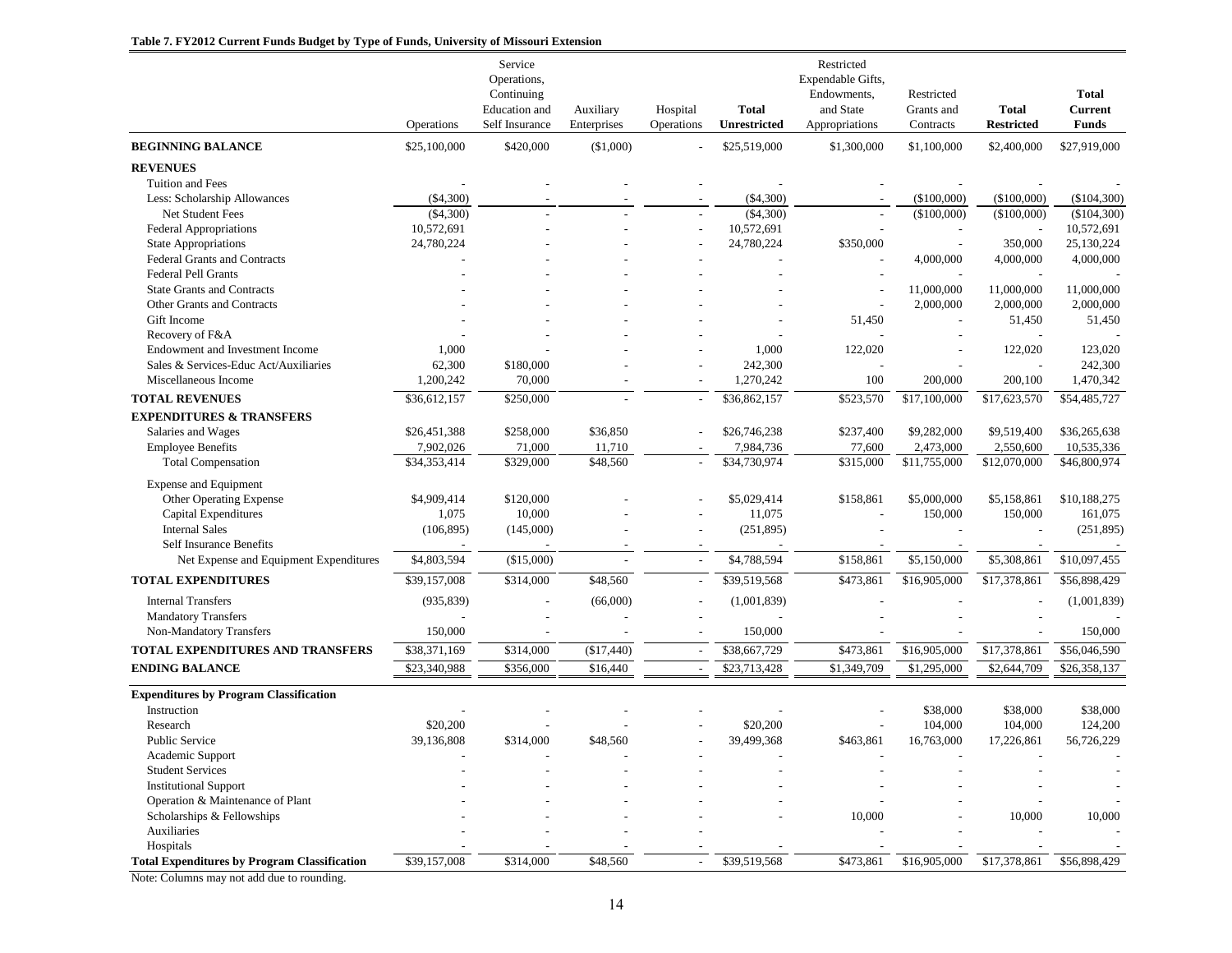#### **Table 8. FY2012 Current Funds Budget by Type of Funds, University of Missouri - Hospital & Clinics\***

|                                                     |            | Service        |             |               |                           | Restricted        |            |                         |                            |
|-----------------------------------------------------|------------|----------------|-------------|---------------|---------------------------|-------------------|------------|-------------------------|----------------------------|
|                                                     |            | Operations,    |             |               |                           | Expendable Gifts, |            |                         |                            |
|                                                     |            | Continuing     |             |               |                           | Endowments,       | Restricted |                         |                            |
|                                                     |            | Education and  | Auxiliary   | Hospital      |                           | and State         | Grants and |                         |                            |
|                                                     | Operations | Self Insurance | Enterprises | Operations    | <b>Total Unrestricted</b> | Appropriations    | Contracts  | <b>Total Restricted</b> | <b>Total Current Funds</b> |
| <b>BEGINNING BALANCE</b>                            |            |                |             | \$353,700,000 | \$353,700,000             | \$4,900,000       |            | \$4,900,000             | \$358,600,000              |
| <b>REVENUES</b>                                     |            |                |             |               |                           |                   |            |                         |                            |
| Tuition and Fees                                    |            |                |             |               |                           |                   |            |                         |                            |
| Less: Scholarship Allowances                        |            |                |             |               |                           |                   |            |                         |                            |
| Net Student Fees                                    |            |                |             |               |                           |                   |            |                         |                            |
| Federal Appropriations                              |            |                |             |               |                           |                   |            |                         |                            |
| <b>State Appropriations</b>                         |            |                |             | \$10,027,734  | \$10,027,734              |                   |            |                         | \$10,027,734               |
| Federal Grants and Contracts                        |            |                |             |               |                           |                   |            |                         |                            |
| <b>Federal Pell Grants</b>                          |            |                |             |               |                           |                   |            |                         |                            |
| <b>State Grants and Contracts</b>                   |            |                |             |               |                           |                   |            |                         |                            |
| Other Grants and Contracts                          |            |                |             |               |                           |                   |            |                         |                            |
| Gift Income                                         |            |                |             |               |                           | \$2,074,690       |            | \$2,074,690             | 2,074,690                  |
| Recovery of F&A                                     |            |                |             |               |                           |                   |            |                         |                            |
| Endowment and Investment Income                     |            |                |             | 14,608,226    | 14,608,226                | 169,501           |            | 169,501                 | 14,777,727                 |
| Sales & Services-Educ Act/Auxiliaries               |            |                |             | 666,992,680   | 666,992,680               | 133,158           |            | 133,158                 | 667,125,838                |
| Miscellaneous Income                                |            |                |             |               |                           |                   |            |                         |                            |
| <b>TOTAL REVENUES</b>                               |            |                |             | \$691,628,640 | \$691,628,640             | \$2,377,349       |            | \$2,377,350             | \$694,005,989              |
| <b>EXPENDITURES &amp; TRANSFERS</b>                 |            |                |             |               |                           |                   |            |                         |                            |
| Salaries and Wages                                  |            |                |             | \$246,186,605 | \$246,186,605             |                   |            |                         | \$246,186,605              |
| <b>Employee Benefits</b>                            |            |                |             | 75,613,492    | 75,613,492                |                   |            |                         | 75,613,492                 |
| <b>Total Compensation</b>                           |            |                |             | \$321,800,097 | \$321,800,097             |                   |            |                         | \$321,800,097              |
| <b>Expense and Equipment</b>                        |            |                |             |               |                           |                   |            |                         |                            |
| Other Operating Expense                             |            |                |             | \$304,113,685 | \$304,113,685             | \$474,515         |            | \$474,515               | \$304,588,200              |
| Capital Expenditures                                |            |                |             |               |                           |                   |            |                         |                            |
| <b>Internal Sales</b>                               |            |                |             | (11,400,844)  | (11,400,844)              | (62,700)          |            | (62,700)                | (11, 463, 544)             |
| Self Insurance Benefits                             |            |                |             |               |                           |                   |            |                         |                            |
| Net Expense and Equipment Expenditures              |            |                |             | \$292,712,841 | \$292,712,841             | \$411,815         | $\sim$     | \$411,815               | \$293,124,656              |
| <b>TOTAL EXPENDITURES</b>                           |            |                |             | \$614,512,938 | \$614,512,938             | \$411,815         | $\sim$     | \$411,815               | \$614,924,753              |
| <b>Internal Transfers</b>                           |            |                |             | 3,140,000     | 3,140,000                 |                   |            |                         | 3,140,000                  |
| <b>Mandatory Transfers</b>                          |            |                |             | 19,616,323    | 19,616,323                |                   |            |                         | 19,616,323                 |
| Non-Mandatory Transfers                             |            |                |             | 54,359,379    | 54,359,379                | 1,965,534         |            | 1,965,534               | 56,324,913                 |
| <b>TOTAL EXPENDITURES AND TRANSFERS</b>             |            |                | $\sim$      | \$691,628,640 | \$691,628,640             | \$2,377,349       |            | \$2,377,349             | \$694,005,989              |
| <b>ENDING BALANCE</b>                               |            |                | $\sim$      | \$353,700,000 | \$353,700,000             | \$4,900,000       | $\sim$     | \$4,900,000             | \$358,600,000              |
|                                                     |            |                |             |               |                           |                   |            |                         |                            |
| <b>Expenditures by Program Classification</b>       |            |                |             |               |                           |                   |            |                         |                            |
| Instruction                                         |            |                |             |               |                           |                   |            |                         |                            |
| Research                                            |            |                |             |               |                           |                   |            |                         |                            |
| <b>Public Service</b>                               |            |                |             |               |                           |                   |            |                         |                            |
| Academic Support                                    |            |                |             |               |                           |                   |            |                         |                            |
| <b>Student Services</b>                             |            |                |             |               |                           |                   |            |                         |                            |
| <b>Institutional Support</b>                        |            |                |             |               |                           |                   |            |                         |                            |
| Operation & Maintenance of Plant                    |            |                |             |               |                           |                   |            |                         |                            |
| Scholarships & Fellowships                          |            |                |             |               |                           |                   |            |                         |                            |
| Auxiliaries                                         |            |                |             |               |                           |                   |            |                         |                            |
| Hospitals                                           |            |                |             | \$614,512,938 | \$614,512,938             | \$411,815         |            | \$411,815               | \$614,924,753              |
| <b>Total Expenditures by Program Classification</b> |            |                |             | \$614,512,938 | \$614,512,938             | \$411,815         |            | \$411,815               | \$614,924,753              |

Note: Columns may not add due to rounding.

\* Excludes University Physicians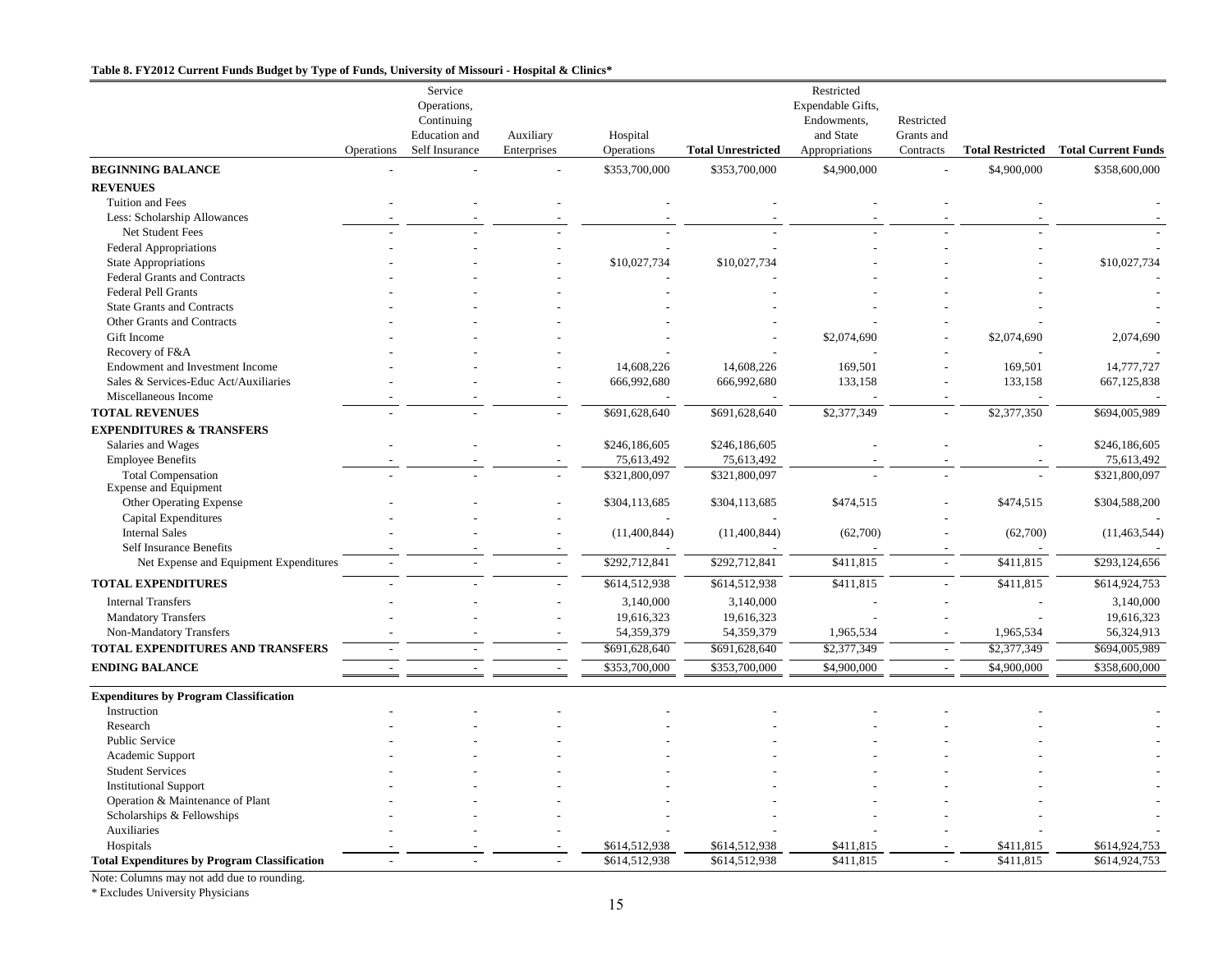#### **Table 9. FY2012 Current Funds Budget by Type of Funds, University of Missouri - Kansas City**

|                                                     |                          | Service<br>Operations,<br>Continuing<br>Education and | Auxiliary    | Hospital                 | Total                    | Restricted<br>Expendable Gifts,<br>Endowments,<br>and State | Restricted<br>Grants and | <b>Total</b>      | <b>Total</b>           |
|-----------------------------------------------------|--------------------------|-------------------------------------------------------|--------------|--------------------------|--------------------------|-------------------------------------------------------------|--------------------------|-------------------|------------------------|
|                                                     | Operations               | Self Insurance                                        | Enterprises  | Operations               | Unrestricted             | Appropriations                                              | Contracts                | <b>Restricted</b> | <b>Current Funds</b>   |
| <b>BEGINNING BALANCE</b>                            | \$38,900,000             | \$3,400,000                                           | \$6,000,000  |                          | \$48,300,000             | \$28,600,000                                                | \$2,000,000              | \$30,600,000      | \$78,900,000           |
| <b>REVENUES</b>                                     |                          |                                                       |              |                          |                          |                                                             |                          |                   |                        |
| Tuition and Fees                                    | \$147,996,367            | \$9,266,139                                           |              |                          | \$157,262,506            |                                                             |                          |                   | \$157,262,506          |
| Less: Scholarship Allowances                        | (31,896,271)             | (179,000)                                             |              |                          | (32,075,271)             | $(\$3,467,783)$                                             | (\$15,200,000)           | (\$18,667,783)    | (50,743,054)           |
| Net Student Fees                                    | \$116,100,096            | \$9,087,139                                           |              | $\overline{\phantom{a}}$ | \$125,187,235            | $(\$3,467,783)$                                             | (\$15,200,000)           | (\$18,667,783)    | \$106,519,452          |
| <b>Federal Appropriations</b>                       |                          |                                                       |              |                          |                          |                                                             |                          |                   |                        |
| <b>State Appropriations</b>                         | 75,446,309               |                                                       |              |                          | 75,446,309               |                                                             |                          |                   | 75,446,309             |
| <b>Federal Grants and Contracts</b>                 |                          |                                                       |              |                          |                          |                                                             | 25,545,000               | 25,545,000        | 25,545,000             |
| <b>Federal Pell Grants</b>                          |                          |                                                       |              |                          |                          |                                                             | 12,950,000               | 12,950,000        | 12,950,000             |
| <b>State Grants and Contracts</b>                   |                          |                                                       |              |                          |                          |                                                             | 5,600,000                | 5,600,000         | 5,600,000              |
| Other Grants and Contracts                          |                          |                                                       |              |                          |                          |                                                             | 8,400,000                | 8,400,000         | 8,400,000              |
| Gift Income                                         | 149,530                  | 1,500                                                 | \$154,000    |                          | 305,030                  | 6,807,918                                                   |                          | 6,807,918         | 7,112,948              |
| Recovery of F&A                                     | 6,000,000                |                                                       |              |                          | 6,000,000                |                                                             | (6,000,000)              | (6,000,000)       |                        |
| Endowment and Investment Income                     | 945,300                  |                                                       |              |                          | 945,300                  | 7,979,605                                                   |                          | 7,979,605         | 8,924,905              |
| Sales & Services-Educ Act/Auxiliaries               | 28,094,029               | 602,375                                               | 34,129,881   |                          | 62,826,285               | 56,155                                                      |                          | 56,155            | 62,882,440             |
| Miscellaneous Income                                | 3,793,346                | 1,353,950                                             |              |                          | 5,147,296                | 4,378,228                                                   | 504,000                  | 4,882,228         | 10,029,524             |
| <b>TOTAL REVENUES</b>                               | \$230,528,610            | \$11,044,964                                          | \$34,283,881 |                          | \$275,857,455            | \$15,754,123                                                | \$31,799,000             | \$47,553,123      | \$323,410,578          |
| <b>EXPENDITURES &amp; TRANSFERS</b>                 |                          |                                                       |              |                          |                          |                                                             |                          |                   |                        |
| Salaries and Wages                                  | \$146,554,816            | \$6,073,938                                           | \$13,188,314 |                          | \$165,817,068            | \$5,659,236                                                 | \$15,300,000             | \$20,959,236      | \$186,776,304          |
| <b>Employee Benefits</b>                            | 39,210,083               | 1,713,923                                             | 3,440,460    |                          | 44,364,466               | 1,675,438                                                   | 3,578,000                | 5,253,438         | 49,617,904             |
| <b>Total Compensation</b>                           | \$185,764,899            | \$7,787,861                                           | \$16,628,774 | $\overline{\phantom{a}}$ | \$210,181,534            | \$7,334,674                                                 | \$18,878,000             | \$26,212,674      | \$236,394,208          |
| <b>Expense and Equipment</b>                        |                          |                                                       |              |                          |                          |                                                             |                          |                   |                        |
| Other Operating Expense                             | \$41,448,986             | \$5,419,121                                           | \$12,724,464 |                          | \$59,592,571             | \$9,100,173                                                 | \$12,313,000             | \$21,413,173      | \$81,005,744           |
| Capital Expenditures                                | 11,291,817               | 186,340                                               | 425,000      |                          | 11,903,157               | 141,810                                                     | 1,000,000                | 1,141,810         | 13,044,967             |
| <b>Internal Sales</b>                               | (1,318,327)              | (7, 173, 864)                                         | (547,064)    | $\overline{\phantom{a}}$ | (9,039,255)              | (8,300)                                                     |                          | (8,300)           | (9,047,555)            |
| <b>Self Insurance Benefits</b>                      | $\overline{\phantom{a}}$ |                                                       |              | $\overline{\phantom{a}}$ | $\overline{\phantom{a}}$ |                                                             |                          |                   |                        |
| Net Expense and Equipment Expenditures              | \$51,422,476             | (\$1,568,403)                                         | \$12,602,400 | $\overline{\phantom{a}}$ | \$62,456,473             | \$9,233,683                                                 | \$13,313,000             | \$22,546,683      | \$85,003,156           |
| <b>TOTAL EXPENDITURES</b>                           | \$237,187,375            | \$6,219,458                                           | \$29,231,174 | $\overline{\phantom{a}}$ | \$272,638,007            | \$16,568,357                                                | \$32,191,000             | \$48,759,357      | \$321,397,364          |
| <b>Internal Transfers</b>                           | 290,434                  | 4,211,786                                             | (3,697,922)  |                          | 804,298                  | 1,161,523                                                   | 99,657                   | 1,261,180         | 2,065,478              |
| <b>Mandatory Transfers</b>                          |                          |                                                       |              |                          |                          |                                                             |                          |                   |                        |
|                                                     | 2,834,964                |                                                       | 5,767,400    |                          | 8,602,364                | (10,320)                                                    |                          | (10,320)          | 8,592,044<br>1,252,361 |
| Non-Mandatory Transfers                             | 464,361                  |                                                       | 32,000       | $\sim$                   | 496,361                  | 756,000                                                     |                          | 756,000           |                        |
| TOTAL EXPENDITURES AND TRANSFERS                    | \$240,777,134            | \$10,431,244                                          | \$31,332,652 | $\overline{\phantom{a}}$ | \$282,541,030            | \$18,475,560                                                | \$32,290,657             | \$50,766,217      | \$333,307,247          |
| <b>ENDING BALANCE</b>                               | \$28,651,476             | \$4,013,720                                           | \$8.951.229  | $\overline{\phantom{a}}$ | \$41,616,425             | \$25,878,564                                                | \$1,508,343              | \$27,386,907      | \$69,003,332           |
| <b>Expenditures by Program Classification</b>       |                          |                                                       |              |                          |                          |                                                             |                          |                   |                        |
| Instruction                                         | \$143,277,537            | \$5,064,312                                           | \$8,854,564  |                          | \$157,196,413            | \$9,767,002                                                 | \$4,861,000              | \$14,628,002      | \$171,824,415          |
| Research                                            | 4,342,777                |                                                       |              |                          | 4,342,777                | 695,762                                                     | 15,989,000               | 16,684,762        | 21,027,539             |
| <b>Public Service</b>                               | 3,618,254                | 2,710                                                 | 125,191      | $\overline{a}$           | 3,746,155                | 2,670,054                                                   | 11,341,000               | 14,011,054        | 17,757,209             |
| Academic Support                                    | 28,906,419               | 43,500                                                | 574,720      |                          | 29,524,639               | 1,616,770                                                   |                          | 1,616,770         | 31,141,409             |
| <b>Student Services</b>                             | 12,485,281               |                                                       | 1,290,971    |                          | 13,776,252               | 203,354                                                     |                          | 203,354           | 13,979,606             |
| <b>Institutional Support</b>                        | 24,289,025               | 1,018,936                                             | 8,400        |                          | 25,316,361               | 650,235                                                     |                          | 650,235           | 25,966,596             |
| Operation & Maintenance of Plant                    | 20,216,582               | 90,000                                                |              |                          | 20,306,582               | 49,000                                                      |                          | 49,000            | 20,355,582             |
| Scholarships & Fellowships                          | 51,500                   |                                                       |              |                          | 51,500                   | 916,180                                                     |                          | 916,180           | 967,680                |
| Auxiliaries                                         |                          |                                                       | 18,377,328   | $\overline{a}$           | 18,377,328               |                                                             |                          |                   | 18,377,328             |
| Hospitals                                           |                          |                                                       |              |                          |                          |                                                             |                          |                   |                        |
| <b>Total Expenditures by Program Classification</b> | \$237,187,375            | \$6,219,458                                           | \$29,231,174 | $\overline{\phantom{a}}$ | \$272,638,007            | \$16,568,357                                                | \$32,191,000             | \$48,759,357      | \$321,397,364          |
|                                                     |                          |                                                       |              |                          |                          |                                                             |                          |                   |                        |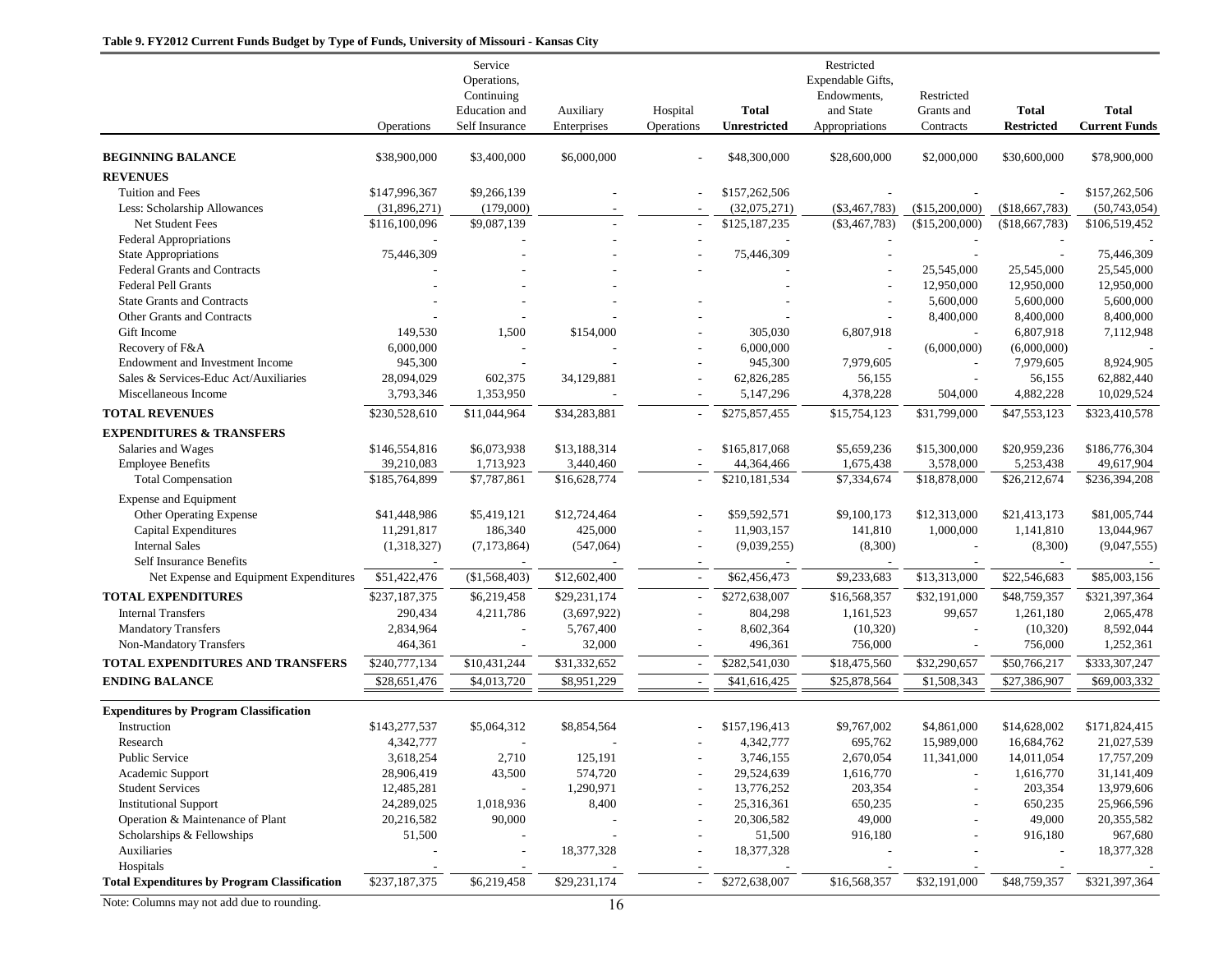#### **Table 10. FY2012 Current Funds Budget by Type of Funds, Missouri University of Science and Technology**

|                                                     | Operations     | Service<br>Operations,<br>Continuing<br>Education and<br>Self Insurance | Auxiliary<br>Enterprises | Hospital<br>Operations   | <b>Total</b><br>Unrestricted | Restricted<br>Expendable Gifts,<br>Endowments,<br>and State<br>Appropriations | Restricted<br>Grants and<br>Contracts | <b>Total Restricted</b> | <b>Total</b><br><b>Current</b><br><b>Funds</b> |
|-----------------------------------------------------|----------------|-------------------------------------------------------------------------|--------------------------|--------------------------|------------------------------|-------------------------------------------------------------------------------|---------------------------------------|-------------------------|------------------------------------------------|
| <b>BEGINNING BALANCE</b>                            | \$45,400,000   | \$2,600,000                                                             | \$1,000,000              |                          | \$49,000,000                 | \$18,500,000                                                                  | $(\$800,000)$                         | \$17,700,000            | \$66,700,000                                   |
| <b>REVENUES</b>                                     |                |                                                                         |                          |                          |                              |                                                                               |                                       |                         |                                                |
| Tuition and Fees                                    | \$78,761,252   | \$6,627,635                                                             |                          |                          | \$85,388,887                 |                                                                               |                                       |                         | \$85,388,887                                   |
| Less: Scholarship Allowances                        | (22, 229, 934) | (24, 400)                                                               |                          |                          | (22, 254, 334)               | $(\$3,452,557)$                                                               | $(\$9,000,000)$                       | (\$12,452,557)          | (34,706,891)                                   |
| Net Student Fees                                    | \$56,531,318   | \$6,603,235                                                             |                          | $\overline{\phantom{a}}$ | \$63,134,553                 | $(\$3,452,557)$                                                               | $(\$9,000,000)$                       | (\$12,452,557)          | \$50,681,996                                   |
| Federal Appropriations                              |                |                                                                         |                          |                          |                              |                                                                               |                                       |                         |                                                |
| <b>State Appropriations</b>                         | 44,059,187     |                                                                         |                          |                          | 44,059,187                   |                                                                               |                                       |                         | 44,059,187                                     |
| <b>Federal Grants and Contracts</b>                 |                |                                                                         |                          |                          |                              |                                                                               | 23,281,000                            | 23,281,000              | 23,281,000                                     |
| <b>Federal Pell Grants</b>                          |                |                                                                         |                          |                          |                              |                                                                               | 6,250,000                             | 6,250,000               | 6,250,000                                      |
| <b>State Grants and Contracts</b>                   |                |                                                                         |                          |                          |                              |                                                                               | 2,500,000                             | 2,500,000               | 2,500,000                                      |
| Other Grants and Contracts                          |                |                                                                         |                          |                          |                              |                                                                               | 14,600,000                            | 14,600,000              | 14,600,000                                     |
| Gift Income                                         | 635,000        |                                                                         |                          |                          | 635,000                      | 2,984,900                                                                     | $\overline{a}$                        | 2,984,900               | 3,619,900                                      |
| Recovery of F&A                                     | 7,300,000      |                                                                         |                          |                          | 7,300,000                    |                                                                               | (7,300,000)                           | (7,300,000)             |                                                |
| Endowment and Investment Income                     | 919,544        |                                                                         | \$59,000                 |                          | 978,544                      | 5,112,300                                                                     |                                       | 5,112,300               | 6,090,844                                      |
| Sales & Services-Educ Act/Auxiliaries               | 579,779        | 92,122                                                                  | 16,690,400               | $\overline{a}$           | 17,362,301                   |                                                                               |                                       |                         | 17,362,301                                     |
| Miscellaneous Income                                | 1,324,113      | 258,300                                                                 |                          |                          | 1,582,413                    | 122,400                                                                       | 300,000                               | 422,400                 | 2,004,813                                      |
| <b>TOTAL REVENUES</b>                               | \$111,348,941  | \$6,953,657                                                             | \$16,749,400             | $\overline{\phantom{a}}$ | \$135,051,998                | \$4,767,043                                                                   | $\overline{$30,631,000}$              | \$35,398,043            | \$170,450,041                                  |
| <b>EXPENDITURES &amp; TRANSFERS</b>                 |                |                                                                         |                          |                          |                              |                                                                               |                                       |                         |                                                |
| Salaries and Wages                                  | \$68,380,216   | \$3,501,492                                                             | \$2,495,800              |                          | \$74,377,508                 | \$2,005,343                                                                   | \$14,280,000                          | \$16,285,343            | \$90,662,851                                   |
| <b>Employee Benefits</b>                            | 19,498,127     | 1,051,836                                                               | 616,300                  | $\overline{\phantom{a}}$ | 21,166,263                   | 322,597                                                                       | 2,767,000                             | 3,089,597               | 24,255,860                                     |
| <b>Total Compensation</b>                           | \$87,878,343   | \$4,553,328                                                             | \$3,112,100              |                          | \$95,543,771                 | \$2,327,940                                                                   | \$17,047,000                          | \$19,374,940            | \$114,918,711                                  |
| <b>Expense and Equipment</b>                        |                |                                                                         |                          |                          |                              |                                                                               |                                       |                         |                                                |
| Other Operating Expense                             | \$25,814,312   | \$7,794,113                                                             | \$7,874,450              |                          | \$41,482,875                 | \$3,279,461                                                                   | \$8,501,000                           | \$11,780,461            | \$53,263,336                                   |
| Capital Expenditures                                | 5,413,943      | 115,250                                                                 | 250,000                  |                          | 5,779,193                    | 1,498,732                                                                     | 3,500,000                             | 4,998,732               | 10,777,925                                     |
| <b>Internal Sales</b>                               | (1,330,177)    | (10, 188, 489)                                                          | (687,750)                |                          | (12,206,416)                 | (176, 320)                                                                    |                                       | (176, 320)              | (12, 382, 736)                                 |
| <b>Self Insurance Benefits</b>                      |                |                                                                         |                          |                          |                              |                                                                               |                                       |                         |                                                |
| Net Expense and Equipment Expenditures              | \$29,898,078   | $(\$2,279,126)$                                                         | \$7,436,700              | $\overline{\phantom{a}}$ | \$35,055,652                 | \$4,601,873                                                                   | \$12,001,000                          | \$16,602,873            | \$51,658,525                                   |
| <b>TOTAL EXPENDITURES</b>                           | \$117,776,421  | \$2,274,202                                                             | \$10,548,800             | $\sim$                   | \$130,599,423                | \$6,929,813                                                                   | \$29,048,000                          | \$35,977,813            | \$166,577,236                                  |
| <b>Internal Transfers</b>                           |                | 4,493,841                                                               |                          |                          | (97, 872)                    | 17,650                                                                        | 642,000                               | 659,650                 | 561,778                                        |
|                                                     | (4,591,713)    |                                                                         |                          |                          |                              |                                                                               |                                       |                         |                                                |
| <b>Mandatory Transfers</b>                          | 502,190        |                                                                         | 4,278,338                |                          | 4,780,528                    | (97,000)                                                                      |                                       | (97,000)                | 4,683,528                                      |
| Non-Mandatory Transfers                             | 543,889        | 12,200                                                                  | 1,360,000                |                          | 1,916,089                    | (41, 043)                                                                     |                                       | (41,043)                | 1,875,046                                      |
| TOTAL EXPENDITURES AND TRANSFERS                    | \$114,230,786  | \$6,780,243                                                             | \$16,187,138             |                          | \$137,198,167                | \$6,809,420                                                                   | \$29,690,000                          | \$36,499,420            | \$173,697,587                                  |
| <b>ENDING BALANCE</b>                               | \$42,518,155   | \$2,773,414                                                             | \$1,562,262              |                          | \$46,853,831                 | \$16,457,623                                                                  | \$141,000                             | \$16,598,623            | \$63,452,454                                   |
| <b>Expenditures by Program Classification</b>       |                |                                                                         |                          |                          |                              |                                                                               |                                       |                         |                                                |
| Instruction                                         | \$67,039,541   | \$1,897,023                                                             |                          |                          | \$68,936,564                 | \$5,025,495                                                                   | \$3,294,000                           | \$8,319,495             | \$77,256,059                                   |
| Research                                            | 4,476,821      |                                                                         |                          |                          | 4,476,821                    | 356,996                                                                       | 23,763,000                            | 24,119,996              | 28,596,817                                     |
| <b>Public Service</b>                               | 1,594,479      | 35,540                                                                  |                          |                          | 1,630,019                    | 334,211                                                                       | 1,991,000                             | 2,325,211               | 3,955,230                                      |
| Academic Support                                    | 6,297,273      | 1,000                                                                   |                          |                          | 6,298,273                    | 202,331                                                                       |                                       | 202,331                 | 6,500,604                                      |
| <b>Student Services</b>                             | 12,372,028     |                                                                         |                          |                          | 12,372,028                   | 533,736                                                                       |                                       | 533,736                 | 12,905,764                                     |
| <b>Institutional Support</b>                        | 9,132,740      | 281,400                                                                 |                          |                          | 9,414,140                    | 138,508                                                                       |                                       | 138,508                 | 9,552,648                                      |
| Operation & Maintenance of Plant                    | 16,863,540     | 59,239                                                                  |                          |                          | 16,922,779                   | 21,000                                                                        |                                       | 21,000                  | 16,943,779                                     |
| Scholarships & Fellowships                          |                |                                                                         |                          |                          |                              | 317,536                                                                       |                                       | 317,536                 | 317,536                                        |
| Auxiliaries                                         |                |                                                                         | \$10,548,800             |                          | 10,548,800                   |                                                                               |                                       |                         | 10,548,800                                     |
| Hospitals                                           |                |                                                                         |                          |                          |                              |                                                                               |                                       |                         |                                                |
| <b>Total Expenditures by Program Classification</b> | \$117,776,421  | \$2,274,202                                                             | \$10,548,800             | $\overline{\phantom{a}}$ | \$130,599,423                | \$6,929,813                                                                   | \$29,048,000                          | \$35,977,813            | \$166,577,236                                  |
|                                                     |                |                                                                         | $\overline{ }$           |                          |                              |                                                                               |                                       |                         |                                                |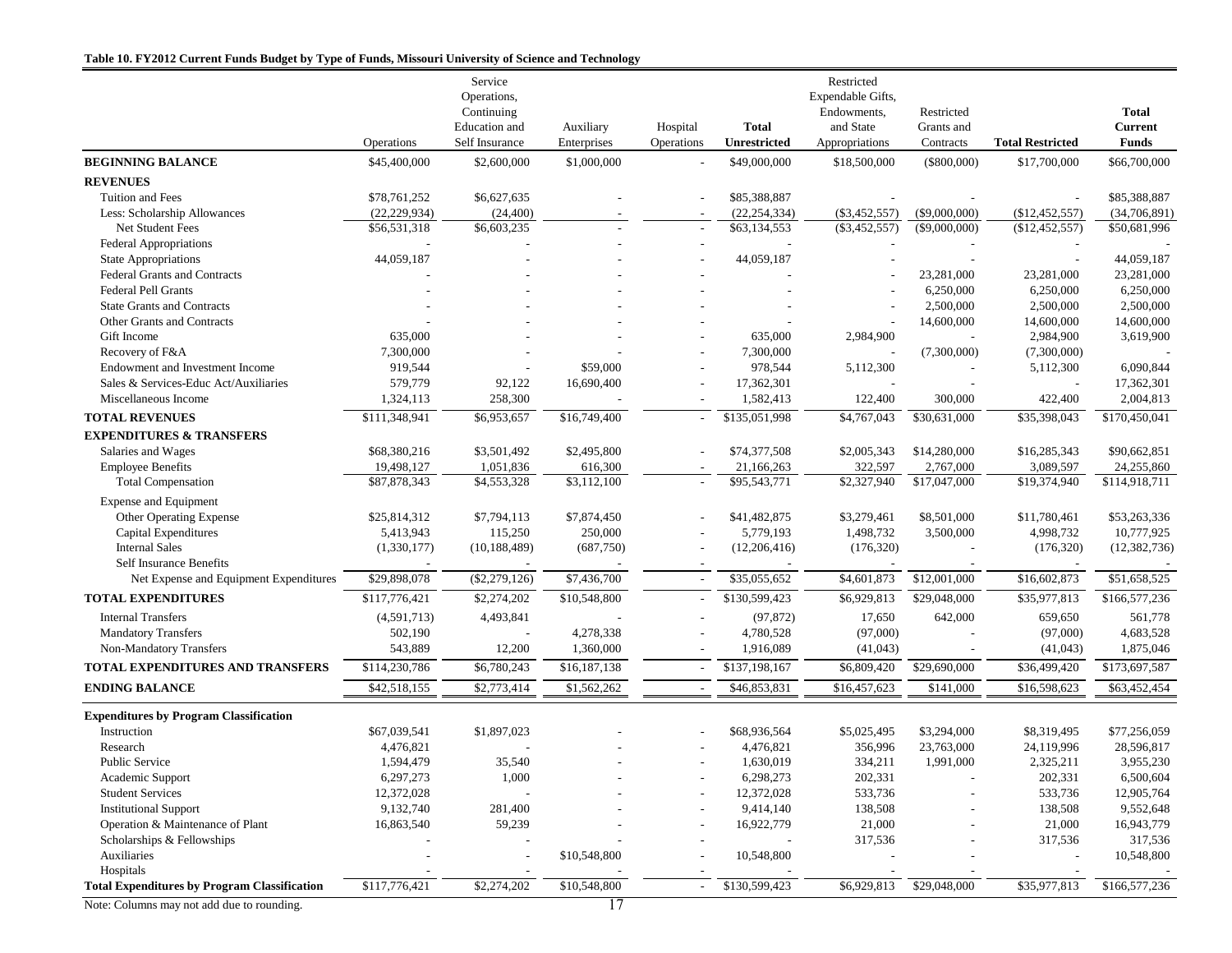#### **Table 11. FY2012 Current Funds Budget by Type of Funds, University of Missouri - St. Louis**

|                                                     | Operations               | Service<br>Operations,<br>Continuing<br>Education and<br>Self Insurance | Auxiliary<br>Enterprises | Hospital<br>Operations   | <b>Total</b><br>Unrestricted | Expendable<br>Gifts,<br>Endowments,<br>and State<br>Appropriations | Restricted<br>Grants and<br>Contracts | <b>Total</b><br><b>Restricted</b> | <b>Total</b><br><b>Current</b><br><b>Funds</b> |
|-----------------------------------------------------|--------------------------|-------------------------------------------------------------------------|--------------------------|--------------------------|------------------------------|--------------------------------------------------------------------|---------------------------------------|-----------------------------------|------------------------------------------------|
| <b>BEGINNING BALANCE</b>                            | \$48,800,000             | \$5,200,000                                                             | $(\$700,000)$            |                          | \$53,300,000                 | \$13,600,000                                                       | \$900,000                             | \$14,500,000                      | \$67,800,000                                   |
| <b>REVENUES</b>                                     |                          |                                                                         |                          |                          |                              |                                                                    |                                       |                                   |                                                |
| Tuition and Fees                                    | \$94,196,134             | \$9,781,770                                                             |                          |                          | \$103,977,904                |                                                                    |                                       |                                   | \$103,977,904                                  |
| Less: Scholarship Allowances                        | (14, 119, 551)           | (1,626,400)                                                             |                          |                          | (15,745,951)                 | $(\$1,775,000)$                                                    | (\$16,000,000)                        | (\$17,775,000)                    | (33,520,951)                                   |
| Net Student Fees                                    | \$80,076,583             | \$8,155,370                                                             |                          | $\sim$                   | \$88,231,953                 | (\$1,775,000)                                                      | (\$16,000,000)                        | (\$17,775,000)                    | \$70,456,953                                   |
| <b>Federal Appropriations</b>                       |                          |                                                                         |                          |                          |                              |                                                                    |                                       |                                   |                                                |
| <b>State Appropriations</b>                         | 53,499,290               |                                                                         |                          |                          | 53,499,290                   |                                                                    |                                       |                                   | 53,499,290                                     |
| <b>Federal Grants and Contracts</b>                 |                          |                                                                         |                          |                          |                              |                                                                    | 13,425,000                            | 13,425,000                        | 13,425,000                                     |
| <b>Federal Pell Grants</b>                          |                          |                                                                         |                          |                          |                              |                                                                    | 13,600,000                            | 13,600,000                        | 13,600,000                                     |
| <b>State Grants and Contracts</b>                   |                          |                                                                         |                          |                          |                              |                                                                    | 3,000,000                             | 3,000,000                         | 3,000,000                                      |
| Other Grants and Contracts                          |                          |                                                                         |                          |                          |                              |                                                                    | 5,250,000                             | 5,250,000                         | 5,250,000                                      |
| Gift Income                                         | 763,027                  |                                                                         |                          |                          | 763,027                      | 7,000,000                                                          |                                       | 7,000,000                         | 7,763,027                                      |
| Recovery of F&A                                     | 3,000,000                |                                                                         |                          |                          | 3,000,000                    |                                                                    | (3,000,000)                           | (3,000,000)                       |                                                |
| Endowment and Investment Income                     | 526,312                  |                                                                         |                          |                          | 526,312                      | 3,031,367                                                          |                                       | 3,031,367                         | 3,557,679                                      |
| Sales & Services-Educ Act/Auxiliaries               | 1,216,672                | 13,800                                                                  | \$19,695,138             |                          | 20,925,610                   |                                                                    |                                       | $\overline{\phantom{a}}$          | 20,925,610                                     |
| Miscellaneous Income                                | 1,656,182                | 957,789                                                                 |                          |                          | 2,613,971                    | 242,022                                                            |                                       | 242,022                           | 2,855,993                                      |
| <b>TOTAL REVENUES</b>                               | \$140,738,066            | \$9,126,959                                                             | \$19,695,138             |                          | $\overline{$}169,560,163$    | \$8,498,389                                                        | \$16,275,000                          | \$24,773,389                      | \$194,333,552                                  |
| <b>EXPENDITURES &amp; TRANSFERS</b>                 |                          |                                                                         |                          |                          |                              |                                                                    |                                       |                                   |                                                |
| Salaries and Wages                                  | \$84,564,702             | \$5,860,880                                                             | \$3,260,586              |                          | \$93,686,168                 | \$2,802,453                                                        | \$8,300,000                           | \$11,102,453                      | \$104,788,621                                  |
| <b>Employee Benefits</b>                            | 24,298,075               | 1,302,451                                                               | 931,545                  |                          | 26,532,071                   | 731,253                                                            | 2,156,000                             | 2,887,253                         | 29,419,324                                     |
| <b>Total Compensation</b>                           | \$108,862,777            | \$7,163,331                                                             | \$4,192,131              |                          | \$120,218,239                | \$3,533,706                                                        | \$10,456,000                          | \$13,989,706                      | \$134,207,945                                  |
| <b>Expense and Equipment</b>                        |                          |                                                                         |                          |                          |                              |                                                                    |                                       |                                   |                                                |
| Other Operating Expense                             | \$29,018,388             | \$5,717,343                                                             | \$9,726,516              |                          | \$44,462,247                 | \$3,564,276                                                        | \$4,805,000                           | \$8,369,276                       | \$52,831,523                                   |
| Capital Expenditures                                | 3,566,000                | 45,000                                                                  | 5,000                    |                          | 3,616,000                    | 482,300                                                            | 1,000,000                             | 1,482,300                         | 5,098,300                                      |
| <b>Internal Sales</b>                               | (1,940,200)              | (6,838,572)                                                             | (729, 500)               |                          | (9,508,272)                  | (6,000)                                                            |                                       | (6,000)                           | (9,514,272)                                    |
| <b>Self Insurance Benefits</b>                      | $\overline{\phantom{a}}$ |                                                                         |                          | $\overline{\phantom{a}}$ | $\sim$                       |                                                                    |                                       |                                   |                                                |
| Net Expense and Equipment Expenditures              | \$30,644,188             | (\$1,076,229)                                                           | \$9,002,016              | $\overline{\phantom{a}}$ | \$38,569,975                 | \$4,040,576                                                        | \$5,805,000                           | \$9,845,576                       | \$48,415,551                                   |
| <b>TOTAL EXPENDITURES</b>                           | \$139,506,965            | \$6,087,102                                                             | \$13,194,147             | $\overline{\phantom{a}}$ | \$158,788,214                | \$7,574,282                                                        | \$16,261,000                          | \$23,835,282                      | \$182,623,496                                  |
| <b>Internal Transfers</b>                           | 778,514                  | 1,418,651                                                               | (1,207,000)              |                          | 990,165                      |                                                                    |                                       |                                   | 990,165                                        |
| <b>Mandatory Transfers</b>                          | 367,040                  |                                                                         | 5,385,516                |                          | 5,752,556                    |                                                                    |                                       |                                   | 5,752,556                                      |
| Non-Mandatory Transfers                             | 4,015,369                |                                                                         | 2,419,550                |                          | 6,434,919                    | 129,444                                                            |                                       | 129,444                           | 6,564,363                                      |
| TOTAL EXPENDITURES AND TRANSFERS                    | \$144,667,888            | \$7,505,753                                                             | \$19,792,213             | $\sim$                   | \$171,965,854                | \$7,703,726                                                        | \$16,261,000                          | \$23,964,726                      | \$195,930,580                                  |
| <b>ENDING BALANCE</b>                               | \$44,870,178             | \$6,821,206                                                             | $(\$797,075)$            |                          | \$50,894,309                 | \$14,394,663                                                       | \$914,000                             | \$15,308,663                      | \$66,202,972                                   |
|                                                     |                          |                                                                         |                          |                          |                              |                                                                    |                                       |                                   |                                                |
| <b>Expenditures by Program Classification</b>       |                          |                                                                         |                          |                          |                              |                                                                    |                                       |                                   |                                                |
| Instruction                                         | \$72,304,172             | \$5,372,498                                                             |                          |                          | \$77,676,670                 | \$2,084,790                                                        | \$1,236,000                           | \$3,320,790                       | \$80,997,460                                   |
| Research                                            | 3,337,389                | 135,250                                                                 |                          |                          | 3,472,639                    | 439,360                                                            | 6,345,000                             | 6,784,360                         | 10,256,999                                     |
| <b>Public Service</b>                               | 2,100,252                | 9,455                                                                   |                          |                          | 2,109,707                    | 3,961,643                                                          | 8,680,000                             | 12,641,643                        | 14,751,350                                     |
| Academic Support                                    | 23,712,351               | 521,500                                                                 |                          |                          | 24,233,851                   | 802,362                                                            |                                       | 802,362                           | 25,036,213                                     |
| <b>Student Services</b>                             | 9,204,328                |                                                                         |                          |                          | 9,204,328                    | 151,440                                                            |                                       | 151,440                           | 9,355,768                                      |
| <b>Institutional Support</b>                        | 15,936,160               | 15,540                                                                  |                          |                          | 15,951,700                   | 107,868                                                            |                                       | 107,868                           | 16,059,568                                     |
| Operation & Maintenance of Plant                    | 12,889,513               | 32,859                                                                  |                          |                          | 12,922,372                   | 450                                                                |                                       | 450                               | 12,922,822                                     |
| Scholarships & Fellowships                          | 22,800                   |                                                                         |                          |                          | 22,800                       | 26,369                                                             |                                       | 26,369                            | 49,169                                         |
| Auxiliaries                                         |                          |                                                                         | \$13,194,147             |                          | 13,194,147                   |                                                                    |                                       |                                   | 13,194,147                                     |
| Hospitals                                           |                          |                                                                         |                          |                          |                              |                                                                    |                                       |                                   |                                                |
| <b>Total Expenditures by Program Classification</b> | \$139,506,965            | \$6,087,102                                                             | \$13,194,147             | $\blacksquare$           | \$158,788,214                | \$7,574,282                                                        | \$16,261,000                          | \$23,835,282                      | \$182,623,496                                  |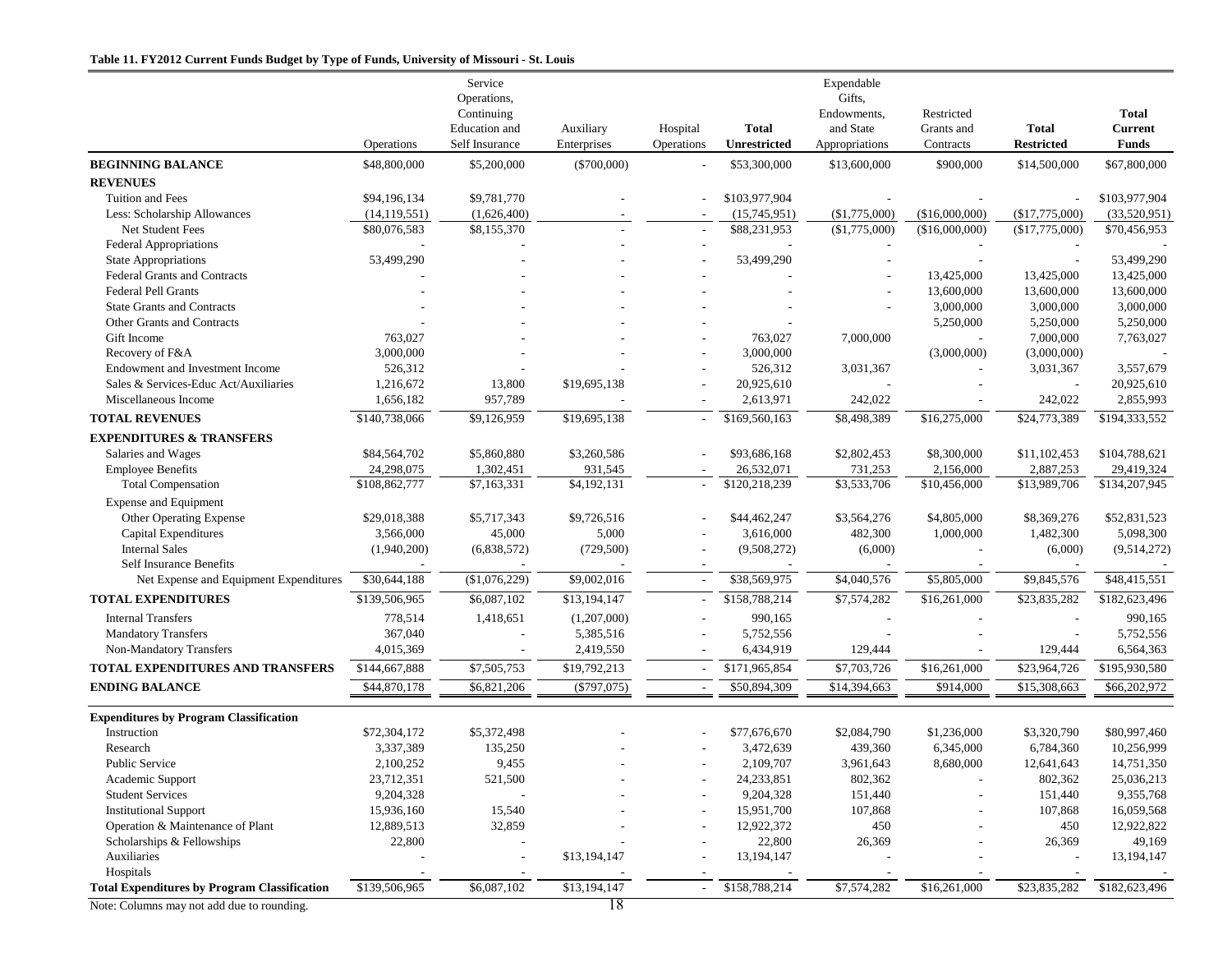|                                                     | Operations   | Service<br>Operations,<br>Continuing<br><b>Education</b> and<br>Self Insurance | Auxiliary<br>Enterprises | Hospital<br>Operations   | <b>Total</b><br><b>Unrestricted</b> | Restricted<br>Expendable Gifts,<br>Endowments,<br>and State<br>Appropriations | Restricted<br>Grants and<br>Contracts | <b>Total</b><br><b>Restricted</b> | <b>Total Current</b><br><b>Funds</b> |
|-----------------------------------------------------|--------------|--------------------------------------------------------------------------------|--------------------------|--------------------------|-------------------------------------|-------------------------------------------------------------------------------|---------------------------------------|-----------------------------------|--------------------------------------|
| <b>BEGINNING BALANCE</b>                            | \$17,700,000 | \$200,000                                                                      | \$16,800,000             |                          | \$34,700,000                        | \$400,000                                                                     | \$1,100,000                           | \$1,500,000                       | \$36,200,000                         |
| <b>REVENUES</b>                                     |              |                                                                                |                          |                          |                                     |                                                                               |                                       |                                   |                                      |
| Tuition and Fees                                    |              |                                                                                |                          |                          |                                     |                                                                               |                                       |                                   |                                      |
| Less: Scholarship Allowances                        | $(\$30,000)$ |                                                                                |                          |                          | $(\$30,000)$                        |                                                                               |                                       |                                   | $(\$30,000)$                         |
| Net Student Fees                                    | (\$30,000)   |                                                                                |                          |                          | $(\$30,000)$                        |                                                                               |                                       |                                   | $(\$30,000)$                         |
| <b>Federal Appropriations</b>                       |              |                                                                                |                          |                          |                                     |                                                                               |                                       |                                   |                                      |
| State Appropriations                                | 14,511,626   |                                                                                |                          |                          | 14,511,626                          | \$625,000                                                                     |                                       | \$625,000                         | 15,136,626                           |
| <b>Federal Grants and Contracts</b>                 |              |                                                                                |                          |                          |                                     |                                                                               | \$1,180,000                           | 1,180,000                         | 1,180,000                            |
| <b>Federal Pell Grants</b>                          |              |                                                                                |                          |                          |                                     |                                                                               |                                       |                                   |                                      |
| <b>State Grants and Contracts</b>                   |              |                                                                                |                          |                          |                                     |                                                                               | 3,700,000                             | 3,700,000                         | 3,700,000                            |
| Other Grants and Contracts                          |              |                                                                                |                          |                          |                                     |                                                                               |                                       |                                   |                                      |
| Gift Income                                         |              |                                                                                | \$76,200                 |                          | 76,200                              | 63,000                                                                        | $\sim$                                | 63,000                            | 139,200                              |
| Recovery of F&A                                     | 150,000      |                                                                                |                          |                          | 150,000                             |                                                                               | (150,000)                             | (150,000)                         |                                      |
| Endowment and Investment Income                     | 15,949,579   |                                                                                |                          |                          | 15,949,579                          | 87,500                                                                        |                                       | 87,500                            | 16,037,079                           |
| Sales & Services-Educ Act/Auxiliaries               | 2,000        |                                                                                | 21,198,137               |                          | 21,200,137                          |                                                                               |                                       |                                   | 21,200,137                           |
| Miscellaneous Income                                | 7,287,692    | \$993,156                                                                      |                          |                          | 8,280,848                           | 14,349                                                                        |                                       | 14,349                            | 8,295,197                            |
| <b>TOTAL REVENUES</b>                               | \$37,870,897 | \$993,156                                                                      | \$21,274,337             |                          | \$60,138,390                        | \$789,849                                                                     | \$4,730,000                           | \$5,519,849                       | \$65,658,239                         |
| <b>EXPENDITURES &amp; TRANSFERS</b>                 |              |                                                                                |                          |                          |                                     |                                                                               |                                       |                                   |                                      |
| Salaries and Wages                                  | \$25,133,235 | \$253,684                                                                      | \$6,733,701              |                          | \$32,120,620                        | \$60,400                                                                      | \$1,137,000                           | \$1,197,400                       | \$33,318,020                         |
| <b>Employee Benefits</b>                            | 7,849,384    | 89,489                                                                         | 2,018,174                |                          | 9,957,047                           | 6,030                                                                         | 334,000                               | 340,030                           | 10,297,077                           |
| <b>Total Compensation</b>                           | \$32,982,619 | \$343,173                                                                      | \$8,751,875              |                          | \$42,077,667                        | \$66,430                                                                      | \$1,471,000                           | \$1,537,430                       | \$43,615,097                         |
| <b>Expense and Equipment</b>                        |              |                                                                                |                          |                          |                                     |                                                                               |                                       |                                   |                                      |
| Other Operating Expense                             | \$17,067,189 | \$580,827                                                                      | \$15,760,734             |                          | \$33,408,750                        | \$711,960                                                                     | \$3,260,000                           | \$3,971,960                       | \$37,380,710                         |
| Capital Expenditures                                |              |                                                                                | 9,550                    |                          | 9,550                               |                                                                               |                                       |                                   | 9,550                                |
| <b>Internal Sales</b>                               | (1,304,796)  | (48,606)                                                                       | (1,379,005)              |                          | (2,732,407)                         |                                                                               |                                       |                                   | (2,732,407)                          |
| <b>Self Insurance Benefits</b>                      | (1,000,000)  |                                                                                |                          |                          | (1,000,000)                         |                                                                               |                                       |                                   | (1,000,000)                          |
| Net Expense and Equipment Expenditures              | \$14,762,393 | \$532,221                                                                      | \$14,391,279             | $\overline{\phantom{a}}$ | \$29,685,893                        | \$711,960                                                                     | \$3,260,000                           | \$3,971,960                       | \$33,657,853                         |
| <b>TOTAL EXPENDITURES</b>                           | \$47,745,012 | \$875,394                                                                      | \$23,143,154             | $\overline{\phantom{a}}$ | \$71,763,560                        | \$778,390                                                                     | \$4,731,000                           | \$5,509,390                       | \$77,272,950                         |
| <b>Internal Transfers</b>                           |              |                                                                                |                          |                          |                                     | 38,500                                                                        |                                       |                                   |                                      |
| <b>Mandatory Transfers</b>                          | (9,632,196)  | (437,082)                                                                      | (401, 335)               |                          | (10, 470, 613)                      |                                                                               |                                       | 38,500                            | (10, 432, 113)                       |
| Non-Mandatory Transfers                             | 744,723      | 270,000                                                                        | 467,424                  |                          | 1,482,147                           |                                                                               |                                       |                                   | 1,482,147                            |
| TOTAL EXPENDITURES AND TRANSFERS                    | \$38,857,539 | \$708,312                                                                      | \$23,209,243             |                          | \$62,775,094                        | \$816,890                                                                     | \$4,731,000                           | \$5,547,890                       | \$68,322,984                         |
| <b>ENDING BALANCE</b>                               | \$16,713,358 | \$484,844                                                                      |                          |                          | \$32,063,296                        | \$372,959                                                                     |                                       |                                   | \$33,535,255                         |
|                                                     |              |                                                                                | \$14,865,094             |                          |                                     |                                                                               | \$1,099,000                           | \$1,471,959                       |                                      |
| <b>Expenditures by Program Classification</b>       |              |                                                                                |                          |                          |                                     |                                                                               |                                       |                                   |                                      |
| Instruction                                         | \$966,157    |                                                                                |                          |                          | \$966,157                           | \$50,000                                                                      | \$28,000                              | \$78,000                          | \$1,044,157                          |
| Research                                            | 154,700      |                                                                                |                          |                          | 154,700                             | 619,740                                                                       | 69,000                                | 688,740                           | 843,440                              |
| Public Service                                      | 994,062      | \$468,312                                                                      | \$21,844,974             |                          | 23,307,348                          | 25,000                                                                        | 4,634,000                             | 4,659,000                         | 27,966,348                           |
| Academic Support                                    | 5,385,629    |                                                                                | 1,298,180                |                          | 6,683,809                           | 82,650                                                                        |                                       | 82,650                            | 6,766,459                            |
| <b>Student Services</b>                             | 2,221,460    |                                                                                |                          |                          | 2,221,460                           |                                                                               |                                       |                                   | 2,221,460                            |
| <b>Institutional Support</b>                        | 37,098,679   | 407,082                                                                        |                          |                          | 37,505,761                          | 1,000                                                                         |                                       | 1,000                             | 37,506,761                           |
| Operation & Maintenance of Plant                    | 924,325      |                                                                                |                          |                          | 924,325                             |                                                                               |                                       |                                   | 924,325                              |
| Scholarships & Fellowships                          |              |                                                                                |                          |                          |                                     |                                                                               |                                       |                                   |                                      |
| Auxiliaries                                         |              |                                                                                |                          |                          |                                     |                                                                               |                                       |                                   |                                      |
| Hospitals                                           |              |                                                                                |                          |                          |                                     |                                                                               |                                       |                                   |                                      |
| <b>Total Expenditures by Program Classification</b> | \$47,745,012 | \$875,394                                                                      | \$23,143,154             |                          | \$71,763,560                        | \$778,390                                                                     | \$4,731,000                           | \$5,509,390                       | \$77,272,950                         |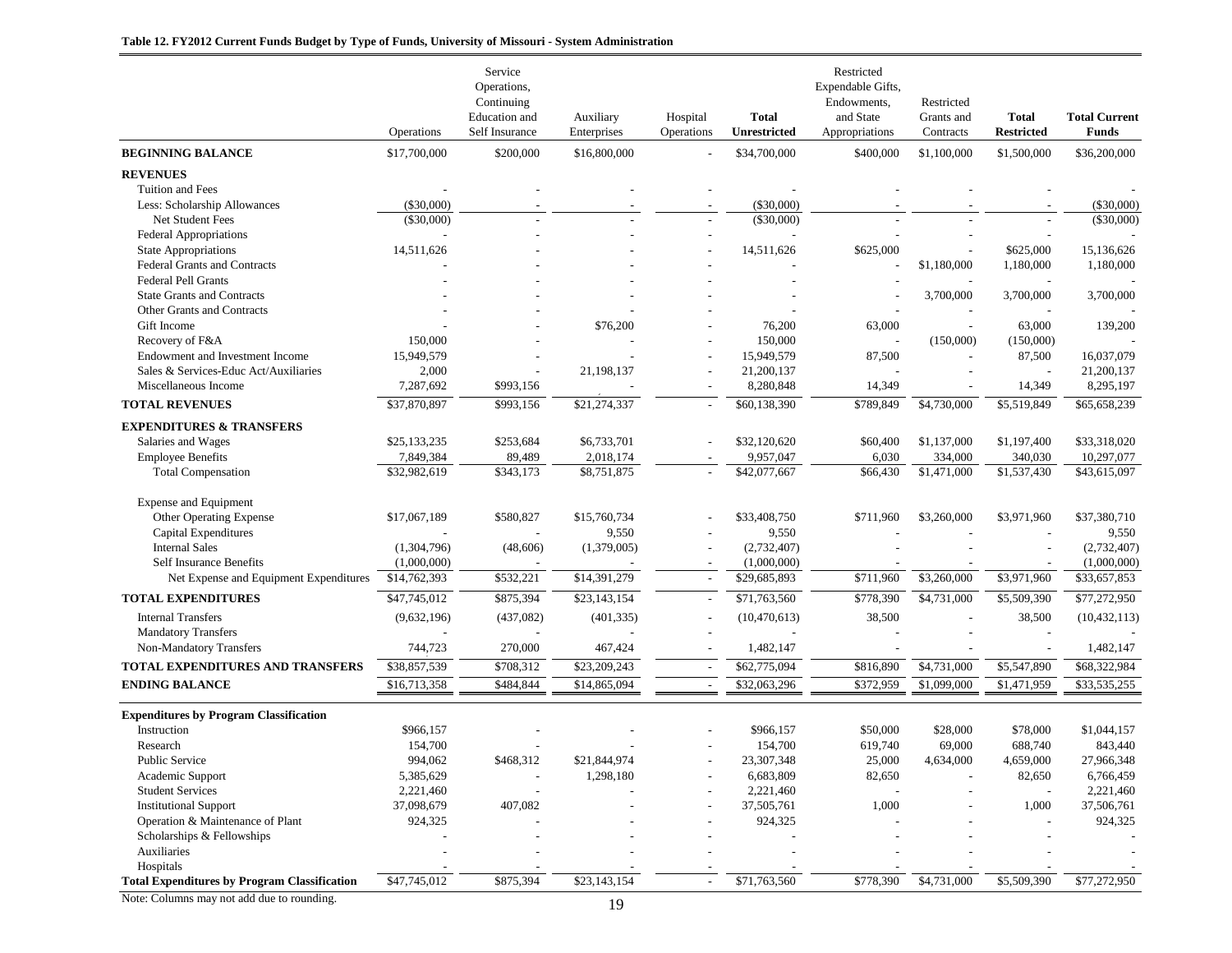#### **Table 13. FY2012 Current Funds Budget by Type of Funds, University of Missouri - University-wide Resources**

|                                                                | Operations   | Service<br>Operations,<br>Continuing<br>Education and<br>Self Insurance | Auxiliary<br>Enterprises | Hospital<br>Operations | <b>Total</b><br>Unrestricted | Restricted<br>Expendable Gifts,<br>Endowments,<br>and State<br>Appropriations | Restricted<br>Grants and<br>Contracts | <b>Total</b><br><b>Restricted</b> | <b>Total</b><br><b>Current Funds</b> |
|----------------------------------------------------------------|--------------|-------------------------------------------------------------------------|--------------------------|------------------------|------------------------------|-------------------------------------------------------------------------------|---------------------------------------|-----------------------------------|--------------------------------------|
| <b>BEGINNING BALANCE</b>                                       | \$30,000,000 | \$117,700,000                                                           |                          |                        | \$147,700,000                | \$4,000                                                                       |                                       | \$4,000                           | \$147,704,000                        |
| <b>REVENUES</b>                                                |              |                                                                         |                          |                        |                              |                                                                               |                                       |                                   |                                      |
| Tuition and Fees                                               |              |                                                                         |                          |                        |                              |                                                                               |                                       | $\overline{a}$                    |                                      |
| Less: Scholarship Allowances                                   | $(\$40,000)$ |                                                                         |                          |                        | ( \$40,000)                  | (\$1,800)                                                                     |                                       | ( \$1,800)                        | ( \$41, 800)                         |
| Net Student Fees                                               | $(\$40,000)$ |                                                                         |                          |                        | (\$40,000)                   | (\$1,800)                                                                     |                                       | (\$1,800)                         | ( \$41, 800)                         |
| Federal Appropriations                                         |              |                                                                         |                          |                        |                              |                                                                               |                                       |                                   |                                      |
| <b>State Appropriations</b>                                    | 5,607,095    |                                                                         |                          |                        | 5,607,095                    |                                                                               |                                       |                                   | 5,607,095                            |
| Federal Grants and Contracts                                   |              |                                                                         |                          |                        |                              |                                                                               |                                       |                                   |                                      |
| <b>Federal Pell Grants</b>                                     |              |                                                                         |                          |                        |                              |                                                                               |                                       |                                   |                                      |
| <b>State Grants and Contracts</b>                              |              |                                                                         |                          |                        |                              |                                                                               |                                       |                                   |                                      |
| Other Grants and Contracts                                     |              |                                                                         |                          |                        |                              |                                                                               |                                       |                                   |                                      |
| Gift Income                                                    |              |                                                                         |                          |                        |                              |                                                                               |                                       |                                   |                                      |
| Recovery of F&A                                                |              |                                                                         |                          |                        |                              |                                                                               |                                       |                                   |                                      |
| Endowment and Investment Income                                | 50           | \$6,117,079                                                             |                          |                        | 6,117,129                    | (5,059,995)                                                                   |                                       | (5,059,995)                       | 1,057,134                            |
| Sales & Services-Educ Act/Auxiliaries                          |              |                                                                         |                          |                        |                              |                                                                               |                                       |                                   |                                      |
| Miscellaneous Income                                           |              | 1,000                                                                   |                          |                        | 1,000                        | $\overline{\phantom{a}}$                                                      |                                       |                                   | 1,000                                |
| <b>TOTAL REVENUES</b>                                          | \$5,567,145  | \$6,118,079                                                             |                          |                        | \$11,685,224                 | $($ \$5,061,795)                                                              |                                       | $(\$5,061,795)$                   | \$6,623,429                          |
| <b>EXPENDITURES &amp; TRANSFERS</b>                            |              |                                                                         |                          |                        |                              |                                                                               |                                       |                                   |                                      |
| Salaries and Wages                                             |              | \$585,000                                                               |                          |                        | \$585,000                    |                                                                               |                                       |                                   | \$585,000                            |
| <b>Employee Benefits</b>                                       | \$4,500,000  | 187,000                                                                 |                          |                        | 4,687,000                    |                                                                               |                                       |                                   | 4,687,000                            |
| <b>Total Compensation</b>                                      | \$4,500,000  | \$772,000                                                               |                          |                        | \$5,272,000                  |                                                                               |                                       |                                   | \$5,272,000                          |
|                                                                |              |                                                                         |                          |                        |                              |                                                                               |                                       |                                   |                                      |
| <b>Expense and Equipment</b><br><b>Other Operating Expense</b> | \$5,000      | \$398,100                                                               |                          |                        | \$403,100                    |                                                                               |                                       |                                   | \$403,100                            |
| Capital Expenditures                                           |              |                                                                         |                          |                        |                              |                                                                               |                                       |                                   |                                      |
| <b>Internal Sales</b>                                          |              |                                                                         |                          |                        |                              |                                                                               |                                       |                                   |                                      |
| Self Insurance Benefits                                        |              | 4,109,036                                                               |                          |                        | 4,109,036                    |                                                                               |                                       |                                   | 4,109,036                            |
| Net Expense and Equipment Expenditures                         | \$5,000      | \$4,507,136                                                             | $\overline{\phantom{a}}$ | $\omega$               | \$4,512,136                  | $\sim$                                                                        | $\sim$                                | $\sim$                            | \$4,512,136                          |
| <b>TOTAL EXPENDITURES</b>                                      | \$4,505,000  |                                                                         |                          | $\bar{\phantom{a}}$    |                              |                                                                               |                                       |                                   | \$9,784,136                          |
|                                                                |              | \$5,279,136                                                             |                          |                        | \$9,784,136                  |                                                                               |                                       |                                   |                                      |
| <b>Internal Transfers</b>                                      | 5,061,795    | 40,000                                                                  |                          |                        | 5,101,795                    | (\$5,061,795)                                                                 |                                       | $(\$5,061,795)$                   | 40,000                               |
| <b>Mandatory Transfers</b>                                     | 505,300      |                                                                         |                          |                        |                              |                                                                               |                                       |                                   |                                      |
| Non-Mandatory Transfers                                        |              |                                                                         |                          |                        | 505,300                      | $\sim$                                                                        |                                       |                                   | 505,300                              |
| TOTAL EXPENDITURES AND TRANSFERS                               | \$10,072,095 | \$5,319,136                                                             | ÷.                       | $\sim$                 | \$15,391,231                 | $(\$5,061,795)$                                                               | $\sim$                                | $(\$5,061,795)$                   | \$10,329,436                         |
| <b>ENDING BALANCE</b>                                          | \$25,495,050 | \$118,498,943                                                           | $\overline{\phantom{a}}$ | $\bar{\phantom{a}}$    | \$143,993,993                | \$4,000                                                                       | $\sim$                                | \$4,000                           | \$143,997,993                        |
|                                                                |              |                                                                         |                          |                        |                              |                                                                               |                                       |                                   |                                      |
| <b>Expenditures by Program Classification</b>                  |              |                                                                         |                          |                        |                              |                                                                               |                                       |                                   |                                      |
| Instruction                                                    | \$5,000      |                                                                         |                          |                        | \$5,000                      |                                                                               |                                       |                                   | \$5,000                              |
| Research                                                       |              |                                                                         |                          |                        |                              |                                                                               |                                       |                                   |                                      |
| <b>Public Service</b>                                          |              |                                                                         |                          |                        |                              |                                                                               |                                       |                                   |                                      |
| Academic Support<br><b>Student Services</b>                    |              |                                                                         |                          |                        |                              |                                                                               |                                       |                                   |                                      |
|                                                                |              |                                                                         |                          |                        |                              |                                                                               |                                       |                                   |                                      |
| <b>Institutional Support</b>                                   | 4,500,000    | \$5,279,136                                                             |                          |                        | 9,779,136                    |                                                                               |                                       |                                   | 9,779,136                            |
| Operation & Maintenance of Plant<br>Scholarships & Fellowships |              |                                                                         |                          |                        |                              |                                                                               |                                       |                                   |                                      |
| Auxiliaries                                                    |              |                                                                         |                          |                        |                              |                                                                               |                                       |                                   |                                      |
| Hospitals                                                      |              |                                                                         |                          |                        |                              |                                                                               |                                       |                                   |                                      |
| <b>Total Expenditures by Program Classification</b>            | \$4,505,000  | \$5,279,136                                                             |                          |                        | \$9,784,136                  |                                                                               |                                       |                                   | \$9,784,136                          |
|                                                                |              |                                                                         |                          |                        |                              |                                                                               |                                       |                                   |                                      |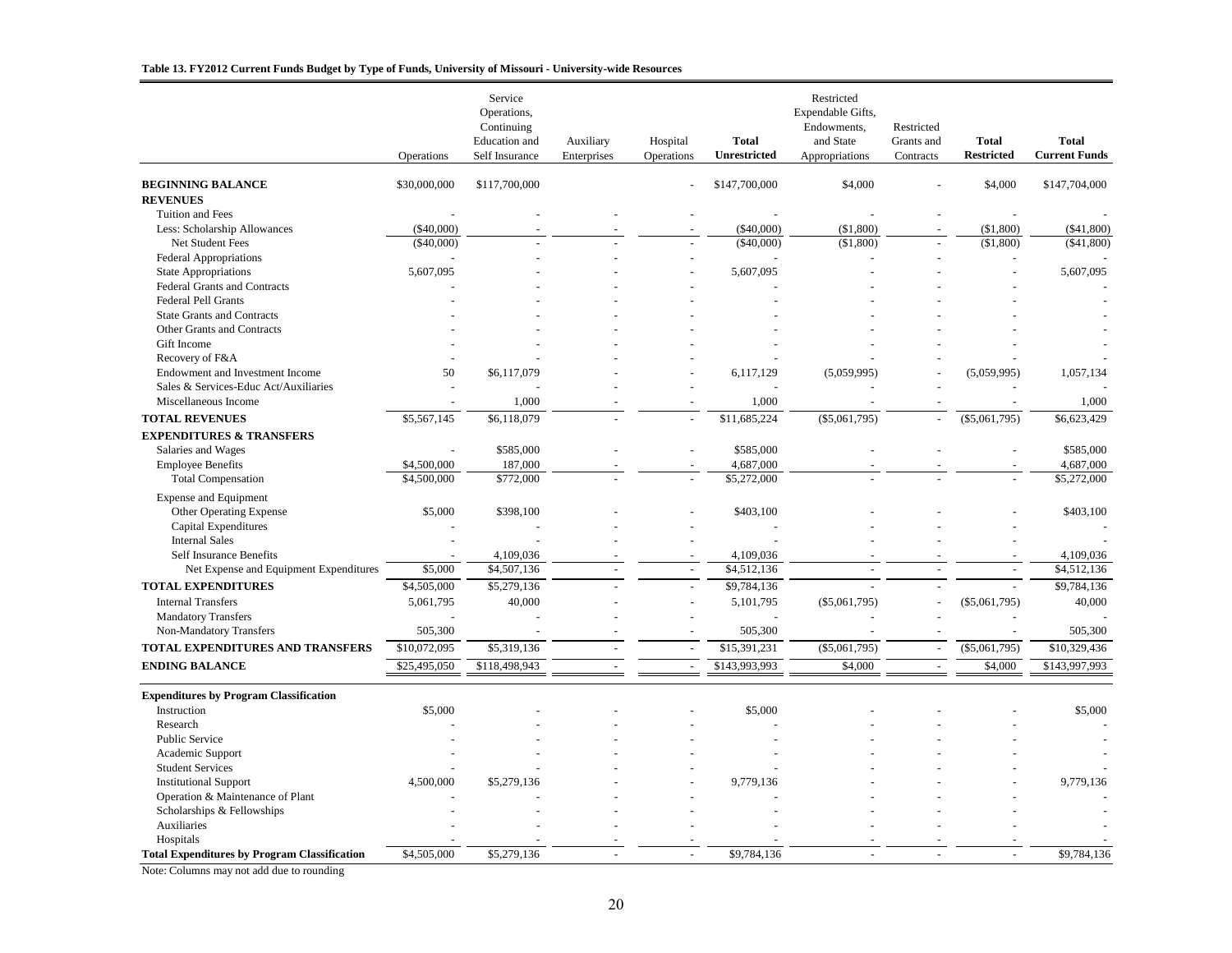## **University of Missouri System**

## **FY2012 Operations Fund Budget Summary**

The operations fund is where the majority of the University's instructional and public service activities are budgeted and accounted for. The operations fund comprises 40.6% of the University's current funds budget. State appropriations are recorded here, with the exception of those appropriations that are line itemed for the University Hospitals and the other Curators' programs. The majority of student fees are also recorded in the operations fund. State appropriations and tuition and fees are the primary sources of revenue in the operations fund. Historically these two sources of funds accounted for 91% of operations fund revenues, before scholarship allowances are applied. However, in recent years, they have dropped to 86.3% of gross operations fund revenues. Of the FY2012 budgeted gross operations fund revenues, 54.7% comes from tuition and fees before student aid and 31.6% comes from recurring state appropriations.



**Gross Tuition and Fees and State Appropriations** 

The operations fund revenue budget for the University of Missouri System for fiscal year 2012 totals \$1.07 billion, net of student aid or scholarship allowances of \$149.2 million. The State of Missouri normally withholds 3.0% of the gross state appropriations; therefore, state funds are budgeted at 97.0% of the amount appropriated less any extra ordinary withholdings or expenditure restrictions.

Table 14 on the following page, displays the FY2012 operations fund budget by source of funds and expenditure category along with the revenue contribution and the expense distribution percentage. Gross tuition and fees total \$664.9 million making them the largest contributor of gross revenues. Scholarship allowances or financial aid of \$149.2 million, are netted against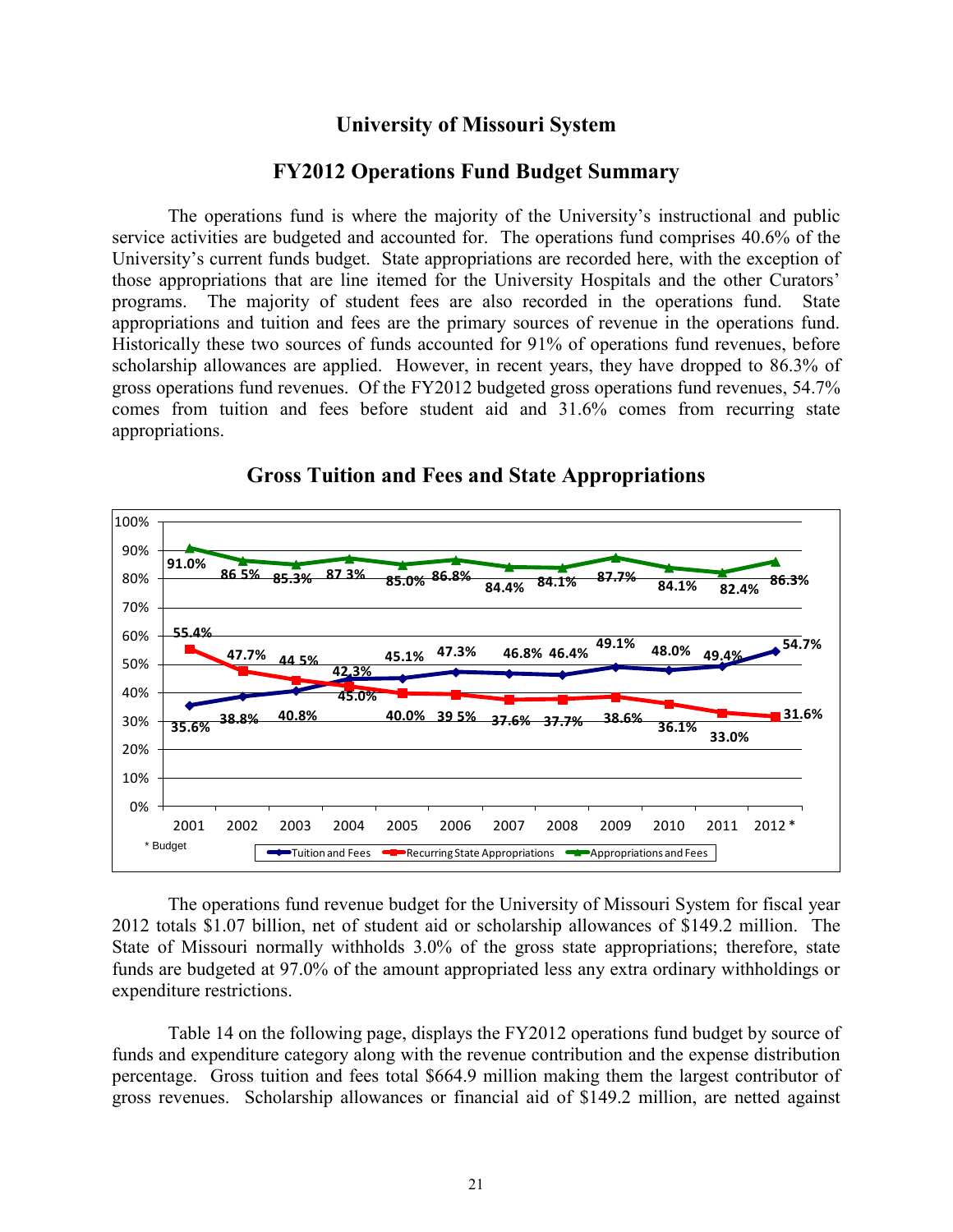tuition and fees in accordance with GASB 34/35 resulting in net student fees of \$515.7 million which is the largest source of revenue for the operations fund at 48.4%. State appropriations, in the amount of \$383.6 million, are the second largest source of net revenue at 36.0%. Together, they fund 84.4% of the operations fund budget.

|                                               | <b>UM</b> System<br><b>Total</b> | Percent<br><b>Distribution</b> |
|-----------------------------------------------|----------------------------------|--------------------------------|
| <b>BUDGETED BEGINNING BALANCE</b>             | \$400,300,000                    |                                |
| <b>REVENUES</b>                               |                                  |                                |
| Gross Tuition and Fees                        | \$664,952,264                    |                                |
| Less: Scholarship Allowances                  | (149, 216, 979)                  |                                |
| Net Tuition and Fees                          | \$515,735,285                    | 48.4%                          |
| Federal Appropriations                        | 16,572,476                       | 1.6%                           |
| <b>State Appropriations</b>                   | 383,628,846                      | 36.0%                          |
| Gift Income                                   | 1,547,557                        | 0.1%                           |
| Recovery of Facilities & Administrative Costs | 52,950,000                       | 5.0%                           |
| Endowment and Investment Income               | 22,208,182                       | 2.1%                           |
| Sales & Services of Educational Activities    | 42,521,682                       | 4.0%                           |
| Miscellaneous Income                          | 30,991,672                       | 2.9%                           |
| <b>TOTAL REVENUES</b>                         | \$1,066,155,700                  | 100.0%                         |
| <b>EXPENDITURES &amp; TRANSFERS</b>           |                                  |                                |
| Salaries & Wages                              | \$655,013,117                    | 60.9%                          |
| <b>Employee Benefits</b>                      | 183,958,601                      | 17.1%                          |
| <b>Total Compensation</b>                     | \$838,971,718                    | 78.0%                          |
| Expense & Equipment                           |                                  |                                |
| Other Operating Expenses                      | \$224,493,039                    | 20.9%                          |
| Capital Expenditures                          | 35,894,204                       | 3.3%                           |
| Internal Sales & Services                     | (30, 590, 931)                   | $-2.8%$                        |
| Self Insurance Benefits                       | (1,000,000)                      | $-0.1%$                        |
| Net Expense & Equipment Expenditures          | \$228,796,312                    | 21.3%                          |
| <b>TOTAL EXPENDITURES</b>                     | \$1,067,768,030                  | 99.3%                          |
| <b>Internal Transfers</b>                     | (10, 761, 606)                   | $-1.0\%$                       |
| Mandatory Transfers                           | 7,701,135                        | 0.7%                           |
| Non-Mandatory Transfers                       | 10,693,390                       | 1.0%                           |
| <b>TOTAL EXPENDITURES &amp; TRANSFERS</b>     | \$1,075,400,949                  | 100.0%                         |
| <b>ENDING BALANCE</b>                         | \$391,054,751                    |                                |

#### **Table 14. University of Missouri System FY2012 Operations Fund Budget**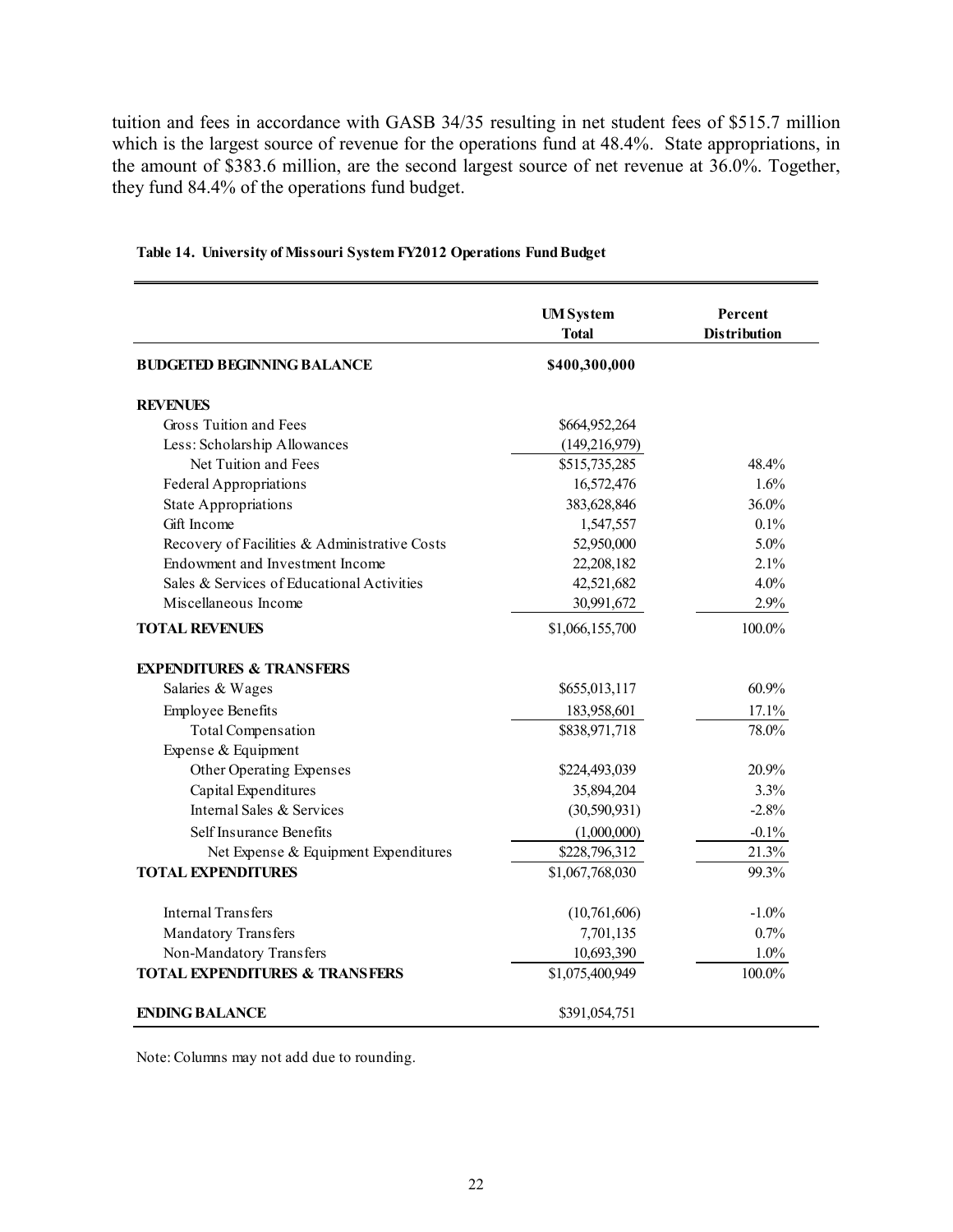Table 15 displays the percentage distribution of FY2012 operations fund net revenues by major source for each campus, UM Extension, UM System Administration, and University-wide **Resources** 

|                                       |         | <b>UM</b>        |             |                  |         | UM<br><b>System</b> | U-wide           | <b>System</b> |
|---------------------------------------|---------|------------------|-------------|------------------|---------|---------------------|------------------|---------------|
|                                       | MU      | <b>Extension</b> | <b>UMKC</b> | <b>MOS&amp;T</b> | UMSL    | Admin.              | <b>Resources</b> | <b>Total</b>  |
| Net Tuition and Fees                  | 52.3%   | $0.0\%$          | 50.4%       | 50.8%            | 56.9%   | $-0.1\%$            | $-0.7\%$         | 48.4%         |
| Federal Appropriations                | $1.2\%$ | 28.8%            | $0.0\%$     | $0.0\%$          | $0.0\%$ | $0.0\%$             | $0.0\%$          | $1.6\%$       |
| <b>State Appropriations</b>           | 32.9%   | 67.7%            | 32.7%       | 39.6%            | 38.0%   | 38.3%               | 100.7%           | $36.0\%$      |
| Gift Income                           | $0.0\%$ | $0.0\%$          | $0.1\%$     | $0.6\%$          | $0.5\%$ | $0.0\%$             | $0.0\%$          | $0.1\%$       |
| Recovery of F&A                       | $7.2\%$ | $0.0\%$          | $2.6\%$     | $6.6\%$          | $2.1\%$ | $0.4\%$             | $0.0\%$          | $5.0\%$       |
| Endowment & Investment Income         | $0.8\%$ | $0.0\%$          | $0.4\%$     | $0.7\%$          | $0.4\%$ | 42.1%               | $0.0\%$          | $2.0\%$       |
| Sales & Services-Education Activities | 2.5%    | $0.2\%$          | 12.2%       | $0.5\%$          | $0.9\%$ | $0.0\%$             | $0.0\%$          | $4.0\%$       |
| Miscellaneous Income                  | $3.1\%$ | 3.3%             | 1.6%        | 1.2%             | $1.2\%$ | 19.3%               | $0.0\%$          | 2.9%          |
| <b>Total Revenues</b>                 | 100.0%  | 100.0%           | 100.0%      | 100.0%           | 100.0%  | 100.0%              | 100.0%           | 100.0%        |

**Table 15. Percentage Distribution of FY2012 Operations Fund Revenue Budgets by Major Source, by Campus**

Note: University of Missouri Extension is a cooperative effort administered by the University of Missouri - MU

Tuition and fees (net of scholarship allowances) and state appropriations are the primary sources of revenue for all four campuses. These two sources of revenue fund 85.2% of the operations fund budget at the University of Missouri-Columbia, 83.1% at the University of Missouri-Kansas City, 90.4% at Missouri University of Science and Technology, and 94.9% at the University of Missouri-St. Louis. University of Missouri Extension is funded primarily by state and federal appropriations. At the University of Missouri System Administration, the major sources of funds are state appropriations and endowment and investment income. The only source of revenue for University-wide Resources is state appropriations.

The pie chart on the following page shows the percentage distribution of the operation fund budget. Compensation expenditures make up 78.0% of the operations fund budget. Salaries and wages of \$655.0 million, account for 60.9% of the budget and employee benefits estimated at \$184.0 million account for another 17.1%. Expense and equipment expenditures of \$228.8 million are 21.3% of the total. The remaining 0.7% represents net transfers from the operations fund to other funds. Internal transfers into the operations fund are primarily from continuing education and auxiliaries, due to full costing, and internal transfers out are to support research and endowed chairs matching commitments. The result is \$10.8 million net internal transfers into operations. The \$18.4 million of mandatory and non-mandatory transfers out are primarily to the plant fund for debt service, maintenance, repair, and replacement projects including information technology.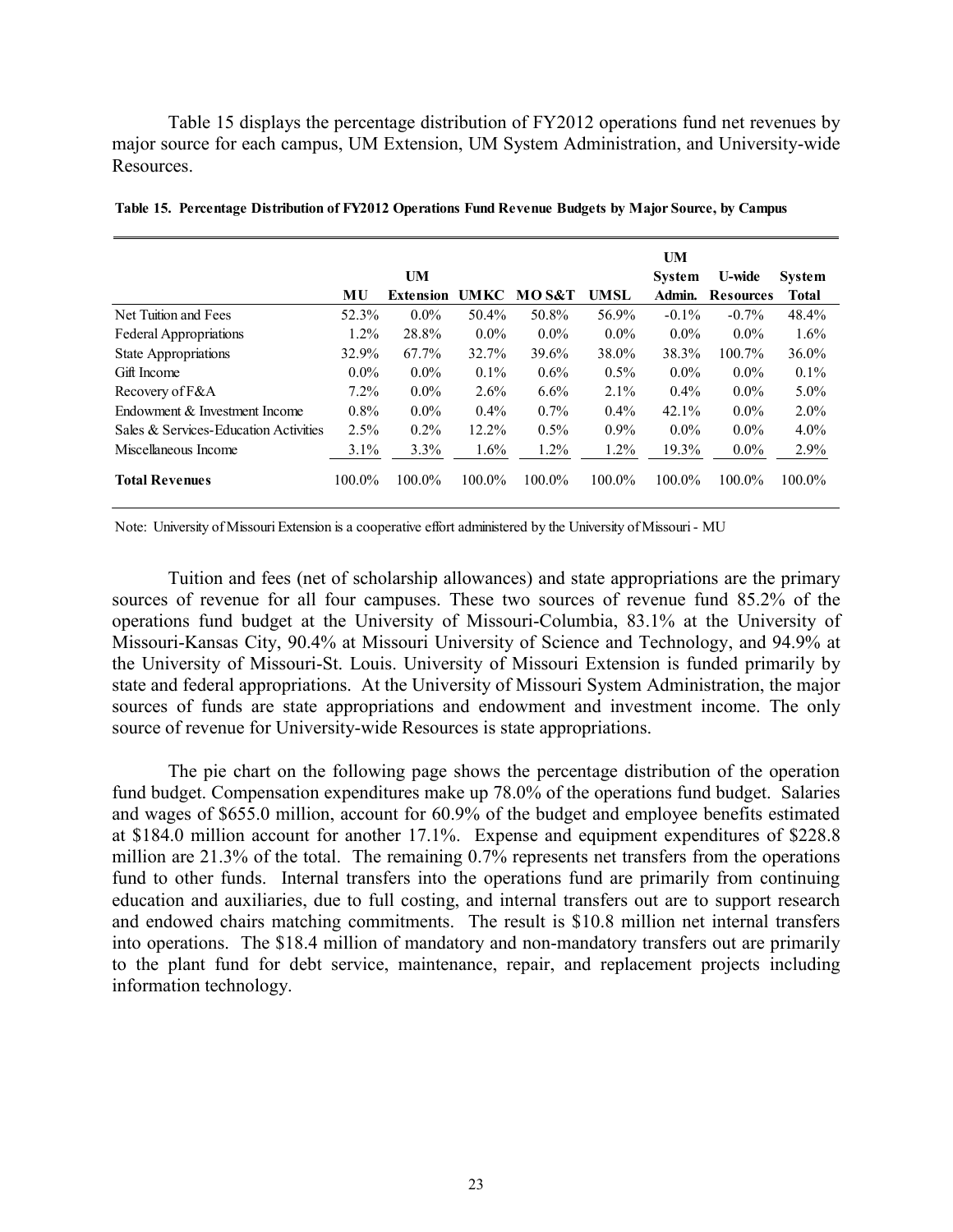## **Operating Funds Expenditure Budget**



Table 16 displays the percentage distribution of the operations fund expenditure budgets by object of expense by campus for FY2012. Compensation accounts for the majority of the expenditures for each unit except University-wide Resources, which primarily budgets funds that are used for Endowed Chairs.

|                                       |         | UM               |             |          |             | <b>UM</b><br><b>System</b> | U-wide           | System  |
|---------------------------------------|---------|------------------|-------------|----------|-------------|----------------------------|------------------|---------|
|                                       | MU      | <b>Extension</b> | <b>UMKC</b> | MO S&T   | <b>UMSL</b> | Admin.                     | <b>Resources</b> | Total   |
| Salaries & Wages                      | 62.2%   | 68.9%            | 60.9%       | 59.9%    | 58.5%       | 64.6%                      | $0.0\%$          | 60.9%   |
| <b>Employee Benefits</b>              | 16.5%   | 20.6%            | $16.3\%$    | 17.1%    | 16.8%       | 20.2%                      | 44.7%            | 17.1%   |
| <b>Total Compensation</b>             | 78.7%   | 89.5%            | 77.2%       | 77.0%    | 75.3%       | 84.8%                      | 44.7%            | 78.0%   |
| Expense and Equipment                 | 16.7%   | 12.5%            | 16.7%       | 21.4%    | 18.7%       | 38.0%                      | $0.0\%$          | 17.9%   |
| Capital Expenditures                  | $3.2\%$ | $0.0\%$          | 4.7%        | 4.7%     | 2.5%        | $0.0\%$                    | $0.0\%$          | $3.4\%$ |
| <b>Total Expenditures</b>             | 98.6%   | 102.0%           | 98.6%       | 103.1%   | 96.5%       | 122.8%                     | 44.7%            | 99.3%   |
| Transfers                             | 1.4%    | $-2.0\%$         | $1.4\%$     | $-3.1\%$ | $3.5\%$     | $-22.8%$                   | 55.3%            | $0.7\%$ |
| Total Expenditures & Transfers 100.0% |         | 100.0%           | 100.0%      | 100.0%   | 100.0%      | 100.0%                     | 100.0%           | 100.0%  |

**Table 16. Percentage Distribution of FY2012 Operations Fund Expenditure Budgets by Object of Expense, by Campus**

Note: University of Missouri Extension is a cooperative effort administered by the University of Missouri - MU

As shown in Table 17 on the following page, 60.2% of the recurring expenditures for the University system in the operations fund budget are devoted to the primary missions of instruction, research, and public service. When academic support is included, this distribution reaches 72.8%. Other classifications are student services, with a system 5.9%, institutional support, of 11.2%, operation & maintenance of physical plant of 10.1%, and scholarships and fellowships less than 0.1%. Most student aid is shown as scholarship allowances, a reduction of tuition and fee income, as directed by GASB 34/35 instead of being shown as scholarships and fellowships expenditures.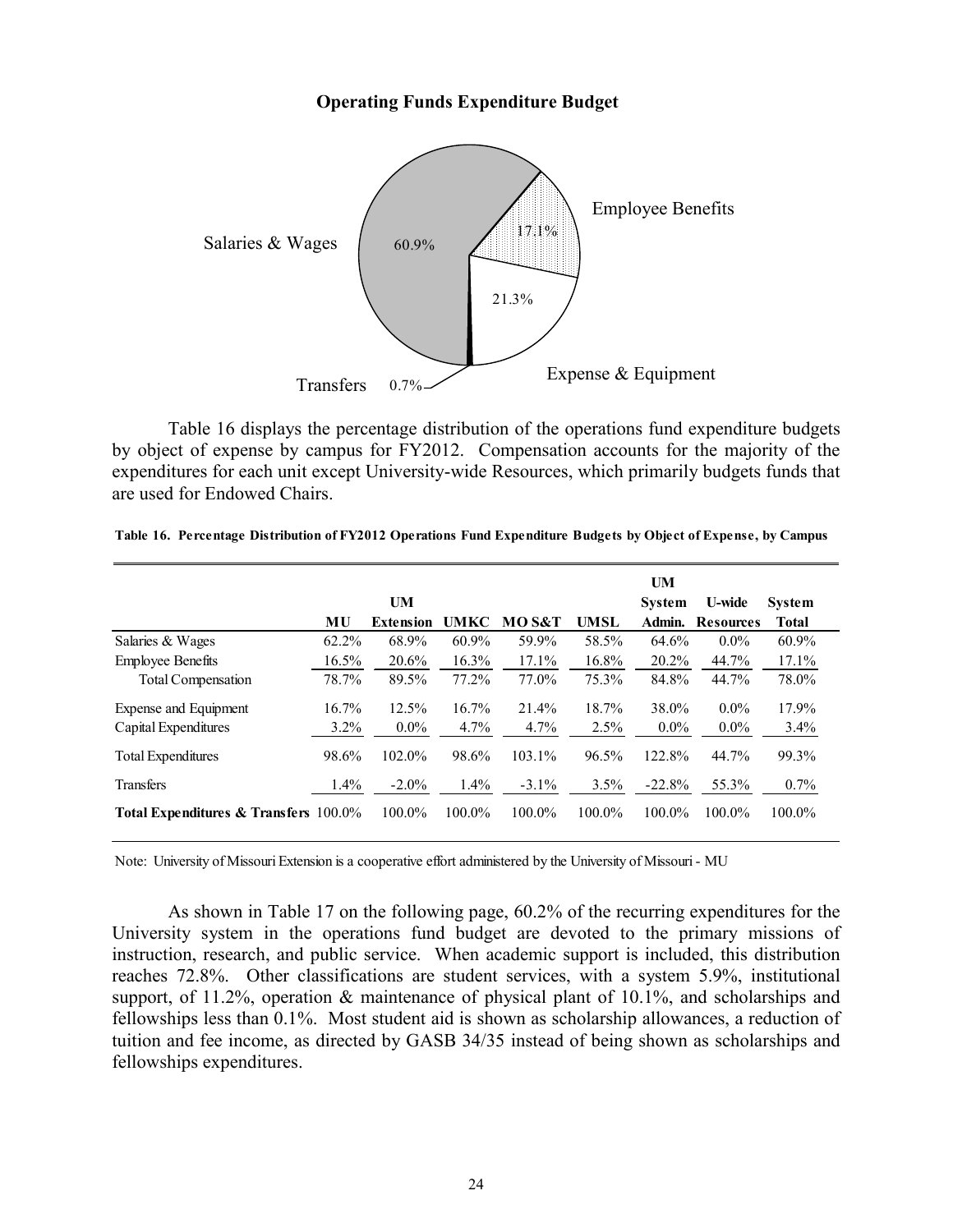|                                  |          | UM               |             |          |             | UM<br><b>System</b> | U-wide                  | <b>System</b> |
|----------------------------------|----------|------------------|-------------|----------|-------------|---------------------|-------------------------|---------------|
|                                  | MU       | <b>Extension</b> | <b>UMKC</b> | MO S&T   | <b>UMSL</b> |                     | <b>Admin. Resources</b> | Total         |
| Instruction                      | 51.9%    | $0.0\%$          | 60.4%       | 56.9%    | 51.8%       | $2.0\%$             | $0.1\%$                 | 50.0%         |
| Research                         | $9.0\%$  | $0.1\%$          | 1.8%        | $3.8\%$  | $2.4\%$     | $0.3\%$             | $0.0\%$                 | $5.2\%$       |
| <b>Public Service</b>            | $1.2\%$  | 99.9%            | 1.5%        | $1.4\%$  | $1.5\%$     | 2.9%                | $0.0\%$                 | $5.0\%$       |
| Academic Support                 | 14.7%    | $0.0\%$          | 12.2%       | 5.3%     | 17.0%       | 11.3%               | $0.0\%$                 | 12.6%         |
| <b>Student Services</b>          | 5.5%     | $0.0\%$          | 5.3%        | $10.5\%$ | $6.6\%$     | $4.7\%$             | $0.0\%$                 | 5.9%          |
| <b>Institutional Support</b>     | $6.0\%$  | $0.0\%$          | $10.2\%$    | 7.8%     | $11.4\%$    | 76.9%               | 99.9%                   | $11.2\%$      |
| Operation & Maintenance of Plant | $11.7\%$ | $0.0\%$          | $8.6\%$     | $14.3\%$ | $9.3\%$     | $1.9\%$             | $0.0\%$                 | $10.1\%$      |
| Scholarships & Fellowships       | $0.0\%$  | $0.0\%$          | $0.0\%$     | $0.0\%$  | $0.0\%$     | $0.0\%$             | $0.0\%$                 | $0.0\%$       |
| <b>Total Expenditures</b>        | 100.0%   | 100.0%           | 100.0%      | 100.0%   | 100.0%      | 100.0%              | 100.0%                  | 100.0%        |

**Table 17. Percentage Distribution of FY2012 Operations Fund Expenditure Budgets by Program Classification, by Campus**

Note 1: University of Missouri Extension is a cooperative effort administered by the University of Missouri - MU

Note 2: The majority of student aid is treated as a reduction of revenue rather than as a scholarship expense.

Tables A1 through A7 in the appendix present the operations fund expenditure budgets by administrative division for each campus, University of Missouri Extension, UM System Administration, and University-wide Resources. The tables provide summary totals for salaries & wages, employee benefits, other operating expenses, capital expenditures, and transfers (by type), for each college, school, and division.

Tables A8 through A15 in the appendix present the operations fund budget by minor program classification (PCS) category for the campuses, University of Missouri Extension, UM System Administration, and University-wide Resources. The tables provide summary totals for salaries & wages, employee benefits, other operating expenses, capital expenditures, and transfers.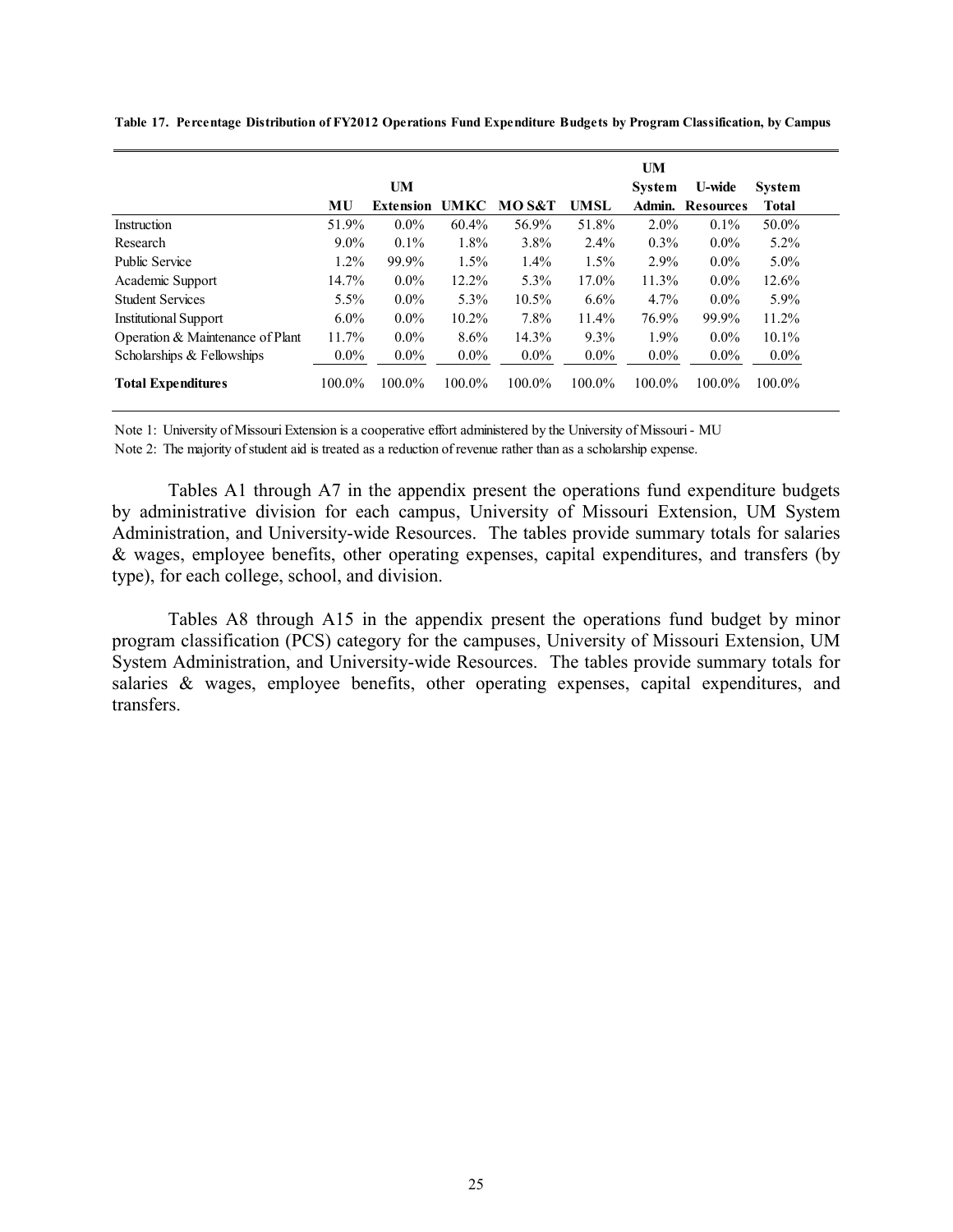## **FY2012 Other Curators' Programs Budget Summary**

 In addition to the general state appropriation for the operations of the University, the Curators receive line-itemed state appropriations for the Missouri Rehabilitation Center (MRC) part of MU Healthcare, Missouri Kidney Program, Missouri Telehealth Network, Spinal Cord Injury Research, and the State Historical Society of Missouri.

 Table 18 presents summary budget data for the Missouri Kidney Program, Missouri Telehealth Network and Spinal Cord Injury Research. These programs are recorded as restricted current funds.

|                                         | Missouri    | Missouri       | Spinal Cord |
|-----------------------------------------|-------------|----------------|-------------|
|                                         | Kidney      | Telehealth     | Injury      |
|                                         | Program     | <b>Network</b> | Research    |
|                                         | Fund 2010   | Fund 2015      | Fund 2050   |
| <b>BEGINNING BALANCE</b>                |             |                |             |
| <b>REVENUES</b>                         |             |                |             |
| <b>State Appropriations</b>             | \$1,455,000 | \$437,640      | \$625,000   |
| <b>TOTAL REVENUES</b>                   | \$1,455,000 | \$437,640      | \$625,000   |
| <b>EXPENDITURES &amp; TRANSFERS</b>     |             |                |             |
| Salaries & Wages                        | \$247,273   | \$250,310      | \$15,400    |
| <b>Employee Benefits</b>                | 71,077      | 73,892         | 2,580       |
| Expense and Equipment                   | 1,136,650   | 113,438        | 607,020     |
| <b>TOTAL EXPENDITURES</b>               | \$1,455,000 | \$437,640      | \$625,000   |
| <b>TRANSFERS</b>                        |             |                |             |
| <b>TOTAL EXPENDITURES AND TRANSFERS</b> | \$1,455,000 | \$437,640      | \$625,000   |
| <b>ENDING BALANCE</b>                   |             |                |             |

#### **Table 18. FY2012 Operating Budget Summaries for the Missouri Kidney Program, the Missouri Telehealth Network, and Spinal Cord Injury Research**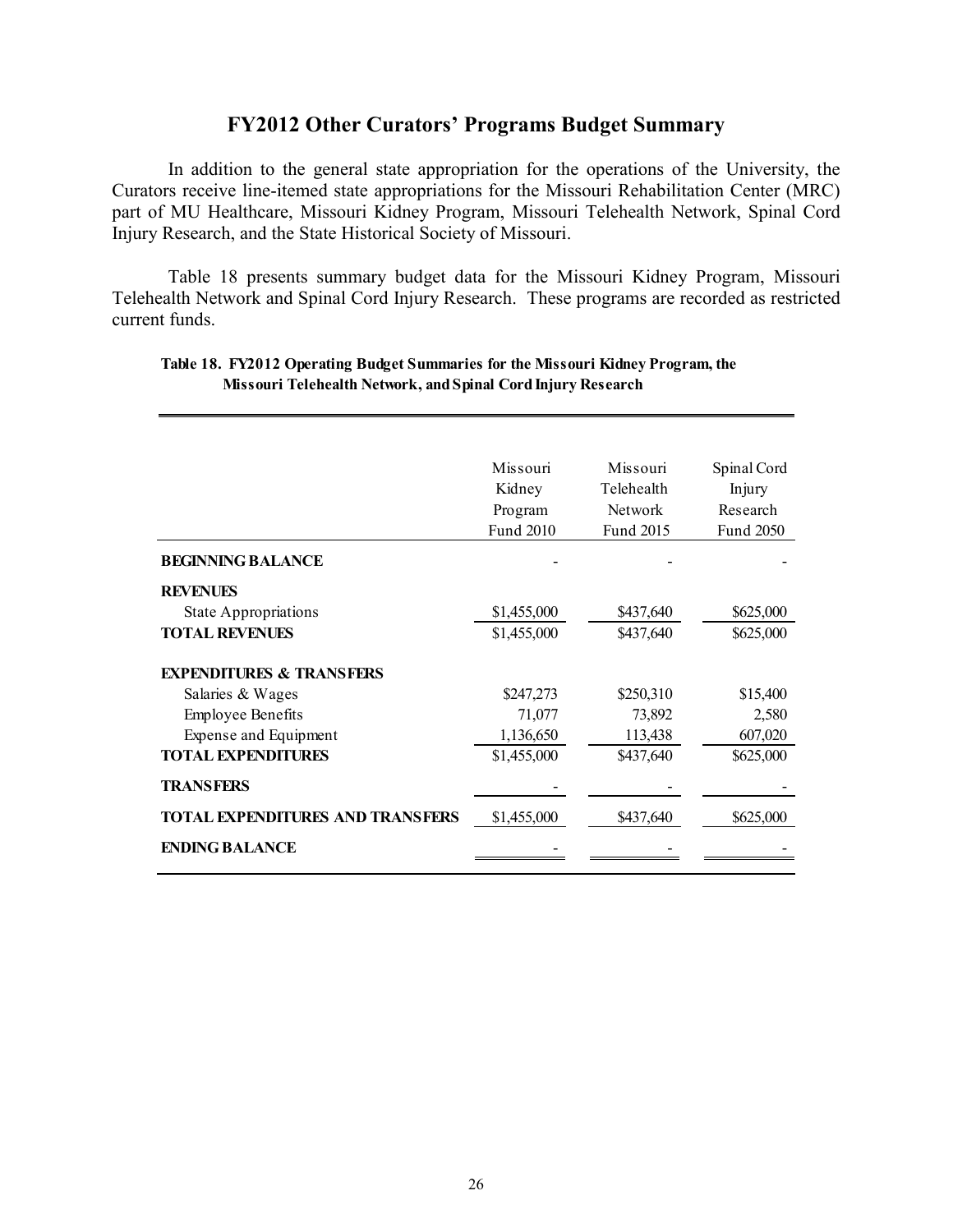Table 19 is a budget summary of the activities of the Missouri Research and Education Network (MOREnet) and provides separate budgets by type of fund. MOREnet does not anticipate receiving any state appropriations in FY2012 due to budget cuts and expenditure restrictions.

|                                         | Auxiliary<br>Operations<br>Fund 0611 | <b>FY</b> Estimate<br>of Grants $\&$<br>Contracts<br>Project<br><b>Budgets</b> | Total for<br>MOREnet |
|-----------------------------------------|--------------------------------------|--------------------------------------------------------------------------------|----------------------|
| <b>BEGINNING BALANCE</b>                | \$14,198,230                         |                                                                                | \$14,198,230         |
| <b>REVENUES</b>                         |                                      |                                                                                |                      |
| <b>State Grants</b>                     |                                      | \$3,159,250                                                                    | \$3,159,250          |
| Gift Income                             | \$76,200                             |                                                                                | 76,200               |
| Recovery of F&A                         | 6,348                                |                                                                                | 6,348                |
| Miscellaneous Income                    | 18,882,781                           |                                                                                | 18,882,781           |
| <b>TOTAL REVENUES</b>                   | \$18,965,329                         | \$3,159,250                                                                    | \$22,124,579         |
| <b>EXPENDITURES &amp; TRANSFERS</b>     |                                      |                                                                                |                      |
| Salaries & Wages                        | \$4,878,224                          | \$30,793                                                                       | \$4,909,017          |
| <b>Employee Benefits</b>                | 1,463,466                            | 8,890                                                                          | 1,472,356            |
| <b>Expense and Equipment</b>            |                                      |                                                                                |                      |
| Other Operating Expenses                | 14,235,671                           | 3,119,567                                                                      | 17,355,238           |
| Capital Expenditures                    | 9,550                                |                                                                                | 9,550                |
| Internal Sales & Services               | (1,379,005)                          |                                                                                | (1,379,005)          |
| Net Expense and Equipment Expenditures  | \$12,866,216                         | \$3,119,567                                                                    | \$15,985,783         |
| <b>TOTAL EXPENDITURES</b>               | \$19,207,906                         | \$3,159,250                                                                    | \$22,367,156         |
| <b>TRANSFERS</b> (Non-Mandatory)        | 467,424                              |                                                                                | 467,424              |
| <b>TOTAL EXPENDITURES AND TRANSFERS</b> | \$19,675,330                         | \$3,159,250                                                                    | \$22,834,580         |
| <b>ENDING BALANCE</b>                   | \$13,488,229                         |                                                                                | \$13,488,229         |

**Table 19. FY2012 Operating Budget Summary for the Missouri Research and Education Network (MOREnet)**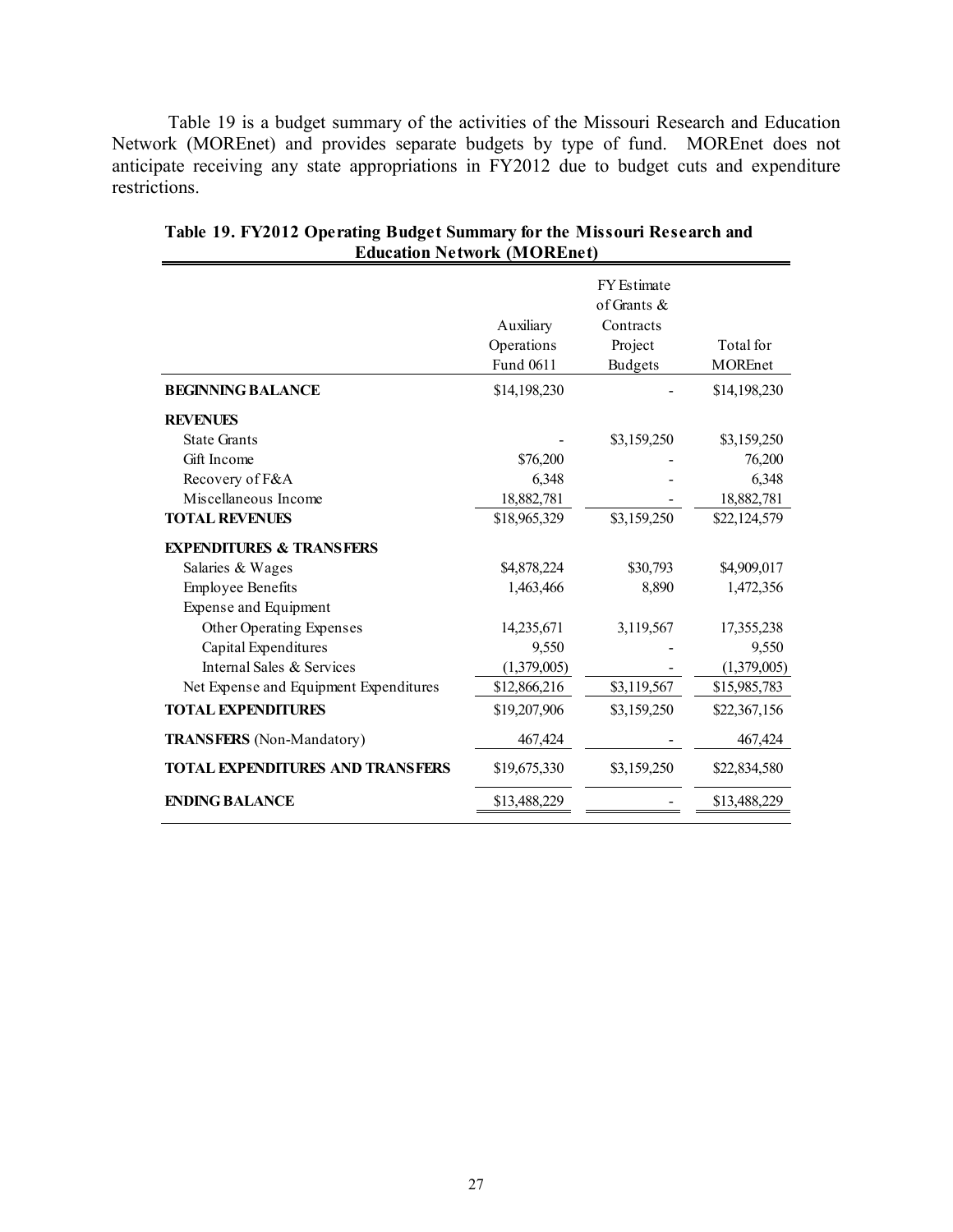Table 20 presents a budget summary for the State Historical Society of Missouri. The operations are recorded as agency funds. The summary represents the portion of their budget funded by state appropriations.

|                                          | State Historical<br>Society<br>Fund 6030 |
|------------------------------------------|------------------------------------------|
| <b>BEGINNING BALANCE</b>                 | \$210,000                                |
| <b>REVENUES</b>                          |                                          |
| <b>State Appropriations</b>              | \$1,790,777                              |
| Sales & Services<br>Miscellaneous Income |                                          |
| <b>TOTAL REVENUES</b>                    | \$1,790,777                              |
| <b>EXPENDITURES &amp; TRANSFERS</b>      |                                          |
| Salaries & Wages                         | \$1,419,047                              |
| <b>Employee Benefits</b>                 | 422,616                                  |
| Expense and Equipment                    | 159,114                                  |
| <b>TOTAL EXPENDITURES</b>                | \$2,000,777                              |
| <b>TRANSFERS</b>                         |                                          |
| <b>TOTAL EXPENDITURES AND TRANSFERS</b>  | \$2,000,777                              |
| <b>ENDING BALANCE</b>                    |                                          |

## **Table 20. FY2012 Other Curators' Program Agency Fund Budget**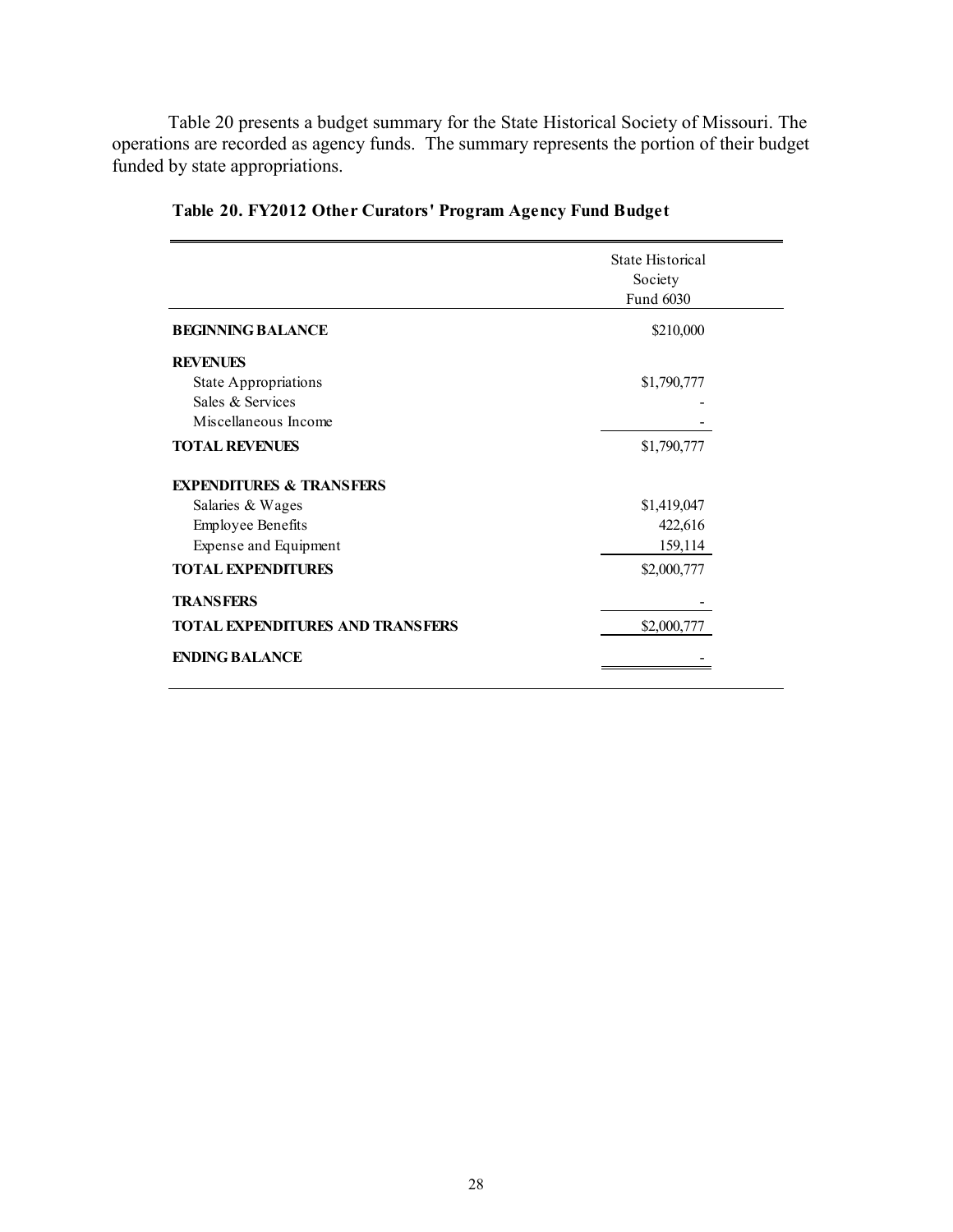**University of Missouri System Operating Budget Fiscal Year 2012** 

**Appendix**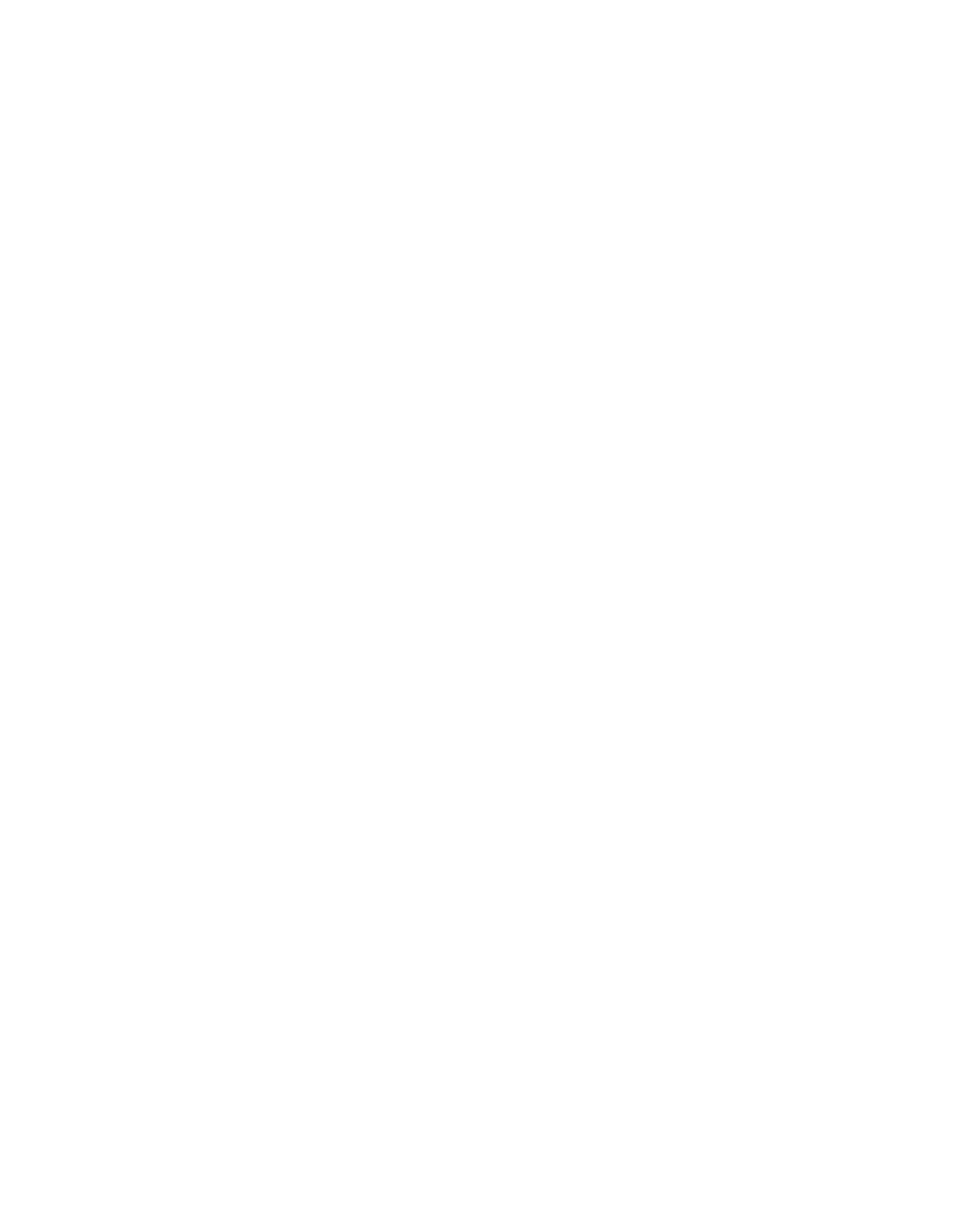#### **Table A1. FY2012, Operations Fund, Original Expenditure Budget, University of Missouri - Columbia, by Administrative Unit and Major Object of Expense**

|                                                                      | Salaries &<br>Wages     | <b>Staff Benefits</b>  | Other Operating<br>Expenses<br>(1) | Capital<br>Expenditures  | Total<br>Expenditures   | Internal<br>Transfers     | Mandatory<br>and Non-<br>Mandatory<br>Transfers | Total<br>Expenditures &<br>Transfers |
|----------------------------------------------------------------------|-------------------------|------------------------|------------------------------------|--------------------------|-------------------------|---------------------------|-------------------------------------------------|--------------------------------------|
| College/School/Division                                              |                         |                        |                                    |                          |                         |                           |                                                 |                                      |
| Chancellor                                                           |                         |                        |                                    |                          |                         |                           |                                                 |                                      |
| Chancellor                                                           | \$1,403,706             | \$438,235              | \$211,652                          |                          | \$2,053,593             | $(\$200,566)$             |                                                 | \$1,853,027                          |
| <b>University Affairs</b><br>University Affairs                      | \$1,994,650             | \$608,102              | \$913,239                          |                          | \$3,515,991             | (\$13,978)                |                                                 | \$3,502,013                          |
| <b>Intercollegiate Athletics</b><br><b>Intercollegiate Athletics</b> | \$1,200,099             | \$296,251              | \$347,376                          | \$15,000                 | \$1,858,726             | (\$1,421,782)             |                                                 | \$436,944                            |
| Campus Budget<br>Campus Budget                                       | \$233,580               | \$74,442               | \$1,333                            |                          | \$309,355               |                           |                                                 | \$309,355                            |
| <b>Administrative Services</b>                                       |                         |                        |                                    |                          |                         |                           |                                                 |                                      |
| <b>Administrative Services</b>                                       | \$7,530,033             | \$2,289,316            | \$1,694,581                        | \$72,000                 | \$11,585,930            | \$500,926                 | \$450,000                                       | \$12,536,856                         |
| <b>Campus Facilities</b>                                             | 10,667,581              | 3,355,413              | 35,798,988                         | 5,050,500                | 54,872,482              | 5,710                     | 3,996,911                                       | 58,875,103                           |
| Business Services-Gen Admin                                          | 1,280,737               | 350,370                | 7,758,377                          | 42,000                   | 9,431,484               | 113,000                   | 158,424                                         | 9,702,908                            |
| <b>Total Administrative Services</b>                                 | \$19,478,351            | \$5,995,099            | \$45,251,946                       | \$5,164,500              | \$75,889,896            | \$619,636                 | \$4,605,335                                     | \$81,114,867                         |
| VC Dev and Alumni Relations<br>Alumni & Development                  | \$7,460,010             | \$2,352,076            | ( \$4,023,313)                     |                          | \$5,788,773             | \$22,300                  |                                                 | \$5,811,073                          |
| Executive Vice Chancellor & Provost                                  |                         |                        |                                    |                          |                         |                           |                                                 |                                      |
| Information & Access Tech Svcs                                       | \$6,198,798             | \$1,816,732            | \$5,552,106                        | \$14,257                 | \$13,581,893            | \$12,038,334              | \$361,360                                       | \$25,981,587                         |
| <b>Enrollment Management</b>                                         | 5,047,640               | 1,481,908              | 1,267,211                          |                          | 7,796,759               | (2,000)                   |                                                 | 7,794,759                            |
| Office of Research                                                   | 15,141,679              | 4,269,307              | 2,557,841                          | 4,300,020                | 26,268,847              | 9,668,069                 | 552,624                                         | 36,489,540                           |
| Provost<br>Ag, Food & Nat Resources                                  | 11,348,323              | 3,051,686              | 5,110,224                          | 30,000                   | 19,540,233              | (401, 858)                | ÷,                                              | 19,138,375                           |
| Agriculture - College                                                | 18,041,483              | 3,834,006              | 4,228,592                          | 696,100                  | 26,800,182              | (1,771,361)               | ×,                                              | 25,028,821                           |
| Ag Experiment Station                                                | 6,284,539               | 1,826,911              | 4,749,375                          | 47,200                   | 12,908,025              | 1,087,717                 | $\sim$                                          | 13,995,742                           |
| Total Ag, Food & Nat Resources                                       | 24,326,022              | 5,660,917              | 8,977,967                          | 743,300                  | 39,708,206              | (683, 644)                |                                                 | 39,024,562                           |
| Library                                                              | 6,201,395               | 1,800,195              | 5,788,262                          | 1,281,482                | 15,071,334              | (587, 620)                | ÷,                                              | 14,483,714                           |
| Arts & Science                                                       | 60,460,760              | 14,981,494             | 7,958,328                          | 651,000                  | 84,051,582              | (4,445,284)               |                                                 | 79,606,298                           |
| <b>Business</b>                                                      | 12,966,617              | 3,593,852              | 2,325,027                          | $\overline{\phantom{a}}$ | 18,885,496              | (332,084)                 |                                                 | 18,553,412                           |
| Education                                                            | 13,273,905              | 3,475,357              | 2,817,495                          |                          | 19,566,757              | (2,753,937)               | ÷,                                              | 16,812,820                           |
| Engineering                                                          | 13,473,154              | 3,927,643              | 2,191,596                          | 132,000                  | 19,724,393              | (2,409,072)               |                                                 | 17,315,321                           |
| <b>Extension/Continuing Education</b>                                | 1,354,787               | 422,478                | 1,567,390                          | ÷,                       | 3,344,655               | 286,145                   | ÷,                                              | 3,630,800                            |
| Graduate School                                                      | 4,895,942               | 1,287,294              | 589,354                            |                          | 6,772,590               | (172, 558)                | ä,                                              | 6,600,032                            |
| Human Environmental Sciences                                         | 6,897,612               | 2,042,866              | 958,450                            | 25,000                   | 9,923,928               | (490, 732)                |                                                 | 9,433,196                            |
| Journalism                                                           | 7,628,766               | 2,115,485              | 2,682,591                          |                          | 12,426,842              | (213, 250)                | 28,483                                          | 12,242,075                           |
| Law                                                                  | 5,950,078               | 1,769,408              | 1,059,341                          | 407,726                  | 9,186,553               | (84, 723)                 | ä,                                              | 9,101,830                            |
| Medicine                                                             | 42,607,839              | 10,860,799             | $(13,833,877)$ *                   | 2,203,200                | 41,837,961              | (7,710,466)               | ÷,                                              | 34,127,495                           |
| School of Health Professions                                         | 7,383,777               | 2,193,992              | 501,509<br>670.177                 | 57,040                   | 10,136,318<br>5,869,088 | (2, 145, 163)             |                                                 | 7,991,155<br>4,699,720               |
| Nursing<br>Veterinary Medicine                                       | 3,737,379<br>13,725,702 | 1,161,532<br>2,586,784 | 3,115,322                          | 300,000<br>178,044       | 19,605,853              | (1,169,368)<br>(577, 870) |                                                 | 19,027,983                           |
| Food for the 21st Century                                            | 3,207,919               | 817,092                | 763,067                            | 58,800                   | 4,846,878               |                           |                                                 | 4,846,878                            |
| <b>Total Provost</b>                                                 | \$265,828,095           | \$69,316,821           | \$42,619,381                       | \$10,381,869             | \$388,146,167           | (S2, 187, 081)            | \$942,467                                       | \$386,901,553                        |
|                                                                      |                         |                        |                                    |                          |                         |                           |                                                 |                                      |
| Vice Chancellor Student Affairs<br><b>Student Affairs</b>            | \$5,044,853             | \$1,259,437            | \$4,608,076                        | \$60,000                 | \$10,972,366            | $(\$777,371)$             | \$263,011                                       | \$10,458,006                         |
|                                                                      |                         |                        |                                    |                          |                         |                           |                                                 |                                      |
| Vice Chancellor-Health Affairs<br><b>Health Affairs</b>              | \$1,285,417             | \$360,441              | \$472,489                          |                          | \$2,118,347             | (\$154,575)               |                                                 | \$1,963,772                          |
| <b>Campus Department</b>                                             |                         |                        |                                    |                          |                         |                           |                                                 |                                      |
| Recovery                                                             |                         |                        | ( \$9,493,663)                     |                          | (S9, 493, 663)          | \$106,748                 |                                                 | $(\$9,386,915)$                      |
| <b>Campus Departments</b>                                            |                         |                        | 703,273                            |                          | 703,273                 | 3,613,551                 | \$2,455,876                                     | 6,772,700                            |
| Campus Scholarships Fellowship                                       |                         |                        |                                    |                          |                         | (1,339,483)               |                                                 | (1,339,483)                          |
|                                                                      |                         |                        | $(\$8,790,391)$                    |                          | $(\$8,790,391)$         | \$2,380,816               | \$2,455,876                                     | $(\$3,953,699)$                      |
| <b>Total Expenditures and Transfers</b>                              | \$303,928,760           | \$80,700,905           | \$81,611,788                       | \$15,621,369             | \$481,862,823           | (\$1,732,601)             | \$8,266,689                                     | \$488,396,911                        |

Note: Columns may not add due to rounding

\*The negative amount represents hospital support which is reported as internal sales and services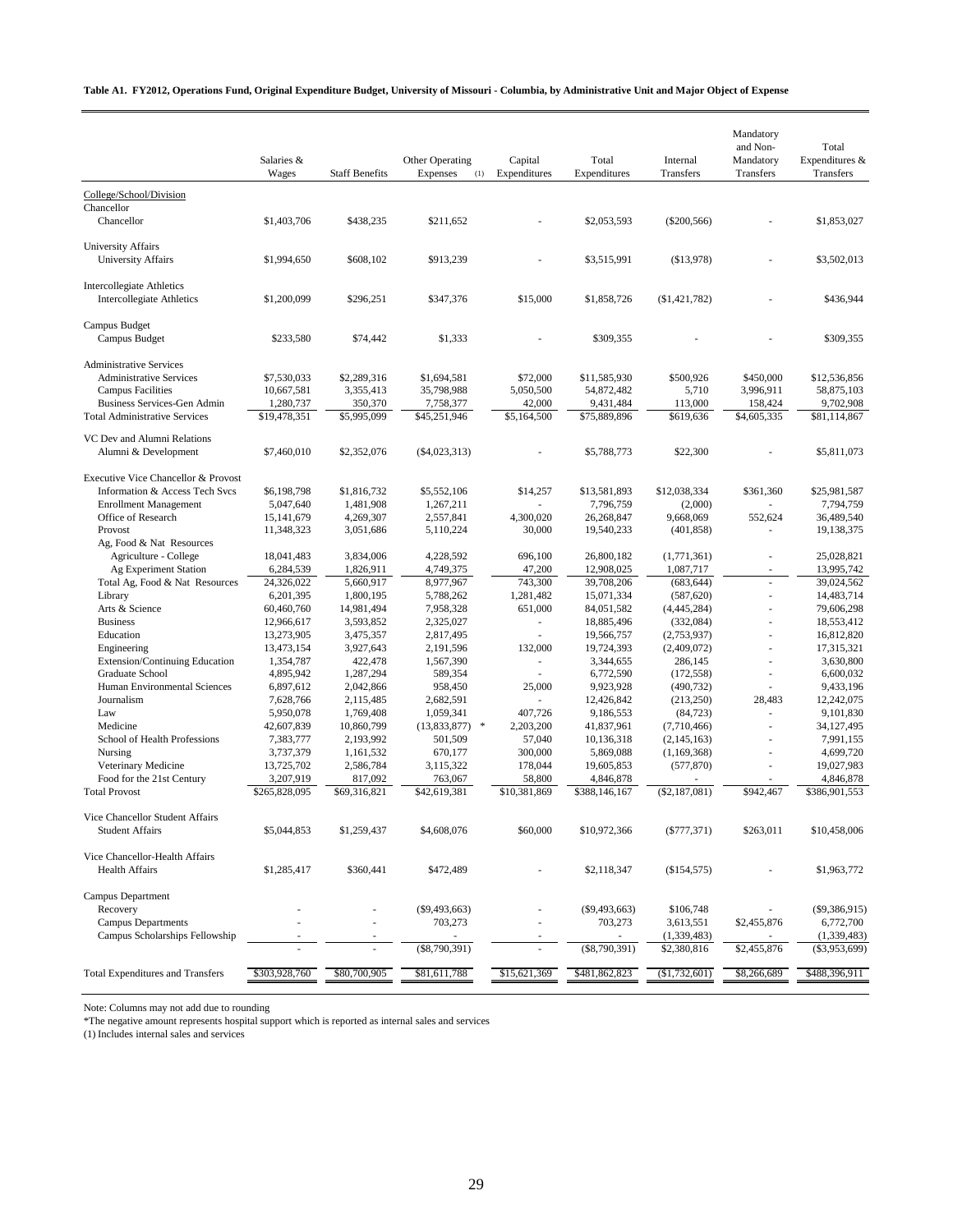#### **Table A2. FY2012 Operations Fund, Original Expenditure Budget, University of Missouri Extension by Administrative Unit and Major Object of Expense**

|                                   | Salaries &<br>Wages | Staff<br><b>Benefits</b> | Other<br>Operating<br>Expenses<br>(1) | Capital<br>Expenditures      | Total<br>Expenditures    | Internal<br><b>Transfers</b> | Mandatory<br>and Non-<br>Mandatory<br>Transfers | Total<br>Expenditures<br>& Transfers |
|-----------------------------------|---------------------|--------------------------|---------------------------------------|------------------------------|--------------------------|------------------------------|-------------------------------------------------|--------------------------------------|
| College/School/Division           |                     |                          |                                       |                              |                          |                              |                                                 |                                      |
| VP for Outreach & Extension       |                     |                          |                                       |                              |                          |                              |                                                 |                                      |
| <b>Labor Education</b>            | \$82,000            | \$25,000                 |                                       |                              | \$107,000                |                              |                                                 | \$107,000                            |
| Agriculture & Natural Res         | 8,649,108           | 2,592,052                | \$731,261                             | $\overline{\phantom{a}}$     | 11,972,421               | $(\$73,599)$                 | $\tilde{\phantom{a}}$                           | 11,898,822                           |
| Business & Industry               | 1,364,535           | 403,940                  | 123,040                               | $\qquad \qquad \blacksquare$ | 1,891,515                | (45, 973)                    | ٠                                               | 1,845,542                            |
| Human Environmental Sciences      | 5,303,100           | 1,442,286                | 704,877                               | $\qquad \qquad \blacksquare$ | 7,450,263                | (236, 874)                   | $\overline{\phantom{a}}$                        | 7,213,389                            |
| Youth                             | 4,257,017           | 985,506                  | 271,225                               | ۰                            | 5,513,748                | (118, 462)                   | $\overline{\phantom{a}}$                        | 5,395,286                            |
| <b>Community Development</b>      | 2,157,273           | 625,866                  | 381,841                               | \$1,075                      | 3,166,055                | (45, 187)                    | $\overline{\phantom{a}}$                        | 3,120,868                            |
| Health                            | 65,000              | 19,000                   | 20,000                                | $\overline{\phantom{a}}$     | 104,000                  |                              |                                                 | 104,000                              |
| Vet Med                           | 125,000             | 45,000                   | 15,000                                | $\overline{\phantom{a}}$     | 185,000                  |                              |                                                 | 185,000                              |
| Outreach Development Fund         |                     |                          |                                       | -                            | $\overline{\phantom{a}}$ | 251,702                      |                                                 | 251,702                              |
| Administration                    | 2,247,777           | 655,000                  | 147,308                               | ۰                            | 3,050,085                | ۰                            |                                                 | 3,050,085                            |
| Program Support                   | 2,200,578           | 1,108,376                | 2,407,967                             |                              | 5,716,921                | (667, 446)                   | \$150,000                                       | 5,199,475                            |
| Total for VP Outreach & Extension | \$26,451,388        | \$7,902,026              | \$4,802,519                           | \$1,075                      | \$39,157,008             | (\$935,839)                  | \$150,000                                       | \$38,371,169                         |

Note: Columns may not add due to rounding.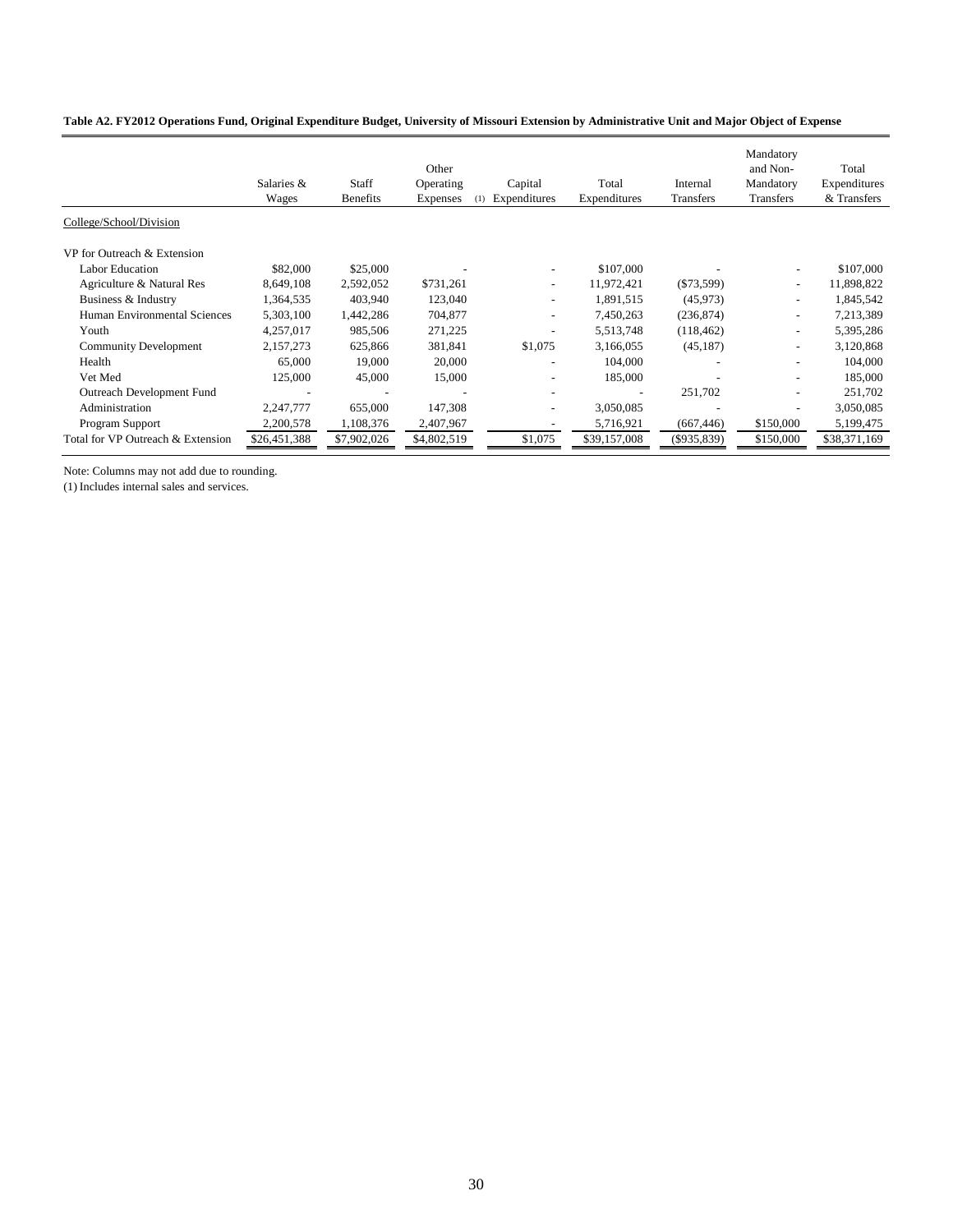#### **Table A3. FY2012, Operations Fund, Original Expenditure Budget, University of Missouri - Kansas City by Administrative Unit and Major Object of Expense**

|                                                                  | Salaries &<br>Wages | <b>Staff Benefits</b> | Other Operating<br>Expense | Capital<br>(1) Expenditures | Total<br>Expenditures | Internal<br>Transfers | Mandatory<br>& Non-<br>Mandatory<br>Transfers | Total<br>Expenditures &<br>Transfers |
|------------------------------------------------------------------|---------------------|-----------------------|----------------------------|-----------------------------|-----------------------|-----------------------|-----------------------------------------------|--------------------------------------|
| College/School/Division                                          |                     |                       |                            |                             |                       |                       |                                               |                                      |
| Chancellor                                                       |                     |                       |                            |                             |                       |                       |                                               |                                      |
| Chancellor                                                       | \$596,705           | \$187,385             | \$116,500                  |                             | \$900,590             | \$9,802               |                                               | \$910,392                            |
| <b>External Affairs</b>                                          |                     |                       |                            |                             |                       |                       |                                               |                                      |
| <b>External Affairs</b>                                          | \$361,384           | \$116,304             | \$45,000                   |                             | \$522,688             | (\$100,000)           |                                               | \$422,688                            |
|                                                                  |                     |                       |                            |                             |                       |                       |                                               |                                      |
| Provost                                                          |                     |                       |                            |                             |                       |                       |                                               |                                      |
| School of Computing & Engr                                       | \$5,237,603         | \$1,377,258           | \$528,254                  | \$37,583                    | \$7,180,698           | $(\$273,486)$         | $\overline{\phantom{a}}$                      | \$6,907,212                          |
| <b>Information Services</b>                                      | 5,313,739           | 1,468,027             | 2,714,481                  | 551,420                     | 10,047,667            | (21, 639)             | $\overline{a}$                                | 10,026,028                           |
| Provost                                                          | 2,027,092           | 612,039               | 1,841,580                  | $\overline{a}$              | 4,480,711             | (7,687)               | $\overline{\phantom{a}}$                      | 4,473,024                            |
| College of Arts & Sciences                                       | 22,608,540          | 4,949,731             | 2,497,309                  | $\overline{a}$              | 30,055,580            | (5,565,254)           | $\overline{\phantom{a}}$                      | 24,490,326                           |
| School of Biological Sciences                                    | 4,480,439           | 1,346,180             | 254,849                    | $\overline{\phantom{a}}$    | 6,081,468             | (741, 644)            | $\overline{a}$                                | 5,339,824                            |
| School of Management                                             | 7,386,526           | 2,283,698             | 673,190                    | $\overline{a}$              | 10,343,414            | 51,918                | $\overline{\phantom{a}}$                      | 10,395,332                           |
| Conservatory of Music                                            | 4,924,269           | 1,414,234             | 809,715                    | $\overline{\phantom{a}}$    | 7,148,218             | (695,388)             | $\sim$                                        | 6,452,830                            |
| School of Dentistry                                              | 13,666,112          | 4,330,245             | 2,379,933                  | 438,000                     | 20,814,290            | (186, 522)            | $\overline{a}$                                | 20,627,768                           |
| School of Education                                              | 4,158,199           | 1,217,986             | 443,889                    | $\overline{a}$              | 5,820,074             | (242, 492)            | $\overline{a}$                                | 5,577,582                            |
| School of Graduate Studies                                       | 731,765             | 217,279               | 19,396                     | $\overline{a}$              | 968,440               | 20,879                | $\overline{\phantom{a}}$                      | 989,319                              |
| School of Law                                                    | 6,490,447           | 2,037,054             | 847,195                    | 745,500                     | 10,120,196            | 96,577                | $\overline{\phantom{a}}$                      | 10,216,773                           |
| Libraries                                                        | 3,679,354           | 1,085,865             | 2,116,653                  | 711,717                     | 7,593,589             | (13, 647)             | $\overline{a}$                                | 7,579,942                            |
| School of Medicine                                               | 33,738,026          | 7,142,711             | 5,237,462                  | 4,502,809                   | 50,621,008            | (270, 230)            | $\overline{a}$                                | 50,350,778                           |
| School of Nursing                                                | 4,783,494           | 1,332,625             | 512,150                    |                             | 6,628,269             | (11, 473)             | $\overline{\phantom{a}}$                      | 6,616,796                            |
| School of Pharmacy                                               | 7,707,342           | 2,299,160             | 1,583,784                  | 12,000                      | 11,602,286            | (2,018,865)           | $\overline{a}$                                | 9,583,421                            |
| Office of Cultural Events                                        | 621,858             | 197,599               | 125,316                    |                             | 944,773               | (51,037)              | $\overline{a}$                                | 893,736                              |
| Radio Station                                                    |                     |                       | 50,575                     |                             | 50,575                |                       | ÷                                             | 50,575                               |
| <b>Public Communication</b>                                      | 774,563             | 244,130               | 147,000                    |                             | 1,165,693             | 15,135                | $\overline{a}$                                | 1,180,828                            |
| <b>Institute for Human Dev</b>                                   | 274,415             | 87,456                | 224,249                    |                             | 586,120               | (305, 435)            | $\overline{a}$                                | 280,685                              |
| Research                                                         | 1,758,756           | 520,254               | 264,860                    | $\overline{\phantom{a}}$    | 2,543,870             | 2,483,132             | $\overline{\phantom{a}}$                      | 5,027,002                            |
| <b>Total Provost</b>                                             | \$130,362,539       | \$34,163,531          | \$23,271,840               | \$6,999,029                 | \$194,796,939         | $(\$7,737,158)$       | $\overline{\phantom{a}}$                      | \$187,059,781                        |
|                                                                  |                     |                       |                            |                             |                       |                       |                                               |                                      |
| VC Administration & Finance<br>VC Administration & Finance       | \$8,018,449         | \$2,543,445           | \$13,536,588               | \$4,292,788                 | \$28,391,270          | $(\$507,370)$         | \$2,293,464                                   | \$30,177,364                         |
| Vice Chancellor Student Affairs<br>Vice Chancellor Student Affrs | \$6,034,578         | \$1,690,239           | \$2,412,608                |                             | \$10,137,425          | $(\$82,114)$          | \$204,361                                     | \$10,259,672                         |
| VC University Advancement<br>VC for University Advancement       | \$2,872,701         | \$904,711             | \$1,401,523                |                             | \$5,178,935           | \$39,700              |                                               | \$5,218,635                          |
| Diversity<br>Diversity                                           | \$628,613           | \$179,439             | \$286,250                  |                             | \$1,094,302           | \$7,977               | $\overline{a}$                                | \$1,102,279                          |
| <b>Human Resources</b><br><b>Human Resources</b>                 | \$835,552           | \$269,324             | \$101,000                  |                             | \$1,205,876           | \$15,066              |                                               | \$1,220,942                          |
| Campus Wide<br>Campus Accounts                                   | $(\$3,155,705)$     | $(\$844,295)$         | (\$1,040,650)              |                             | $(\$5,040,650)$       | \$8,061,731           | \$801,500                                     | \$3,822,581                          |
| Campus Scholarships & Waivers<br>Campus Scholarships & Waivers   |                     |                       |                            |                             |                       | \$582,800             |                                               | \$582,800                            |
| Total Expenditures & Transfers                                   | \$146,554,816       | \$39,210,083          | \$40,130,659               | \$11,291,817                | \$237,187,375         | \$290,434             | \$3,299,325                                   | \$240,777,134                        |
|                                                                  |                     |                       |                            |                             |                       |                       |                                               |                                      |

Note: Columns may not add due to rounding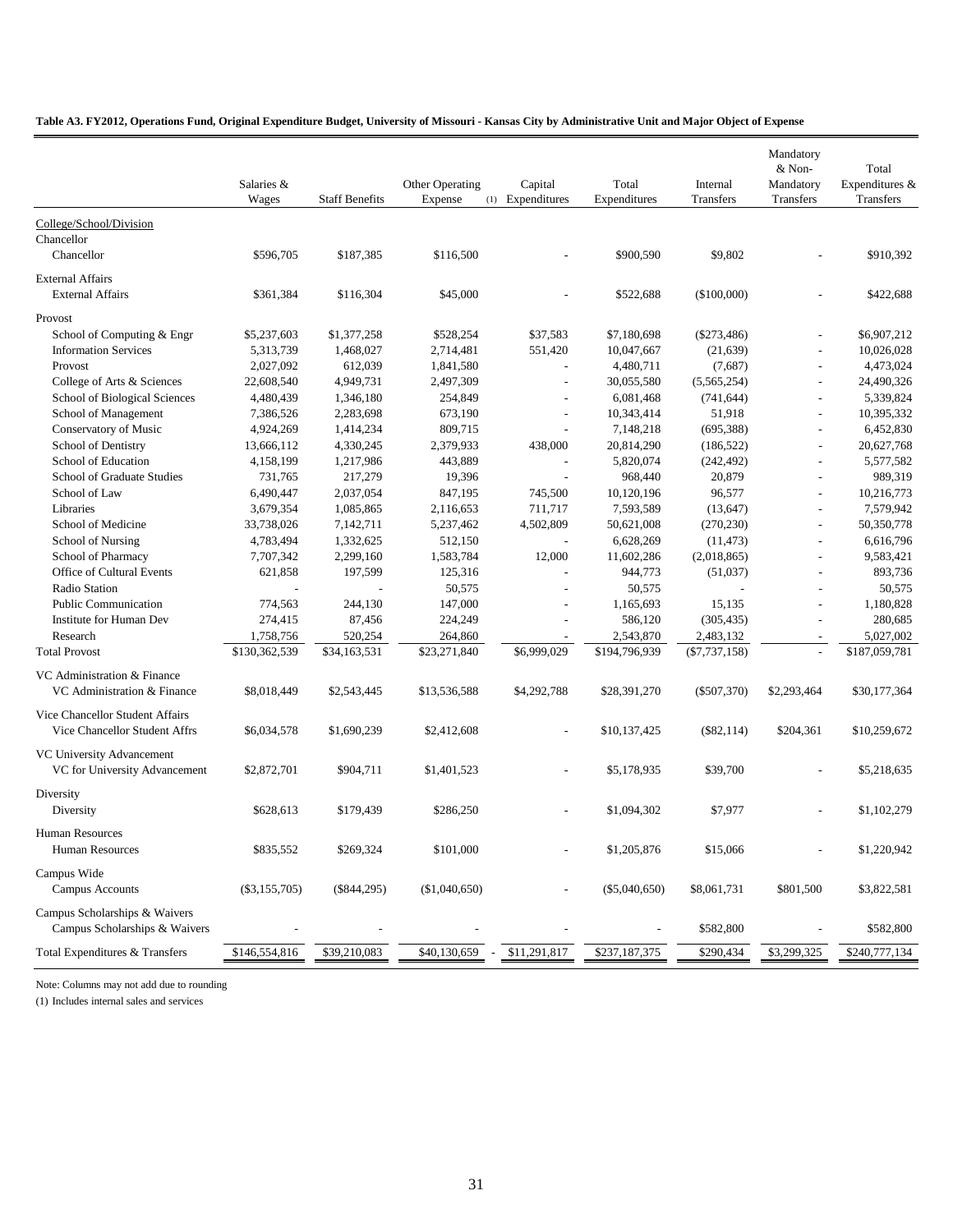|  |  |  |  |  |  |  | Table A4. FY2012 Operations Fund, Original Expenditure Budget, Missouri University of Science and Technology, by Administrative Unit and Major Object of Expense |
|--|--|--|--|--|--|--|------------------------------------------------------------------------------------------------------------------------------------------------------------------|
|--|--|--|--|--|--|--|------------------------------------------------------------------------------------------------------------------------------------------------------------------|

|                                                                        | Salaries &<br>Wages | <b>Staff Benefits</b> | Other<br>Operating<br>Expenses | Capital<br>(1) Expenditures | Total<br>Expenditures | Internal<br>Transfers | Mandatory<br>and Non-<br>Mandatory<br>Transfers | Total<br>Expenditures &<br>Transfers |
|------------------------------------------------------------------------|---------------------|-----------------------|--------------------------------|-----------------------------|-----------------------|-----------------------|-------------------------------------------------|--------------------------------------|
| College/School/Division                                                |                     |                       |                                |                             |                       |                       |                                                 |                                      |
| Provost                                                                |                     |                       |                                |                             |                       |                       |                                                 |                                      |
| Academic & Instruction Depts                                           | \$36,068,383        | \$10,099,019          | \$3,424,072                    | \$464,456                   | \$50,055,930          | $(\$71,325)$          |                                                 | \$49,984,605                         |
| Info Access & Tech Services                                            | 3,487,273           | 1,108,022             | 2,506,769                      |                             | 7,102,064             | 17.998                |                                                 | 7,120,062                            |
| Global Learning                                                        | 1,478,725           | 429,169               | 989.944                        | 5,000                       | 2,902,838             | (4,000,800)           |                                                 | (1,097,962)                          |
| <b>Undergraduate Studies</b>                                           | 1,311,000           | 371,346               | 500,955                        |                             | 2,183,301             |                       |                                                 | 2,183,301                            |
| <b>Sponsored Programs</b>                                              | 2,521,964           | 600,045               | 1,983,323                      | 1,256,388                   | 6,361,719             | (213,956)             | \$238.517                                       | 6,386,280                            |
| <b>Enrollment Management</b>                                           | 3,300,562           | 994,960               | 1,301,332                      |                             | 5,596,854             | (15,000)              |                                                 | 5,581,854                            |
| Provost                                                                | 6,940,439           | 1,870,019             | 1,867,398                      | 1,207,093                   | 11,884,949            | (341, 205)            |                                                 | 11,543,745                           |
| <b>Graduate Studies</b>                                                | 394,054             | 97,567                | 83,913                         |                             | 575,534               |                       |                                                 | 575,534                              |
| <b>Total Provost</b>                                                   | \$55,502,400        | \$15,570,147          | \$12,657,706                   | \$2,932,937                 | \$86,663,189          | ( \$4,624,288)        | \$238,517                                       | \$82,277,419                         |
| Chancellor<br>Chancellors Office                                       | \$1,024,293         | \$312,702             | \$410,762                      |                             | \$1,747,757           |                       |                                                 | \$1,747,757                          |
| Office of Administrative Services<br>Office of Administrative Services | \$5,553,856         | \$1,730,205           | \$4,227,701                    | \$2,481,006                 | \$13,992,768          | $(\$40,000)$          | \$185,284                                       | \$14,138,052                         |
| Office of Student Affairs<br>Office of Student Affairs                 | \$3,296,396         | \$962,548             | \$2,288,861                    |                             | \$6,547,805           | ( \$3,695)            | \$77,500                                        | \$6,621,610                          |
| Office of University Advancement<br>Office of University Advancement   | \$1,818,816         | \$566,312             | \$278,914                      |                             | \$2,664,042           | (\$2,650)             |                                                 | \$2,661,392                          |
| <b>Campus Departments</b><br>Chancellors Campus Dept - Campus          | \$1,184,455         | \$356,213             | \$4,620,192                    |                             | \$6,160,860           | \$78,920              | \$544,777                                       | \$6,784,557                          |
| Total Expenditures & Transfers                                         | \$68,380,216        | \$19,498,127          | \$24,484,135                   | \$5,413,943                 | \$117,776,421         | (S4.591.713)          | \$1,046,079                                     | \$114,230,786                        |

Note: Columns may not add due to rounding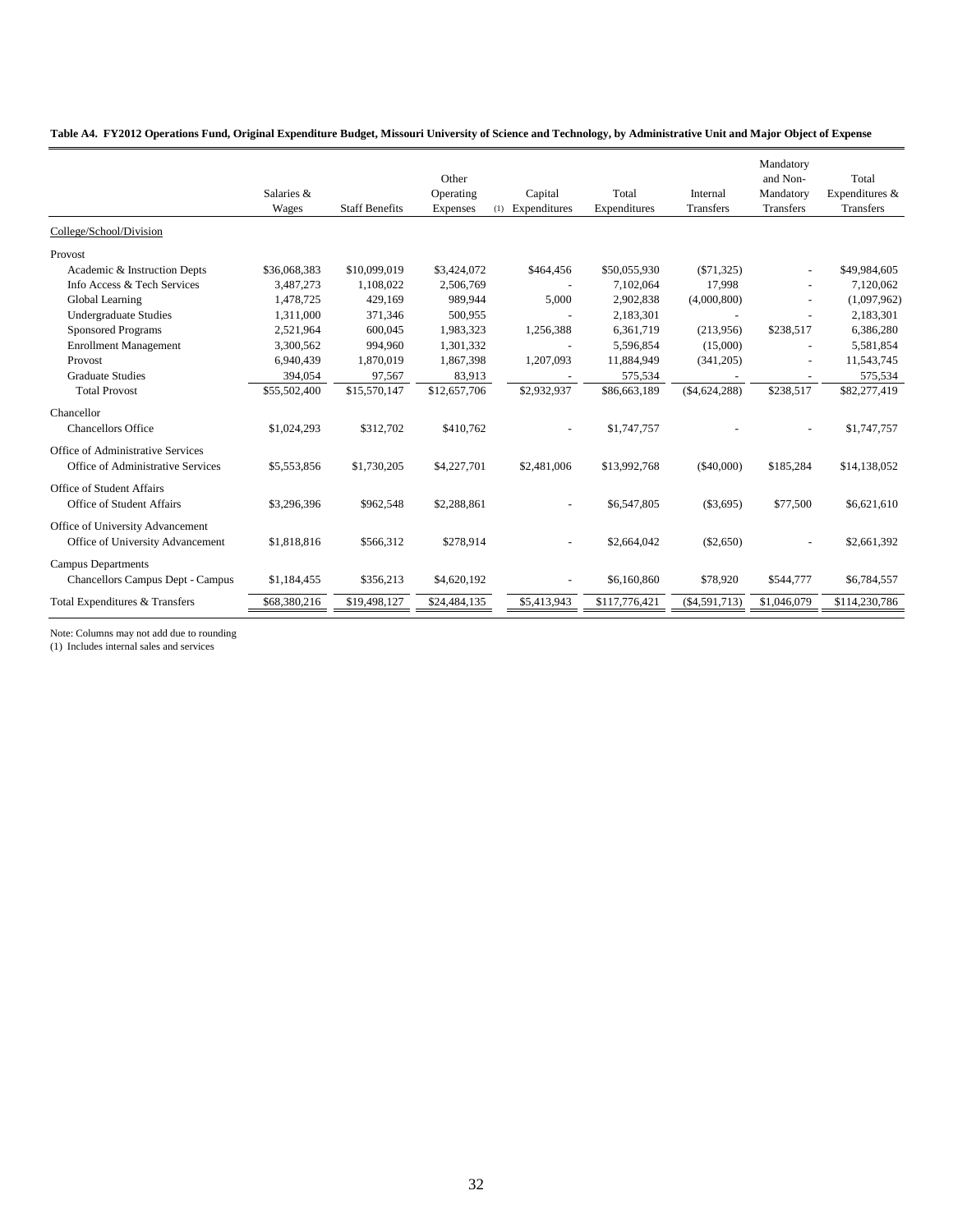#### **Table A5. FY2012 Operations Fund, Original Expenditure Budget, University of Missouri - St. Louis by Administrative Unit and Major Object of Expense**

|                                                     |              |                       |                 |                  |               |               | Mandatory      |               |
|-----------------------------------------------------|--------------|-----------------------|-----------------|------------------|---------------|---------------|----------------|---------------|
|                                                     |              |                       | Other           |                  |               |               | and Non-       | Total         |
|                                                     | Salaries &   |                       | Operating       | Capital          | Total         | Internal      | Mandatory      | Expenditures  |
|                                                     | Wages        | <b>Staff Benefits</b> | <b>Expenses</b> | (1) Expenditures | Expenditures  | Transfers     | Transfers      | & Transfers   |
| College/School/Division                             |              |                       |                 |                  |               |               |                |               |
| Provost                                             |              |                       |                 |                  |               |               |                |               |
| <b>Institutional Safety</b>                         | \$1,191,000  | \$378,000             | \$172,306       | \$75,000         | \$1,816,306   | $(\$50,000)$  |                | \$1,766,306   |
| College of Fine Arts & Commun                       | 6,051,416    | 1,513,040             | 312,886         |                  | 7,877,342     | (512, 505)    | \$80,000       | 7,444,837     |
| College of Arts & Sciences                          | 21,385,447   | 5,980,971             | 1,849,788       | 193,000          | 29,409,206    | (1,646,894)   | $\overline{a}$ | 27,762,312    |
| College of Business Administration                  | 8,248,092    | 2,362,207             | 479,068         |                  | 11,089,367    | (434, 971)    | L,             | 10,654,396    |
| College of Education                                | 7,374,904    | 2,092,352             | 723,103         | $\overline{a}$   | 10,190,359    | (1,229,799)   | $\overline{a}$ | 8,960,560     |
| <b>Graduate School</b>                              | 745,871      | 190,106               | 122,085         |                  | 1,058,062     | 24,100        |                | 1,082,162     |
| <b>Extension Division</b>                           | 1,949,941    | 494,455               | 409,405         |                  | 2,853,801     | (182, 623)    | 185,788        | 2,856,966     |
| Libraries                                           | 2,199,480    | 651,535               | 323,981         | 2,513,000        | 5,687,996     | (255, 446)    |                | 5,432,550     |
| College of Optometry                                | 3,966,804    | 1,193,626             | 695,347         | 440,000          | 6,295,777     | 130,000       | $\overline{a}$ | 6,425,777     |
| Provost                                             | 1,623,116    | 484,061               | 96,801          |                  | 2,203,978     | 1,778,300     |                | 3,982,278     |
| Vice Provost Student Affairs                        | 5,218,364    | 1,450,100             | 2,601,789       |                  | 9,270,253     | 335,330       |                | 9,605,583     |
| College of Nursing                                  | 5,350,998    | 1,553,423             | 546,152         |                  | 7,450,573     | 744,292       |                | 8,194,865     |
| <b>Honors College</b>                               | 694,837      | 181,299               | 55,000          | $\overline{a}$   | 931,136       | 27,800        |                | 958,936       |
| Center for International Studies                    | 995,260      | 301,552               | 452,400         | $\overline{a}$   | 1,749,212     | (131, 327)    | $\overline{a}$ | 1,617,885     |
| Center for the Humanities                           | 68,000       | 21,005                | 5,210           |                  | 94,215        | (5,000)       |                | 89,215        |
| UMSL/Washington Univ. Engineer                      | 121,195      | 38,635                | 2,804,035       | $\overline{a}$   | 2,963,865     |               | $\overline{a}$ | 2,963,865     |
| <b>VP</b> Research                                  | 1,488,500    | 481,624               | 440,700         |                  | 2,410,824     | (259, 921)    | 240,200        | 2,391,103     |
| <b>Public Policy Research Centers</b>               | 460,629      | 140,401               | 53,112          | 10,000           | 664,142       |               |                | 664,142       |
| <b>Total Provost</b>                                | \$69,133,854 | \$19,508,392          | \$12,143,168    | \$3,231,000      | \$104,016,414 | (\$1,668,664) | \$505,988      | \$102,853,738 |
| Chancellor                                          |              |                       |                 |                  |               |               |                |               |
| <b>Chancellor-Special Units</b>                     | \$370,102    | \$110,503             | \$78,873        |                  | \$559,478     |               |                | \$559,478     |
| Chancellor                                          | 425,181      | 174,043               | 144,077         |                  | 743,301       |               |                | 743,301       |
| <b>Total Chancellor</b>                             | \$795,283    | \$284,546             | \$222,950       |                  | \$1,302,779   |               |                | \$1,302,779   |
|                                                     |              |                       |                 |                  |               |               |                |               |
| Budget Development & Planning                       |              |                       |                 |                  |               |               |                |               |
| Budget Development & Planning                       | \$428,053    | \$179,208             | (\$1,200,429)   |                  | $(\$593,168)$ | \$2,016,281   | \$312,053      | \$1,735,166   |
| VC for Managerial & Tech Services                   |              |                       |                 |                  |               |               |                |               |
| <b>Campus Facilities Management</b>                 | \$4,162,000  | \$1,308,000           | \$8,347,966     | \$10,000         | \$13,827,966  | \$389,472     | \$1,272,199    | \$15,489,637  |
| Human Resources                                     | 683,668      | 198,761               | 31,056          |                  | 913,485       |               |                | 913,485       |
| <b>Information Technology Services</b>              | 4,334,777    | 1,234,364             | 5,641,518       | 325,000          | 11,535,659    | (5, 496)      | 2,300,000      | 13,830,163    |
| VC for Managerial & Technological                   | 509,520      | 154,659               | 21,352          |                  | 685,531       | 31,409        |                | 716,940       |
| Finance                                             | 786,895      | 244,767               | 222,420         |                  | 1,254,082     | (9, 472)      | (7, 831)       | 1,236,779     |
| <b>Business Services</b>                            | 277,609      | 88,474                | 5,277           |                  | 371,360       |               |                | 371,360       |
| Total VC for Managerial & Tech Service \$10,754,469 |              | \$3,229,025           | \$14,269,589    | \$335,000        | \$28,588,083  | \$405,913     | \$3,564,368    | \$32,558,364  |
|                                                     |              |                       |                 |                  |               |               |                |               |
| VC Advancement                                      |              |                       |                 |                  |               |               |                |               |
| <b>KWMU Radio</b>                                   | \$253,974    | \$80,942              |                 |                  | \$334,916     |               |                | \$334,916     |
| University Advancement                              | 3,199,069    | 1,015,962             | \$1,642,910     |                  | 5,857,941     | \$24,984      |                | 5,882,925     |
| <b>Total VC Development</b>                         | \$3,453,043  | \$1,096,904           | \$1,642,910     |                  | \$6,192,857   | \$24,984      |                | \$6,217,841   |
| <b>Total Expenditures and Transfers</b>             | \$84,564,702 | \$24,298,075          | \$27,078,188    | \$3,566,000      | \$139,506,965 | \$778,514     | \$4,382,409    | \$144,667,888 |

Note: Columns may not add due to rounding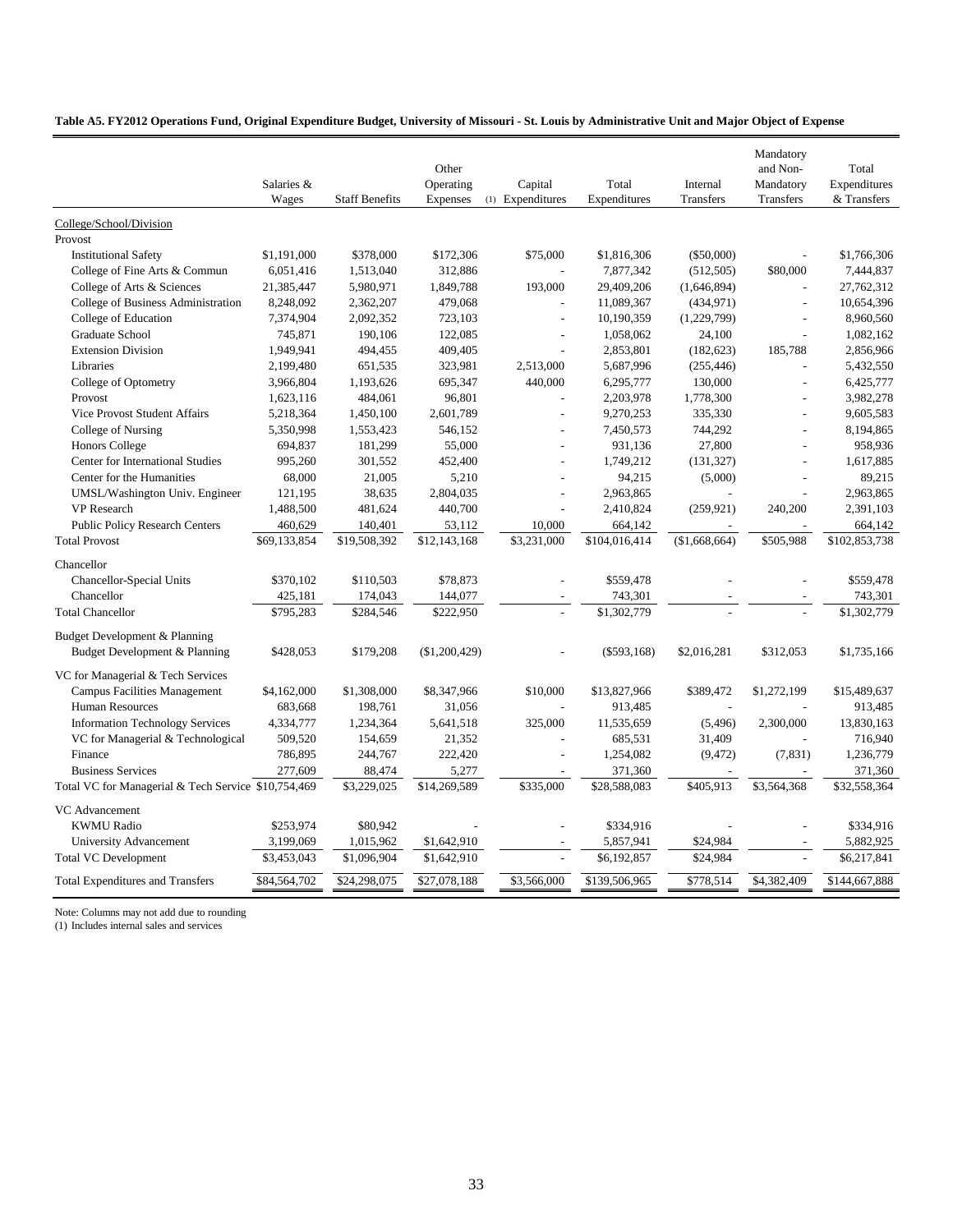**Table A6. FY2012, Operations Fund, Original Expenditure Budget, UM - System Administration by Administrative Unit and Major Object of Expense**

|                                       | Salaries &<br>Wages | Staff<br><b>Benefits</b> | Other<br>Operating<br>Expenses | Capital<br>(1) Expenditures | Total<br>Expenditures    | Internal<br>Transfers | Mandatory<br>and Non-<br>Mandatory<br>Transfers | Total<br>Expenditures<br>& Transfers |
|---------------------------------------|---------------------|--------------------------|--------------------------------|-----------------------------|--------------------------|-----------------------|-------------------------------------------------|--------------------------------------|
| College/School/Division               |                     |                          |                                |                             |                          |                       |                                                 |                                      |
| <b>Board of Curators</b>              |                     |                          |                                |                             |                          |                       |                                                 |                                      |
| <b>Board of Curators</b>              | \$128,000           | \$38,074                 | \$416,200                      |                             | \$582,274                | $(\$337,200)$         |                                                 | \$245,074                            |
|                                       |                     |                          |                                |                             |                          |                       |                                                 |                                      |
| President                             |                     |                          |                                |                             |                          |                       |                                                 |                                      |
| President                             | \$979,091           | \$281,400                | \$411,547                      | $\overline{a}$              | \$1,672,038              | $(\$263,900)$         |                                                 | \$1,408,138                          |
| Strategic Communications              | 476,100             | 147,200                  | 113,200                        |                             | 736,500                  |                       |                                                 | 736,500                              |
| <b>Total President</b>                | \$1,455,191         | \$428,600                | \$524,747                      |                             | \$2,408,538              | $(\$263,900)$         | $\overline{\phantom{a}}$                        | \$2,144,638                          |
| General Counsel                       |                     |                          |                                |                             |                          |                       |                                                 |                                      |
| General Counsel                       | \$1,647,355         | \$476,700                | \$669,519                      | $\overline{a}$              | \$2,793,574              | (\$150,000)           |                                                 | \$2,643,574                          |
| <b>Government Relations</b>           |                     |                          |                                |                             |                          |                       |                                                 |                                      |
| <b>Government Relations</b>           | \$656,550           | \$191,800                | \$435,311                      | $\overline{a}$              | \$1,283,661              | $(\$777,000)$         |                                                 | \$506,661                            |
|                                       |                     |                          |                                |                             |                          |                       |                                                 |                                      |
| <b>Human Resources</b>                |                     |                          |                                |                             |                          |                       |                                                 |                                      |
| VP - Human Resources                  | \$1,887,429         | \$579,734                | $(\$66,813)$                   |                             | \$2,400,350              | $(\$500,000)$         |                                                 | \$1,900,350                          |
| <b>Information Systems</b>            |                     |                          |                                |                             |                          |                       |                                                 |                                      |
| Admin Info Technology Services        | \$5,314,077         | \$1,693,595              | \$3,986,219                    |                             | \$10,993,891             | (\$10,449,566)        | \$481,350                                       | \$1,025,675                          |
| VP Information Systems                | 1,368,793           | 439,780                  | 404,180                        |                             | 2,212,753                | (1,228,143)           | 197,899                                         | 1,182,509                            |
| UM Information & Computing Svc        | 382,522             | 121,910                  | 77,050                         |                             | 581,482                  |                       |                                                 | 581,482                              |
| <b>Library Systems</b>                | 240,526             | 76,656                   | 3,668,950                      |                             | 3,986,132                |                       | $\overline{a}$                                  | 3,986,132                            |
| Telecommunications                    | $\overline{a}$      | $\overline{a}$           | 1,561,312                      | $\overline{\phantom{a}}$    | 1,561,312                | (189, 228)            | 363,706                                         | 1,735,790                            |
| IT Systems Support                    | 773,865             | 246,631                  | 786,160                        | $\overline{a}$              | 1,806,656                | (2,141,660)           | 545,123                                         | 210,119                              |
| <b>Total Information Systems</b>      | \$8,079,783         | \$2,578,572              | \$10,483,871                   |                             | \$21,142,226             | (\$14,008,597)        | \$1,588,078                                     | \$8,721,707                          |
|                                       |                     |                          |                                |                             |                          |                       |                                                 |                                      |
| <b>VP</b> Academic Affairs            |                     |                          |                                |                             |                          |                       |                                                 |                                      |
| E-Learning                            | \$442,333           | \$140,385                | \$356,669                      |                             | \$939,387                | \$380,923             |                                                 | \$1,320,310                          |
| VP Academic Affairs Office            | 562,701             | 158,689                  | 123,770                        |                             | 845,160                  | 89,302                |                                                 | 934,462                              |
| <b>University Press</b>               | ÷,                  |                          |                                | $\overline{a}$              | $\overline{\phantom{a}}$ | 397,835               | $\overline{a}$                                  | 397,835                              |
| <b>Western Historical Manuscripts</b> |                     |                          | 600,000                        |                             | 600,000                  | (71, 927)             |                                                 | 528,073                              |
| <b>Total VP Academic Affairs</b>      | \$1,005,034         | \$299,074                | \$1,080,439                    |                             | \$2,384,547              | \$796,133             |                                                 | \$3,180,680                          |
| VP Finance & Administration           |                     |                          |                                |                             |                          |                       |                                                 |                                      |
| Procurement-Sourcing & Supply Chain   | 4,091,505           | 1,336,189                | (1,461,261)                    |                             | \$3,966,433              |                       | 116,562                                         | \$4,082,995                          |
| VP Finance & Administration           | \$533,600           | \$154,914                | \$79,000                       |                             | \$767,514                |                       | $\overline{a}$                                  | \$767,514                            |
| <b>Internal Auditing</b>              | $\overline{a}$      | $\mathbb{L}$             | 1,073,600                      |                             | 1,073,600                |                       | $\overline{a}$                                  | 1,073,600                            |
| Controller                            | 1,783,000           | 562,000                  | 679,058                        | $\overline{\phantom{a}}$    | 3,024,058                | $(\$340,920)$         | $\overline{a}$                                  | 2,683,138                            |
| Planning, Budget & Institut. Research | 745,846             | 234,419                  | 80,156                         | $\overline{a}$              | 1,060,421                |                       | $\overline{a}$                                  | 1,060,421                            |
| <b>Management Services</b>            | 1,314,673           | 414,695                  | 520,399                        |                             | 2,249,767                |                       | \$111,264                                       | 2,361,031                            |
| Treasurer's Office                    | 691,236             | 213,631                  | (702, 894)                     | $\overline{\phantom{a}}$    | 201,973                  |                       |                                                 | 201,973                              |
| Total VP Finance & Administration     |                     |                          |                                |                             |                          | (340, 920)            | 227,826                                         | 12,230,672                           |
|                                       | 9,159,860           | 2,915,848                | 268,058                        |                             | 12,343,766               |                       |                                                 |                                      |
| VP Research & Economic Development    |                     |                          |                                |                             |                          |                       |                                                 |                                      |
| VP Research & Economic Develop        | \$1,115,033         | \$341,032                | \$4,672,032                    |                             | \$6,128,097              | \$1,701,049           | (\$185,300)                                     | \$7,643,846                          |
| Campus Wide Departments               |                     |                          |                                |                             |                          |                       |                                                 |                                      |
| <b>Campus Wide Departments</b>        | (\$1,000)           | (\$50)                   | $(\$3,693,545)$                | $\overline{a}$              | $(\$3,694,595)$          | \$4,248,239           | $(\$885,881)$                                   | $(\$332,237)$                        |
|                                       |                     |                          |                                |                             |                          |                       |                                                 |                                      |
| <b>Total General Operating Budget</b> | \$25,133,235        | \$7,849,384              | \$14,789,819                   |                             | \$47,772,438             | $(\$9,632,196)$       | \$744,723                                       | \$38,884,965                         |

Note: Columns may not add due to rounding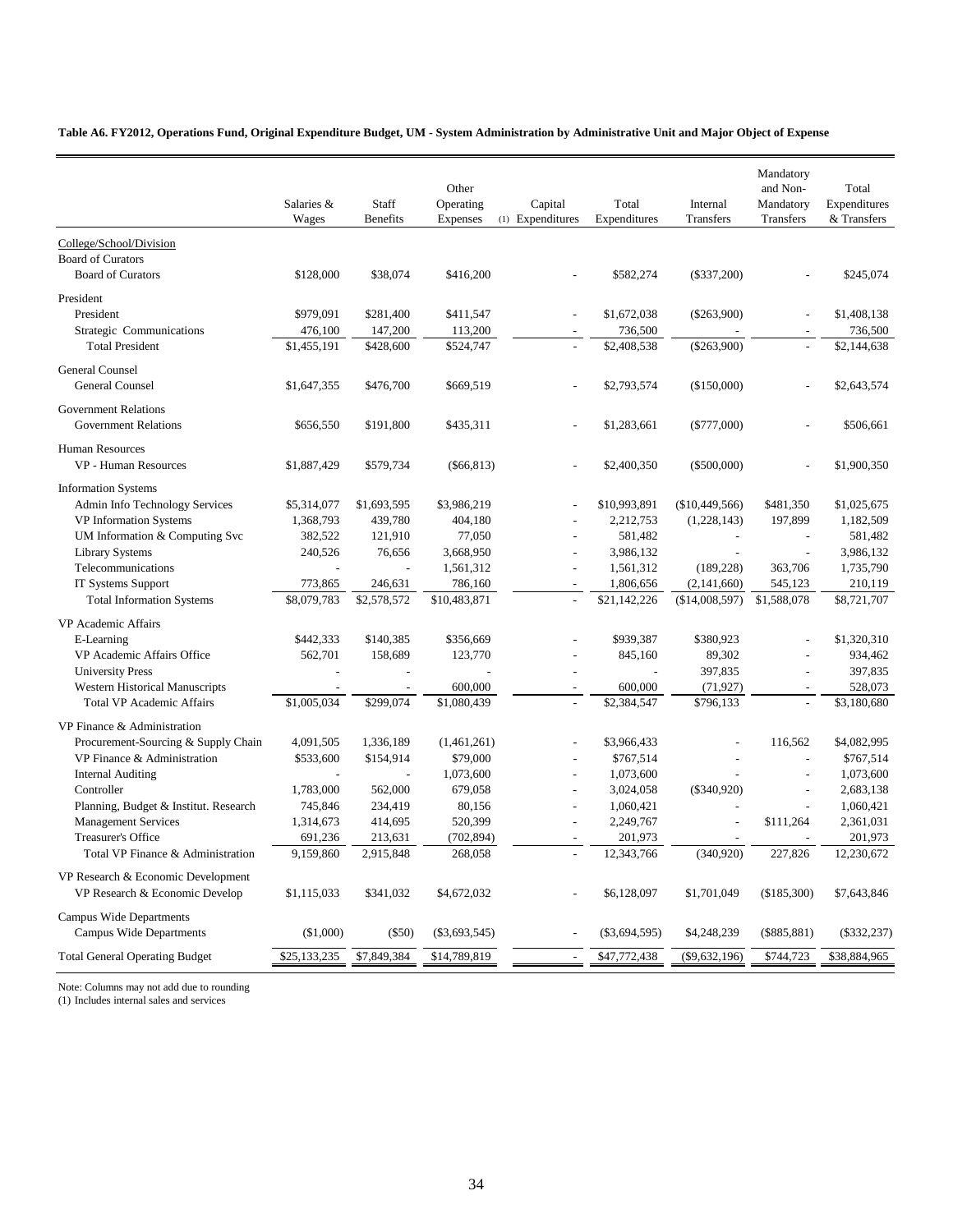#### **Table A7. FY2012, Operations Fund, Original Expenditure Budget, University of Missouri - University-wide Resources by Administrative Unit and Major Object of Expense**

|                                                                                          | Salaries &<br>Wages                                  | Staff<br><b>Benefits</b>   | Other<br>Operating<br><b>Expenses</b> | Capital<br>Expenditures | Total<br>Expenditures      | Internal<br>Transfers      | Mandatory<br>and Non-<br>Mandatory<br>Transfers | Total<br>Expenditures<br>& Transfers |
|------------------------------------------------------------------------------------------|------------------------------------------------------|----------------------------|---------------------------------------|-------------------------|----------------------------|----------------------------|-------------------------------------------------|--------------------------------------|
| College/School/Division                                                                  |                                                      |                            |                                       |                         |                            |                            |                                                 |                                      |
| University-wide Resources<br>University-wide Resources<br>Total Expenditures & Transfers | $\overline{\phantom{a}}$<br>$\overline{\phantom{a}}$ | \$4,500,000<br>\$4,500,000 | \$5,000<br>\$5,000                    | ۰<br>$\sim$             | \$4,505,000<br>\$4,505,000 | \$5,061,795<br>\$5,061,795 | \$505,300<br>\$505,300                          | \$10,072,095<br>\$10,072,095         |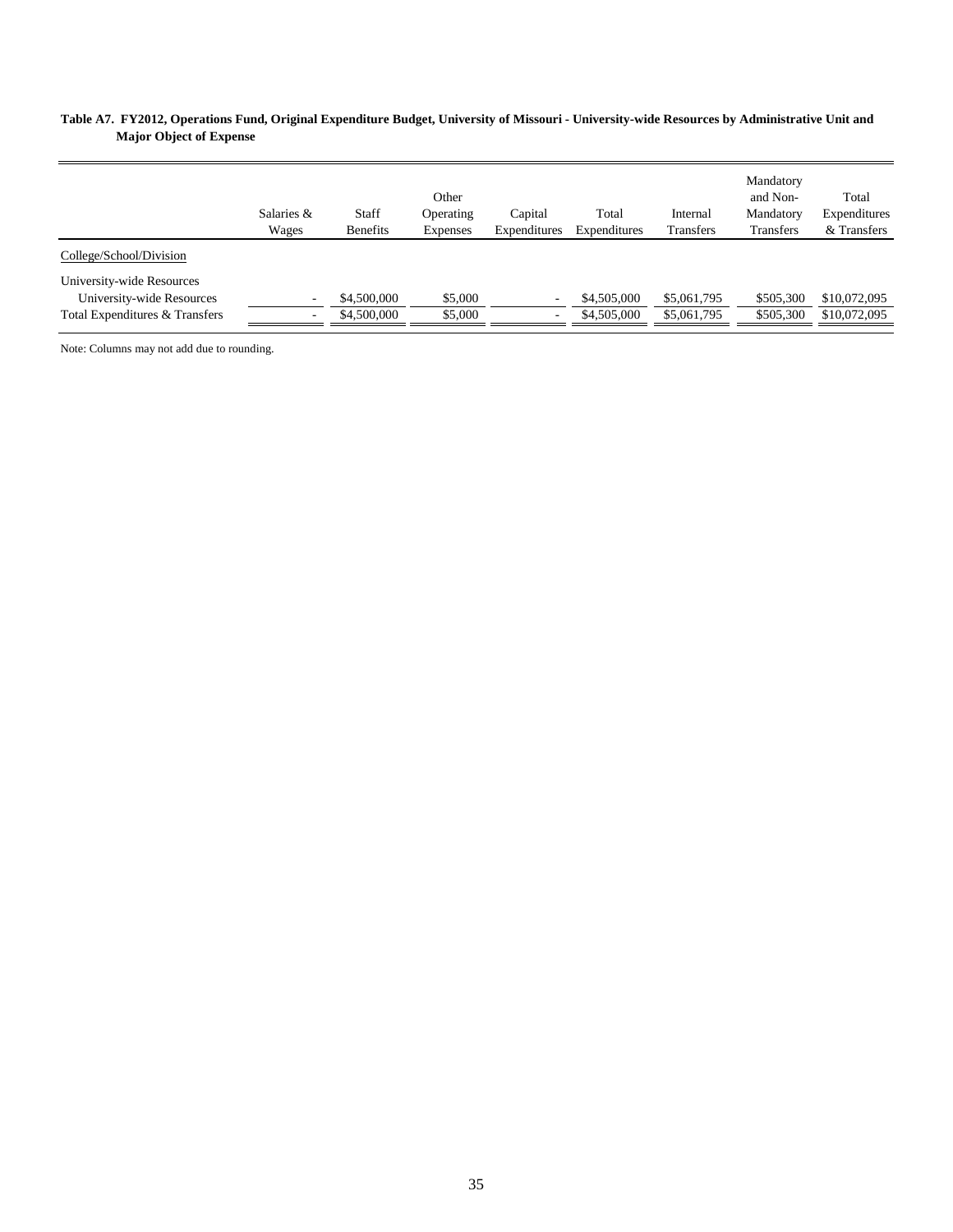#### **Table A8. FY2012 Operations Fund, Budgeted Expenditures by Program by Major Object of Expense, University of Missouri - Consolidated**

|                                                |               |                 |                          |                          |                 |                  | Mandatory                |                 |
|------------------------------------------------|---------------|-----------------|--------------------------|--------------------------|-----------------|------------------|--------------------------|-----------------|
|                                                |               |                 | Other                    |                          |                 |                  | and Non-                 | Total           |
|                                                | Salaries &    | Employee        | Operating                | Capital                  | Total           | Internal         | Mandatory                | Expenditures &  |
|                                                | Wages         | <b>Benefits</b> | Expenses                 | (1) Expenditures         | Expenditures    | Transfers        | Transfers                | Transfers       |
| <b>Instruction</b>                             |               |                 |                          |                          |                 |                  |                          |                 |
| On-Campus General Academic Inst. \$376,980,362 |               | \$98,045,892    | \$35,639,663             | \$14,369,262             | \$525,035,179   | (\$13,934,378)   | \$3,116,983              | \$514,217,784   |
| <b>Community Education</b>                     | 1,762,214     | 491,974         | 1,848,661                | 10,000                   | 4,112,849       | (360, 214)       | $\overline{\phantom{a}}$ | 3,752,635       |
| Off-Campus General Academic Inst.              | 1,289,404     | 314,177         | 3,124,117                |                          | 4,727,698       | (5,549,737)      |                          | (822, 039)      |
| <b>Total Instruction</b>                       | \$380,031,980 | \$98,852,043    | $\overline{$40,612,441}$ | \$14,379,262             | \$533,875,726   | $(\$19,844,329)$ | \$3,116,983              | \$517,148,380   |
| <b>Research</b>                                |               |                 |                          |                          |                 |                  |                          |                 |
| <b>Institutes and Research Centers</b>         | \$24,709,265  | \$6,302,850     | \$6,495,448              | \$781,308                | \$38,288,871    | (\$1,424,189)    | \$60,000                 | \$36,924,682    |
| Individual and Project Research                | 8,427,029     | 1,870,409       | 6,366,866                | 762,070                  | 17,426,374      | (1,099,281)      | 240,200                  | 16,567,293      |
| <b>Total Research</b>                          | \$33,136,294  | \$8,173,259     | \$12,862,314             | \$1,543,378              | \$55,715,245    | $(\$2,523,470)$  | \$300,200                | \$53,491,975    |
|                                                |               |                 |                          |                          |                 |                  |                          |                 |
| <b>Public Service</b>                          |               |                 |                          |                          |                 |                  |                          |                 |
| <b>Community Service</b>                       | \$6,580,715   | \$1,754,291     | \$4,088,522              | \$30,200                 | \$12,453,728    | $(\$931,695)$    | $($ \$6,783 $)$          | \$11,515,250    |
| Cooperative Extension Service                  | 26,744,425    | 7,983,309       | 4,801,496                | 1,075                    | 39,530,305      | (1,425,859)      | 150,000                  | 38,254,446      |
| <b>Public Broadcasting Service</b>             | 711,485       | 240,650         | 119,675                  | 52,000                   | 1,123,810       |                  |                          | 1,123,810       |
| <b>Total Public Service</b>                    | \$34,036,625  | \$9,978,250     | \$9,009,693              | \$83,275                 | \$53,107,843    | $(\$2,357,554)$  | \$143,217                | \$50,893,506    |
| <b>Academic Support</b>                        |               |                 |                          |                          |                 |                  |                          |                 |
| Libraries                                      | \$15,101,866  | \$4,462,181     | \$13,084,815             | \$6,625,318              | \$39,274,180    | $($ \$944,649)   |                          | \$38,329,531    |
| Museums and Galleries                          | 1,003,678     | 120,705         | 95,942                   |                          | 1,220,325       | (2,657)          |                          | 1,217,668       |
| <b>Educational Media Services</b>              | 4,145,835     | 1,185,618       | 608,031                  | 63,230                   | 6,002,714       | (285, 466)       | \$256,326                | 5,973,574       |
| <b>Ancillary Support</b>                       | 13,368,718    | 3,820,824       | 8,065,530                | 211,300                  | 25,466,373      | 1,950,420        | 2,040,954                | 29,457,747      |
| Acad Admin & Personnel Develop                 | 38,922,897    | 10,724,252      | 9,511,594                | 27,000                   | 59,185,743      | 14,967,041       | 916,353                  | 75,069,137      |
| <b>Total Academic Support</b>                  | \$72,542,994  | \$20,313,580    | \$31,365,912             | \$6,926,848              | \$131,149,335   | \$15,684,689     | \$3,213,633              | \$150,047,657   |
|                                                |               |                 |                          |                          |                 |                  |                          |                 |
| <b>Student Services</b>                        |               |                 |                          |                          |                 |                  |                          |                 |
| <b>Student Services Administration</b>         | \$9,091,710   | \$2,530,588     | \$4,646,948              | \$90,000                 | \$16,359,246    | $(\$981,427)$    | \$374,589                | \$15,752,408    |
| Social and Cultural Development                | 6,068,803     | 1,474,817       | 7,205,228                | 10,000                   | 14,758,848      | 1,012,031        | 323,899                  | 16,094,779      |
| Counseling and Career Guidance                 | 4,989,504     | 2,491,637       | 815,265                  |                          | 8,296,406       | (2, 288, 288)    |                          | 6,008,118       |
| Financial Aid Administration                   | 3,684,473     | 1,123,780       | 338,627                  | $\overline{a}$           | 5,146,880       | (283,793)        | ÷,                       | 4,863,087       |
| <b>Student Health Services</b>                 | 673,518       | 181,370         | 226,500                  | $\overline{a}$           | 1,081,388       | (96, 369)        |                          | 985,019         |
| Student Admission & Records                    | 10,395,678    | 3,025,235       | 3,746,992                | $\overline{\phantom{a}}$ | 17,167,905      | (239, 112)       |                          | 16,928,793      |
| <b>Total Student Services</b>                  | \$34,903,686  | \$10,827,427    | \$16,979,560             | \$100,000                | \$62,810,673    | $(\$2,876,958)$  | \$698,488                | \$60,632,204    |
| <b>Institutional Support</b>                   |               |                 |                          |                          |                 |                  |                          |                 |
| <b>Executive Management</b>                    | \$15,666,908  | \$4,802,534     | \$447,361                | \$5,000                  | \$20,921,803    | \$3,857,703      | \$770,000                | \$25,549,506    |
| <b>Fiscal Operations</b>                       | 10,140,394    | 7,678,116       | 7,390,754                | 150,000                  | 25,359,264      | 2,376,383        | 96,617                   | 27,832,264      |
| General Administration                         | 29,392,496    | 9,366,204       | 9,020,345                | 1,031,522                | 48,810,567      | (711, 750)       | 2,110,740                | 50,209,557      |
| <b>Public Relations and Develop</b>            | 20,286,683    | 6,279,379       | 1,931,983                | 15,000                   | 28,513,045      | (1,736,591)      |                          | 26,776,454      |
| <b>Total Institutional Support</b>             | \$75,486,481  | \$28,126,233    | \$18,790,443             | \$1,201,522              | \$123,604,679   | \$3,785,745      | \$2,977,357              | \$130,367,781   |
|                                                |               |                 |                          |                          |                 |                  |                          |                 |
| <b>Operation &amp; Maintenance of Plant</b>    |               |                 |                          |                          |                 |                  |                          |                 |
| Physical Plant Administration                  | \$2,990,688   | \$918,807       | (\$167,877)              | \$19,500                 | \$3,761,118     | \$72,710         | \$3,365,281              | \$7,199,109     |
| <b>Building Maintenance</b>                    | 6,726,718     | 2,138,924       | 11,708,894               | 9,179,013                | 29,753,549      | (322, 251)       | 1,771,235                | 31,202,533      |
| <b>Custodial Services</b>                      | 9,239,582     | 2,876,172       | 1,445,472                | 34,000                   | 13,595,226      | (612, 652)       |                          | 12,982,574      |
| Utilities                                      | 1,258,048     | 401,339         | 40,156,587               | 45,900                   | 41,861,874      | (665, 459)       | 1,008,130                | 42,204,545      |
| Landscape and Grounds Maint                    | 1,851,182     | 498,091         | 7,503,487                | 25,000                   | 9,877,760       | (434, 607)       | 200,000                  | 9,643,153       |
| Major Repairs and Renovations                  | 86,891        | 27,579          | 2,303,620                | 2,356,506                | 4,774,596       | (49,000)         | 1,600,000                | 6,325,596       |
| Security and Safety                            | 2,663,126     | 826,510         | 300,866                  |                          | 3,790,502       | (40,000)         |                          | 3,750,502       |
| <b>Logistical Services</b>                     |               |                 |                          |                          |                 |                  |                          |                 |
| Total Oper. & Maint. of Plant                  | \$24,816,235  | \$7,687,422     | \$63,251,049             | \$11,659,919             | \$107,414,625   | $(\$2,051,259)$  | \$7,944,646              | \$113,308,012   |
| <b>Scholarships &amp; Fellowships</b>          |               |                 |                          |                          |                 |                  |                          |                 |
| Scholarships                                   |               |                 | \$1,500                  |                          | \$1,500         | $(\$592,570)$    |                          | $(\$591,070)$   |
| Fellowships                                    | \$58,822      | \$386           | 29,196                   |                          | 88,404          | 14,100           |                          | 102,504         |
| <b>Total Scholarships &amp; Fellowships</b>    | \$58,822      | \$386           | \$30,696                 |                          | \$89,904        | $(\$578,470)$    |                          | $(*488,566)$    |
| <b>Total Operating Expenditures</b>            | \$655,013,117 | \$183,958,601   | \$192,902,108            | \$35,894,204             | \$1,067,768,030 | (\$10,761,606)   | \$18,394,525             | \$1,075,400,949 |
|                                                |               |                 |                          |                          |                 |                  |                          |                 |
|                                                |               |                 |                          |                          |                 |                  |                          |                 |

Note: Columns may not add due to rounding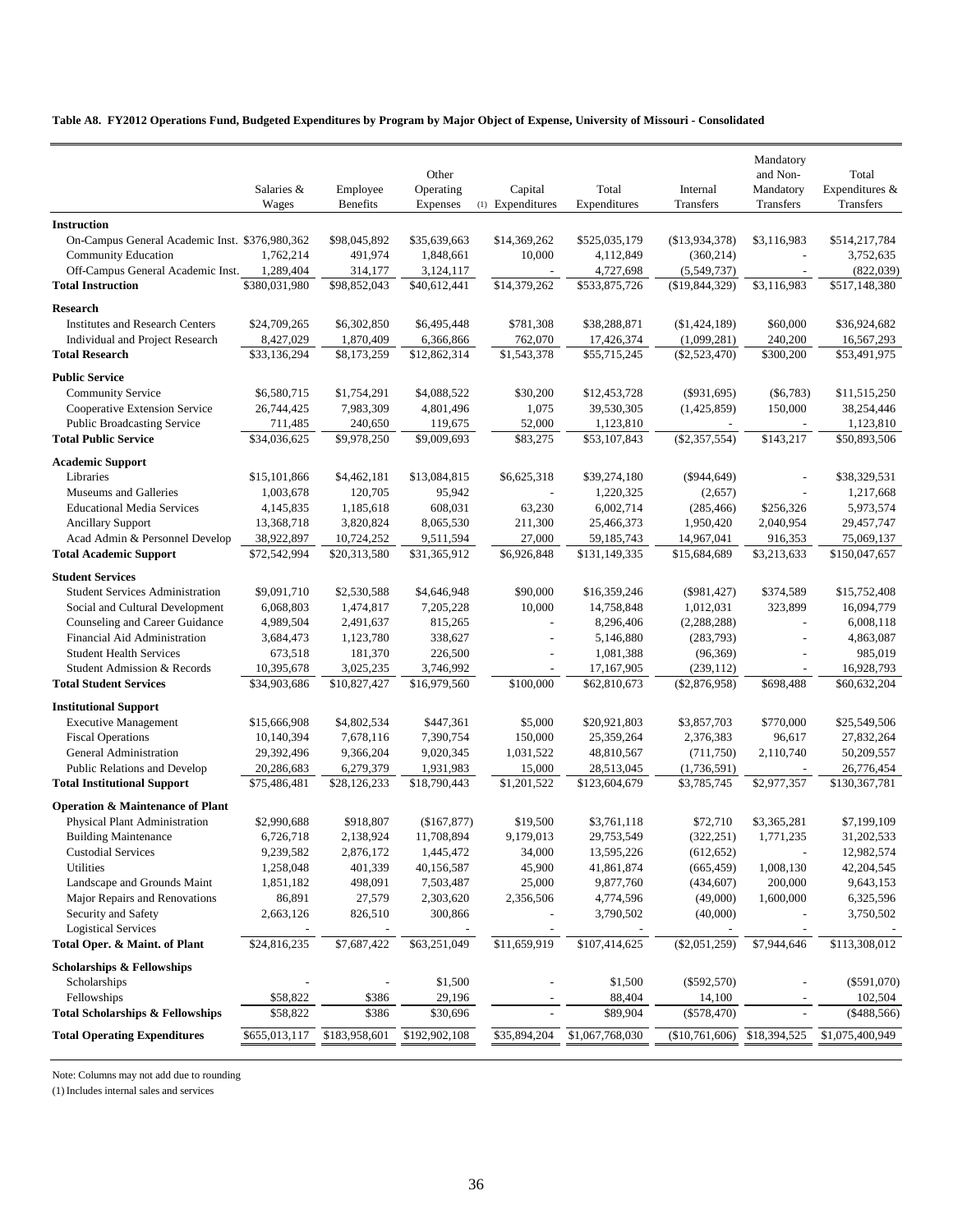#### **Table A9. FY2012 Operations Fund, Budgeted Expenditures by Program by Major Object of Expense, University of Missouri - Columbia**

|                                             |               |                 |               |                  |               |                  | Mandatory   |                  |
|---------------------------------------------|---------------|-----------------|---------------|------------------|---------------|------------------|-------------|------------------|
|                                             |               |                 | Other         |                  |               |                  | and Non-    | Total            |
|                                             | Salaries &    | Employee        | Operating     | Capital          | Total         | Internal         | Mandatory   | Expenditures $&$ |
|                                             | Wages         | <b>Benefits</b> | Expenses      | (1) Expenditures | Expenditures  | Transfers        | Transfers   | Transfers        |
| <b>Instruction</b>                          |               |                 |               |                  |               |                  |             |                  |
| On-Campus General Academic Inst             | \$182,937,278 | \$46,412,833    | \$8,323,436   | \$7,702,184      | \$245,375,732 | $(\$12,060,421)$ | \$3,036,983 | \$236,352,294    |
| <b>Community Education</b>                  | 1,455,201     | 408,841         | 1,692,859     | 10,000           | 3,566,901     | (381,714)        | L,          | 3,185,187        |
| Off-Campus General Academic Inst            | 165,276       | 34,600          | 1,140,810     |                  | 1,340,686     | (1,661,000)      |             | (320, 314)       |
| <b>Total Instruction</b>                    | \$184,557,755 | \$46,856,274    | \$11,157,105  | \$7,712,184      | \$250,283,319 | (\$14,103,135)   | \$3,036,983 | \$239,217,167    |
| Research                                    |               |                 |               |                  |               |                  |             |                  |
| <b>Institutes and Research Centers</b>      | \$21,727,204  | \$5,584,562     | \$5,714,041   | \$652,220        | \$33,678,027  | (\$1,175,234)    | L.          | \$32,502,793     |
| Individual and Project Research             | 5,062,129     | 1,113,419       | 3,304,783     | 225,000          | 9,705,331     | (2,975,381)      |             | 6,729,950        |
| <b>Total Research</b>                       | \$26,789,333  | \$6,697,981     | \$9,018,824   | \$877,220        | \$43,383,358  | ( \$4,150,615)   |             | \$39,232,743     |
|                                             |               |                 |               |                  |               |                  |             |                  |
| <b>Public Service</b>                       |               |                 |               |                  |               |                  |             |                  |
| <b>Community Service</b>                    | \$2,867,071   | \$681,623       | \$1,539,264   | \$30,200         | \$5,118,158   | (\$115,348)      |             | \$5,002,810      |
| Cooperative Extension Service               |               |                 |               |                  |               |                  |             |                  |
| <b>Public Broadcasting Service</b>          | 306,594       | 118,136         | 69,100        | 52,000           | 545,830       |                  |             | 545,830          |
| <b>Total Public Service</b>                 | \$3,173,665   | \$799,759       | \$1,608,364   | \$82,200         | \$5,663,988   | (\$115,348)      |             | \$5,548,640      |
| <b>Academic Support</b>                     |               |                 |               |                  |               |                  |             |                  |
| Libraries                                   | \$7,031,336   | \$2,056,853     | \$5,812,897   | \$1,678,008      | \$16,579,094  | $(\$603,629)$    |             | \$15,975,465     |
| Museums and Galleries                       | 597.724       | 150             | 54,646        |                  | 652,520       | (2,657)          |             | 649,863          |
| <b>Educational Media Services</b>           | 1,871,456     | 532,366         | 667,558       |                  | 3,071,380     | 58,570           | \$256,326   | 3,386,276        |
| <b>Ancillary Support</b>                    | 8,525,922     | 2,316,146       | 5,007,519     | 55,300           | 15,904,887    | 4,214,712        | 340,954     | 20,460,553       |
| Acad Admin & Personnel Develop              | 20,096,858    | 5,264,220       | 5,278,704     |                  | 30,639,782    | 8,478,801        | 99,000      | 39,217,583       |
| <b>Total Academic Support</b>               | \$38,123,296  | \$10,169,735    | \$16,821,324  | \$1,733,308      | \$66,847,663  | \$12,145,797     | \$696,280   | \$79,689,740     |
| <b>Student Services</b>                     |               |                 |               |                  |               |                  |             |                  |
| <b>Student Services Administration</b>      | \$3,055,579   | \$742,441       | \$1,925,196   | \$90,000         | \$5,813,216   | $(\$617,049)$    |             | \$5,196,167      |
| Social and Cultural Development             | 2,698,103     | 606,600         | 2,955,176     | L,               | 6,259,879     | 148,445          | \$263,011   | 6,671,335        |
| Counseling and Career Guidance              | 2,444,167     | 1,765,849       | 388,587       | $\overline{a}$   | 4,598,603     | (1,404,016)      |             | 3,194,587        |
| Financial Aid Administration                | 1,622,860     | 495,764         | 113,052       | $\overline{a}$   | 2,231,676     |                  |             | 2,231,676        |
| <b>Student Health Services</b>              | 110,146       | 13,771          | 53,552        | $\sim$           | 177,469       | (96, 369)        |             | 81,100           |
| Student Admission & Records                 | 4,464,442     | 1,262,309       | 1,719,983     |                  | 7,446,734     | (253, 127)       |             | 7,193,607        |
| <b>Total Student Services</b>               | \$14,395,297  | \$4,886,734     | \$7,155,546   | \$90,000         | \$26,527,577  | $(\$2,222,116)$  | \$263,011   | \$24,568,472     |
|                                             |               |                 |               |                  |               |                  |             |                  |
| <b>Institutional Support</b>                |               |                 |               |                  |               |                  |             |                  |
| <b>Executive Management</b>                 | \$4,730,945   | \$1,437,588     | $(\$842,068)$ | \$5,000          | \$5,331,465   | \$3,090,335      | \$150,000   | \$8,571,800      |
| <b>Fiscal Operations</b>                    | 3,484,773     | 1,083,541       | 4,400,692     |                  | 8,969,006     | (2,000)          |             | 8,967,006        |
| General Administration                      | 7,421,709     | 2,294,494       | (1,222,011)   | 15,957           | 8,510,149     | 7,247,061        | 123,504     | 15,880,714       |
| <b>Public Relations and Development</b>     | 9,727,360     | 2,970,296       | (2,902,627)   | 15,000           | 9,810,029     | (454, 965)       |             | 9,355,064        |
| <b>Total Institutional Support</b>          | \$25,364,787  | \$7,785,919     | (\$566,014)   | \$35,957         | \$32,620,649  | \$9,880,431      | \$273.504   | \$42,774,584     |
| <b>Operation &amp; Maintenance of Plant</b> |               |                 |               |                  |               |                  |             |                  |
| Physical Plant Administration               | \$1,234,304   | \$377,413       | $(\$265,903)$ | \$19,500         | \$1,365,314   | $(\$7,290)$      | \$184,136   | \$1,542,160      |
| <b>Building Maintenance</b>                 | 4,630,023     | 1,472,707       | 4,024,381     | 5,030,000        | 15,157,111    | (396, 251)       | 1,104,645   | 15,865,505       |
| <b>Custodial Services</b>                   | 4,009,834     | 1,209,707       | 835,063       | $\blacksquare$   | 6,054,604     | (612, 652)       |             | 5,441,952        |
| Utilities                                   |               |                 | 31,224,552    | $\sim$           | 31,224,552    |                  | 1,008,130   | 32,232,682       |
| Landscape and Grounds Maintenance           | 1,145,242     | 285,837         | 455,554       | 15,000           | 1,901,633     | (444, 079)       | 100,000     | 1,557,554        |
| Major Repairs and Renovations               |               |                 | 74,000        | 26,000           | 100,000       |                  | 1,600,000   | 1,700,000        |
| Security and Safety                         | 499,202       | 158,453         | 59,796        |                  | 717,451       |                  |             | 717,451          |
| <b>Logistical Services</b>                  | ÷,            |                 |               | $\blacksquare$   |               |                  |             |                  |
| Total Operation & Maint of Plant            | \$11,518,605  | \$3,504,117     | \$36,407,443  | \$5,090,500      | \$56,520,665  | (\$1,460,272)    | \$3,996,911 | \$59,057,304     |
| <b>Scholarships &amp; Fellowships</b>       |               |                 |               |                  |               |                  |             |                  |
| Scholarships                                |               |                 |               |                  |               | (\$1,672,343)    |             | $(\$1,672,343)$  |
| Fellowships                                 | \$6,022       | \$386           | \$9,196       |                  | \$15,604      | (35,000)         |             | (19, 396)        |
| <b>Total Scholarships &amp; Fellowships</b> | \$6,022       | \$386           | \$9,196       |                  | \$15,604      | $(\$1,707,343)$  | ä,          | $(\$1,691,739)$  |
|                                             | \$303,928,760 | \$80,700,906    | \$81,611,788  |                  | \$481,862,823 | (\$1,732,601)    | \$8,266,689 |                  |
| <b>Total Operating Expenditures</b>         |               |                 |               | \$15,621,369     |               |                  |             | \$488,396,911    |

Note: Columns may not add due to rounding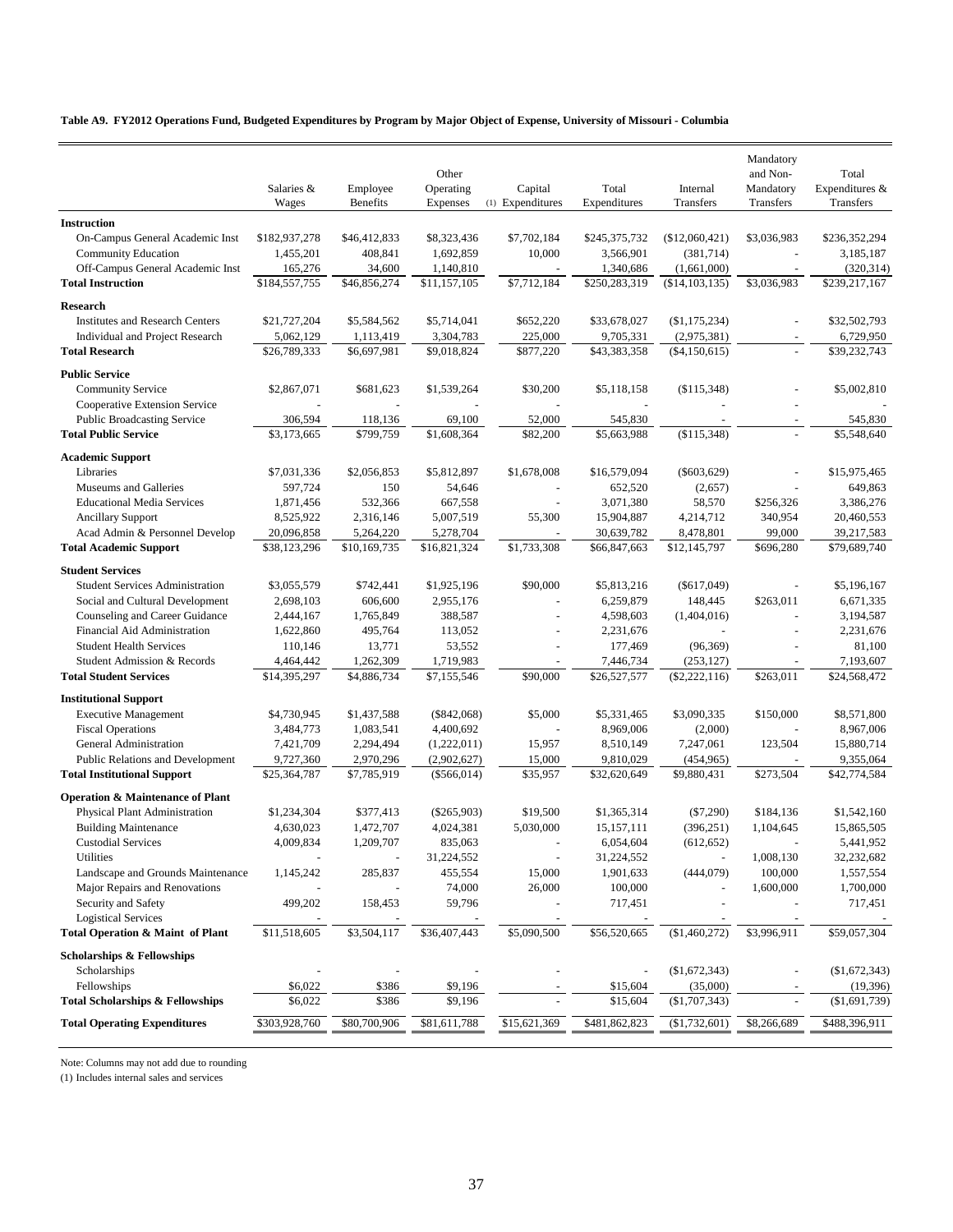#### **Table A10. FY2012 Operations Fund, Budgeted Expenditures by Program by Major Object of Expense, University of Missouri Extension**

|                                                               |                  | Employee    | Other<br>Operating | Capital      | Total        | Internal       | Mandatory<br>and Non-<br>Mandatory | Total<br>Expenditures & |
|---------------------------------------------------------------|------------------|-------------|--------------------|--------------|--------------|----------------|------------------------------------|-------------------------|
|                                                               | Salaries & Wages | Benefits    | Expenses<br>(1)    | Expenditures | Expenditures | Transfers      | Transfers                          | Transfers               |
| <b>Instruction</b>                                            |                  |             |                    |              |              |                |                                    |                         |
| On-Campus General Academic Inst                               |                  |             |                    |              |              |                |                                    |                         |
| Community Education                                           |                  |             |                    |              |              |                |                                    |                         |
| Off-Campus General Academic Inst                              |                  |             |                    |              |              |                |                                    |                         |
| <b>Total Instruction</b>                                      |                  |             |                    |              |              |                |                                    |                         |
| <b>Research</b>                                               |                  |             |                    |              |              |                |                                    |                         |
| <b>Institutes and Research Centers</b>                        | \$15,300         | \$4,900     |                    |              | \$20,200     | (\$10,900)     |                                    | \$9,300                 |
| Individual and Project Research                               |                  |             |                    |              |              |                |                                    |                         |
| <b>Total Research</b>                                         | \$15,300         | \$4,900     |                    |              | \$20,200     | (\$10,900)     |                                    | \$9,300                 |
| <b>Public Service</b>                                         |                  |             |                    |              |              |                |                                    |                         |
| <b>Community Service</b>                                      |                  |             | \$20,500           |              | \$20,500     | $(\$4,837)$    |                                    | \$15,663                |
| Cooperative Extension Service                                 | \$26,436,088     | \$7,897,126 | 4,782,019          | \$1,075      | 39,116,308   | (920, 102)     | \$150,000                          | 38,346,206              |
| <b>Public Broadcasting Service</b>                            |                  |             |                    |              |              |                |                                    |                         |
| <b>Total Public Service</b>                                   | \$26,436,088     | \$7,897,126 | \$4,802,519        | \$1,075      | \$39,136,808 | $(\$924,939)$  | \$150,000                          | \$38,361,869            |
| <b>Academic Support</b>                                       |                  |             |                    |              |              |                |                                    |                         |
| Libraries                                                     |                  |             |                    |              |              |                |                                    |                         |
| <b>Museums and Galleries</b>                                  |                  |             |                    |              |              |                |                                    |                         |
| <b>Educational Media Services</b>                             |                  |             |                    |              |              |                |                                    |                         |
| <b>Ancillary Support</b>                                      |                  |             |                    |              |              |                |                                    |                         |
| Acad Admin & Personnel Develop                                |                  |             |                    |              |              |                |                                    |                         |
| <b>Total Academic Support</b>                                 |                  |             |                    |              |              |                |                                    |                         |
| <b>Student Services</b>                                       |                  |             |                    |              |              |                |                                    |                         |
| <b>Student Services Administration</b>                        |                  |             |                    |              |              |                |                                    |                         |
| Social and Cultural Development                               |                  |             |                    |              |              |                |                                    |                         |
| Counseling and Career Guidance                                |                  |             |                    |              |              |                |                                    |                         |
| Financial Aid Administration                                  |                  |             |                    |              |              |                |                                    |                         |
| <b>Student Health Services</b><br>Student Admission & Records |                  |             |                    |              |              |                |                                    |                         |
| <b>Total Student Services</b>                                 |                  |             |                    |              |              |                |                                    |                         |
|                                                               |                  |             |                    |              |              |                |                                    |                         |
| <b>Institutional Support</b>                                  |                  |             |                    |              |              |                |                                    |                         |
| <b>Executive Management</b><br><b>Fiscal Operations</b>       |                  |             |                    |              |              |                |                                    |                         |
| General Administration                                        |                  |             |                    |              |              |                |                                    |                         |
| Public Relations and Development                              |                  |             |                    |              |              |                |                                    |                         |
| <b>Total Institutional Support</b>                            |                  |             |                    |              |              |                |                                    |                         |
| <b>Operation &amp; Maintenance of Plant</b>                   |                  |             |                    |              |              |                |                                    |                         |
| Physical Plant Administration                                 |                  |             |                    |              |              |                |                                    |                         |
| <b>Building Maintenance</b>                                   |                  |             |                    |              |              |                |                                    |                         |
| <b>Custodial Services</b>                                     |                  |             |                    |              |              |                |                                    |                         |
| Utilities                                                     |                  |             |                    |              |              |                |                                    |                         |
| Landscape and Grounds Maintenance                             |                  |             |                    |              |              |                |                                    |                         |
| Major Repairs and Renovations                                 |                  |             |                    |              |              |                |                                    |                         |
| Security and Safety                                           |                  |             |                    |              |              |                |                                    |                         |
| <b>Logistical Services</b>                                    |                  |             |                    |              |              |                |                                    |                         |
| Total Operation & Maint of Plant                              |                  |             |                    |              |              |                |                                    |                         |
| <b>Scholarships &amp; Fellowships</b>                         |                  |             |                    |              |              |                |                                    |                         |
| Scholarships                                                  |                  |             |                    |              |              |                |                                    |                         |
| Fellowships                                                   |                  |             |                    |              |              |                |                                    |                         |
| <b>Total Scholarships &amp; Fellowships</b>                   |                  |             |                    |              |              |                |                                    |                         |
| <b>Total Operating Expenditures</b>                           | \$26,451,388     | \$7,902,026 | \$4,802,519        | \$1,075      | \$39,157,008 | $($ \$935,839) | \$150,000                          | \$38,371,169            |

Note: Columns may not add due to rounding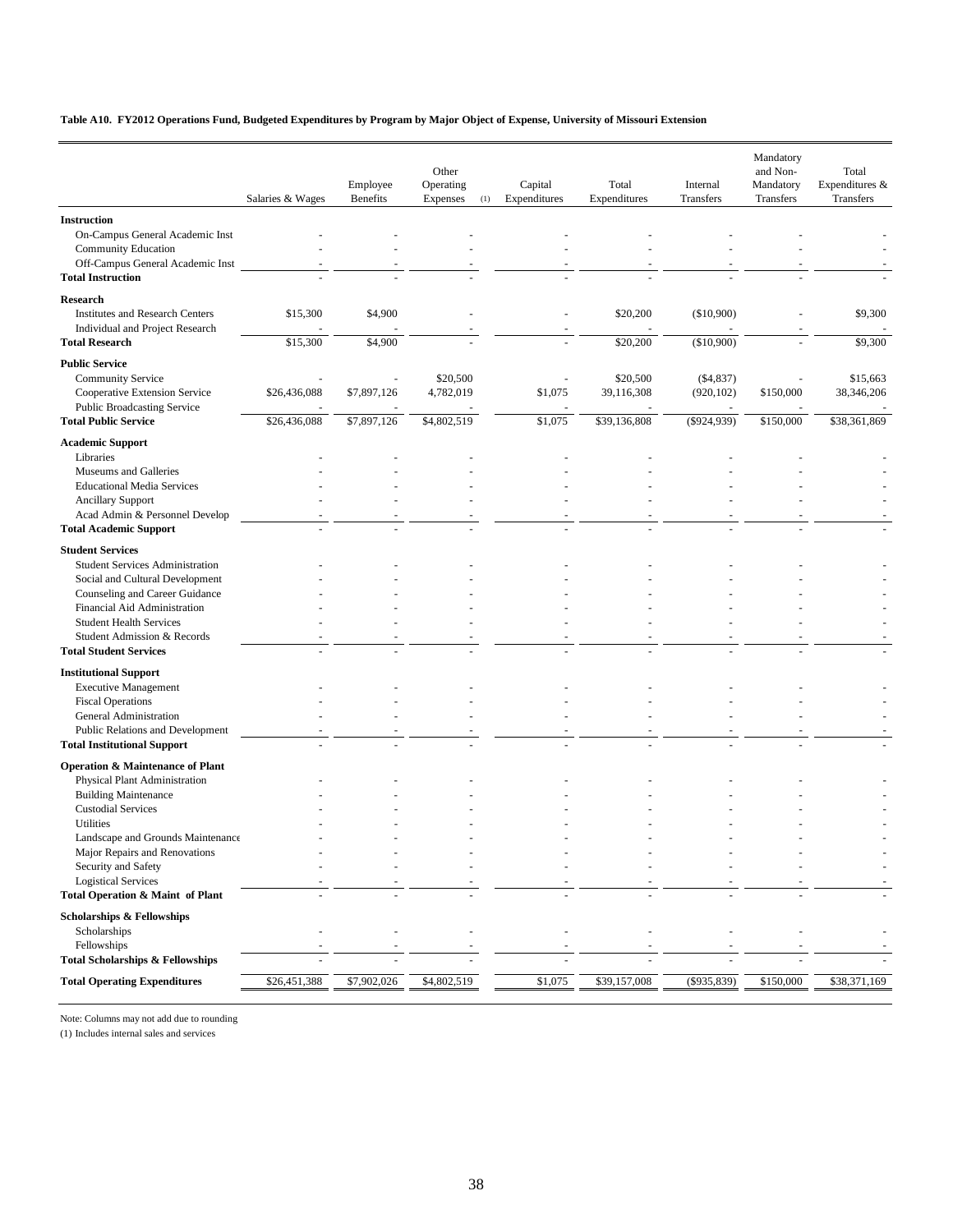#### **Table A11. FY2012 Operations Fund, Budgeted Expenditures by Program by Major Object of Expense, University of Missouri - Kansas City**

| <b>Instruction</b><br>On-Campus General Academic Inst<br>\$4,583,275<br>\$101,369,300<br>\$25,714,179<br>\$11,279,281<br>\$142,946,035<br>(\$1,631,396)<br>\$141,314,639<br>L,<br>Community Education<br>180,954<br>69,933<br>20,345<br>95,676<br>185,954<br>(5,000)<br>Off-Campus General Academic Inst<br>45,000<br>12,748<br>87,800<br>145,548<br>(80,000)<br>65,548<br>$\overline{a}$<br>$\overline{\phantom{a}}$<br>\$101,484,233<br>\$25,747,272<br><b>Total Instruction</b><br>\$11,462,757<br>\$4,583,275<br>\$143,277,537<br>(\$1,716,396)<br>\$141,561,141<br><b>Research</b><br>\$88,024<br><b>Institutes and Research Centers</b><br>\$42,677<br>\$13,657<br>\$31,690<br>\$88,024<br>1,733,300<br>432,938<br>1,828,398<br>\$260,117<br>4,254,753<br>(\$127,551)<br>4,127,202<br>Individual and Project Research<br><b>Total Research</b><br>\$1,775,977<br>\$446,595<br>\$1,860,088<br>\$260,117<br>\$4,342,777<br>\$4,215,226<br>(\$127,551)<br>÷<br><b>Public Service</b><br>\$3,286,149<br><b>Community Service</b><br>\$2,239,725<br>\$662,629<br>\$537,695<br>\$3,440,049<br>(\$153,900)<br>99,900<br>Cooperative Extension Service<br>22,730<br>5,000<br>127,630<br>(119, 475)<br>8,155<br><b>Public Broadcasting Service</b><br>50,575<br>50,575<br>50,575<br>\$3,618,254<br><b>Total Public Service</b><br>\$2,339,625<br>\$685,359<br>\$593,270<br>$(\$273,375)$<br>\$3,344,879<br><b>Academic Support</b><br>\$9,580,200<br>Libraries<br>\$4,622,857<br>\$1,377,120<br>\$2,356,653<br>\$1,237,217<br>\$9,593,847<br>(\$13,647)<br>498,797<br>Museums and Galleries<br>372,789<br>118,808<br>7,200<br>498,797<br>774,078<br>25,230<br><b>Educational Media Services</b><br>217,222<br>464,382<br>1,480,912<br>(262, 663)<br>1,218,249<br>369,700<br>933,758<br><b>Ancillary Support</b><br>1,232,692<br>183,697<br>1,786,089<br>(852, 331)<br>$\bar{a}$<br>$\overline{a}$<br>3,264,273<br>Acad Admin & Personnel Develop<br>9,563,301<br>2,702,200<br>17,000<br>15,546,774<br>(75, 715)<br>15,471,059<br>\$1,279,447<br>\$27,702,063<br>\$16,565,717<br>\$4,785,050<br>\$6,276,205<br>\$28,906,419<br>(\$1,204,356)<br><b>Total Academic Support</b><br>÷,<br><b>Student Services</b><br>\$4,697,211<br>\$184,361<br>\$6,999,382<br><b>Student Services Administration</b><br>\$2,950,500<br>\$819,967<br>\$926,744<br>\$2,117,810<br>Social and Cultural Development<br>908,840<br>215,050<br>1,037,329<br>2,161,219<br>495,201<br>2,656,420<br>Counseling and Career Guidance<br>162,920<br>1,397,906<br>383,172<br>1,943,998<br>(859, 272)<br>1,084,726<br>$\overline{\phantom{a}}$<br>Financial Aid Administration<br>67,700<br>860,300<br>268,268<br>(283,793)<br>912,475<br>1,196,268<br>$\sim$<br><b>Student Health Services</b><br>$\blacksquare$<br>Student Admission & Records<br>1,652,374<br>312,843<br>2,486,585<br>68,414<br>2,554,999<br>521,368<br>\$1,538,360<br>\$184,361<br>\$7,769,920<br>\$2,207,825<br>\$2,507,536<br>\$12,485,281<br>\$14,208,002<br><b>Total Student Services</b><br><b>Institutional Support</b><br><b>Executive Management</b><br>\$2,425,092<br>\$747,560<br>\$186,643<br>\$3,359,295<br>\$155,402<br>\$20,000<br>\$3,534,697<br>1,546,311<br>\$150,000<br>3,568,808<br>6,665,854<br><b>Fiscal Operations</b><br>1,063,885<br>336,850<br>3,097,046<br>General Administration<br>11,423,817<br>5,915,009<br>1,980,635<br>3,104,395<br>921,565<br>11,921,604<br>(1,299,287)<br>801,500<br><b>Public Relations and Development</b><br>978,603<br>1,811,914<br>5,911,080<br>(228, 512)<br>5,682,568<br>3,120,563<br>\$12,524,549<br>\$6,649,263<br>\$1,071,565<br>\$24,289,025<br>\$2,196,411<br>\$821,500<br>\$27,306,936<br><b>Total Institutional Support</b><br>\$4,043,648<br><b>Operation &amp; Maintenance of Plant</b><br>Physical Plant Administration<br>\$321,982<br>\$103,034<br>\$239,256<br>\$664,272<br>\$80,000<br>\$1,866,000<br>\$2,610,272<br><b>Building Maintenance</b><br>146,358<br>46,835<br>3,086,200<br>\$4,059,013<br>7,338,406<br>427,464<br>7,765,870<br>÷.<br><b>Custodial Services</b><br>2,197,818<br>703,302<br>551,480<br>24,000<br>3,476,600<br>3,476,600<br>395,045<br>14,400<br>Utilities<br>126,414<br>129,600<br>665,459<br>(665, 459)<br>Landscape and Grounds Maintenance<br>6,735,488<br>6,735,488<br>6,735,488<br>Major Repairs and Renovations<br>Security and Safety<br>38,016<br>983,592<br>314,749<br>1,336,357<br>1,336,357<br><b>Logistical Services</b><br>Total Operation & Maint of Plant<br>\$4,044,795<br>\$1,294,334<br>\$10,780,040<br>\$4,097,413<br>\$20,216,582<br>\$21,924,587<br>$(\$585,459)$<br>\$2,293,464<br><b>Scholarships &amp; Fellowships</b><br>\$1,500<br>\$1,500<br>\$462,800<br>\$464,300<br>Scholarships<br>Fellowships<br>\$50,000<br>50,000<br>50,000<br><b>Total Scholarships &amp; Fellowships</b><br>\$50,000<br>\$1,500<br>\$51,500<br>\$462,800<br>\$514,300<br>\$39,210,083<br>\$40,130,659<br>\$11,291,817<br>\$237,187,375<br>\$3,299,325<br>\$240,777,134<br><b>Total Operating Expenditures</b><br>\$146,554,816<br>\$290,434 | Salaries &<br>Wages | Employee<br><b>Benefits</b> | Other<br>Operating<br>Expenses | Capital<br>(1) Expenditures | Total<br>Expenditures | Internal<br>Transfers | Mandatory<br>and Non-<br>Mandatory<br>Transfers | Total<br>Expenditures &<br>Transfers |
|----------------------------------------------------------------------------------------------------------------------------------------------------------------------------------------------------------------------------------------------------------------------------------------------------------------------------------------------------------------------------------------------------------------------------------------------------------------------------------------------------------------------------------------------------------------------------------------------------------------------------------------------------------------------------------------------------------------------------------------------------------------------------------------------------------------------------------------------------------------------------------------------------------------------------------------------------------------------------------------------------------------------------------------------------------------------------------------------------------------------------------------------------------------------------------------------------------------------------------------------------------------------------------------------------------------------------------------------------------------------------------------------------------------------------------------------------------------------------------------------------------------------------------------------------------------------------------------------------------------------------------------------------------------------------------------------------------------------------------------------------------------------------------------------------------------------------------------------------------------------------------------------------------------------------------------------------------------------------------------------------------------------------------------------------------------------------------------------------------------------------------------------------------------------------------------------------------------------------------------------------------------------------------------------------------------------------------------------------------------------------------------------------------------------------------------------------------------------------------------------------------------------------------------------------------------------------------------------------------------------------------------------------------------------------------------------------------------------------------------------------------------------------------------------------------------------------------------------------------------------------------------------------------------------------------------------------------------------------------------------------------------------------------------------------------------------------------------------------------------------------------------------------------------------------------------------------------------------------------------------------------------------------------------------------------------------------------------------------------------------------------------------------------------------------------------------------------------------------------------------------------------------------------------------------------------------------------------------------------------------------------------------------------------------------------------------------------------------------------------------------------------------------------------------------------------------------------------------------------------------------------------------------------------------------------------------------------------------------------------------------------------------------------------------------------------------------------------------------------------------------------------------------------------------------------------------------------------------------------------------------------------------------------------------------------------------------------------------------------------------------------------------------------------------------------------------------------------------------------------------------------------------------------------------------------------------------------------------------------------------------------------------------------------------------------------------------------------------------------------------------------------------------------------------------------------------------------------------------------------------------------------------------------------------------------------------------------------------------------------------------------------------------------------------------------------------------------|---------------------|-----------------------------|--------------------------------|-----------------------------|-----------------------|-----------------------|-------------------------------------------------|--------------------------------------|
|                                                                                                                                                                                                                                                                                                                                                                                                                                                                                                                                                                                                                                                                                                                                                                                                                                                                                                                                                                                                                                                                                                                                                                                                                                                                                                                                                                                                                                                                                                                                                                                                                                                                                                                                                                                                                                                                                                                                                                                                                                                                                                                                                                                                                                                                                                                                                                                                                                                                                                                                                                                                                                                                                                                                                                                                                                                                                                                                                                                                                                                                                                                                                                                                                                                                                                                                                                                                                                                                                                                                                                                                                                                                                                                                                                                                                                                                                                                                                                                                                                                                                                                                                                                                                                                                                                                                                                                                                                                                                                                                                                                                                                                                                                                                                                                                                                                                                                                                                                                                                                                                                  |                     |                             |                                |                             |                       |                       |                                                 |                                      |
|                                                                                                                                                                                                                                                                                                                                                                                                                                                                                                                                                                                                                                                                                                                                                                                                                                                                                                                                                                                                                                                                                                                                                                                                                                                                                                                                                                                                                                                                                                                                                                                                                                                                                                                                                                                                                                                                                                                                                                                                                                                                                                                                                                                                                                                                                                                                                                                                                                                                                                                                                                                                                                                                                                                                                                                                                                                                                                                                                                                                                                                                                                                                                                                                                                                                                                                                                                                                                                                                                                                                                                                                                                                                                                                                                                                                                                                                                                                                                                                                                                                                                                                                                                                                                                                                                                                                                                                                                                                                                                                                                                                                                                                                                                                                                                                                                                                                                                                                                                                                                                                                                  |                     |                             |                                |                             |                       |                       |                                                 |                                      |
|                                                                                                                                                                                                                                                                                                                                                                                                                                                                                                                                                                                                                                                                                                                                                                                                                                                                                                                                                                                                                                                                                                                                                                                                                                                                                                                                                                                                                                                                                                                                                                                                                                                                                                                                                                                                                                                                                                                                                                                                                                                                                                                                                                                                                                                                                                                                                                                                                                                                                                                                                                                                                                                                                                                                                                                                                                                                                                                                                                                                                                                                                                                                                                                                                                                                                                                                                                                                                                                                                                                                                                                                                                                                                                                                                                                                                                                                                                                                                                                                                                                                                                                                                                                                                                                                                                                                                                                                                                                                                                                                                                                                                                                                                                                                                                                                                                                                                                                                                                                                                                                                                  |                     |                             |                                |                             |                       |                       |                                                 |                                      |
|                                                                                                                                                                                                                                                                                                                                                                                                                                                                                                                                                                                                                                                                                                                                                                                                                                                                                                                                                                                                                                                                                                                                                                                                                                                                                                                                                                                                                                                                                                                                                                                                                                                                                                                                                                                                                                                                                                                                                                                                                                                                                                                                                                                                                                                                                                                                                                                                                                                                                                                                                                                                                                                                                                                                                                                                                                                                                                                                                                                                                                                                                                                                                                                                                                                                                                                                                                                                                                                                                                                                                                                                                                                                                                                                                                                                                                                                                                                                                                                                                                                                                                                                                                                                                                                                                                                                                                                                                                                                                                                                                                                                                                                                                                                                                                                                                                                                                                                                                                                                                                                                                  |                     |                             |                                |                             |                       |                       |                                                 |                                      |
|                                                                                                                                                                                                                                                                                                                                                                                                                                                                                                                                                                                                                                                                                                                                                                                                                                                                                                                                                                                                                                                                                                                                                                                                                                                                                                                                                                                                                                                                                                                                                                                                                                                                                                                                                                                                                                                                                                                                                                                                                                                                                                                                                                                                                                                                                                                                                                                                                                                                                                                                                                                                                                                                                                                                                                                                                                                                                                                                                                                                                                                                                                                                                                                                                                                                                                                                                                                                                                                                                                                                                                                                                                                                                                                                                                                                                                                                                                                                                                                                                                                                                                                                                                                                                                                                                                                                                                                                                                                                                                                                                                                                                                                                                                                                                                                                                                                                                                                                                                                                                                                                                  |                     |                             |                                |                             |                       |                       |                                                 |                                      |
|                                                                                                                                                                                                                                                                                                                                                                                                                                                                                                                                                                                                                                                                                                                                                                                                                                                                                                                                                                                                                                                                                                                                                                                                                                                                                                                                                                                                                                                                                                                                                                                                                                                                                                                                                                                                                                                                                                                                                                                                                                                                                                                                                                                                                                                                                                                                                                                                                                                                                                                                                                                                                                                                                                                                                                                                                                                                                                                                                                                                                                                                                                                                                                                                                                                                                                                                                                                                                                                                                                                                                                                                                                                                                                                                                                                                                                                                                                                                                                                                                                                                                                                                                                                                                                                                                                                                                                                                                                                                                                                                                                                                                                                                                                                                                                                                                                                                                                                                                                                                                                                                                  |                     |                             |                                |                             |                       |                       |                                                 |                                      |
|                                                                                                                                                                                                                                                                                                                                                                                                                                                                                                                                                                                                                                                                                                                                                                                                                                                                                                                                                                                                                                                                                                                                                                                                                                                                                                                                                                                                                                                                                                                                                                                                                                                                                                                                                                                                                                                                                                                                                                                                                                                                                                                                                                                                                                                                                                                                                                                                                                                                                                                                                                                                                                                                                                                                                                                                                                                                                                                                                                                                                                                                                                                                                                                                                                                                                                                                                                                                                                                                                                                                                                                                                                                                                                                                                                                                                                                                                                                                                                                                                                                                                                                                                                                                                                                                                                                                                                                                                                                                                                                                                                                                                                                                                                                                                                                                                                                                                                                                                                                                                                                                                  |                     |                             |                                |                             |                       |                       |                                                 |                                      |
|                                                                                                                                                                                                                                                                                                                                                                                                                                                                                                                                                                                                                                                                                                                                                                                                                                                                                                                                                                                                                                                                                                                                                                                                                                                                                                                                                                                                                                                                                                                                                                                                                                                                                                                                                                                                                                                                                                                                                                                                                                                                                                                                                                                                                                                                                                                                                                                                                                                                                                                                                                                                                                                                                                                                                                                                                                                                                                                                                                                                                                                                                                                                                                                                                                                                                                                                                                                                                                                                                                                                                                                                                                                                                                                                                                                                                                                                                                                                                                                                                                                                                                                                                                                                                                                                                                                                                                                                                                                                                                                                                                                                                                                                                                                                                                                                                                                                                                                                                                                                                                                                                  |                     |                             |                                |                             |                       |                       |                                                 |                                      |
|                                                                                                                                                                                                                                                                                                                                                                                                                                                                                                                                                                                                                                                                                                                                                                                                                                                                                                                                                                                                                                                                                                                                                                                                                                                                                                                                                                                                                                                                                                                                                                                                                                                                                                                                                                                                                                                                                                                                                                                                                                                                                                                                                                                                                                                                                                                                                                                                                                                                                                                                                                                                                                                                                                                                                                                                                                                                                                                                                                                                                                                                                                                                                                                                                                                                                                                                                                                                                                                                                                                                                                                                                                                                                                                                                                                                                                                                                                                                                                                                                                                                                                                                                                                                                                                                                                                                                                                                                                                                                                                                                                                                                                                                                                                                                                                                                                                                                                                                                                                                                                                                                  |                     |                             |                                |                             |                       |                       |                                                 |                                      |
|                                                                                                                                                                                                                                                                                                                                                                                                                                                                                                                                                                                                                                                                                                                                                                                                                                                                                                                                                                                                                                                                                                                                                                                                                                                                                                                                                                                                                                                                                                                                                                                                                                                                                                                                                                                                                                                                                                                                                                                                                                                                                                                                                                                                                                                                                                                                                                                                                                                                                                                                                                                                                                                                                                                                                                                                                                                                                                                                                                                                                                                                                                                                                                                                                                                                                                                                                                                                                                                                                                                                                                                                                                                                                                                                                                                                                                                                                                                                                                                                                                                                                                                                                                                                                                                                                                                                                                                                                                                                                                                                                                                                                                                                                                                                                                                                                                                                                                                                                                                                                                                                                  |                     |                             |                                |                             |                       |                       |                                                 |                                      |
|                                                                                                                                                                                                                                                                                                                                                                                                                                                                                                                                                                                                                                                                                                                                                                                                                                                                                                                                                                                                                                                                                                                                                                                                                                                                                                                                                                                                                                                                                                                                                                                                                                                                                                                                                                                                                                                                                                                                                                                                                                                                                                                                                                                                                                                                                                                                                                                                                                                                                                                                                                                                                                                                                                                                                                                                                                                                                                                                                                                                                                                                                                                                                                                                                                                                                                                                                                                                                                                                                                                                                                                                                                                                                                                                                                                                                                                                                                                                                                                                                                                                                                                                                                                                                                                                                                                                                                                                                                                                                                                                                                                                                                                                                                                                                                                                                                                                                                                                                                                                                                                                                  |                     |                             |                                |                             |                       |                       |                                                 |                                      |
|                                                                                                                                                                                                                                                                                                                                                                                                                                                                                                                                                                                                                                                                                                                                                                                                                                                                                                                                                                                                                                                                                                                                                                                                                                                                                                                                                                                                                                                                                                                                                                                                                                                                                                                                                                                                                                                                                                                                                                                                                                                                                                                                                                                                                                                                                                                                                                                                                                                                                                                                                                                                                                                                                                                                                                                                                                                                                                                                                                                                                                                                                                                                                                                                                                                                                                                                                                                                                                                                                                                                                                                                                                                                                                                                                                                                                                                                                                                                                                                                                                                                                                                                                                                                                                                                                                                                                                                                                                                                                                                                                                                                                                                                                                                                                                                                                                                                                                                                                                                                                                                                                  |                     |                             |                                |                             |                       |                       |                                                 |                                      |
|                                                                                                                                                                                                                                                                                                                                                                                                                                                                                                                                                                                                                                                                                                                                                                                                                                                                                                                                                                                                                                                                                                                                                                                                                                                                                                                                                                                                                                                                                                                                                                                                                                                                                                                                                                                                                                                                                                                                                                                                                                                                                                                                                                                                                                                                                                                                                                                                                                                                                                                                                                                                                                                                                                                                                                                                                                                                                                                                                                                                                                                                                                                                                                                                                                                                                                                                                                                                                                                                                                                                                                                                                                                                                                                                                                                                                                                                                                                                                                                                                                                                                                                                                                                                                                                                                                                                                                                                                                                                                                                                                                                                                                                                                                                                                                                                                                                                                                                                                                                                                                                                                  |                     |                             |                                |                             |                       |                       |                                                 |                                      |
|                                                                                                                                                                                                                                                                                                                                                                                                                                                                                                                                                                                                                                                                                                                                                                                                                                                                                                                                                                                                                                                                                                                                                                                                                                                                                                                                                                                                                                                                                                                                                                                                                                                                                                                                                                                                                                                                                                                                                                                                                                                                                                                                                                                                                                                                                                                                                                                                                                                                                                                                                                                                                                                                                                                                                                                                                                                                                                                                                                                                                                                                                                                                                                                                                                                                                                                                                                                                                                                                                                                                                                                                                                                                                                                                                                                                                                                                                                                                                                                                                                                                                                                                                                                                                                                                                                                                                                                                                                                                                                                                                                                                                                                                                                                                                                                                                                                                                                                                                                                                                                                                                  |                     |                             |                                |                             |                       |                       |                                                 |                                      |
|                                                                                                                                                                                                                                                                                                                                                                                                                                                                                                                                                                                                                                                                                                                                                                                                                                                                                                                                                                                                                                                                                                                                                                                                                                                                                                                                                                                                                                                                                                                                                                                                                                                                                                                                                                                                                                                                                                                                                                                                                                                                                                                                                                                                                                                                                                                                                                                                                                                                                                                                                                                                                                                                                                                                                                                                                                                                                                                                                                                                                                                                                                                                                                                                                                                                                                                                                                                                                                                                                                                                                                                                                                                                                                                                                                                                                                                                                                                                                                                                                                                                                                                                                                                                                                                                                                                                                                                                                                                                                                                                                                                                                                                                                                                                                                                                                                                                                                                                                                                                                                                                                  |                     |                             |                                |                             |                       |                       |                                                 |                                      |
|                                                                                                                                                                                                                                                                                                                                                                                                                                                                                                                                                                                                                                                                                                                                                                                                                                                                                                                                                                                                                                                                                                                                                                                                                                                                                                                                                                                                                                                                                                                                                                                                                                                                                                                                                                                                                                                                                                                                                                                                                                                                                                                                                                                                                                                                                                                                                                                                                                                                                                                                                                                                                                                                                                                                                                                                                                                                                                                                                                                                                                                                                                                                                                                                                                                                                                                                                                                                                                                                                                                                                                                                                                                                                                                                                                                                                                                                                                                                                                                                                                                                                                                                                                                                                                                                                                                                                                                                                                                                                                                                                                                                                                                                                                                                                                                                                                                                                                                                                                                                                                                                                  |                     |                             |                                |                             |                       |                       |                                                 |                                      |
|                                                                                                                                                                                                                                                                                                                                                                                                                                                                                                                                                                                                                                                                                                                                                                                                                                                                                                                                                                                                                                                                                                                                                                                                                                                                                                                                                                                                                                                                                                                                                                                                                                                                                                                                                                                                                                                                                                                                                                                                                                                                                                                                                                                                                                                                                                                                                                                                                                                                                                                                                                                                                                                                                                                                                                                                                                                                                                                                                                                                                                                                                                                                                                                                                                                                                                                                                                                                                                                                                                                                                                                                                                                                                                                                                                                                                                                                                                                                                                                                                                                                                                                                                                                                                                                                                                                                                                                                                                                                                                                                                                                                                                                                                                                                                                                                                                                                                                                                                                                                                                                                                  |                     |                             |                                |                             |                       |                       |                                                 |                                      |
|                                                                                                                                                                                                                                                                                                                                                                                                                                                                                                                                                                                                                                                                                                                                                                                                                                                                                                                                                                                                                                                                                                                                                                                                                                                                                                                                                                                                                                                                                                                                                                                                                                                                                                                                                                                                                                                                                                                                                                                                                                                                                                                                                                                                                                                                                                                                                                                                                                                                                                                                                                                                                                                                                                                                                                                                                                                                                                                                                                                                                                                                                                                                                                                                                                                                                                                                                                                                                                                                                                                                                                                                                                                                                                                                                                                                                                                                                                                                                                                                                                                                                                                                                                                                                                                                                                                                                                                                                                                                                                                                                                                                                                                                                                                                                                                                                                                                                                                                                                                                                                                                                  |                     |                             |                                |                             |                       |                       |                                                 |                                      |
|                                                                                                                                                                                                                                                                                                                                                                                                                                                                                                                                                                                                                                                                                                                                                                                                                                                                                                                                                                                                                                                                                                                                                                                                                                                                                                                                                                                                                                                                                                                                                                                                                                                                                                                                                                                                                                                                                                                                                                                                                                                                                                                                                                                                                                                                                                                                                                                                                                                                                                                                                                                                                                                                                                                                                                                                                                                                                                                                                                                                                                                                                                                                                                                                                                                                                                                                                                                                                                                                                                                                                                                                                                                                                                                                                                                                                                                                                                                                                                                                                                                                                                                                                                                                                                                                                                                                                                                                                                                                                                                                                                                                                                                                                                                                                                                                                                                                                                                                                                                                                                                                                  |                     |                             |                                |                             |                       |                       |                                                 |                                      |
|                                                                                                                                                                                                                                                                                                                                                                                                                                                                                                                                                                                                                                                                                                                                                                                                                                                                                                                                                                                                                                                                                                                                                                                                                                                                                                                                                                                                                                                                                                                                                                                                                                                                                                                                                                                                                                                                                                                                                                                                                                                                                                                                                                                                                                                                                                                                                                                                                                                                                                                                                                                                                                                                                                                                                                                                                                                                                                                                                                                                                                                                                                                                                                                                                                                                                                                                                                                                                                                                                                                                                                                                                                                                                                                                                                                                                                                                                                                                                                                                                                                                                                                                                                                                                                                                                                                                                                                                                                                                                                                                                                                                                                                                                                                                                                                                                                                                                                                                                                                                                                                                                  |                     |                             |                                |                             |                       |                       |                                                 |                                      |
|                                                                                                                                                                                                                                                                                                                                                                                                                                                                                                                                                                                                                                                                                                                                                                                                                                                                                                                                                                                                                                                                                                                                                                                                                                                                                                                                                                                                                                                                                                                                                                                                                                                                                                                                                                                                                                                                                                                                                                                                                                                                                                                                                                                                                                                                                                                                                                                                                                                                                                                                                                                                                                                                                                                                                                                                                                                                                                                                                                                                                                                                                                                                                                                                                                                                                                                                                                                                                                                                                                                                                                                                                                                                                                                                                                                                                                                                                                                                                                                                                                                                                                                                                                                                                                                                                                                                                                                                                                                                                                                                                                                                                                                                                                                                                                                                                                                                                                                                                                                                                                                                                  |                     |                             |                                |                             |                       |                       |                                                 |                                      |
|                                                                                                                                                                                                                                                                                                                                                                                                                                                                                                                                                                                                                                                                                                                                                                                                                                                                                                                                                                                                                                                                                                                                                                                                                                                                                                                                                                                                                                                                                                                                                                                                                                                                                                                                                                                                                                                                                                                                                                                                                                                                                                                                                                                                                                                                                                                                                                                                                                                                                                                                                                                                                                                                                                                                                                                                                                                                                                                                                                                                                                                                                                                                                                                                                                                                                                                                                                                                                                                                                                                                                                                                                                                                                                                                                                                                                                                                                                                                                                                                                                                                                                                                                                                                                                                                                                                                                                                                                                                                                                                                                                                                                                                                                                                                                                                                                                                                                                                                                                                                                                                                                  |                     |                             |                                |                             |                       |                       |                                                 |                                      |
|                                                                                                                                                                                                                                                                                                                                                                                                                                                                                                                                                                                                                                                                                                                                                                                                                                                                                                                                                                                                                                                                                                                                                                                                                                                                                                                                                                                                                                                                                                                                                                                                                                                                                                                                                                                                                                                                                                                                                                                                                                                                                                                                                                                                                                                                                                                                                                                                                                                                                                                                                                                                                                                                                                                                                                                                                                                                                                                                                                                                                                                                                                                                                                                                                                                                                                                                                                                                                                                                                                                                                                                                                                                                                                                                                                                                                                                                                                                                                                                                                                                                                                                                                                                                                                                                                                                                                                                                                                                                                                                                                                                                                                                                                                                                                                                                                                                                                                                                                                                                                                                                                  |                     |                             |                                |                             |                       |                       |                                                 |                                      |
|                                                                                                                                                                                                                                                                                                                                                                                                                                                                                                                                                                                                                                                                                                                                                                                                                                                                                                                                                                                                                                                                                                                                                                                                                                                                                                                                                                                                                                                                                                                                                                                                                                                                                                                                                                                                                                                                                                                                                                                                                                                                                                                                                                                                                                                                                                                                                                                                                                                                                                                                                                                                                                                                                                                                                                                                                                                                                                                                                                                                                                                                                                                                                                                                                                                                                                                                                                                                                                                                                                                                                                                                                                                                                                                                                                                                                                                                                                                                                                                                                                                                                                                                                                                                                                                                                                                                                                                                                                                                                                                                                                                                                                                                                                                                                                                                                                                                                                                                                                                                                                                                                  |                     |                             |                                |                             |                       |                       |                                                 |                                      |
|                                                                                                                                                                                                                                                                                                                                                                                                                                                                                                                                                                                                                                                                                                                                                                                                                                                                                                                                                                                                                                                                                                                                                                                                                                                                                                                                                                                                                                                                                                                                                                                                                                                                                                                                                                                                                                                                                                                                                                                                                                                                                                                                                                                                                                                                                                                                                                                                                                                                                                                                                                                                                                                                                                                                                                                                                                                                                                                                                                                                                                                                                                                                                                                                                                                                                                                                                                                                                                                                                                                                                                                                                                                                                                                                                                                                                                                                                                                                                                                                                                                                                                                                                                                                                                                                                                                                                                                                                                                                                                                                                                                                                                                                                                                                                                                                                                                                                                                                                                                                                                                                                  |                     |                             |                                |                             |                       |                       |                                                 |                                      |
|                                                                                                                                                                                                                                                                                                                                                                                                                                                                                                                                                                                                                                                                                                                                                                                                                                                                                                                                                                                                                                                                                                                                                                                                                                                                                                                                                                                                                                                                                                                                                                                                                                                                                                                                                                                                                                                                                                                                                                                                                                                                                                                                                                                                                                                                                                                                                                                                                                                                                                                                                                                                                                                                                                                                                                                                                                                                                                                                                                                                                                                                                                                                                                                                                                                                                                                                                                                                                                                                                                                                                                                                                                                                                                                                                                                                                                                                                                                                                                                                                                                                                                                                                                                                                                                                                                                                                                                                                                                                                                                                                                                                                                                                                                                                                                                                                                                                                                                                                                                                                                                                                  |                     |                             |                                |                             |                       |                       |                                                 |                                      |
|                                                                                                                                                                                                                                                                                                                                                                                                                                                                                                                                                                                                                                                                                                                                                                                                                                                                                                                                                                                                                                                                                                                                                                                                                                                                                                                                                                                                                                                                                                                                                                                                                                                                                                                                                                                                                                                                                                                                                                                                                                                                                                                                                                                                                                                                                                                                                                                                                                                                                                                                                                                                                                                                                                                                                                                                                                                                                                                                                                                                                                                                                                                                                                                                                                                                                                                                                                                                                                                                                                                                                                                                                                                                                                                                                                                                                                                                                                                                                                                                                                                                                                                                                                                                                                                                                                                                                                                                                                                                                                                                                                                                                                                                                                                                                                                                                                                                                                                                                                                                                                                                                  |                     |                             |                                |                             |                       |                       |                                                 |                                      |
|                                                                                                                                                                                                                                                                                                                                                                                                                                                                                                                                                                                                                                                                                                                                                                                                                                                                                                                                                                                                                                                                                                                                                                                                                                                                                                                                                                                                                                                                                                                                                                                                                                                                                                                                                                                                                                                                                                                                                                                                                                                                                                                                                                                                                                                                                                                                                                                                                                                                                                                                                                                                                                                                                                                                                                                                                                                                                                                                                                                                                                                                                                                                                                                                                                                                                                                                                                                                                                                                                                                                                                                                                                                                                                                                                                                                                                                                                                                                                                                                                                                                                                                                                                                                                                                                                                                                                                                                                                                                                                                                                                                                                                                                                                                                                                                                                                                                                                                                                                                                                                                                                  |                     |                             |                                |                             |                       |                       |                                                 |                                      |
|                                                                                                                                                                                                                                                                                                                                                                                                                                                                                                                                                                                                                                                                                                                                                                                                                                                                                                                                                                                                                                                                                                                                                                                                                                                                                                                                                                                                                                                                                                                                                                                                                                                                                                                                                                                                                                                                                                                                                                                                                                                                                                                                                                                                                                                                                                                                                                                                                                                                                                                                                                                                                                                                                                                                                                                                                                                                                                                                                                                                                                                                                                                                                                                                                                                                                                                                                                                                                                                                                                                                                                                                                                                                                                                                                                                                                                                                                                                                                                                                                                                                                                                                                                                                                                                                                                                                                                                                                                                                                                                                                                                                                                                                                                                                                                                                                                                                                                                                                                                                                                                                                  |                     |                             |                                |                             |                       |                       |                                                 |                                      |
|                                                                                                                                                                                                                                                                                                                                                                                                                                                                                                                                                                                                                                                                                                                                                                                                                                                                                                                                                                                                                                                                                                                                                                                                                                                                                                                                                                                                                                                                                                                                                                                                                                                                                                                                                                                                                                                                                                                                                                                                                                                                                                                                                                                                                                                                                                                                                                                                                                                                                                                                                                                                                                                                                                                                                                                                                                                                                                                                                                                                                                                                                                                                                                                                                                                                                                                                                                                                                                                                                                                                                                                                                                                                                                                                                                                                                                                                                                                                                                                                                                                                                                                                                                                                                                                                                                                                                                                                                                                                                                                                                                                                                                                                                                                                                                                                                                                                                                                                                                                                                                                                                  |                     |                             |                                |                             |                       |                       |                                                 |                                      |
|                                                                                                                                                                                                                                                                                                                                                                                                                                                                                                                                                                                                                                                                                                                                                                                                                                                                                                                                                                                                                                                                                                                                                                                                                                                                                                                                                                                                                                                                                                                                                                                                                                                                                                                                                                                                                                                                                                                                                                                                                                                                                                                                                                                                                                                                                                                                                                                                                                                                                                                                                                                                                                                                                                                                                                                                                                                                                                                                                                                                                                                                                                                                                                                                                                                                                                                                                                                                                                                                                                                                                                                                                                                                                                                                                                                                                                                                                                                                                                                                                                                                                                                                                                                                                                                                                                                                                                                                                                                                                                                                                                                                                                                                                                                                                                                                                                                                                                                                                                                                                                                                                  |                     |                             |                                |                             |                       |                       |                                                 |                                      |
|                                                                                                                                                                                                                                                                                                                                                                                                                                                                                                                                                                                                                                                                                                                                                                                                                                                                                                                                                                                                                                                                                                                                                                                                                                                                                                                                                                                                                                                                                                                                                                                                                                                                                                                                                                                                                                                                                                                                                                                                                                                                                                                                                                                                                                                                                                                                                                                                                                                                                                                                                                                                                                                                                                                                                                                                                                                                                                                                                                                                                                                                                                                                                                                                                                                                                                                                                                                                                                                                                                                                                                                                                                                                                                                                                                                                                                                                                                                                                                                                                                                                                                                                                                                                                                                                                                                                                                                                                                                                                                                                                                                                                                                                                                                                                                                                                                                                                                                                                                                                                                                                                  |                     |                             |                                |                             |                       |                       |                                                 |                                      |
|                                                                                                                                                                                                                                                                                                                                                                                                                                                                                                                                                                                                                                                                                                                                                                                                                                                                                                                                                                                                                                                                                                                                                                                                                                                                                                                                                                                                                                                                                                                                                                                                                                                                                                                                                                                                                                                                                                                                                                                                                                                                                                                                                                                                                                                                                                                                                                                                                                                                                                                                                                                                                                                                                                                                                                                                                                                                                                                                                                                                                                                                                                                                                                                                                                                                                                                                                                                                                                                                                                                                                                                                                                                                                                                                                                                                                                                                                                                                                                                                                                                                                                                                                                                                                                                                                                                                                                                                                                                                                                                                                                                                                                                                                                                                                                                                                                                                                                                                                                                                                                                                                  |                     |                             |                                |                             |                       |                       |                                                 |                                      |
|                                                                                                                                                                                                                                                                                                                                                                                                                                                                                                                                                                                                                                                                                                                                                                                                                                                                                                                                                                                                                                                                                                                                                                                                                                                                                                                                                                                                                                                                                                                                                                                                                                                                                                                                                                                                                                                                                                                                                                                                                                                                                                                                                                                                                                                                                                                                                                                                                                                                                                                                                                                                                                                                                                                                                                                                                                                                                                                                                                                                                                                                                                                                                                                                                                                                                                                                                                                                                                                                                                                                                                                                                                                                                                                                                                                                                                                                                                                                                                                                                                                                                                                                                                                                                                                                                                                                                                                                                                                                                                                                                                                                                                                                                                                                                                                                                                                                                                                                                                                                                                                                                  |                     |                             |                                |                             |                       |                       |                                                 |                                      |
|                                                                                                                                                                                                                                                                                                                                                                                                                                                                                                                                                                                                                                                                                                                                                                                                                                                                                                                                                                                                                                                                                                                                                                                                                                                                                                                                                                                                                                                                                                                                                                                                                                                                                                                                                                                                                                                                                                                                                                                                                                                                                                                                                                                                                                                                                                                                                                                                                                                                                                                                                                                                                                                                                                                                                                                                                                                                                                                                                                                                                                                                                                                                                                                                                                                                                                                                                                                                                                                                                                                                                                                                                                                                                                                                                                                                                                                                                                                                                                                                                                                                                                                                                                                                                                                                                                                                                                                                                                                                                                                                                                                                                                                                                                                                                                                                                                                                                                                                                                                                                                                                                  |                     |                             |                                |                             |                       |                       |                                                 |                                      |
|                                                                                                                                                                                                                                                                                                                                                                                                                                                                                                                                                                                                                                                                                                                                                                                                                                                                                                                                                                                                                                                                                                                                                                                                                                                                                                                                                                                                                                                                                                                                                                                                                                                                                                                                                                                                                                                                                                                                                                                                                                                                                                                                                                                                                                                                                                                                                                                                                                                                                                                                                                                                                                                                                                                                                                                                                                                                                                                                                                                                                                                                                                                                                                                                                                                                                                                                                                                                                                                                                                                                                                                                                                                                                                                                                                                                                                                                                                                                                                                                                                                                                                                                                                                                                                                                                                                                                                                                                                                                                                                                                                                                                                                                                                                                                                                                                                                                                                                                                                                                                                                                                  |                     |                             |                                |                             |                       |                       |                                                 |                                      |
|                                                                                                                                                                                                                                                                                                                                                                                                                                                                                                                                                                                                                                                                                                                                                                                                                                                                                                                                                                                                                                                                                                                                                                                                                                                                                                                                                                                                                                                                                                                                                                                                                                                                                                                                                                                                                                                                                                                                                                                                                                                                                                                                                                                                                                                                                                                                                                                                                                                                                                                                                                                                                                                                                                                                                                                                                                                                                                                                                                                                                                                                                                                                                                                                                                                                                                                                                                                                                                                                                                                                                                                                                                                                                                                                                                                                                                                                                                                                                                                                                                                                                                                                                                                                                                                                                                                                                                                                                                                                                                                                                                                                                                                                                                                                                                                                                                                                                                                                                                                                                                                                                  |                     |                             |                                |                             |                       |                       |                                                 |                                      |
|                                                                                                                                                                                                                                                                                                                                                                                                                                                                                                                                                                                                                                                                                                                                                                                                                                                                                                                                                                                                                                                                                                                                                                                                                                                                                                                                                                                                                                                                                                                                                                                                                                                                                                                                                                                                                                                                                                                                                                                                                                                                                                                                                                                                                                                                                                                                                                                                                                                                                                                                                                                                                                                                                                                                                                                                                                                                                                                                                                                                                                                                                                                                                                                                                                                                                                                                                                                                                                                                                                                                                                                                                                                                                                                                                                                                                                                                                                                                                                                                                                                                                                                                                                                                                                                                                                                                                                                                                                                                                                                                                                                                                                                                                                                                                                                                                                                                                                                                                                                                                                                                                  |                     |                             |                                |                             |                       |                       |                                                 |                                      |
|                                                                                                                                                                                                                                                                                                                                                                                                                                                                                                                                                                                                                                                                                                                                                                                                                                                                                                                                                                                                                                                                                                                                                                                                                                                                                                                                                                                                                                                                                                                                                                                                                                                                                                                                                                                                                                                                                                                                                                                                                                                                                                                                                                                                                                                                                                                                                                                                                                                                                                                                                                                                                                                                                                                                                                                                                                                                                                                                                                                                                                                                                                                                                                                                                                                                                                                                                                                                                                                                                                                                                                                                                                                                                                                                                                                                                                                                                                                                                                                                                                                                                                                                                                                                                                                                                                                                                                                                                                                                                                                                                                                                                                                                                                                                                                                                                                                                                                                                                                                                                                                                                  |                     |                             |                                |                             |                       |                       |                                                 |                                      |
|                                                                                                                                                                                                                                                                                                                                                                                                                                                                                                                                                                                                                                                                                                                                                                                                                                                                                                                                                                                                                                                                                                                                                                                                                                                                                                                                                                                                                                                                                                                                                                                                                                                                                                                                                                                                                                                                                                                                                                                                                                                                                                                                                                                                                                                                                                                                                                                                                                                                                                                                                                                                                                                                                                                                                                                                                                                                                                                                                                                                                                                                                                                                                                                                                                                                                                                                                                                                                                                                                                                                                                                                                                                                                                                                                                                                                                                                                                                                                                                                                                                                                                                                                                                                                                                                                                                                                                                                                                                                                                                                                                                                                                                                                                                                                                                                                                                                                                                                                                                                                                                                                  |                     |                             |                                |                             |                       |                       |                                                 |                                      |
|                                                                                                                                                                                                                                                                                                                                                                                                                                                                                                                                                                                                                                                                                                                                                                                                                                                                                                                                                                                                                                                                                                                                                                                                                                                                                                                                                                                                                                                                                                                                                                                                                                                                                                                                                                                                                                                                                                                                                                                                                                                                                                                                                                                                                                                                                                                                                                                                                                                                                                                                                                                                                                                                                                                                                                                                                                                                                                                                                                                                                                                                                                                                                                                                                                                                                                                                                                                                                                                                                                                                                                                                                                                                                                                                                                                                                                                                                                                                                                                                                                                                                                                                                                                                                                                                                                                                                                                                                                                                                                                                                                                                                                                                                                                                                                                                                                                                                                                                                                                                                                                                                  |                     |                             |                                |                             |                       |                       |                                                 |                                      |
|                                                                                                                                                                                                                                                                                                                                                                                                                                                                                                                                                                                                                                                                                                                                                                                                                                                                                                                                                                                                                                                                                                                                                                                                                                                                                                                                                                                                                                                                                                                                                                                                                                                                                                                                                                                                                                                                                                                                                                                                                                                                                                                                                                                                                                                                                                                                                                                                                                                                                                                                                                                                                                                                                                                                                                                                                                                                                                                                                                                                                                                                                                                                                                                                                                                                                                                                                                                                                                                                                                                                                                                                                                                                                                                                                                                                                                                                                                                                                                                                                                                                                                                                                                                                                                                                                                                                                                                                                                                                                                                                                                                                                                                                                                                                                                                                                                                                                                                                                                                                                                                                                  |                     |                             |                                |                             |                       |                       |                                                 |                                      |
|                                                                                                                                                                                                                                                                                                                                                                                                                                                                                                                                                                                                                                                                                                                                                                                                                                                                                                                                                                                                                                                                                                                                                                                                                                                                                                                                                                                                                                                                                                                                                                                                                                                                                                                                                                                                                                                                                                                                                                                                                                                                                                                                                                                                                                                                                                                                                                                                                                                                                                                                                                                                                                                                                                                                                                                                                                                                                                                                                                                                                                                                                                                                                                                                                                                                                                                                                                                                                                                                                                                                                                                                                                                                                                                                                                                                                                                                                                                                                                                                                                                                                                                                                                                                                                                                                                                                                                                                                                                                                                                                                                                                                                                                                                                                                                                                                                                                                                                                                                                                                                                                                  |                     |                             |                                |                             |                       |                       |                                                 |                                      |
|                                                                                                                                                                                                                                                                                                                                                                                                                                                                                                                                                                                                                                                                                                                                                                                                                                                                                                                                                                                                                                                                                                                                                                                                                                                                                                                                                                                                                                                                                                                                                                                                                                                                                                                                                                                                                                                                                                                                                                                                                                                                                                                                                                                                                                                                                                                                                                                                                                                                                                                                                                                                                                                                                                                                                                                                                                                                                                                                                                                                                                                                                                                                                                                                                                                                                                                                                                                                                                                                                                                                                                                                                                                                                                                                                                                                                                                                                                                                                                                                                                                                                                                                                                                                                                                                                                                                                                                                                                                                                                                                                                                                                                                                                                                                                                                                                                                                                                                                                                                                                                                                                  |                     |                             |                                |                             |                       |                       |                                                 |                                      |
|                                                                                                                                                                                                                                                                                                                                                                                                                                                                                                                                                                                                                                                                                                                                                                                                                                                                                                                                                                                                                                                                                                                                                                                                                                                                                                                                                                                                                                                                                                                                                                                                                                                                                                                                                                                                                                                                                                                                                                                                                                                                                                                                                                                                                                                                                                                                                                                                                                                                                                                                                                                                                                                                                                                                                                                                                                                                                                                                                                                                                                                                                                                                                                                                                                                                                                                                                                                                                                                                                                                                                                                                                                                                                                                                                                                                                                                                                                                                                                                                                                                                                                                                                                                                                                                                                                                                                                                                                                                                                                                                                                                                                                                                                                                                                                                                                                                                                                                                                                                                                                                                                  |                     |                             |                                |                             |                       |                       |                                                 |                                      |
|                                                                                                                                                                                                                                                                                                                                                                                                                                                                                                                                                                                                                                                                                                                                                                                                                                                                                                                                                                                                                                                                                                                                                                                                                                                                                                                                                                                                                                                                                                                                                                                                                                                                                                                                                                                                                                                                                                                                                                                                                                                                                                                                                                                                                                                                                                                                                                                                                                                                                                                                                                                                                                                                                                                                                                                                                                                                                                                                                                                                                                                                                                                                                                                                                                                                                                                                                                                                                                                                                                                                                                                                                                                                                                                                                                                                                                                                                                                                                                                                                                                                                                                                                                                                                                                                                                                                                                                                                                                                                                                                                                                                                                                                                                                                                                                                                                                                                                                                                                                                                                                                                  |                     |                             |                                |                             |                       |                       |                                                 |                                      |
|                                                                                                                                                                                                                                                                                                                                                                                                                                                                                                                                                                                                                                                                                                                                                                                                                                                                                                                                                                                                                                                                                                                                                                                                                                                                                                                                                                                                                                                                                                                                                                                                                                                                                                                                                                                                                                                                                                                                                                                                                                                                                                                                                                                                                                                                                                                                                                                                                                                                                                                                                                                                                                                                                                                                                                                                                                                                                                                                                                                                                                                                                                                                                                                                                                                                                                                                                                                                                                                                                                                                                                                                                                                                                                                                                                                                                                                                                                                                                                                                                                                                                                                                                                                                                                                                                                                                                                                                                                                                                                                                                                                                                                                                                                                                                                                                                                                                                                                                                                                                                                                                                  |                     |                             |                                |                             |                       |                       |                                                 |                                      |
|                                                                                                                                                                                                                                                                                                                                                                                                                                                                                                                                                                                                                                                                                                                                                                                                                                                                                                                                                                                                                                                                                                                                                                                                                                                                                                                                                                                                                                                                                                                                                                                                                                                                                                                                                                                                                                                                                                                                                                                                                                                                                                                                                                                                                                                                                                                                                                                                                                                                                                                                                                                                                                                                                                                                                                                                                                                                                                                                                                                                                                                                                                                                                                                                                                                                                                                                                                                                                                                                                                                                                                                                                                                                                                                                                                                                                                                                                                                                                                                                                                                                                                                                                                                                                                                                                                                                                                                                                                                                                                                                                                                                                                                                                                                                                                                                                                                                                                                                                                                                                                                                                  |                     |                             |                                |                             |                       |                       |                                                 |                                      |
|                                                                                                                                                                                                                                                                                                                                                                                                                                                                                                                                                                                                                                                                                                                                                                                                                                                                                                                                                                                                                                                                                                                                                                                                                                                                                                                                                                                                                                                                                                                                                                                                                                                                                                                                                                                                                                                                                                                                                                                                                                                                                                                                                                                                                                                                                                                                                                                                                                                                                                                                                                                                                                                                                                                                                                                                                                                                                                                                                                                                                                                                                                                                                                                                                                                                                                                                                                                                                                                                                                                                                                                                                                                                                                                                                                                                                                                                                                                                                                                                                                                                                                                                                                                                                                                                                                                                                                                                                                                                                                                                                                                                                                                                                                                                                                                                                                                                                                                                                                                                                                                                                  |                     |                             |                                |                             |                       |                       |                                                 |                                      |
|                                                                                                                                                                                                                                                                                                                                                                                                                                                                                                                                                                                                                                                                                                                                                                                                                                                                                                                                                                                                                                                                                                                                                                                                                                                                                                                                                                                                                                                                                                                                                                                                                                                                                                                                                                                                                                                                                                                                                                                                                                                                                                                                                                                                                                                                                                                                                                                                                                                                                                                                                                                                                                                                                                                                                                                                                                                                                                                                                                                                                                                                                                                                                                                                                                                                                                                                                                                                                                                                                                                                                                                                                                                                                                                                                                                                                                                                                                                                                                                                                                                                                                                                                                                                                                                                                                                                                                                                                                                                                                                                                                                                                                                                                                                                                                                                                                                                                                                                                                                                                                                                                  |                     |                             |                                |                             |                       |                       |                                                 |                                      |
|                                                                                                                                                                                                                                                                                                                                                                                                                                                                                                                                                                                                                                                                                                                                                                                                                                                                                                                                                                                                                                                                                                                                                                                                                                                                                                                                                                                                                                                                                                                                                                                                                                                                                                                                                                                                                                                                                                                                                                                                                                                                                                                                                                                                                                                                                                                                                                                                                                                                                                                                                                                                                                                                                                                                                                                                                                                                                                                                                                                                                                                                                                                                                                                                                                                                                                                                                                                                                                                                                                                                                                                                                                                                                                                                                                                                                                                                                                                                                                                                                                                                                                                                                                                                                                                                                                                                                                                                                                                                                                                                                                                                                                                                                                                                                                                                                                                                                                                                                                                                                                                                                  |                     |                             |                                |                             |                       |                       |                                                 |                                      |

Note: Columns may not add due to rounding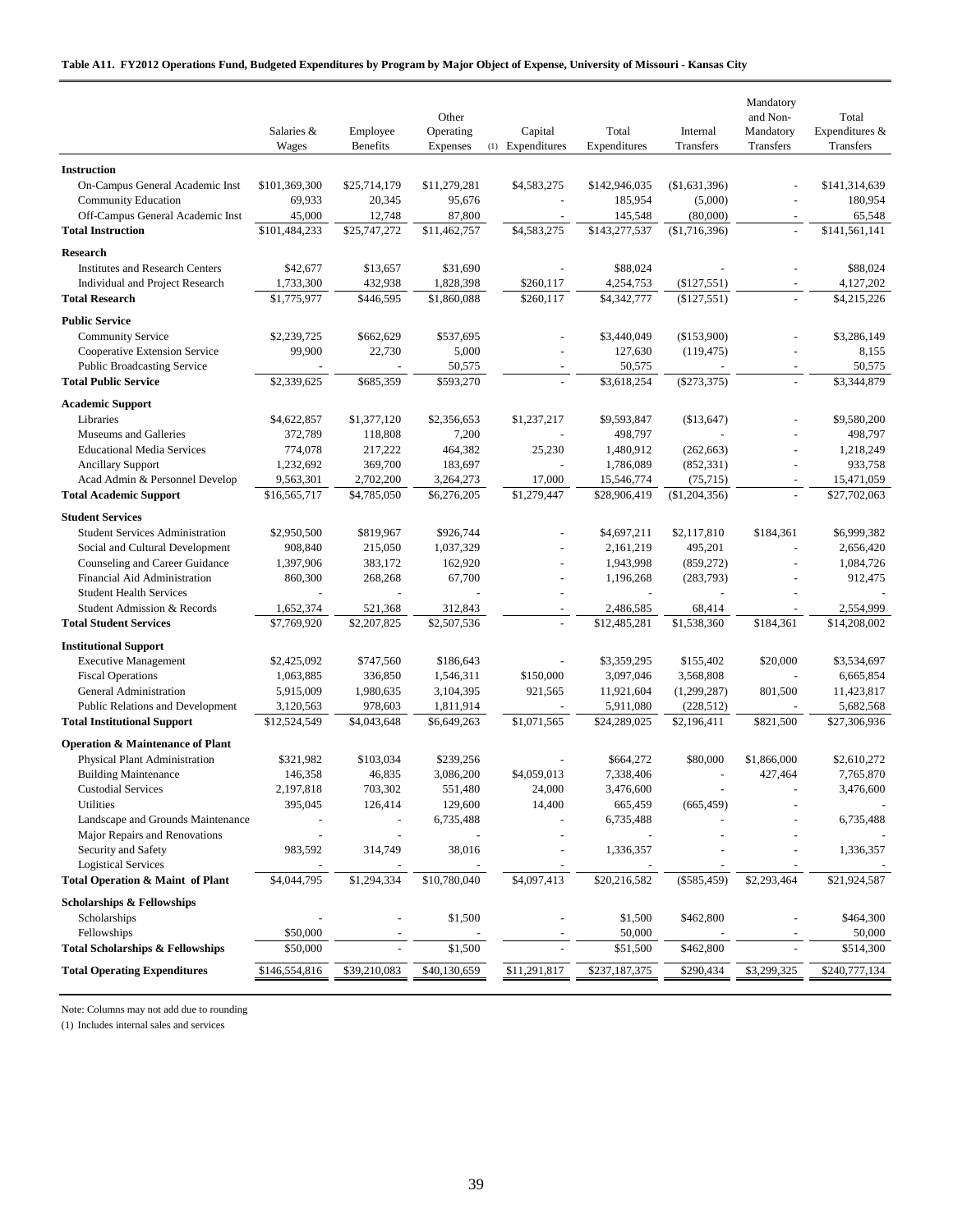#### **Table A12. FY2012 Operations Fund, Budgeted Expenditures by Program by Major Object of Expense, Missouri University of Science and Technology**

|                                                                |                          |                             |                          |                             |                           |                                | Mandatory                                            |                             |
|----------------------------------------------------------------|--------------------------|-----------------------------|--------------------------|-----------------------------|---------------------------|--------------------------------|------------------------------------------------------|-----------------------------|
|                                                                | Salaries &               |                             | Other<br>Operating       |                             | Total                     | Internal                       | and Non-                                             | Total<br>Expenditures &     |
|                                                                | Wages                    | Employee<br><b>Benefits</b> | Expenses                 | Capital<br>(1) Expenditures | Expenditures              | Transfers                      | Mandatory<br>Transfers                               | <b>Transfers</b>            |
|                                                                |                          |                             |                          |                             |                           |                                |                                                      |                             |
| <b>Instruction</b>                                             |                          |                             |                          |                             |                           |                                |                                                      |                             |
| On-Campus General Academic Inst                                | \$43,756,856             | \$12,247,275                | \$7,220,095              | \$1,486,803                 | \$64,711,029              | $(\$1,213,012)$                | $\blacksquare$                                       | \$63,498,017                |
| <b>Community Education</b><br>Off-Campus General Academic Inst | 167,080                  | 52,788                      | 44,126                   |                             | 263,994                   | 15,000                         |                                                      | 278,994                     |
| <b>Total Instruction</b>                                       | 361,692<br>\$44,285,628  | 114,824<br>\$12,414,887     | 1,588,002<br>\$8,852,223 | $\sim$<br>\$1,486,803       | 2,064,518<br>\$67,039,541 | (3,835,800)<br>$(\$5,033,812)$ | $\overline{\phantom{a}}$<br>$\overline{\phantom{a}}$ | (1,771,282)<br>\$62,005,729 |
|                                                                |                          |                             |                          |                             |                           |                                |                                                      |                             |
| <b>Research</b>                                                |                          |                             |                          |                             |                           |                                |                                                      |                             |
| <b>Institutes and Research Centers</b>                         | \$1,686,792              | \$342,756                   | \$500,044                | \$124,088                   | \$2,653,680               | $(\$25,000)$                   | \$60,000                                             | \$2,688,680                 |
| Individual and Project Research                                | 908,542                  | 203,932                     | 601,714                  | 108,953                     | 1,823,141                 | (323, 800)                     |                                                      | 1,499,341                   |
| <b>Total Research</b>                                          | \$2,595,334              | \$546,688                   | \$1,101,758              | \$233,041                   | \$4,476,821               | $(\$348,800)$                  | \$60,000                                             | \$4,188,021                 |
| <b>Public Service</b>                                          |                          |                             |                          |                             |                           |                                |                                                      |                             |
| <b>Community Service</b>                                       | \$228,891                | \$69,294                    | \$1,015,973              |                             | \$1,314,158               | $(\$8,750)$                    | \$178,517                                            | \$1,483,925                 |
| Cooperative Extension Service                                  | 62,932                   | 19,723                      | 5,177                    |                             | 87,832                    | (188, 956)                     | L,                                                   | (101, 124)                  |
| <b>Public Broadcasting Service</b>                             | 150,917                  | 41,572                      |                          |                             | 192,489                   |                                |                                                      | 192,489                     |
| <b>Total Public Service</b>                                    | \$442,740                | \$130,589                   | \$1,021,150              |                             | \$1,594,479               | (\$197,706)                    | \$178,517                                            | \$1,575,290                 |
| <b>Academic Support</b>                                        |                          |                             |                          |                             |                           |                                |                                                      |                             |
| Libraries                                                      | \$1,028,832              | \$301,714                   | \$334,530                | \$1,197,093                 | \$2,862,169               |                                |                                                      | \$2,862,169                 |
| Museums and Galleries                                          |                          |                             |                          |                             |                           |                                |                                                      |                             |
| <b>Educational Media Services</b>                              | 666,666                  | 211,570                     | (559,909)                | 5,000                       | 323.327                   |                                |                                                      | 323,327                     |
| <b>Ancillary Support</b>                                       | 307,079                  | 86,115                      | 82,452                   | 1,000                       | 476,646                   |                                |                                                      | 476,646                     |
| Acad Admin & Personnel Develop                                 | 1,824,303                | 557,864                     | 252,964                  |                             | 2,635,131                 | (\$135,631)                    | L,                                                   | 2,499,500                   |
| <b>Total Academic Support</b>                                  | \$3,826,880              | \$1,157,263                 | \$110,037                | \$1,203,093                 | \$6,297,273               | (\$135,631)                    |                                                      | \$6,161,642                 |
| <b>Student Services</b>                                        |                          |                             |                          |                             |                           |                                |                                                      |                             |
| <b>Student Services Administration</b>                         | \$1,212,022              | \$382,224                   | \$248,525                | $\blacksquare$              | \$1,842,771               |                                | \$77,500                                             | \$1,920,271                 |
| Social and Cultural Development                                | 1,778,560                | 494,380                     | 2,015,089                | \$10,000                    | 4,298,029                 | \$5,055                        | 60,888                                               | 4,363,972                   |
| Counseling and Career Guidance                                 | 591,431                  | 182,416                     | 150,358                  |                             | 924,205                   |                                | $\overline{\phantom{a}}$                             | 924,205                     |
| Financial Aid Administration                                   | 392,313                  | 124,748                     | 48,875                   | $\blacksquare$              | 565,936                   | $\sim$                         |                                                      | 565,936                     |
| <b>Student Health Services</b>                                 | 558,372                  | 166,599                     | 148,948                  |                             | 873,919                   | $\overline{\phantom{a}}$       | $\overline{a}$                                       | 873,919                     |
| Student Admission & Records                                    | 2,043,548                | 591,058                     | 1,232,562                |                             | 3,867,168                 |                                |                                                      | 3,867,168                   |
| <b>Total Student Services</b>                                  | \$6,576,246              | \$1,941,425                 | \$3,844,357              | \$10,000                    | \$12,372,028              | \$5,055                        | \$138,388                                            | \$12,515,471                |
|                                                                |                          |                             |                          |                             |                           |                                |                                                      |                             |
| <b>Institutional Support</b>                                   |                          |                             |                          |                             |                           |                                |                                                      | \$3,131,148                 |
| <b>Executive Management</b><br><b>Fiscal Operations</b>        | \$1,341,962<br>1,376,475 | \$393,780<br>433,246        | \$265,882<br>153,355     |                             | \$2,001,624<br>1,963,076  | \$1,129,524                    | $\sim$                                               | 1,963,076                   |
| General Administration                                         | 771,799                  | 245,463                     | 104,450                  | \$19,000                    | 1,140,712                 | 47,307                         | \$483,889                                            | 1,671,908                   |
| <b>Public Relations and Development</b>                        | 2,503,745                | 787,395                     | 736,188                  |                             | 4,027,328                 | (17,650)                       |                                                      | 4,009,678                   |
| <b>Total Institutional Support</b>                             | \$5,993,981              | \$1,859,884                 | \$1,259,875              | \$19,000                    | \$9,132,740               | \$1,159,181                    | \$483,889                                            | \$10,775,810                |
|                                                                |                          |                             |                          |                             |                           |                                |                                                      |                             |
| <b>Operation &amp; Maintenance of Plant</b>                    |                          |                             |                          |                             |                           |                                |                                                      |                             |
| Physical Plant Administration                                  | \$410,975                | \$125,780                   | \$69,178                 |                             | \$605,933                 |                                |                                                      | \$605,933                   |
| <b>Building Maintenance</b>                                    | 243,337                  | 77,382                      | 2,688,628                | \$90,000                    | 3,099,347                 |                                | \$185,284                                            | 3.284.631                   |
| <b>Custodial Services</b>                                      | 1,435,930                | 455,163                     | 98,507                   | 10,000                      | 1,999,600                 |                                |                                                      | 1,999,600                   |
| Utilities                                                      | 863,003                  | 274,925                     | 4,499,470                | 31,500                      | 5,668,898                 |                                |                                                      | 5,668,898                   |
| Landscape and Grounds Maintenance                              | 438,940                  | 133,254                     | 170,278                  |                             | 742,472                   |                                |                                                      | 742,472                     |
| Major Repairs and Renovations                                  | 86,891                   | 27,579                      | 565,620                  | 2,330,506                   | 3,010,596                 |                                |                                                      | 3,010,596                   |
| Security and Safety<br><b>Logistical Services</b>              | 1,180,332                | 353,308                     | 203,054                  |                             | 1,736,694                 | $(\$40,000)$                   |                                                      | 1,696,694                   |
| Total Operation & Maint of Plant                               | \$4,659,408              | \$1,447,391                 | \$8,294,735              | \$2,462,006                 | \$16,863,540              | $(\$40,000)$                   | \$185,284                                            | \$17,008,824                |
|                                                                |                          |                             |                          |                             |                           |                                |                                                      |                             |
| <b>Scholarships &amp; Fellowships</b><br>Scholarships          |                          |                             |                          |                             |                           |                                |                                                      |                             |
| Fellowships                                                    |                          |                             |                          |                             |                           |                                |                                                      |                             |
| <b>Total Scholarships &amp; Fellowships</b>                    |                          |                             |                          |                             |                           |                                |                                                      |                             |
|                                                                |                          |                             |                          |                             |                           |                                |                                                      |                             |
| <b>Total Operating Expenditures</b>                            | \$68,380,216             | \$19,498,127                | \$24,484,135             | \$5,413,943                 | \$117,776,421             | $(\$4,591,713)$                | \$1,046,079                                          | \$114,230,786               |

Note: Columns may not add due to rounding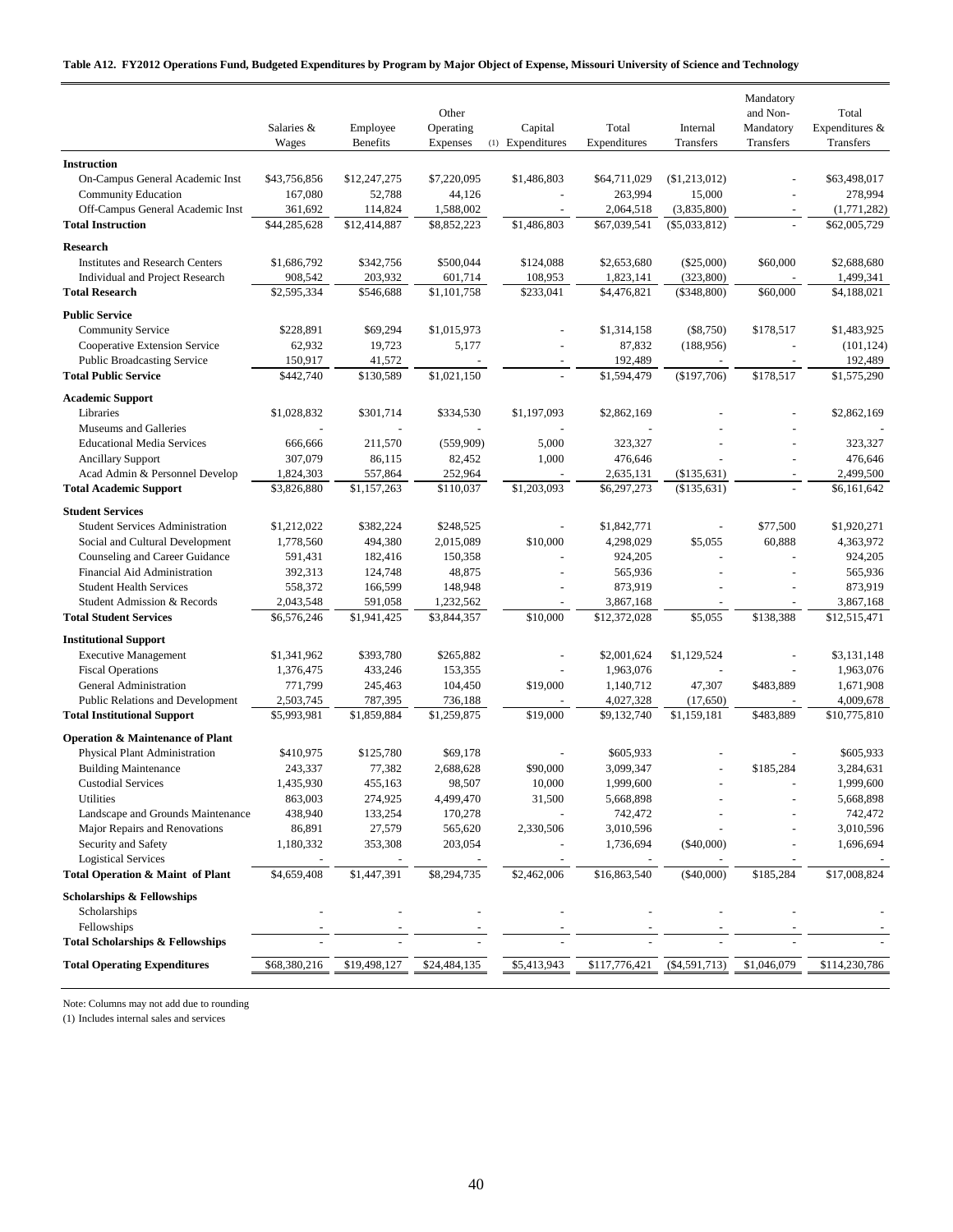#### **Table A13. FY2012 Operations Fund, Budgeted Expenditures by Program by Major Object of Expense, University of Missouri - St. Louis**

|                                                            | Salaries &<br>Wages | Employee<br>Benefits | Other<br>Operating<br>Expenses | Capital<br>(1) Expenditures | Total<br>Expenditures | Internal<br>Transfers | Mandatory<br>and Non-<br>Mandatory<br>Transfers | Total<br>Expenditures &<br>Transfers |
|------------------------------------------------------------|---------------------|----------------------|--------------------------------|-----------------------------|-----------------------|-----------------------|-------------------------------------------------|--------------------------------------|
| <b>Instruction</b>                                         |                     |                      |                                |                             |                       |                       |                                                 |                                      |
| On-Campus General Academic Inst                            | \$48,459,595        | \$13,531,220         | \$8,443,411                    | \$597,000                   | \$71,031,226          | \$624,303             | \$80,000                                        | \$71,735,529                         |
| <b>Community Education</b>                                 | 70,000              | 10,000               | 16,000                         |                             | 96,000                | 11,500                |                                                 | 107,500                              |
| Off-Campus General Academic Inst                           | 717,436             | 152,005              | 307,505                        | $\sim$                      | 1,176,946             | 27,063                | $\overline{\phantom{a}}$                        | 1,204,009                            |
| <b>Total Instruction</b>                                   | \$49,247,031        | \$13,693,225         | \$8,766,916                    | \$597,000                   | \$72,304,172          | \$662,866             | \$80,000                                        | \$73,047,038                         |
|                                                            |                     |                      |                                |                             |                       |                       |                                                 |                                      |
| <b>Research</b>                                            |                     |                      |                                |                             |                       |                       |                                                 |                                      |
| <b>Institutes and Research Centers</b>                     | \$1,131,802         | \$334,185            | \$223,253                      | \$5,000                     | \$1,694,240           | $(\$53,055)$          |                                                 | \$1,641,185                          |
| Individual and Project Research                            | 723,058             | 120,120              | 631,971                        | 168,000                     | 1,643,149             | (293, 554)            | \$240,200                                       | 1,589,795                            |
| <b>Total Research</b>                                      | \$1,854,860         | \$454,305            | \$855,224                      | \$173,000                   | \$3,337,389           | $(\$346,609)$         | \$240,200                                       | \$3,230,980                          |
| <b>Public Service</b>                                      |                     |                      |                                |                             |                       |                       |                                                 |                                      |
| <b>Community Service</b>                                   | \$1,112,201         | \$281,510            | \$173,090                      |                             | \$1,566,801           | (\$88,860)            | L,                                              | \$1,477,941                          |
| Cooperative Extension Service                              | 145,505             | 43,730               | 9,300                          |                             | 198,535               | (197, 326)            |                                                 | 1,209                                |
| <b>Public Broadcasting Service</b>                         | 253,974             | 80,942               |                                |                             | 334,916               |                       |                                                 | 334,916                              |
| <b>Total Public Service</b>                                | \$1,511,680         | \$406,182            | \$182,390                      |                             | \$2,100,252           | $(\$286,186)$         |                                                 | \$1,814,066                          |
| <b>Academic Support</b>                                    |                     |                      |                                |                             |                       |                       |                                                 |                                      |
| Libraries                                                  | \$2,179,315         | \$649,888            | \$311,785                      | \$2,513,000                 | \$5,653,988           | $(\$255,446)$         |                                                 | \$5,398,542                          |
| Museums and Galleries                                      | 33,165              | 1,747                | 34,096                         |                             | 69,008                |                       |                                                 | 69,008                               |
| <b>Educational Media Services</b>                          | 833,635             | 224,460              | 36,000                         | 33,000                      | 1,127,095             | (81, 373)             |                                                 | 1,045,722                            |
| <b>Ancillary Support</b>                                   | 3,303,026           | 1,048,863            | 2,791,862                      | 155,000                     | 7,298,751             | (1,809,796)           | \$1,700,000                                     | 7,188,955                            |
| Acad Admin & Personnel Develop                             | 7,066,543           | 2,085,168            | 401,798                        | 10,000                      | 9,563,509             | 1,763,969             | 312,053                                         | 11,639,531                           |
| <b>Total Academic Support</b>                              | \$13,415,684        | \$4,010,126          | \$3,575,541                    | \$2,711,000                 | \$23,712,351          | (\$382,646)           | \$2,012,053                                     | \$25,341,758                         |
| <b>Student Services</b>                                    |                     |                      |                                |                             |                       |                       |                                                 |                                      |
| <b>Student Services Administration</b>                     | \$728,000           | \$220,850            | \$837,738                      |                             | \$1,786,588           | (\$150,000)           |                                                 | \$1,636,588                          |
| Social and Cultural Development                            | 683,300             | 158,787              | 1,195,635                      |                             | 2,037,722             | 363,330               |                                                 | 2,401,052                            |
| Counseling and Career Guidance                             | 556,000             | 160,200              | 113,400                        |                             | 829,600               | (25,000)              |                                                 | 804,600                              |
| Financial Aid Administration                               | 809,000             | 235,000              | 109,000                        | L,                          | 1,153,000             |                       | L,                                              | 1,153,000                            |
| <b>Student Health Services</b>                             | 5,000               | 1,000                | 24,000                         | $\overline{a}$              | 30,000                |                       | L,                                              | 30,000                               |
| Student Admission & Records                                | 2,235,314           | 650,500              | 481,604                        |                             | 3,367,418             | (54, 399)             |                                                 | 3,313,019                            |
| <b>Total Student Services</b>                              | \$5,016,614         | \$1,426,337          | \$2,761,377                    |                             | \$9,204,328           | \$133,931             |                                                 | \$9,338,259                          |
|                                                            |                     |                      |                                |                             |                       |                       |                                                 |                                      |
| <b>Institutional Support</b>                               | \$2,236,282         | \$774,264            | \$161,035                      |                             | \$3,171,581           | \$93,642              |                                                 | \$3,865,223                          |
| <b>Executive Management</b><br><b>Fiscal Operations</b>    | 786,895             | 244,767              |                                |                             | 2,433,739             | (9, 472)              | $(\$7,831)$                                     | 2,416,436                            |
| General Administration                                     | 2,624,804           | 808,391              | 1,402,077<br>233,205           | \$75,000                    | 3,741,400             | 183,459               | 600,000                                         | 3,924,859                            |
| Public Relations and Development                           | 3,700,052           | 1,171,478            | 1,717,910                      |                             | 6,589,440             | 24,984                |                                                 | 6,614,424                            |
| <b>Total Institutional Support</b>                         | \$9,348,033         | \$2,998,900          | \$3,514,227                    | \$75,000                    | \$15,936,160          | \$292,613             | \$592,169                                       | \$16,820,942                         |
|                                                            |                     |                      |                                |                             |                       |                       |                                                 |                                      |
| <b>Operation &amp; Maintenance of Plant</b>                |                     |                      |                                |                             |                       |                       |                                                 |                                      |
| Physical Plant Administration                              | \$598,000           | \$180,000            | \$19,274                       |                             | \$797,274             |                       | \$53,842                                        | \$2,101,419                          |
| <b>Building Maintenance</b>                                | 1,707,000           | 542,000              | 1,620,685                      | ÷,                          | 3.869.685             | \$74,000              | 1,304,145                                       | 3,997,527                            |
| <b>Custodial Services</b>                                  | 1,596,000           | 508,000              | (39, 578)                      |                             | 2,064,422             |                       |                                                 | 2,064,422                            |
| Utilities                                                  |                     |                      | 3,995,965                      |                             | 3,995,965             |                       |                                                 | 3,995,965                            |
| Landscape and Grounds Maintenance                          | 267,000             | 79,000               | 142,167                        | \$10,000                    | 498,167               | 9,472                 | 100,000                                         | 607,639                              |
| Major Repairs and Renovations                              |                     |                      | 1,664,000                      |                             | 1,664,000             | (49,000)              |                                                 | 1,615,000                            |
| Security and Safety                                        |                     |                      |                                |                             |                       |                       |                                                 |                                      |
| <b>Logistical Services</b>                                 |                     |                      |                                |                             |                       |                       |                                                 |                                      |
| Total Operation & Maint of Plant                           | \$4,168,000         | \$1,309,000          | \$7,402,513                    | \$10,000                    | \$12,889,513          | \$34,472              | \$1,457,987                                     | \$14,381,972                         |
| <b>Scholarships &amp; Fellowships</b>                      |                     |                      |                                |                             |                       |                       |                                                 |                                      |
| Scholarships                                               |                     |                      |                                |                             |                       | \$620,973             |                                                 | \$620,973                            |
| Fellowships<br><b>Total Scholarships &amp; Fellowships</b> | \$2,800             |                      | \$20,000                       |                             | \$22,800              | 49,100                |                                                 | 71,900                               |
|                                                            | \$2,800             |                      | \$20,000                       |                             | \$22,800              | \$670,073             |                                                 | \$692,873                            |
| <b>Total Operating Expenditures</b>                        | \$84,564,702        | \$24,298,075         | \$27,078,188                   | \$3,566,000                 | \$139,506,965         | \$778,514             | \$4,382,409                                     | \$144,667,888                        |

Note: Columns may not add due to rounding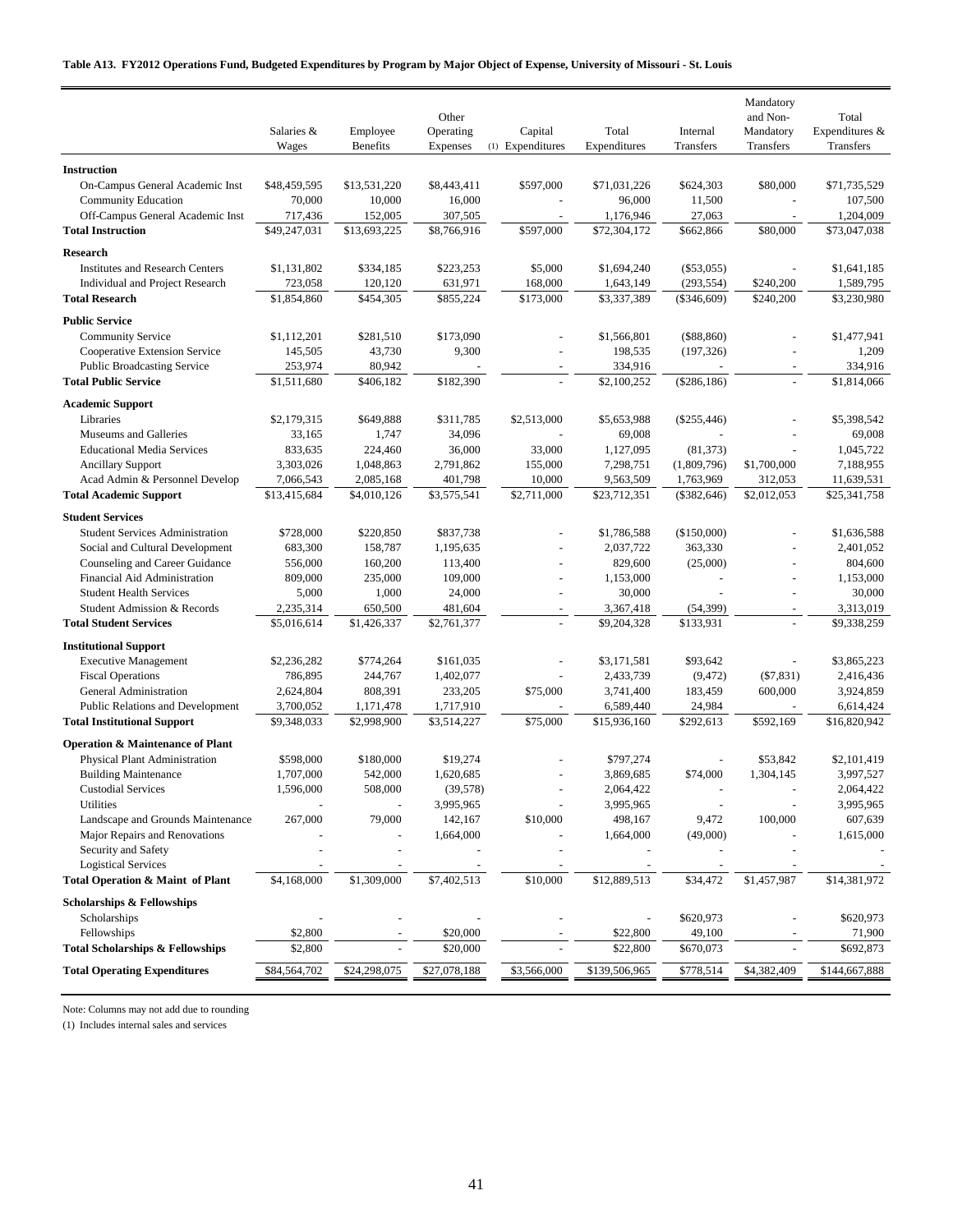#### **Table A14. FY2012 Operations Fund, Budgeted Expenditures by Program by Major Object of Expense, University of Missouri - System Administration**

|                                                                                                                                                                        | Salaries &                                                          | Employee                                                        | Other<br>Operating                                            | Capital          | Total                                                               | Internal                                                                      | Mandatory<br>and Non-<br>Mandatory | Total<br>Expenditures &                                             |
|------------------------------------------------------------------------------------------------------------------------------------------------------------------------|---------------------------------------------------------------------|-----------------------------------------------------------------|---------------------------------------------------------------|------------------|---------------------------------------------------------------------|-------------------------------------------------------------------------------|------------------------------------|---------------------------------------------------------------------|
|                                                                                                                                                                        | Wages                                                               | Benefits                                                        | Expenses                                                      | (1) Expenditures | Expenditures                                                        | Transfers                                                                     | Transfers                          | Transfers                                                           |
| <b>Instruction</b><br>On-Campus General Academic Inst<br><b>Community Education</b><br>Off-Campus General Academic Inst                                                | \$457,333                                                           | \$140,385                                                       | \$368,439                                                     |                  | \$966,157                                                           | \$346,148                                                                     |                                    | \$1,312,305                                                         |
| <b>Total Instruction</b>                                                                                                                                               | \$457,333                                                           | \$140,385                                                       | \$368,439                                                     |                  | \$966,157                                                           | \$346,148                                                                     |                                    | \$1,312,305                                                         |
| Research<br><b>Institutes and Research Centers</b><br>Individual and Project Research                                                                                  | \$105,490                                                           | \$22,790                                                        | \$26,420                                                      |                  | \$154,700                                                           | (\$160,000)<br>2,621,005                                                      |                                    | $(\$5,300)$<br>2,621,005                                            |
| <b>Total Research</b>                                                                                                                                                  | \$105,490                                                           | \$22,790                                                        | \$26,420                                                      |                  | \$154,700                                                           | \$2,461,005                                                                   |                                    | \$2,615,705                                                         |
| <b>Public Service</b><br><b>Community Service</b><br>Cooperative Extension Service<br><b>Public Broadcasting Service</b><br><b>Total Public Service</b>                | \$132,827<br>\$132,827                                              | \$59,235<br>\$59,235                                            | \$802,000<br>\$802,000                                        |                  | \$994,062<br>\$994,062                                              | $(\$560,000)$<br>$(\$560,000)$                                                | (\$185,300)<br>(\$185,300)         | \$248,762<br>\$248,762                                              |
| <b>Academic Support</b><br>Libraries<br><b>Museums and Galleries</b><br><b>Educational Media Services</b>                                                              | \$239,526                                                           | \$76,606                                                        | \$4,268,950                                                   |                  | \$4,585,082                                                         | $(\$71,927)$                                                                  |                                    | \$4,513,155                                                         |
| <b>Ancillary Support</b><br>Acad Admin & Personnel Develop<br><b>Total Academic Support</b>                                                                            | 371,892<br>\$611.418                                                | 114,800<br>\$191,406                                            | 313,855<br>\$4,582,805                                        |                  | 800,547<br>\$5,385,629                                              | 397.835<br>(126, 178)<br>\$199,730                                            |                                    | 397,835<br>674,369<br>\$5,585,359                                   |
| <b>Student Services</b><br><b>Student Services Administration</b><br>Social and Cultural Development<br>Counseling and Career Guidance<br>Financial Aid Administration | \$1,145,609                                                         | \$365,106                                                       | \$708,745<br>2,000                                            |                  | \$2,219,460<br>2,000                                                | $(\$2,332,188)$                                                               | \$112,728                          | \$2,000                                                             |
| <b>Student Health Services</b><br>Student Admission & Records<br><b>Total Student Services</b>                                                                         | \$1,145,609                                                         | \$365,106                                                       | \$710,745                                                     |                  | \$2,221,460                                                         | $(\$2,332,188)$                                                               | \$112,728                          | \$2,000                                                             |
| <b>Institutional Support</b>                                                                                                                                           |                                                                     |                                                                 |                                                               |                  |                                                                     |                                                                               |                                    |                                                                     |
| <b>Executive Management</b><br><b>Fiscal Operations</b><br>General Administration<br>Public Relations and Development<br><b>Total Institutional Support</b>            | \$4,932,627<br>3,428,366<br>12,659,175<br>1,234,963<br>\$22,255,131 | \$1,449,342<br>1,079,712<br>4,037,221<br>371,607<br>\$6,937,882 | \$675,869<br>(111,681)<br>6,800,306<br>568,598<br>\$7,933,092 |                  | \$7,057,838<br>4,396,397<br>23,496,702<br>2,175,168<br>\$37,126,105 | $(\$611,200)$<br>(1,180,953)<br>(6,890,290)<br>(1,060,448)<br>$(\$9,742,891)$ | \$104,448<br>701,847<br>\$806,295  | \$6,446,638<br>3,319,892<br>17,308,259<br>1,114,720<br>\$28,189,509 |
|                                                                                                                                                                        |                                                                     |                                                                 |                                                               |                  |                                                                     |                                                                               |                                    |                                                                     |
| <b>Operation &amp; Maintenance of Plant</b><br>Physical Plant Administration<br><b>Building Maintenance</b>                                                            | \$425,427                                                           | \$132,580                                                       | $(\$229,682)$<br>289,000                                      |                  | \$328,325<br>289,000                                                |                                                                               | \$11,000                           | \$339,325<br>289,000                                                |
| <b>Custodial Services</b><br>Utilities<br>Landscape and Grounds Maintenance                                                                                            |                                                                     |                                                                 | 307,000                                                       |                  | 307,000                                                             |                                                                               |                                    | 307,000                                                             |
| Major Repairs and Renovations<br>Security and Safety<br><b>Logistical Services</b>                                                                                     |                                                                     |                                                                 |                                                               |                  |                                                                     |                                                                               |                                    |                                                                     |
| Total Operation & Maint of Plant                                                                                                                                       | \$425,427                                                           | \$132,580                                                       | \$366,318                                                     |                  | \$924,325                                                           |                                                                               | \$11,000                           | \$935,325                                                           |
| <b>Scholarships &amp; Fellowships</b><br>Scholarships                                                                                                                  |                                                                     |                                                                 |                                                               |                  |                                                                     | $(\$4,000)$                                                                   |                                    | $(\$4,000)$                                                         |
| Fellowships<br><b>Total Scholarships &amp; Fellowships</b>                                                                                                             |                                                                     |                                                                 |                                                               |                  |                                                                     | (\$4,000)                                                                     |                                    | (\$4,000)                                                           |
| <b>Total Operating Expenditures</b>                                                                                                                                    | \$25,133,235                                                        | \$7,849,384                                                     | \$14,789,819                                                  |                  | \$47,772,438                                                        | (\$9,632,196)                                                                 | \$744,723                          | \$38,884,965                                                        |

Note: Columns may not add due to rounding